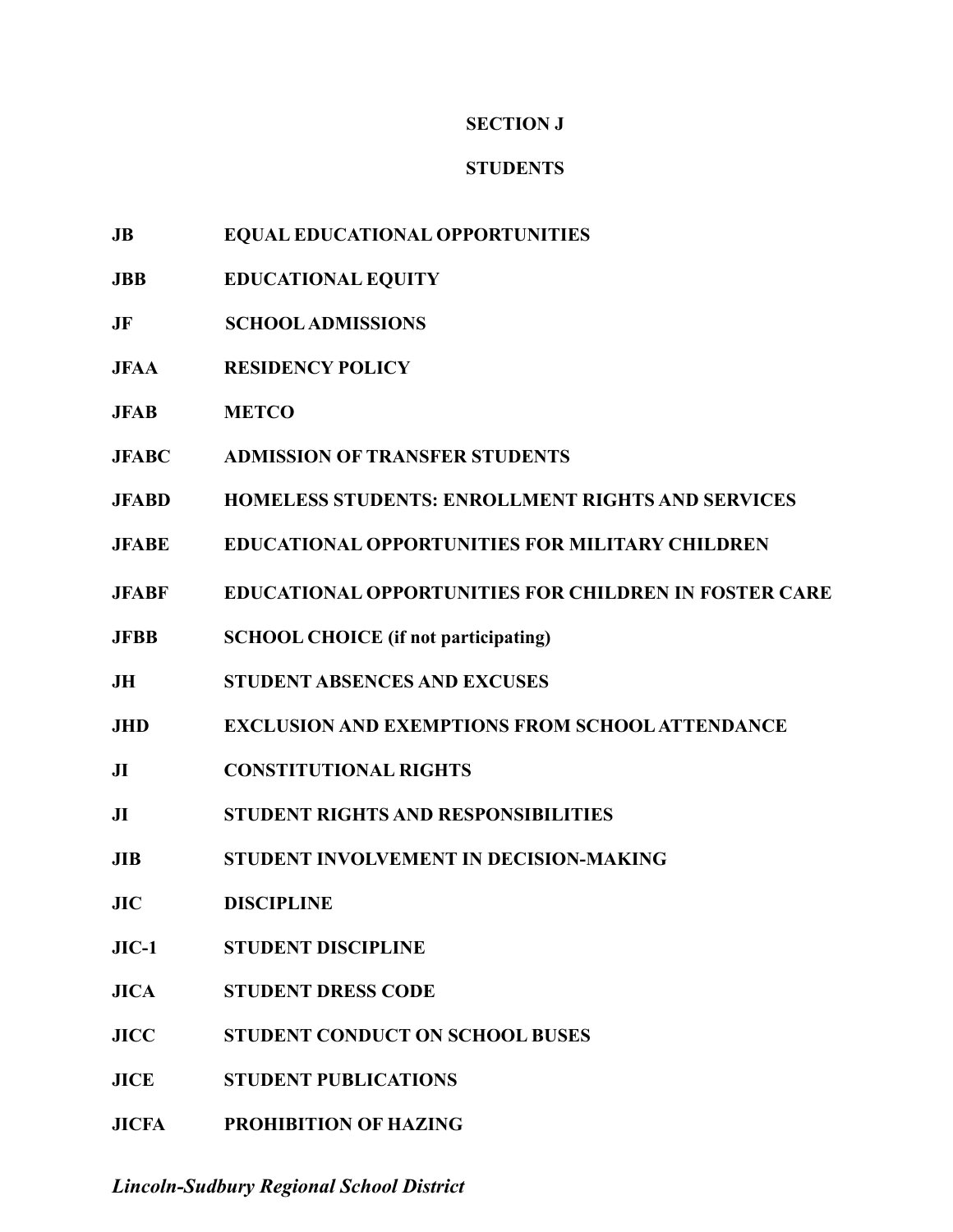**JICFA-E HAZING**

- **JICFB POLICIES AND PROCEDURES FOR REPORTING AND RESPONDING TO BULLYING AND RETALIATION**
- **JICFB BULLYING PREVENTION**
- **JICH ALCOHOL, TOBACCO AND DRUG USE BY STUDENTS PROHIBITED**
- **JICK TEEN DATING VIOLENCE AND SEXUALASSAULT POLICY**
- **JIE PREGNANT STUDENTS**
- **JIH SEARCHES AND INTERROGATIONS**
- **JII STUDENT COMPLAINTS AND GRIEVANCES**
- **JJ CO-CURRICULAR AND EXTRACURRICULAR ACTIVITIES**
- **JJA STUDENT ORGANIZATIONS**
- **JJE STUDENT FUND-RAISING ACTIVITIES**
- **JJF STUDENT ACTIVITY ACCOUNTS**
- **JJH STUDENT LATE NIGHT OR OVERNIGHT TRAVEL (MASC)**
- **JJH-R STUDENT TRAVEL REGULATIONS**
- **JJIB INTERSCHOLASTIC ATHLETICS**
- **JJIF ATHLETIC CONCUSSION POLICY**
- **JJIF-R HEAD INJURY POLICY**
- **JJIF-R ATHLETIC CONCUSSION REGULATIONS**
- **JK STUDENT CONDUCT**
- **JKA CORPORAL PUNISHMENT**
- **JKAA PHYSICAL RESTRAINT OF STUDENTS**
- **JL STUDENT WELFARE**
- **JLA STUDENT INSURANCE**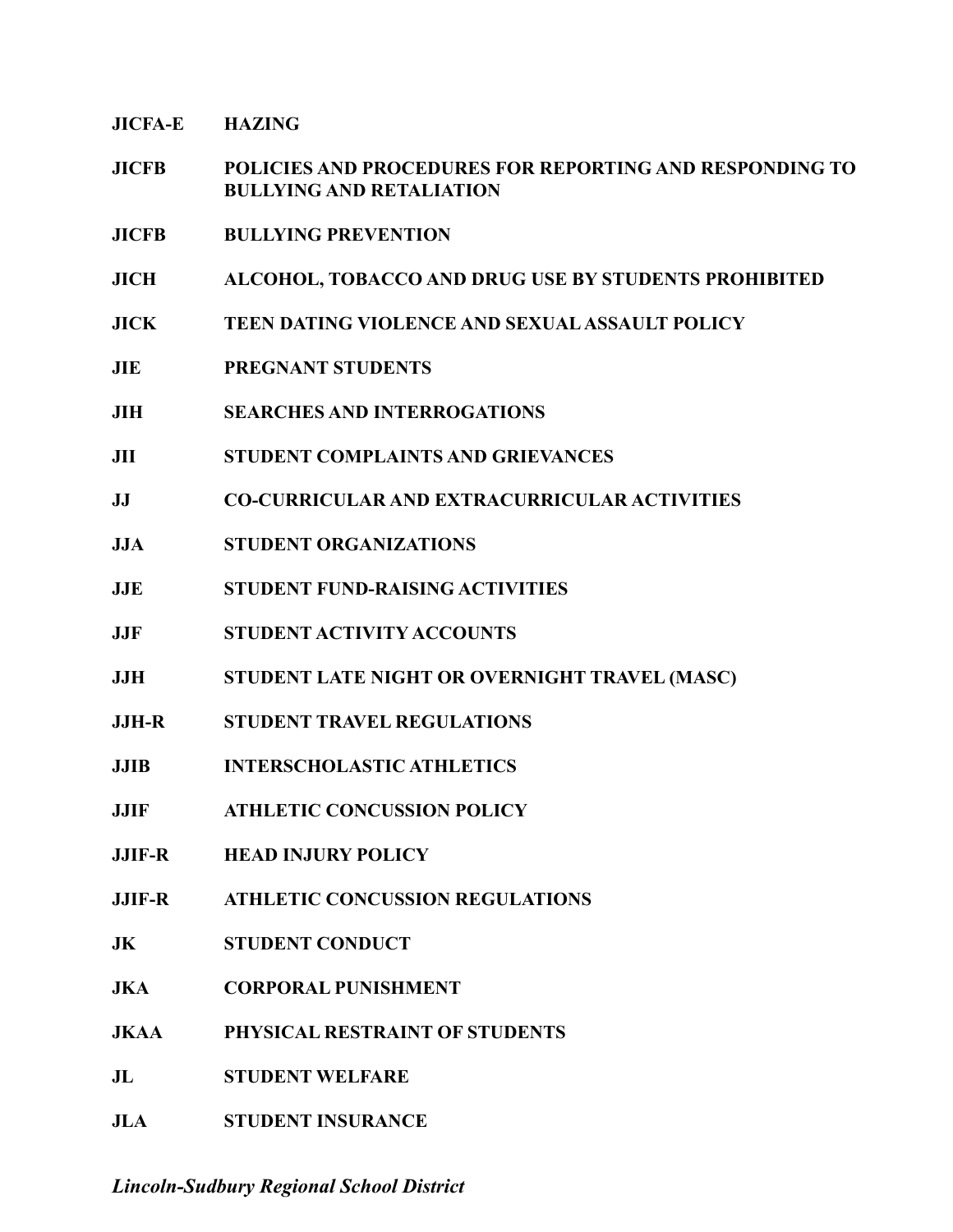### **JLC STUDENT HEALTH**

- **JLC STUDENT HEALTH SERVICES AND REQUIREMENTS**
- **JLCA PHYSICAL EXAMINATIONS OF STUDENTS**
- **JLCB IMMUNIZATION OF STUDENTS**
- **JLCC COMMUNICABLE DISEASES**
- **JLCD ADMINISTERING MEDICINES TO STUDENTS**
- **JLDBA SUICIDE**
- **JM STUDENT RECOGNITION AND AWARDS**
- **JQ STUDENT FEES, FINES, AND CHARGES**
- **JRA STUDENT RECORDS**
- **JRA-R FAMILY EDUCATIONAL RIGHTS AND PRIVACY ACT (FERPA)**
- **JRD STUDENT PHOTOGRAPHS**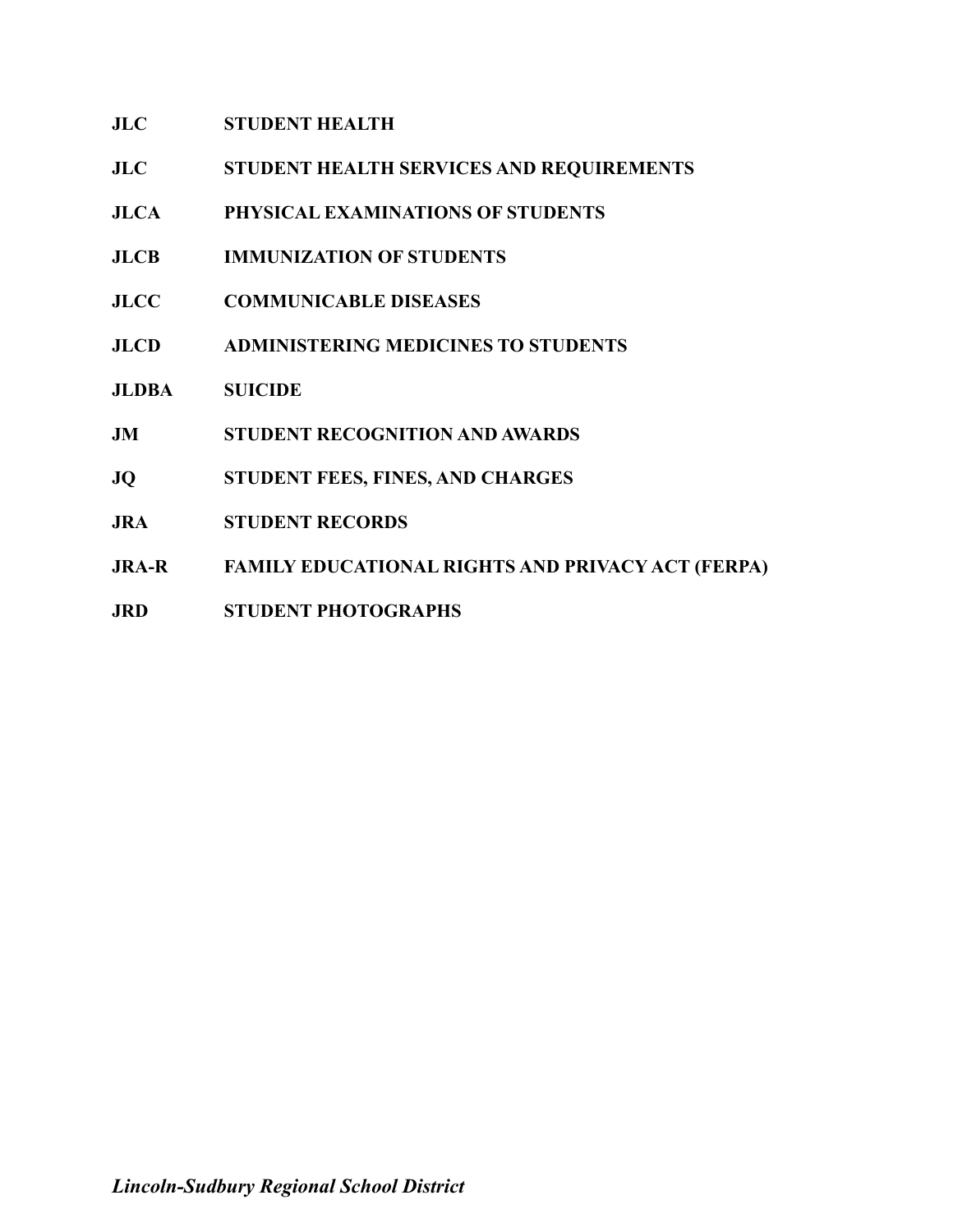### **EQUAL EDUCATIONAL OPPORTUNITIES**

In recognition of the diversified characteristics and needs of our students and with the keen desire to be responsive to them, the School Committee will make every effort to protect the dignity of the students as individuals. It also will offer careful consideration and sympathetic understanding of their personal feelings, particularly with reference to their race, color, sex, gender identity, religion, national origin, sexual orientation, homeless status, physical and intellectual differences, pregnancy or pregnancy related condition.

To accomplish this, the Committee and its staff will make every effort to comply with the letter and the spirit of the Massachusetts equal educational opportunities law which prohibits discrimination in public school admissions and programs.

This will mean that every student will be given equal opportunity in school admission, admissions to courses, course content, support services, and extracurricular and athletic activities.

All implementing provisions issued by the Board of Elementary and Secondary Education in compliance with this law will be followed.

SOURCE: MASC February 2019 LSSC Adopted: 12/21/21

| <b>LEGAL REFS.:</b> | Title VI, Civil Rights Act of 1964                                         |
|---------------------|----------------------------------------------------------------------------|
|                     | Title VII, Civil Rights Act of 1964, as amended by the Equal Employment    |
|                     | Opportunity Act of 1972                                                    |
|                     | Executive Order 11246, as amended by E.O. 11375                            |
|                     | Title IX, Education Amendments of 1972                                     |
|                     | M.G.L. 76:5; 76:16 (Chapter 622 of the Acts of 1971)                       |
|                     | BESE regulations 603 CMR 26:00                                             |
|                     | BESE regulations 603 CMR 28.00                                             |
|                     | The McKinney-Vento Act and Title I Part A, as Amended by the Every Student |
|                     | Succeeds Act of 2015                                                       |
|                     |                                                                            |

CROSS REF.: AC, Nondiscrimination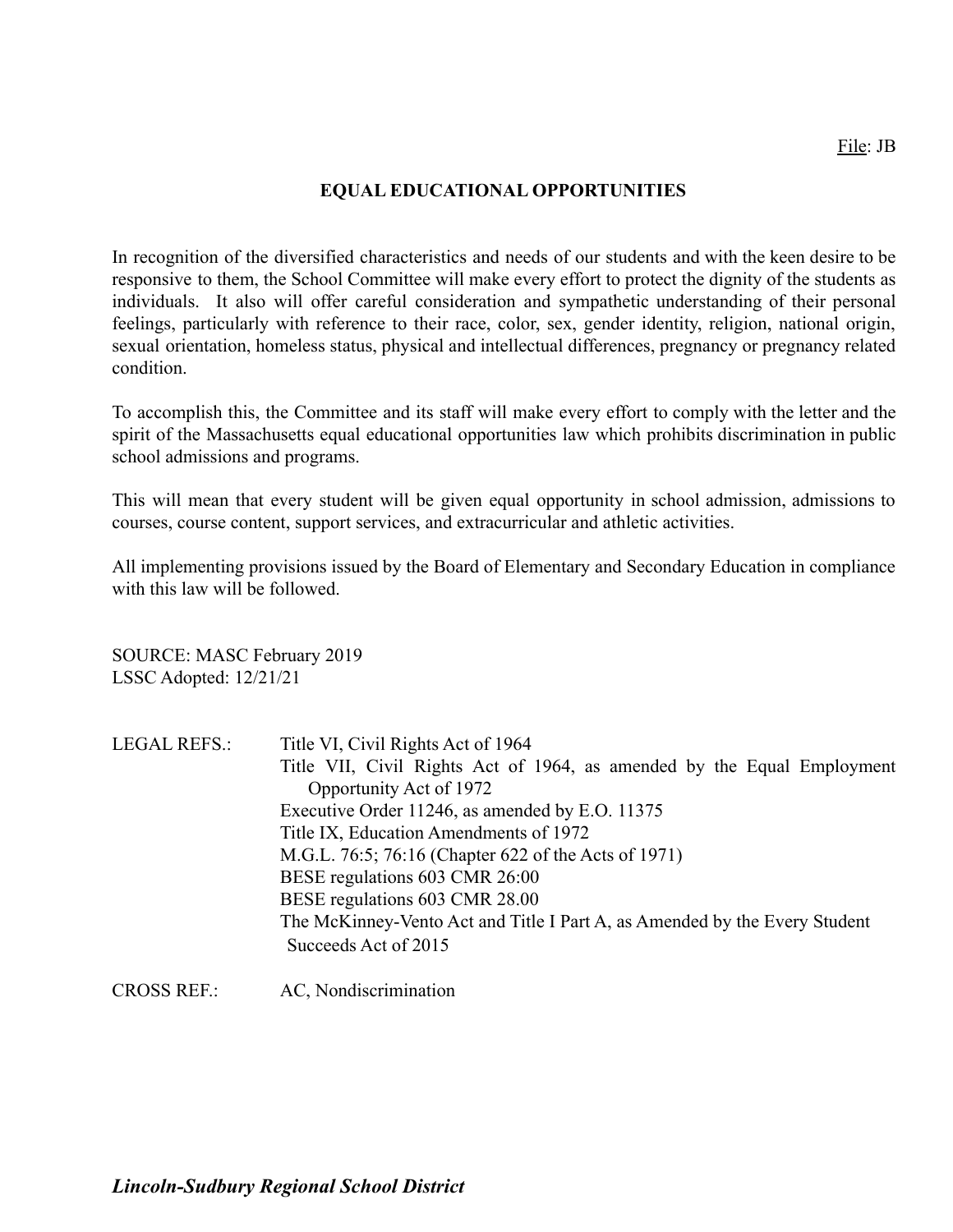### **EDUCATIONAL EQUITY**

The School Committee's goal is to strive to address the needs of every student in our school, subject to budgetary, space and other limitations.

Educational equity for the purpose of this policy is defined as providing all students, as reasonably practical, the high quality instruction and support they need to reach and exceed a common standard.

To achieve educational equity the district will commit to:

- 1. Systematically, when appropriate, use district-wide and individual school level data, disaggregated by race/ethnicity, gender/gender identity, national origin, language, special education, socioeconomic status and mobility to inform district decision making.
- 2. Raise the achievement of all students.

3. Graduate all students ready to succeed in a diverse local, national and global community. In order to reach the goal of educational equity, as reasonably practical, for each and every student, the District shall:

- 1. Provide every student with access to high quality curriculum, support, and other educational resources.
- 2. Seek to promote educational equity as a priority in professional development.
- 3. Endeavor to create schools with a welcoming and inclusive culture and environment.
- 4. Provide multiple pathways to success in order to meet the needs of the diverse student body and actively encourage, support and expect high academic achievement for each student.

The Superintendent/Principal shall include equity practices in the district's strategic plan and goal strategies to implement this policy. The Superintendent/Principal, upon request, will periodically report to the Committee the progress of the implementation of this policy.

SOURCE: MASC, 2019 Amended and Adopted for LSSC Policy Manual: 12/21/21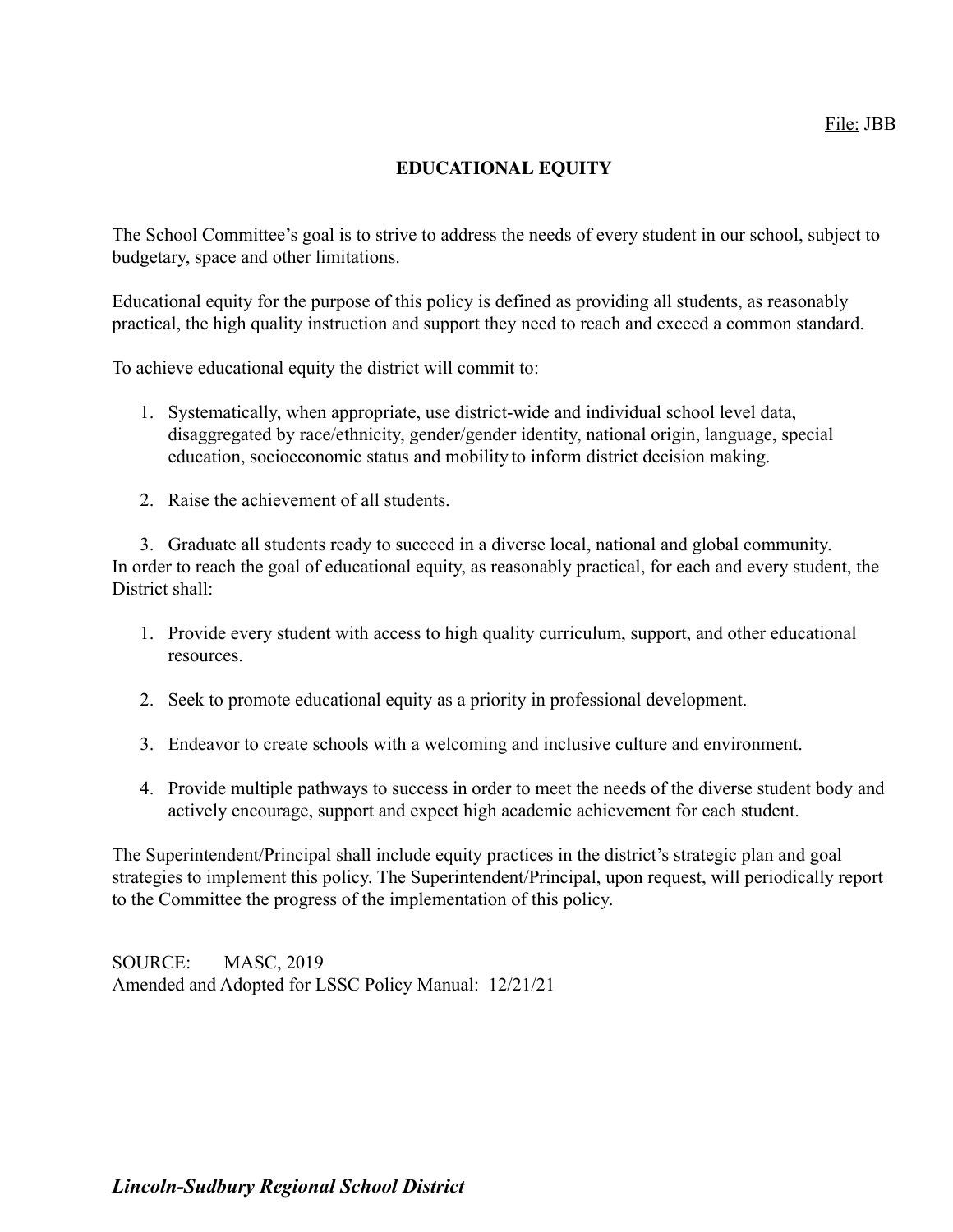#### **SCHOOLADMISSIONS**

All children of school age who reside in the district will be entitled to attend the public schools, as will certain children who do not reside in the district but who are admitted under School Committee policies relating to nonresident students or by specific action of the School Committee.

Every student seeking admission to school for the first time must present a birth certificate or equivalent proof of age acceptable to the Superintendent/Principal and proof of vaccination and immunizations as required by the state and the School Committee. Proof of residency of the individual holding legal guardianship may also be required by the school administration.

SOURCE: MASC February 2019 LSSC Adopted: 12/21/21

- LEGAL REFS.: M.G.L. 15:1G; 76:1; 76:5; 76:15; 76:15A 603 CMR 26.00
- CROSS REFS.: JLCA, Physical Examination of Students JLCB, Immunization of Students JFBB, School Choice JFABD, Homeless Students: Enrollment Rights and Services JFABE, Educational Opportunities for Military Children JFABF, Educational Opportunities for Children in Foster Care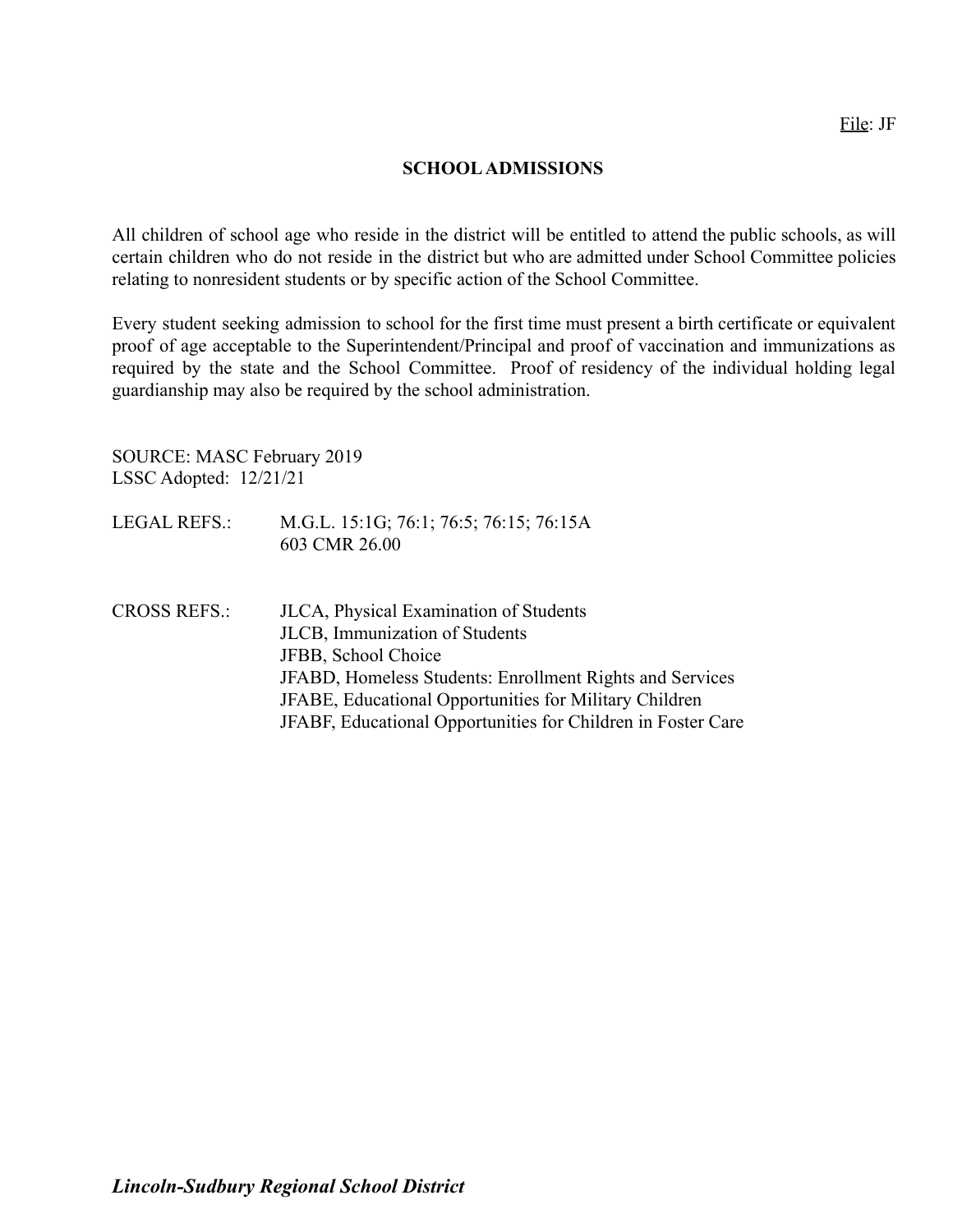### **RESIDENCY POLICY**

The Lincoln-Sudbury Regional School Committee feels that students best flourish in a supportive school environment that is in concert with an equally supportive home environment. With the exception of rare and unique circumstances, a student's residence is the home where his or her parent(s) or legal guardian(s) reside. In circumstances where parents or guardians live separately and custody is shared, or another arrangement exists, one guideline that the Superintendent/Principal will use in any residence consideration is whether or not the district is the principal location of the student's domestic, social and civil life.

In order to attend Lincoln-Sudbury Regional High School, a student must be a resident dependent, with his/her parent(s) or legal guardian(s), of either the Town of Lincoln or the Town of Sudbury as defined in MA General Law Chapter 76, Section 5 or qualify in accordance with one of the following exceptions:

- A student participating in the METCO Program
- A student participating in a Student Exchange Program
- A student whose parent or legal guardian is an employee of Lincoln-Sudbury Regional School District (teacher, administrator, clerical, educational support or buildings & grounds) who works a minimum of 20 hours per week and who would also be eligible for such benefits as health insurance.
- A student whose parent or legal guardian is a faculty member of the Lincoln or Sudbury Public Schools, provided that said school districts have a policy which provides dependent children of Lincoln-Sudbury Regional School District employees equivalent access and said policy is implemented in the same manner as this policy is implemented.

Procedures for enrollment, including all requirements for documentation, will be available from the Director of Student Services and/or the Superintendent/Principal. In any circumstances involving legal guardianship, documentation confirming a decision in the courts to this effect must be available to the District upon request. In addition, the District retains the right to require the production of a variety of records and documents to verify residence.

Dependents of employees of Lincoln-Sudbury Regional School District, Lincoln Public School or Sudbury Public Schools are permitted to attend Lincoln-Sudbury as long as they remain employed by said school district and provided the student's educational needs can be met within the school and its academic and support services.

#### Non-Resident Students

A. Non-resident employees desiring to enroll a dependent child(ren) shall apply to the Superintendent/Principal in writing. Procedures for enrollment will be available from the Superintendent/Principal.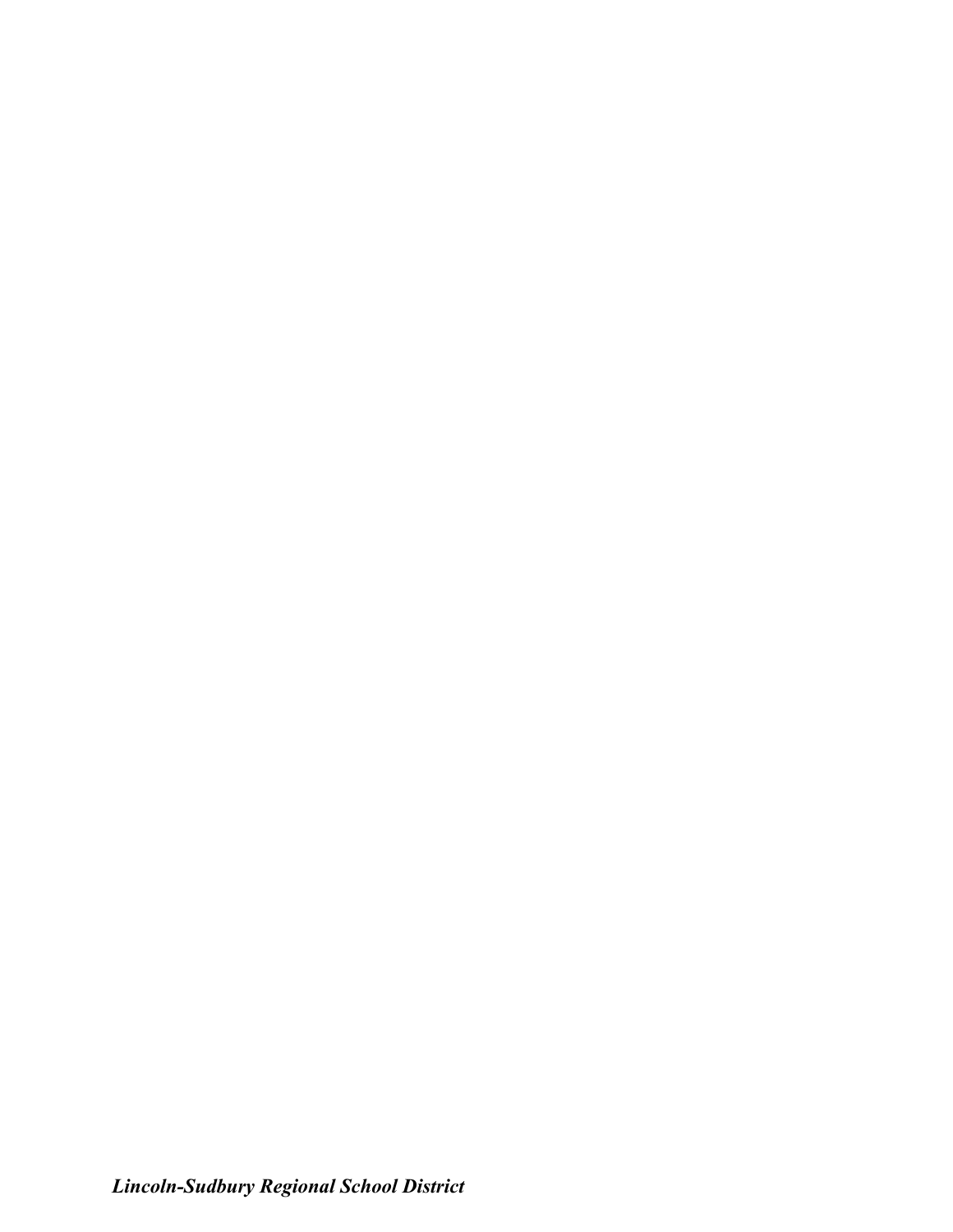- B. Once enrollment is approved, the child(ren) of a nonresident employee will be permitted to remain a student of LSRHS until completion of his/her senior year, except that a student whose parent leaves the employ of LSRHS or the Lincoln or Sudbury Public Schools may continue to attend LSRHS only for the balance of the current semester.
- C. The non-resident employee will be responsible for the transport of his/her child(ren) to and from school.

### Resident Senior Students Who Move After the Official Opening of School

The Lincoln-Sudbury Regional School Committee recognizes that stability is important in a student's educational career, especially for the final year of high school. Therefore, the LSRSC will allow any resident senior whose parent or legal guardian moves from Lincoln or Sudbury after the start of the school year one of the following opportunities:

- A. Should the parent or legal guardian leave the District after the opening of the fall semester of the student's senior year, the District will allow for the student to remain in attendance through the conclusion of midterm (first semester) exams. Thereafter, as and if necessary, the student will be expected to be educated in the community in which the parent(s) or legal guardian(s) reside. In addition, should the parent or legal guardian desire for the senior student to remain in the District through the conclusion of second semester, the parent or guardian shall pay the District one semester's tuition in full prior to the start of second semester.
- B. Should the parent or legal guardian leave the District after the conclusion of midterm (first semester) exams of the student's senior year, the District will allow for the student to remain in attendance through the conclusion of second semester in order to complete his or her senior year.

Transportation of senior students in these circumstances will be the responsibility of the parent(s) or legal guardian(s) once the parent(s) or legal guardian(s) have left the District.

In good faith, reasonable effort will be made by the Administration to work with students to complete studies in line with LSRHS graduation requirements and receive an LS diploma should the fall semester be the concluding semester of studies within the District for the student.

#### Temporary Residence

In accordance with Massachusetts law, if a child resides temporarily in Lincoln or Sudbury for the specific purpose of attending school, but the legal residence of the child's parent(s) or guardian(s) is not in Lincoln or Sudbury, the School District may recover the tuition from the parent(s) or legal guardian(s).

#### Prospective Residents of Lincoln or Sudbury Awaiting Occupancy

For evidence of residency, a fully signed and executed Purchase and Sale (P&S) Agreement can be used, provided the occupancy date occurs before a student can be enrolled in the district. Evidence of occupancy must be provided for enrollment.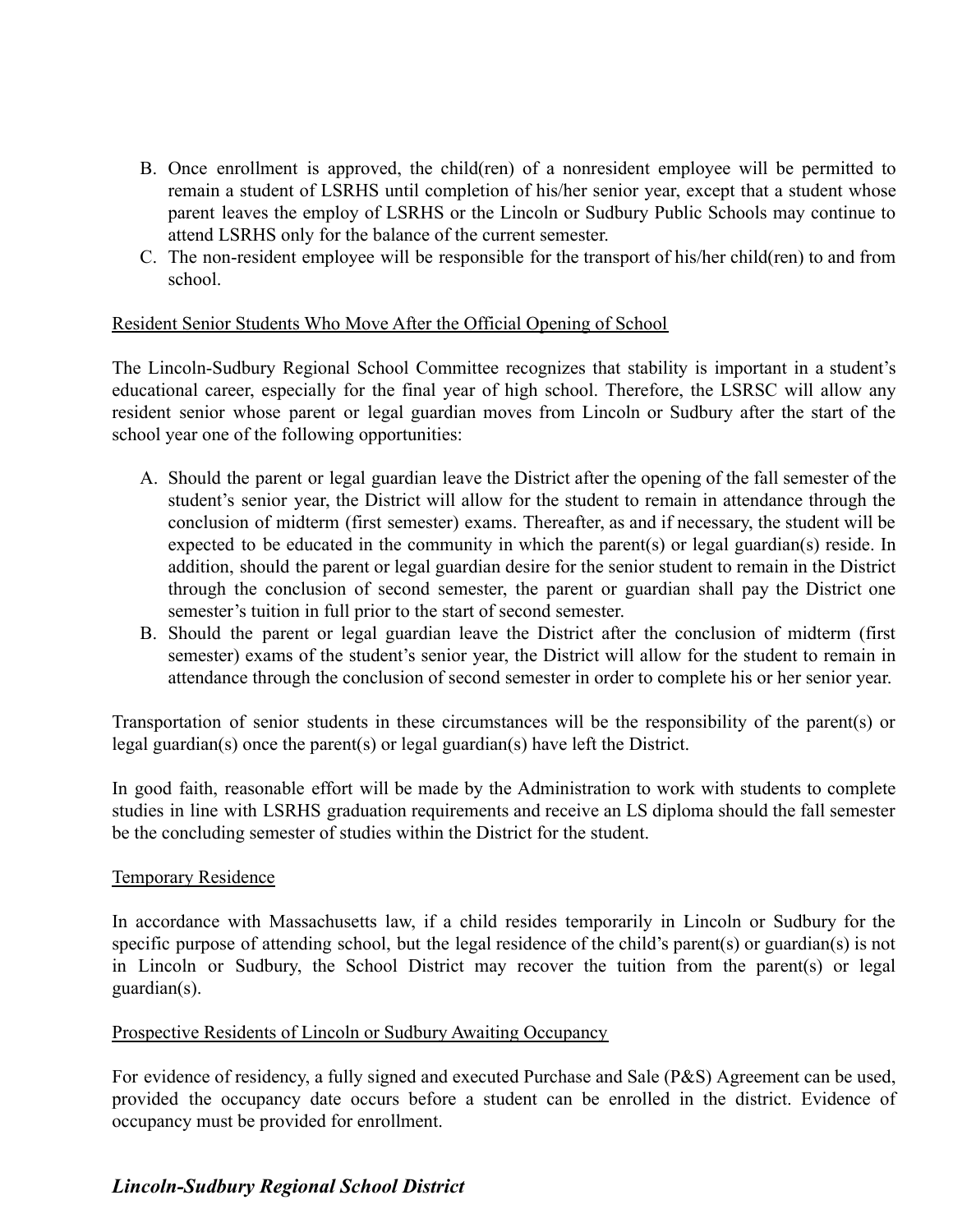This policy makes every effort to provide guidance and support for the Superintendent/Principal and District Administration in most circumstances. There may remain unique circumstances that may require specific deliberation, discretion and a decision by the Superintendent/Principal and/or the School Committee that may result in policy exceptions, should circumstances so warrant. The Superintendent/Principal will be responsible for keeping the School Committee Chair duly informed of special circumstances, issues and concerns that may arise in the enforcement of this policy.

The School Committee reserves the right to limit the space available to ensure the maintenance of appropriate class sizes and to avoid overcrowding.

Nothing in this policy shall supersede any provision of any collective bargaining agreement. The Lincoln-Sudbury Regional School Committee will review this policy annually.

SOURCE: Lincoln-Sudbury

Adopted 12/10/2002 Amended and approved 10/25/2011 Amended and approved 01/22/2019 Amended and approved for LSSC Policy Manual: 12/21/21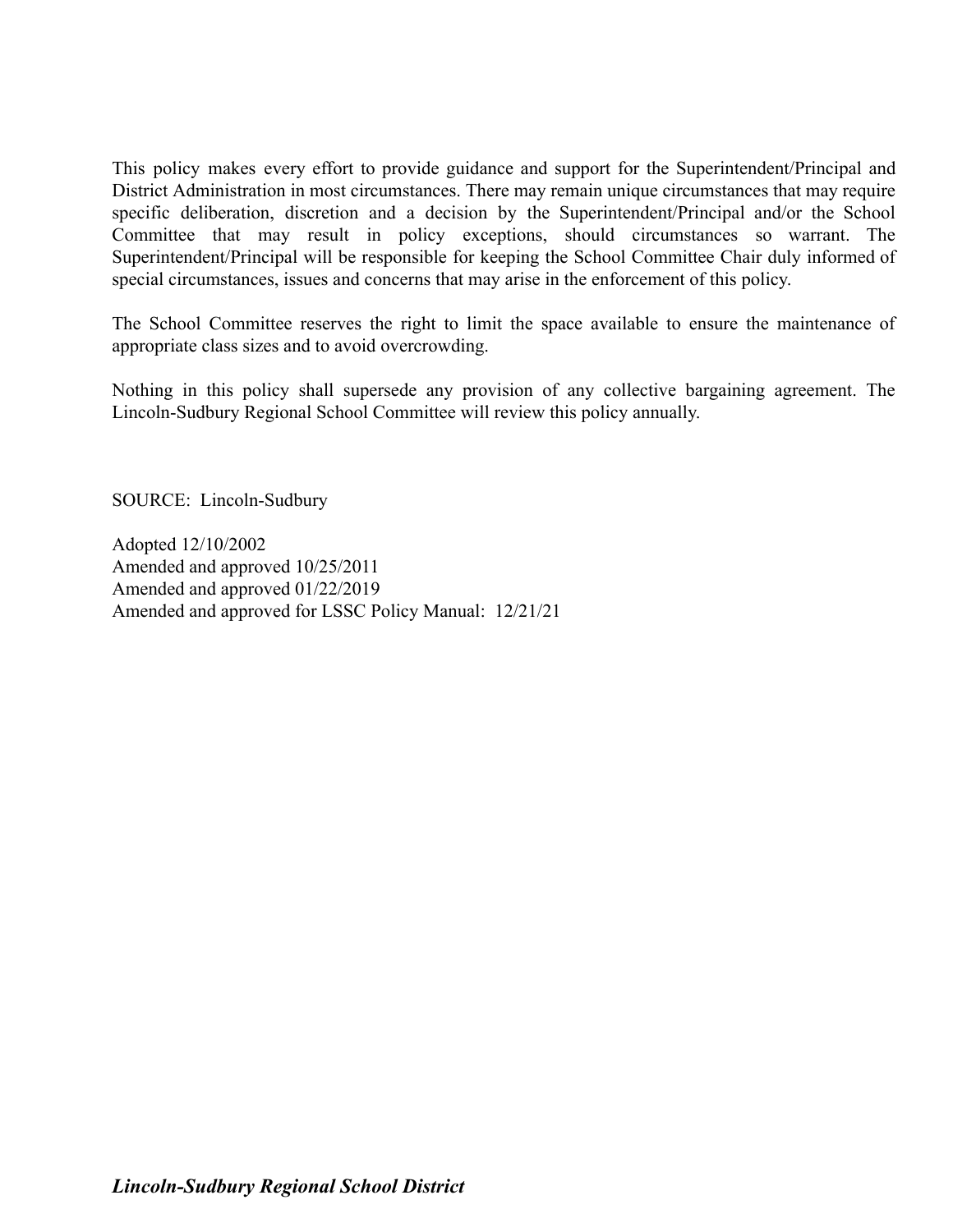### **METCO**

The Lincoln-Sudbury Regional School District participates in the METCO voluntary school integration program to provide instruction for Boston students wishing to pursue their education at LSRHS, in cooperation with the Metropolitan Council for Educational Opportunity, Inc. (METCO) and the State Department of Education,

The District supports the mission and purposes of METCO, as stated in the METCO Parent Handbook:

METCO's mission is to provide, through professional leadership and voluntary citizen action, the development and promotion of quality integrated educational opportunities for urban and suburban students in the greater Boston community and to work toward the expansion of a collaborative education program with the Boston and suburban school systems.

METCO is a state-funded program which provides:

- 1. An opportunity for an integrated public school education for children of color from racially imbalanced schools in Boston by placing them in suburban schools
- 2. A new learning experience for suburban children;
- 3. A closer understanding and cooperation between urban and suburban parents and other citizens in the Metropolitan Boston Area.

SOURCE: Lincoln-Sudbury

Adopted 3/11/03 Adopted for LSSC Policy Manual: 12/21/21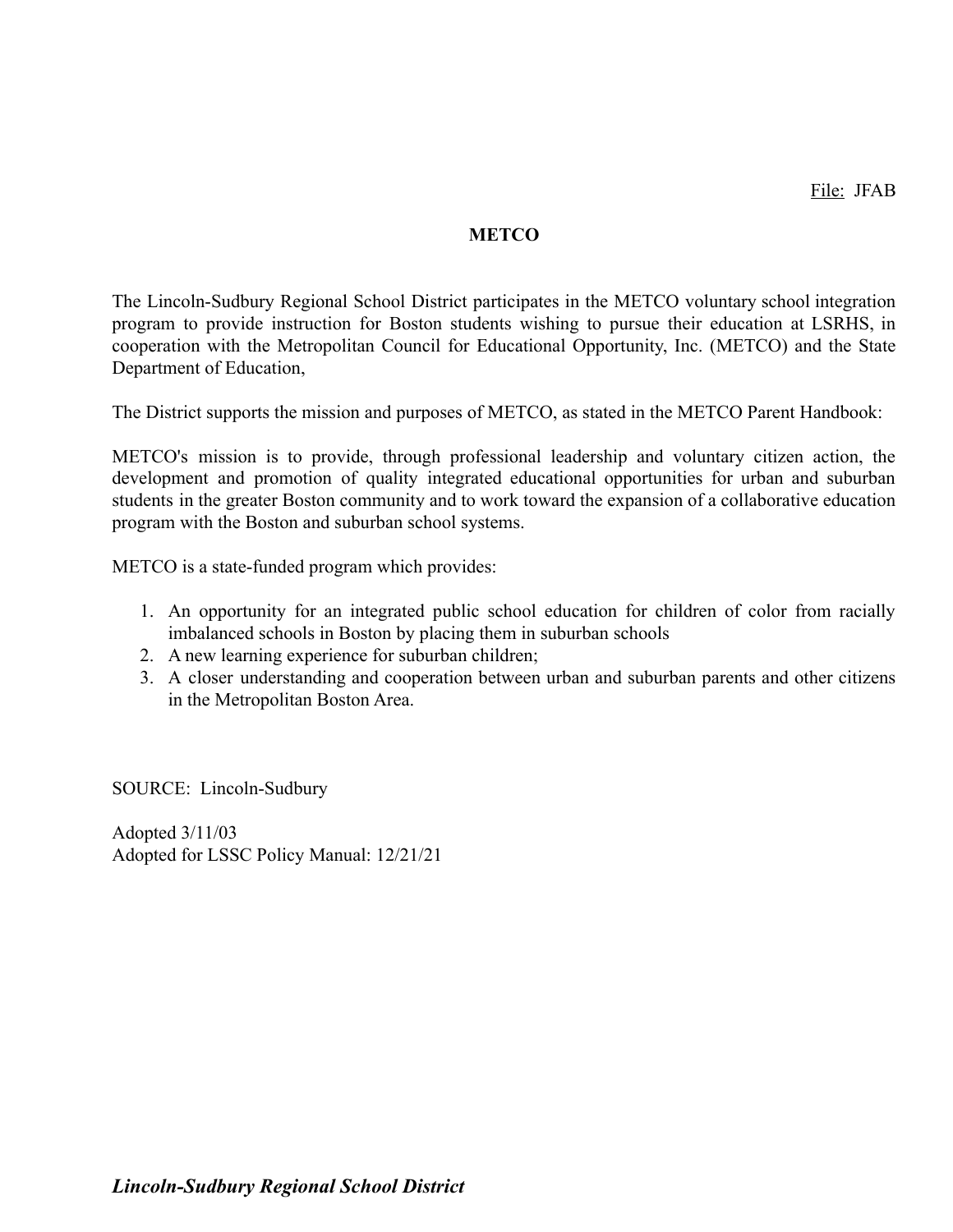File: JFABC

### **ADMISSION OF TRANSFER STUDENTS**

The school district will enroll and place students who have left Commonwealth charter schools by adhering to the same policies and procedures in place for any other student enrolling in the school district including, but not limited to, examination of the course of study and level of academic attainment of the student when determining the student's appropriate grade placement or eligibility for high school graduation.

To the same extent provided for other students enrolling in the school district, students who enroll in the school district from a Commonwealth charter school shall be subject to the graduation requirements of the school district, may have certain graduation requirements waived, and may make-up certain graduation requirements.

LEGAL REFS.: Chapter 12, Section 11 of the Acts of 2010

SOURCE: MASC February 2011

Adopted for LSSC Policy Manual: 12/21/21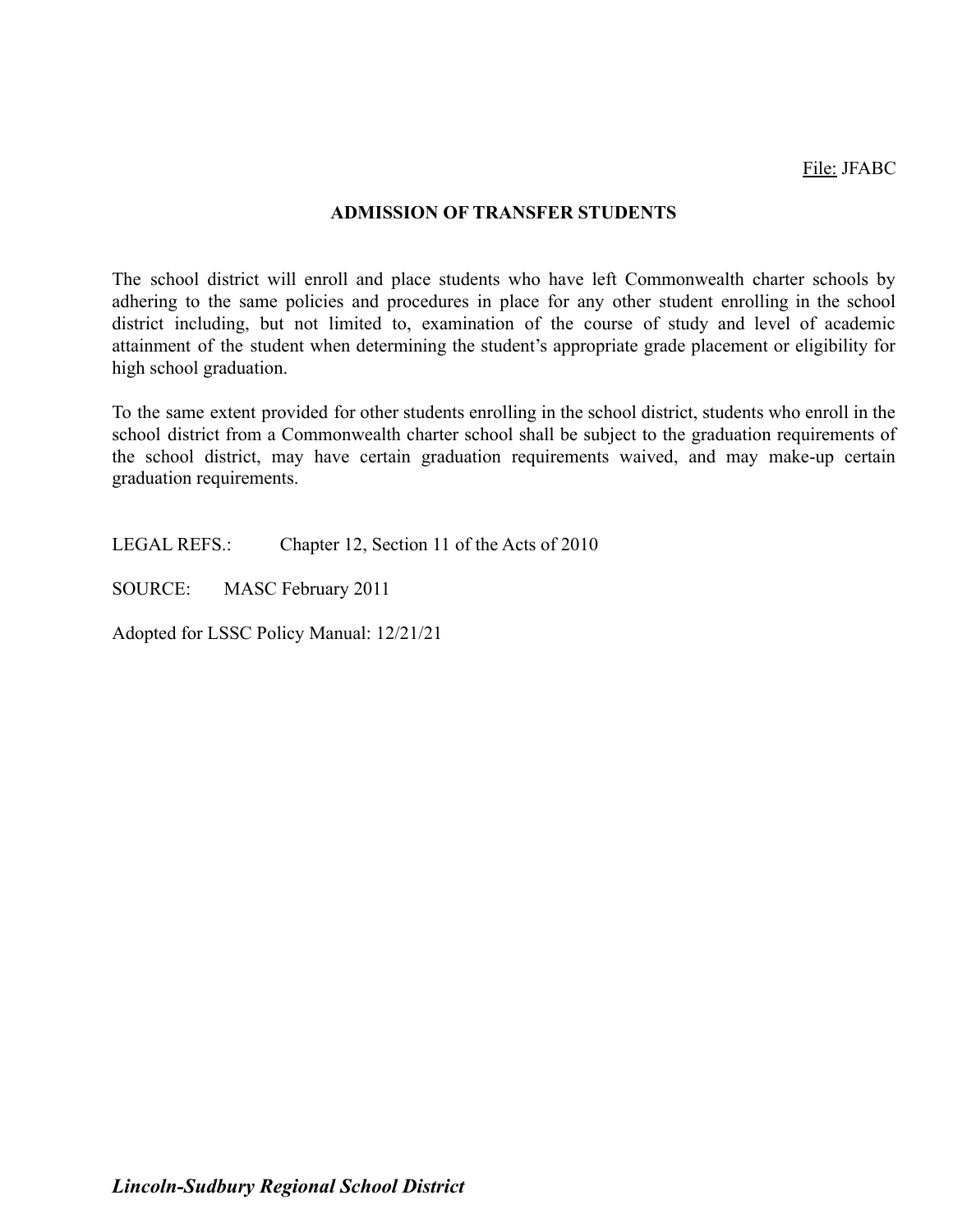### **HOMELESS STUDENTS: ENROLLMENT RIGHTS AND SERVICES**

As required by law, the district will work with homeless children and youth and unaccompanied youth $<sup>1</sup>$ </sup> (collectively, "homeless students") as well as their families or legal guardians to provide stability in school attendance and other services. Special attention will be given to ensuring the enrollment and attendance of homeless students not currently attending school. Homeless students will be provided district services for which they are eligible, including Title I, similar state programs, special education, bilingual education, vocational and technical education programs, school nutrition programs, and extracurricular activities.

Homeless students are defined as lacking a fixed, regular and adequate nighttime residence, including:

- 1. Sharing the housing of other persons due to loss of housing, economic hardship, or similar reason;
- 2. Living in motels, hotels, trailer parks or camping grounds due to the lack of alternative adequate accommodations;
- 3. Living in emergency or transitional shelters;
- 4. Being abandoned in hospitals;
- 5. Living in public or private places not designed for or ordinarily used as regular sleeping accommodations for human beings;
- 6. Living in cars, parks, public spaces, abandoned buildings, substandard housing, transportation stations or similar settings; and
- 7. Migratory children living in conditions described in the previous examples.

### **Students Remaining in Schools of Origin**

It is presumed to be in the best interest of homeless students to remain in their schools of origin, i.e. the school that the student was attending at the time he or she became homeless, or the last school the student attended prior to becoming homeless. Homeless students may continue to attend their school of origin for as long as they remain homeless or until the end of the academic year in which they obtain permanent housing. For homeless students who complete the final grade level served by the school of origin, the term "school of origin" shall also include the receiving school in the same school district educating students at the next grade level.

<sup>&</sup>lt;sup>1</sup> "A homeless child or youth not in the physical custody of a parent or guardian." 42 USC §11434a.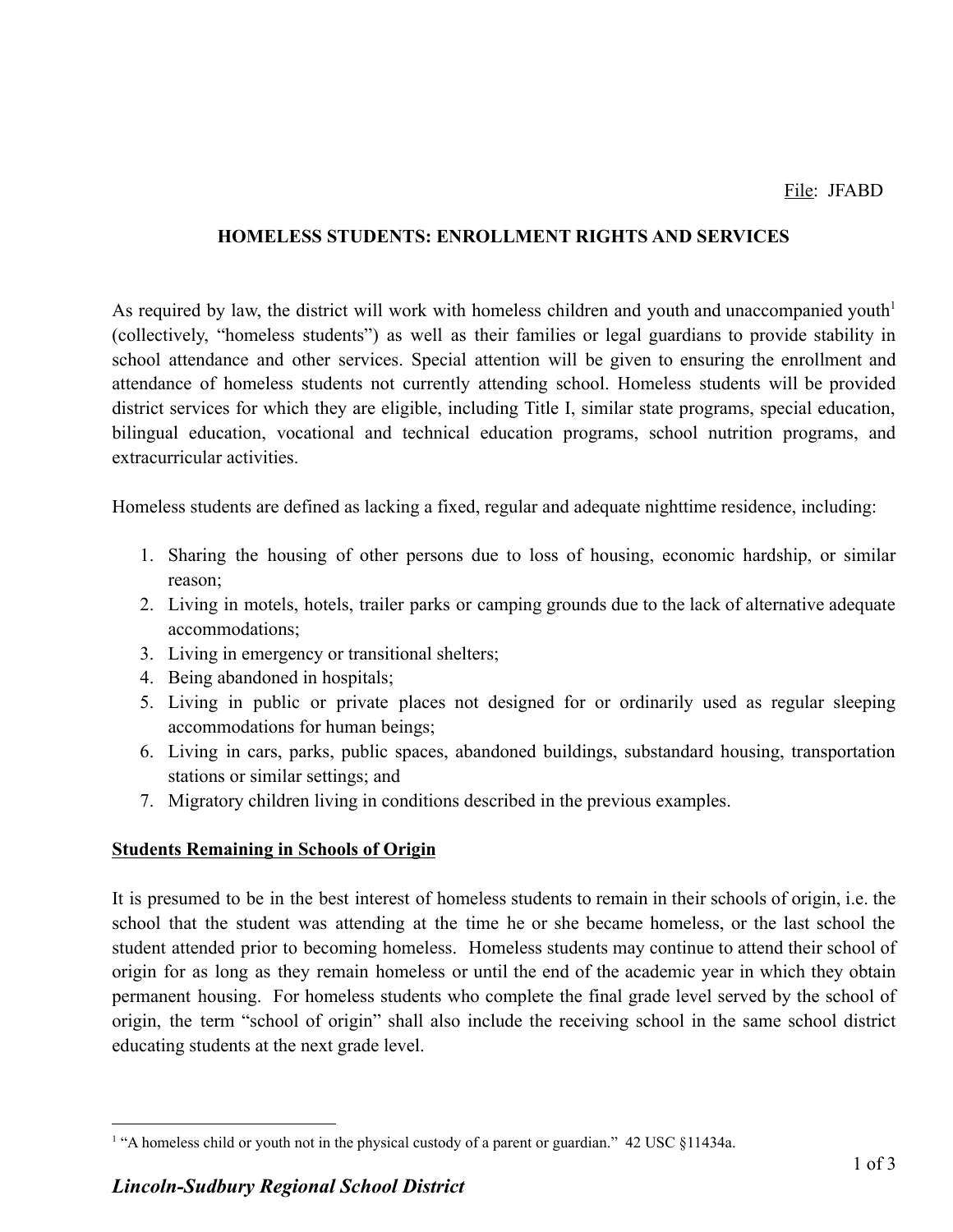Homeless students are entitled to transportation comparable to that provided for all other students attending school in the district. The district will transport students who are sheltered or temporarily residing within the district to the students' school of origin. For homeless students attending a school of origin located outside the district in which the student is sheltered or temporarily residing, the district in which the school of origin is located will coordinate with the district in which the student is sheltered or temporarily residing to provide the transportation services necessary for the student, and these districts will divide the cost equally. Formerly homeless students who find permanent housing mid-school year will continue to receive transportation services until the end of the school year.

## **Students Enrolling in District Where Sheltered or Temporarily Residing**

Parents or guardians may elect to enroll homeless students in the school district in which the student is sheltered or temporarily residing, rather than having the student remain in the school of origin. Enrollment changes for homeless students should take place immediately.

If homeless students are unable to provide written proof of their shelter or temporary residence in the district, the homeless liaison will work with the family seeking enrollment to determine homelessness. Information regarding a homeless student's living arrangement shall be considered a student education record, and not directory information. Records containing information about the homeless student's living arrangement may not be disclosed without the consent of the parent or satisfaction of another student-privacy related exemption.

If the student does not have immediate access to immunization records, the student shall be permitted to enroll under a personal exception. Students and families should be encouraged to obtain current immunization records or immunizations as soon as possible, and the district liaison is directed to assist. Emergency contact information is required at the time of enrollment consistent with district policies, including compliance with the state's address confidentiality program when necessary. After enrollment, the district will immediately request available records from the student's previous school.

Attendance rights by living in attendance areas, other student assignment policies, or intra- and inter-district choice options are available to homeless families on the same terms as families who reside in the district. Accordingly, the district will provide transportation services to school in a manner comparable to the transportation provided for all other students in the district.

## **Dispute Resolution**

If the district disagrees with a parent or guardian's decision to keep a student enrolled in the school of origin and considers enrollment in the district where the student is sheltered or temporarily residing to be in the student's best interest, the district will explain to the parent, in writing and in a language the parent can understand,<sup>2</sup> the rationale for its determination and provide parent with written notice of their

<sup>2</sup> Translation of communications of this type is required by Title I, among other laws. *See, e.g.* 20 USC § 6312. *Lincoln-Sudbury Regional School District*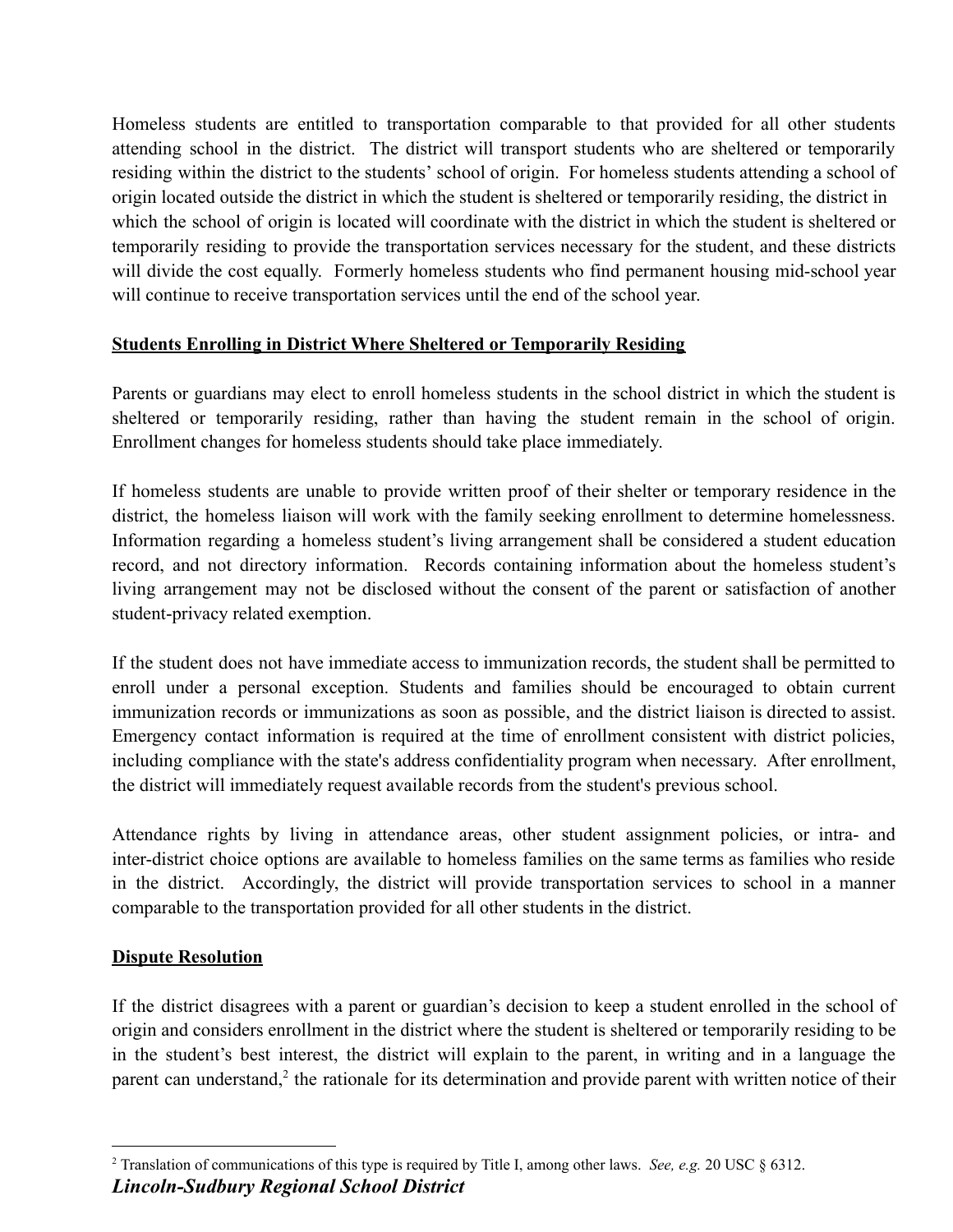rights to appeal the district's determination to the Massachusetts Department of Elementary and Secondary Education<sup>3</sup>. During the pendency of any such appeal, the student should remain enrolled in the school selected by the parent or guardian, receiving transportation to school and access to other available services and programs.

The Massachusetts Department of Elementary and Secondary Education's Advisory on Homeless Education Assistance contains additional information about educating homeless students and the appeal process. This advisory is available at the following link: <http://www.doe.mass.edu/mv/haa/mckinney-vento.docx>

### **Homeless Liaison**

The Superintendent shall designate an appropriate staff person to be the district's liaison for homeless students and their families. The district's liaison for homeless students and their families shall coordinate with local social service agencies that provide services to homeless children and youths and their families; other school districts on issues of transportation and records transfers; and state and local housing agencies responsible for comprehensive housing affordability strategies. This coordination includes providing public notice of the educational rights of homeless students in locations such as schools, family shelters and soup kitchens. The district's liaison will also review and recommend amendments to district policies that may act as barriers to the enrollment of homeless students. The liaison shall ensure district staff receive professional development and other support on issues involving homeless students.

SOURCE: MASC October 2019 Adopted for LSSC Policy Manual: 12/21/21

LEGAL REFS.: The McKinney-Vento Act and Title I, Part A, as Amended by the Every Student Succeeds Act of 2015

<sup>&</sup>lt;sup>3</sup> Information about the dispute resolution process managed by the Department of Elementary and Secondary Education can be located here: [http://www.doe.mass.edu/mv/haa/03-7.htm](http://www.doe.mass.edu/mv/haa/03-7.html)l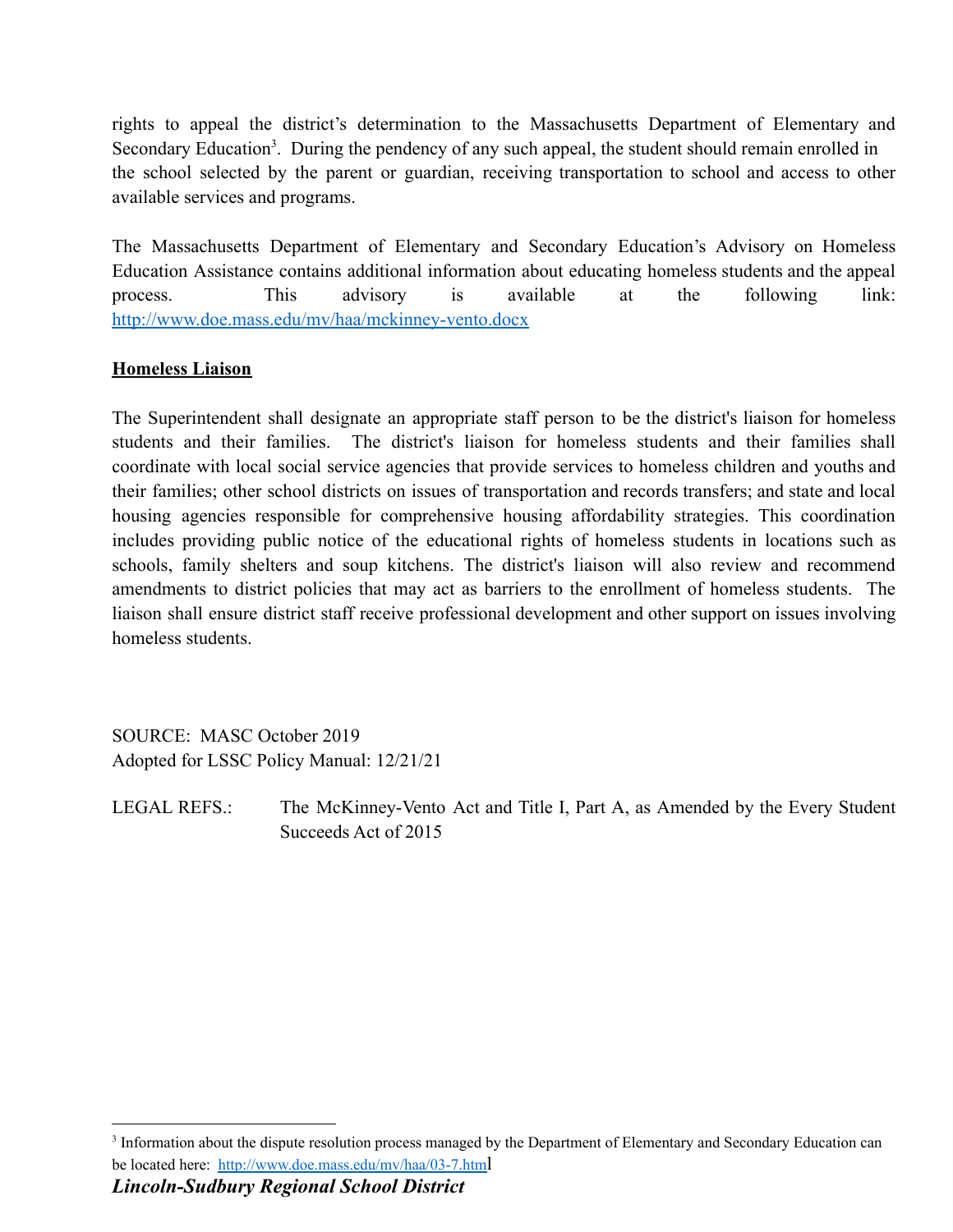### **EDUCATIONAL OPPORTUNITIES FOR MILITARY CHILDREN**

To facilitate the placement, enrollment, graduation, data collection, and provision of special services for students transferring into or out of the District because of their parents or guardians being on active duty in the U.S. Armed Services, the District supports and will implement its responsibilities as outlined in the Interstate Compact on Educational Opportunity for Military Children. The district believes it is appropriate to remove barriers to educational success imposed on children of military families resulting from frequent moves required by parents' or guardians' military deployment.

#### **Definitions**

**Children of military families**: School aged children, enrolled in kindergarten through 12th grade, in the household of an active duty member of the uniformed service of the United States, including members of the National Guard and Reserve serving on active duty.

**Deployment:** The period one month before the service members' departure from their home station on military orders through six months after return to their home station.

**Education(al) records:** Official records, files, and data directly related to a student and maintained by the school including, but not limited to, records encompassing all the material kept in the student's cumulative folder.

Eligible students are children of military families as well as the children of veterans who have been severely injured and medically discharged, and children of active duty personnel who died on active duty. Children of retired active duty personnel are also eligible to receive services for one year following the discharge due to severe injury, or the retirement or death of an active military parent. The Compact does not apply to children of inactive Guard or Reserves, veterans and retired personnel not included above, or U.S. Department of Defense personnel and other federal civil service employees and contract employees.

The District's responsibilities to eligible students include the following:

- Sending schools must send either official or unofficial records with the moving students and Lincoln-Sudbury Regional High School will use those records for immediate enrollment and educational placement.
- Upon enrollment of an eligible student, Lincoln-Sudbury Regional High School will request official records and the sending schools shall respond within 10 days with the records.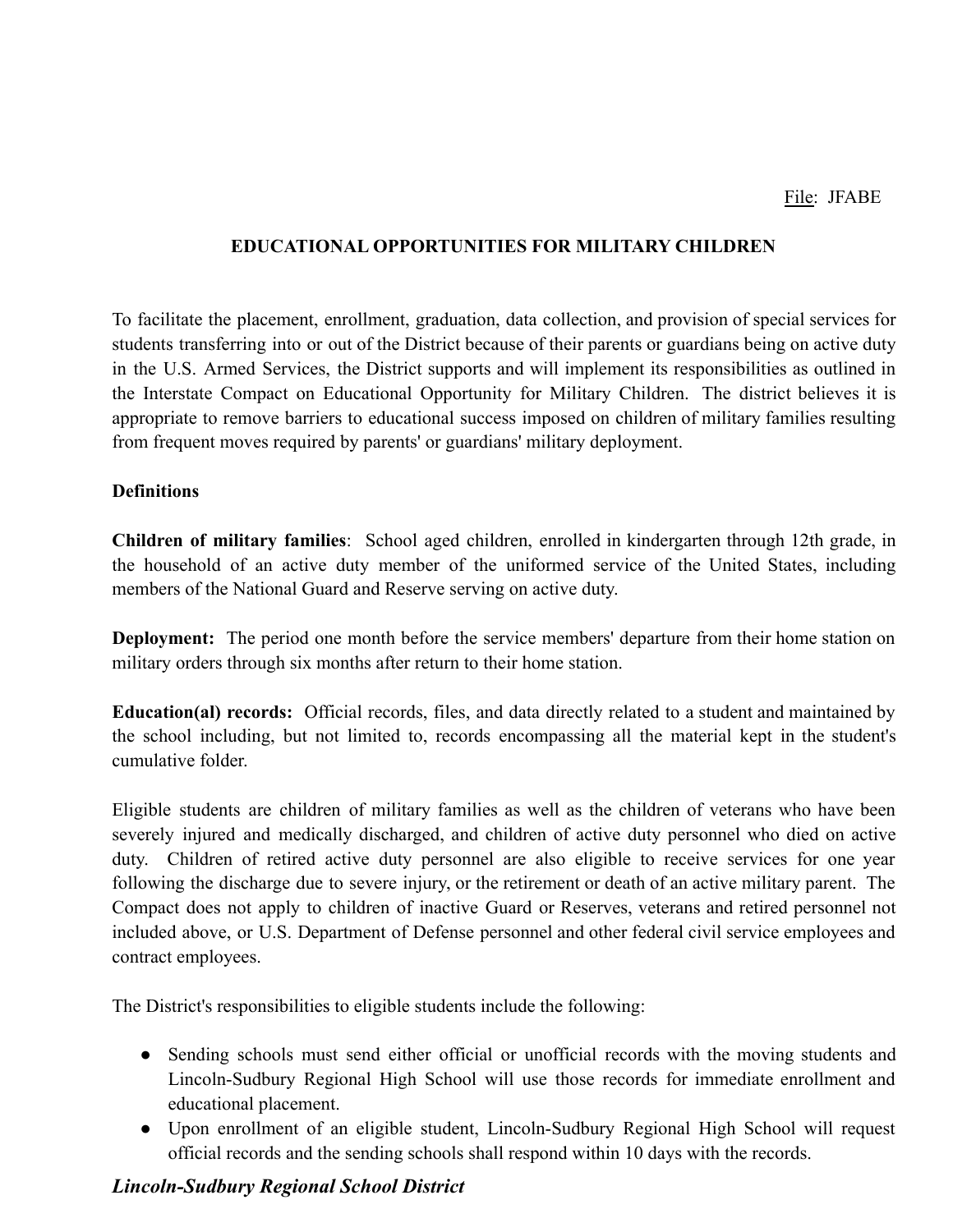- Immunization requirements of the District may be met within 30 days from the date of enrollment (or be in progress).
- Lincoln-Sudbury Regional School District will honor placement of students in all courses from the sending school, provided those courses are offered and space is available. Lincoln-Sudbury Regional High School will also initially honor placement of like programs to those of the student in the sending state, including, but not limited to, English as a Second Language programs. Lincoln-Sudbury Regional High School is not precluded from performing subsequent evaluations to ensure the appropriate placement and continued enrollment of the student in courses and programs.
- In compliance with federal law, the district will assume financial and programmatic responsibility for the special education programs of students with existing IEPs drafted in other states.
- As appropriate, the District will exercise the right to waive prerequisites for all courses and programs, while also maintaining its right to re-evaluate the student to ensure continued enrollment, also as deemed appropriate.
- Students of active duty personnel shall have additional excused absences, as necessary, for visitations relative to leave or deployment.
- An eligible student living with a noncustodial parent or other person standing in loco parentis shall be permitted to continue to attend school at LSRHS without any tuition fee imposed. Documentation of such arrangement and parent/guardian written permission will be required.
- LSRHS will accept exit or end-of-year exams required from the sending state, national norm-referenced tests, or alternate testing instead of testing requirements for graduation in Massachusetts. If this is not possible, the alternative provision of the Interstate Compact shall be followed to facilitate the on-time graduation of the student in accordance with Compact provisions.

LEGAL REFS: M.G. L. [15E;](https://malegislature.gov/Laws/GeneralLaws/PartI/TitleII/Chapter15e) Interstate Compact on Educational Opportunity for Military Children

SOURCE: MASC October 2019 Adopted for LSSC Policy Manual: 12/21/21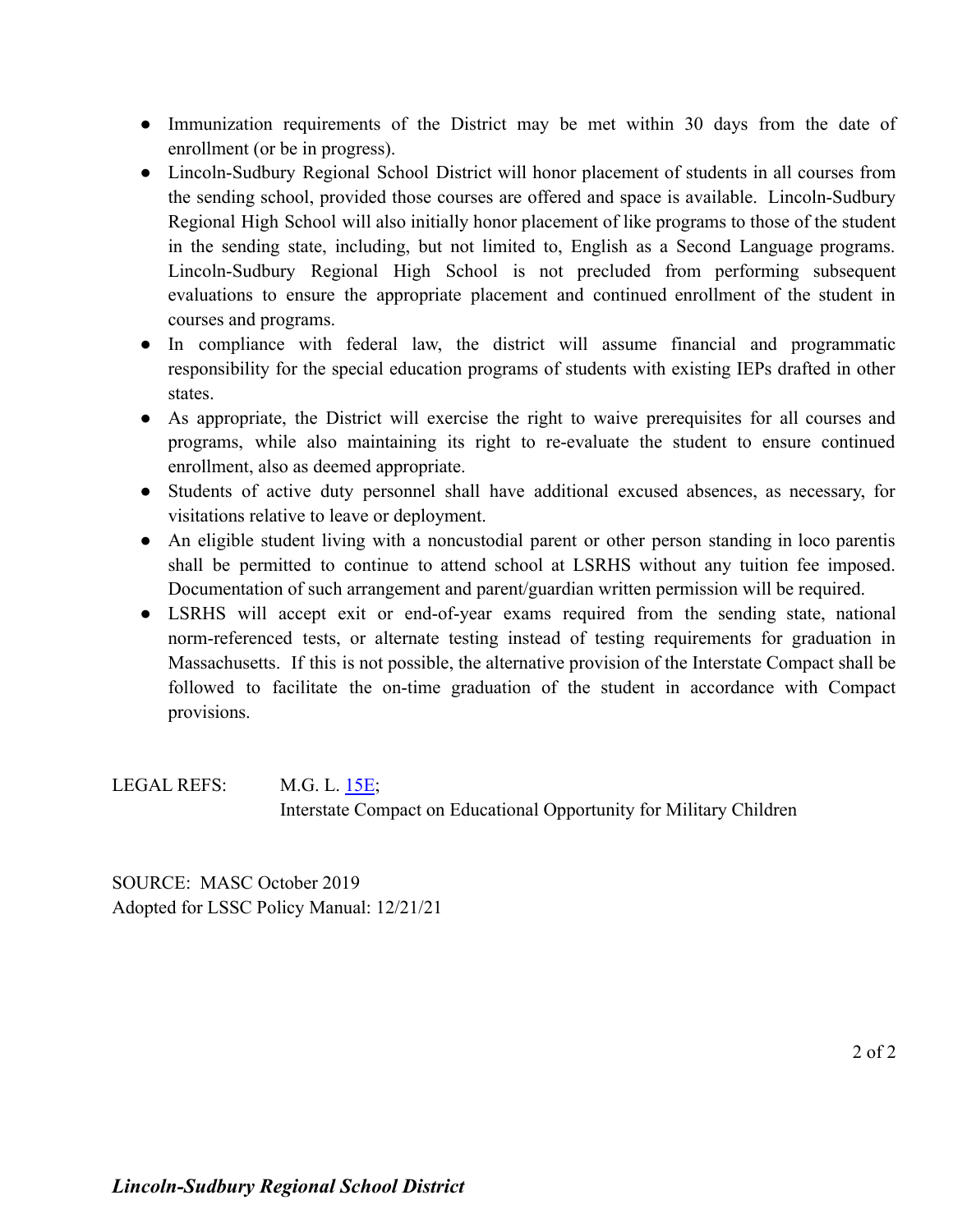## **EDUCATIONAL OPPORTUNITIES FOR CHILDREN IN FOSTER CARE**

The purpose of this policy is to ensure the educational stability of students in foster care. Educational stability has a lasting impact on students' academic achievement and wellbeing, and the School Committee is committed to supporting all efforts to ensure that students in foster care have equal access to high-quality, stable educational experiences from preschool (if offered) through high school graduation.

Irrespective of the location of a foster care placement, students in foster care will continue to attend their school of origin, unless after a collaborative decision-making process, it is determined to be in the student's best interest to enroll in and attend school in the district in which the student resides in foster care. Enrollment of students in the district where they reside in foster care will take place immediately upon such a determination.

The district has designated a point of contact for students in foster care. The district and the point of contact will collaborate with DCF to ensure that students can access transportation and the other services to which they may be entitled.

#### **Best Interest Determination**

Decisions about whether a student in foster care should continue to attend the school of origin should be made collaboratively by DCF, the student (as appropriate), the student's family and/or foster family (or, if different, the person authorized to make educational decisions on behalf of the student), the school and district of origin, and (when appropriate) the local district where the student is placed. Best interest determinations should focus on the needs of each individual student and account for unique factors about the student and his or her foster care placement. Every effort should be made to reach agreement regarding the appropriate school placement of a student in foster care; however, DCF will finalize the best interest determination if the relevant parties cannot agree on the best school for the student to attend.

The district can seek review of DCF's decision by utilizing a Foster Care School Selection Dispute Resolution Process established by DESE and DCF. Decisions made through this process are not subject to review. To the extent feasible and appropriate, the district will ensure that a child remains in his or her school of origin while the disputes are being resolved to minimize disruptions and reduce the number of moves between schools.

#### **Transportation**

The district of origin must collaborate with DCF on how transportation will be arranged and provided to ensure that students in foster care who need transportation to remain in their school of origin will receive such transportation while they are in foster care.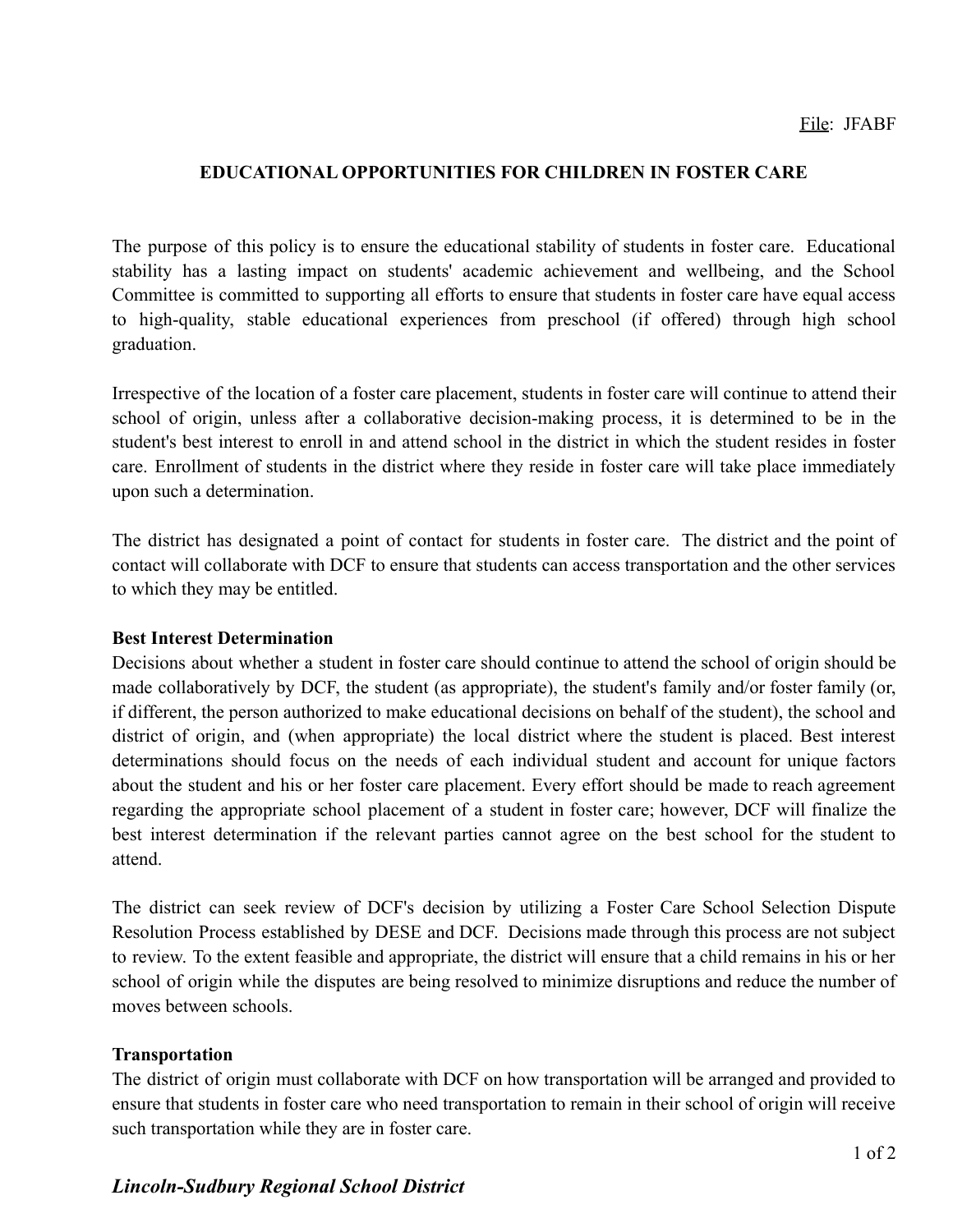Transportation options may include using Title I funds, establishing regional collaborations among districts, coordinating with existing routes for transportation, seeking help from foster parent(s), etc. Absent other agreements between the district and DCF, the district of origin is responsible for providing transportation to and from the school of origin.

### **Immediate Enrollment**

If it is in the best interest of a student in foster care to leave the school of origin, the student must be immediately enrolled in the district in which he or she resides in foster care. During enrollment of students in foster care, DCF representatives will present the district with a form indicating that the student is in foster care, along with a state-agency identification badge.

If the student does not have immediate access to immunization records, the student shall be permitted to enroll under a personal exception. Students and families should be encouraged to obtain current immunization records or immunizations as soon as possible, and the district liaison is directed to assist. Emergency contact information is required at the time of enrollment consistent with district policies, including compliance with the state's address confidentiality program when necessary. After enrollment, the district will immediately request available records from the student's previous school.

Attendance rights by living in attendance areas, other student assignment policies, or intra and inter-district choice options are available to students in foster care (homeless families) on the same terms as families who reside in the district. Accordingly, the district will provide transportation services to school in a manner comparable to the transportation provided for all other students in the district.

LEGAL REFS: Every Student Succeeds Act (ESSA); Fostering Connections to Success and Increasing Adoptions Act of 2008 (Fostering Connections Act)

SOURCE: MASC October 2019 Adopted for LSSC Policy Manual: 12/21/21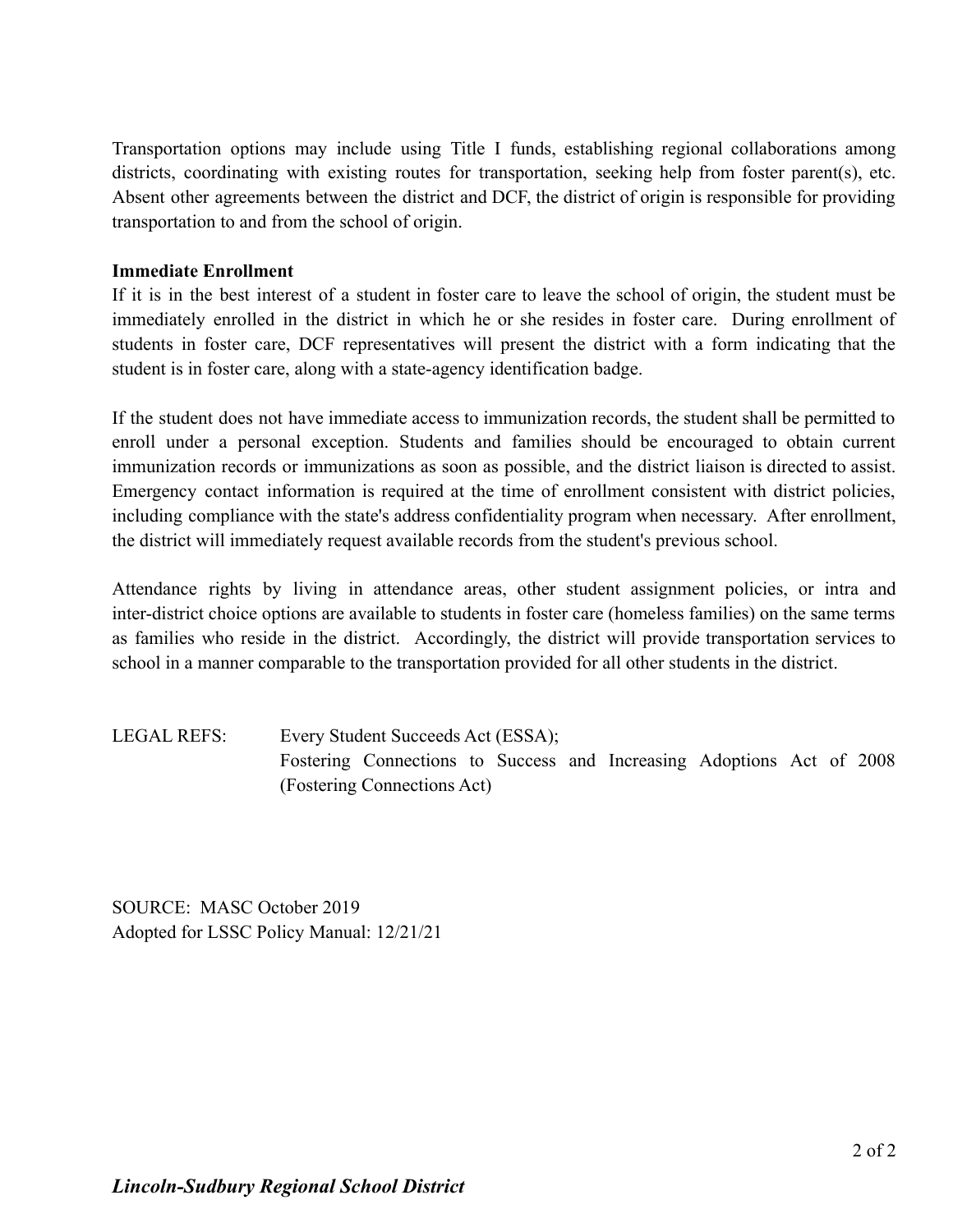### **SCHOOL CHOICE**

It is the policy of this school district **not** to admit non-resident students under the terms and conditions of the Interdistrict School Choice Law. This decision must be reaffirmed annually prior to June 1st by a vote of the School Committee following a public hearing. In the event the School Committee votes to participate, the following local conditions would apply:

- 1. That by May 1 of every school year, the administration will determine the number of spaces in each school available to choice students.
- 2. That by June 1 of every school year, a public hearing will be held to review participation in the school choice program.
- 3. That resident students be given priority placement in any classes or programs within the district.
- 4. That the selection of non-resident students for admission when the number of requests exceeds the number of available spaces be in the form of a random drawing. There will be two drawings for this purpose. The first will take place during the last week of the current school year but no later than July 1st. The second will be conducted during the week immediately preceding the opening of the next school year and will be based on the possibility of unexpected additional openings.
- 5. Any student who is accepted for admission under the provisions of this policy is entitled to remain in the district until graduation from high school except if there is a lack of funding of the program.
- 6. The School Committee affirms its position that it shall not discriminate in the admission of any child on the basis of race, color, religion, national origin, sex, gender identity, age, sexual orientation, homelessness, ancestry, athletic performance, physical handicap, special need, pregnancy, pregnancy related condition, academic performance or proficiency in the English language.

SOURCE: MASC February 2019 Adopted for LSSC Policy Manual: 12/21/21

LEGAL REFS.: M.G.L. 71:6; 71:6A; 76:6; 76:12; 76:12B BESE Regulations 603 CMR 26.00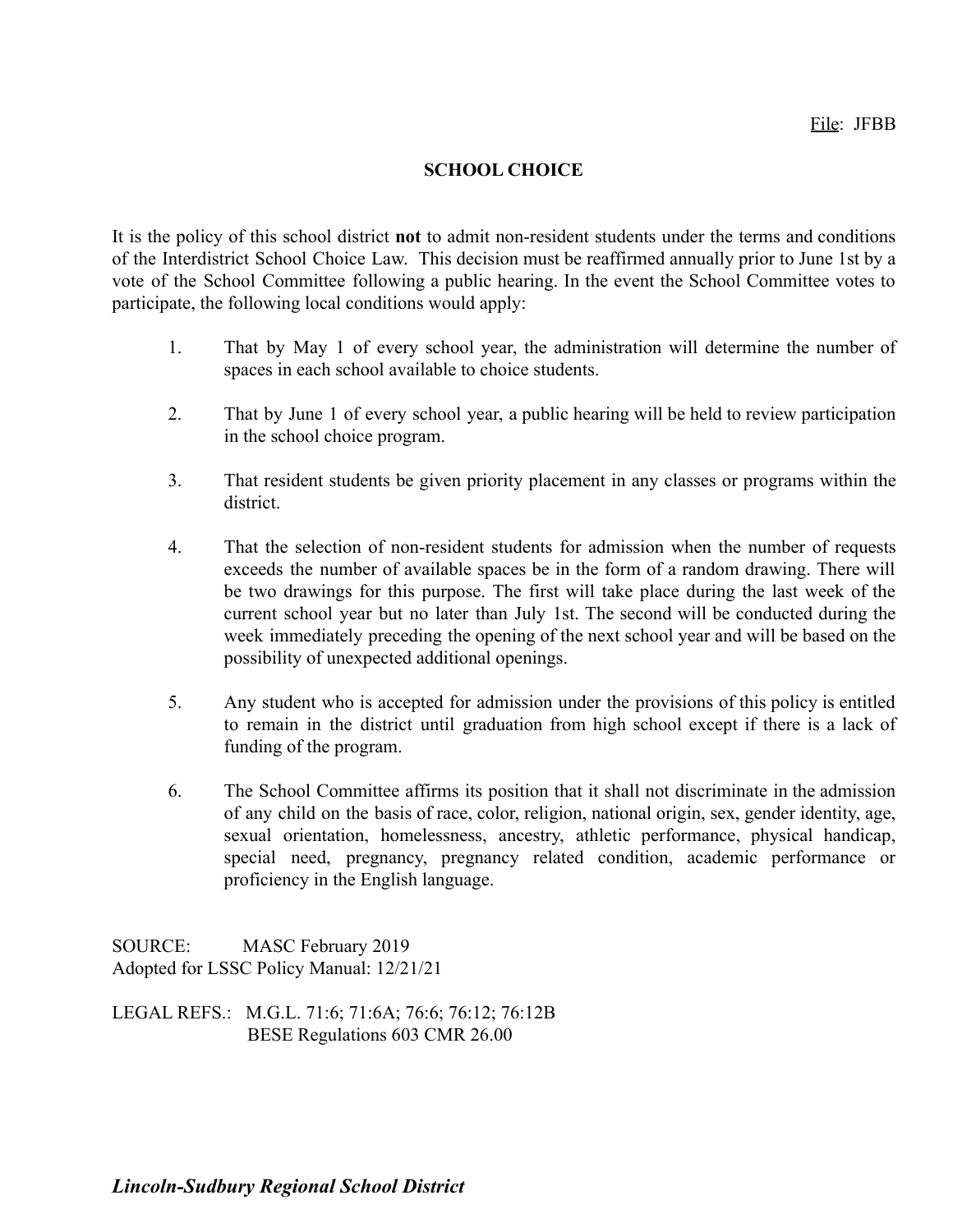#### **STUDENT ABSENCES AND EXCUSES**

Regular and punctual school attendance is essential for success in school. The Committee recognizes that parents/guardians of children attending our schools have special rights as well as responsibilities, one of which is to ensure that their children attend school regularly, in accordance with state law.

Therefore, students may be excused temporarily from school attendance for the following reasons: illness or quarantine; bereavement or serious illness in family; weather so inclement as to endanger the health of the child; and observance of major religious holidays.

A child may also be excused for other exceptional reasons with approval of the Superintendent/Principal or designee.

A student's understanding of the importance of day-to-day schoolwork is an important factor in the shaping of his character. Parents/guardians can help their children by not allowing them to miss school needlessly. Accordingly, parents/guardians will provide a written explanation for the absence or tardiness of a child. This will be required in advance for types of absences where advance notice is possible.

In instances of chronic or irregular absence reportedly due to illness, the school administration may request a physician's statement certifying such absences to be justified.

#### **Student Absence Notification Program**

Each Associate Principal or designee will notify a student's parent/guardian within 3 days of the student's absence in the event the parent/guardian has not informed the school of the absence.

Each Associate Principal or designee shall make a reasonable effort to meet with any student, and that student's parent/guardian, who has missed five (5) or more unexcused school days (a school day shall be equal to two (2) or more class periods in the same day) in a school year. The meeting shall be to develop action steps to improve student attendance and shall be developed jointly by the Associate Principal or designee, the student, and the student's parent/guardian. The parties may seek input from other relevant school staff and/or officials from relevant public safety, health and human service, housing, and nonprofit agencies.

#### **Dropout Prevention**

A student who has not graduated from high school and has been absent from school for ten (10) consecutive days of unexcused absence shall not be considered permanently removed from school unless the Associate Principal has sent notice to the student, and that student's parent/guardian. The notice shall be sent within five (5) days of the tenth consecutive day of absence and shall offer at least 2 dates and times within the next ten (10) days for an exit interview with the Superintendent or designee, the student, and the student's parent/guardian. The notice shall be in both English and the primary language of the home, if applicable. The notice shall include contact information for scheduling the exit interview and shall indicate the parties shall reach an agreement on the date/time of the interview within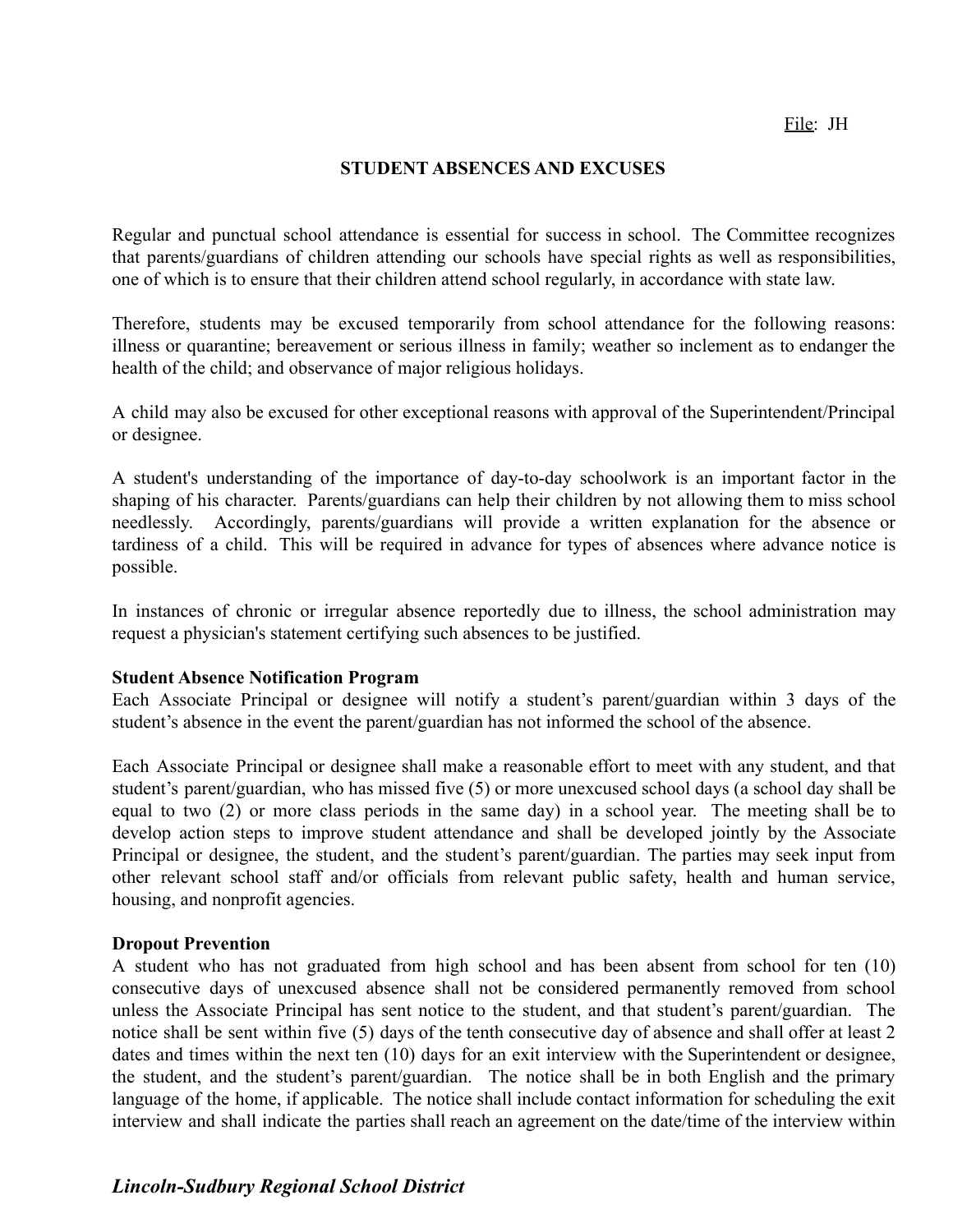the ten (10) day timeframe. The timeframe may be extended at the request of the parent/guardian and no extension shall exceed 14 days.

The Superintendent or designee may proceed with any interview without a parent/guardian present, provided the Superintendent has documented a good faith effort to include the parent/guardian.

The Superintendent or designee shall convene a team of school staff to participate in the exit interview and shall provide information to the student and, if applicable, the student's parent/guardian on the detrimental effects of early withdrawal from school and the alternative education programs and services available to the student.

SOURCE: MASC February 2019 Adopted for LSSC Policy Manual: 12/21/21

LEGAL REFS.: M.G.L. [76:1](http://www.malegislature.gov/Laws/GeneralLaws/PartI/TitleII/Chapter76/Section1); 76:1B; [76:16;](http://www.malegislature.gov/Laws/GeneralLaws/PartI/TitleXII/Chapter76/Section16) 76:18; [76:20](http://www.malegislature.gov/Laws/GeneralLaws/PartI/TitleXII/Chapter76/Section20)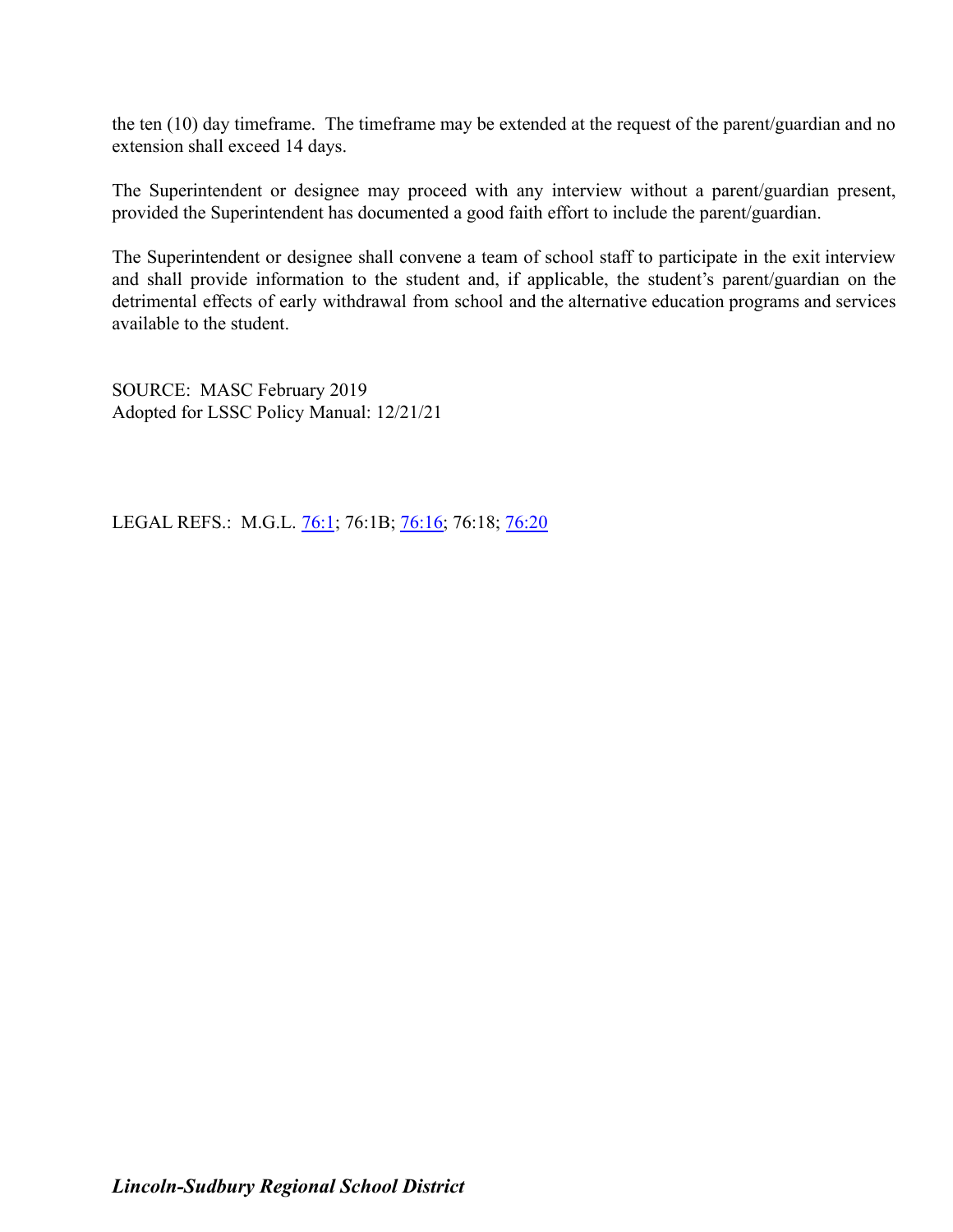### **EXCLUSIONS AND EXEMPTIONS FROM SCHOOL ATTENDANCE**

#### **Denial of Admission**

Denial of admission means the withholding of the privilege of enrolling in a school of the District.

The following shall be the grounds for denial of admission to school or for diversion to an appropriate alternative program:

Graduation from the twelfth grade of any school or receipt of any document evidencing completion of the equivalent of a secondary curriculum;

Not being a resident of the District and the District has opted not to participate in the School Choice Law;

Failure to comply with the provisions of the Massachusetts School Entry Immunization Law.

SOURCE: MASC February 2019 Adopted for LSSC Policy Manual: 12/21/21

LEGAL REFS.: M.G.L. 71:37H; 76:12; 76:12A; 76:12B 603 CMR 26:00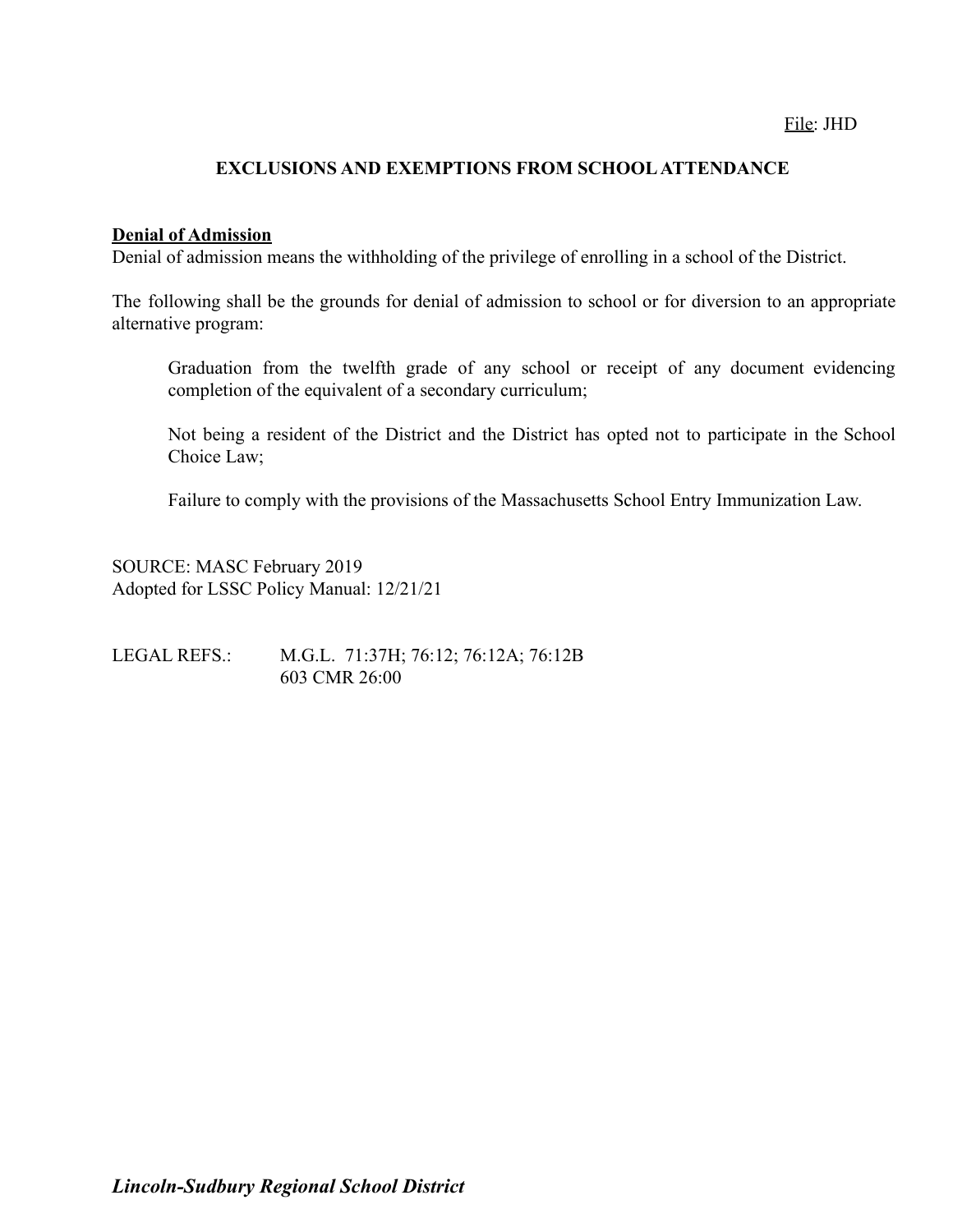## **CONSTITUTIONAL RIGHTS**

The Lincoln-Sudbury Regional High School shall safeguard the constitutional rights of all members of the school. Students and teachers alike may exercise their rights of free speech and assembly so long as their doing so does not interfere with the school's normal operation. It shall further be the policy of this school that neither teachers nor students have the right to disrupt the normal routines or to treat a class as a captive audience for the purpose of political activity.

Students and teachers will further be guided by the philosophy and school-wide objectives contained *in* the Program of Studies Handbook.

Undated policy from 1986 Policy Manual

SOURCE: Lincoln-Sudbury

Amended 3/11/03 Adopted for LSSC Policy Manual: 12/21/21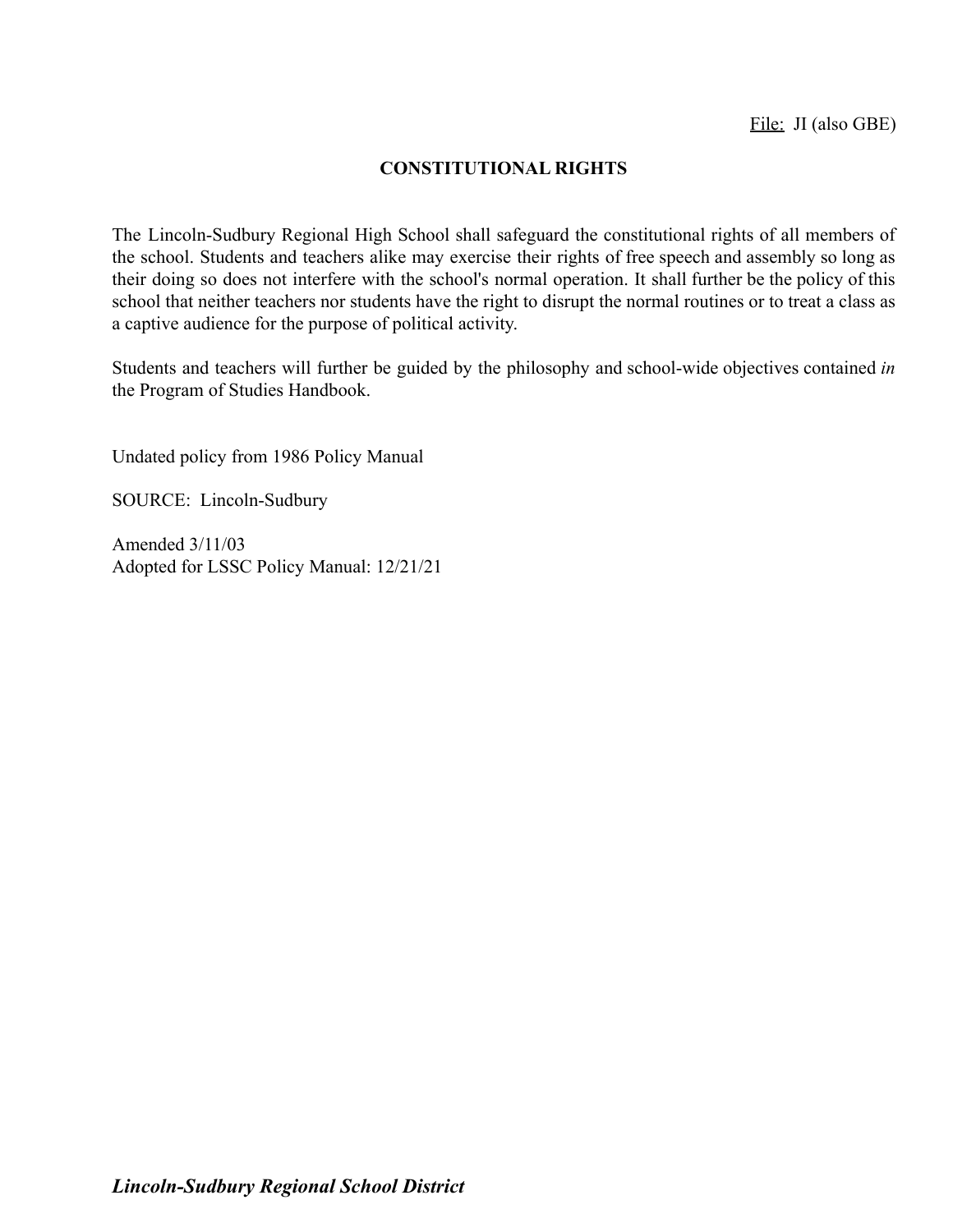### File: JI

### **STUDENT RIGHTS AND RESPONSIBILITIES**

The School Committee has the responsibility to afford students the rights that are theirs by virtue of guarantees offered under the federal and state constitutions and statutes. In connection with rights, there are responsibilities that must be assumed by students.

Among these rights and responsibilities are the following:

- 1. Civil rights--including the rights to equal educational opportunity and freedom from discrimination; the responsibility not to discriminate against others.
- 2. The right to attend free public schools; the responsibility to attend school regularly and to observe school rules essential for permitting others to learn at school.
- 3. The right to due process of law with respect to suspension, expulsion, and decisions the student believes injure their rights.
- 4. The right to free inquiry and expression; responsibility to observe reasonable rules regarding these rights.
- 5. The right to privacy, which includes privacy with respect to the student's school records.

It is the School Committee's belief that as part of the educational process students should be made aware of their legal rights, and of the legal authority of the School Committee to make and delegate authority to its staff to make rules regarding the orderly operation of the schools.

Students have the right to know the standards of behavior that are expected of them and the consequences of misbehavior.

The rights and responsibilities of students, including standards of conduct, will be made available to students and their parents/guardians through handbooks distributed annually.

SOURCE: MASC Adopted for LSSC Policy Manual: 12/21/21

LEGAL REFS.: M.G.L. 71:37H; 71:82 through 71:86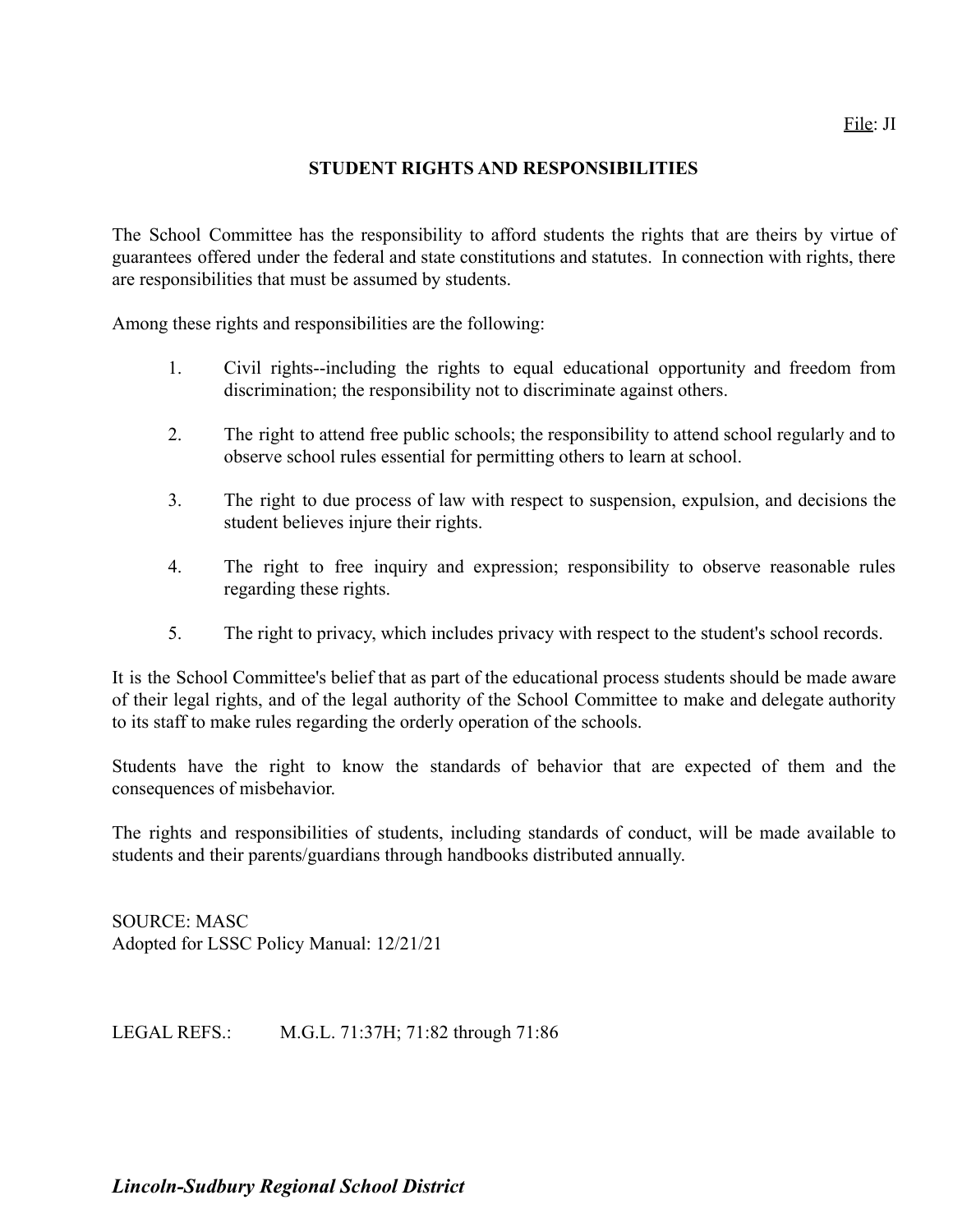### **STUDENT INVOLVEMENT IN DECISION-MAKING**

As appropriate to the age of students, class or school organizations and school government organizations, such as student councils, may be formed to offer practice in self-government and to serve as channels for the expression of students' ideas and opinions.

The Committee will take into consideration student opinions in establishing policies that directly affect student programs, activities, privileges and other areas of student sensitivity.

Students will be welcomed at Committee meetings and granted privileges of speaking in line with the privileges extended to the general public.

#### Student Advisory Committee

As required by state law, the Committee will meet at least once every other month while school is in session with its student advisory committee, which is composed of five students elected by the high school student body. The chair of the student advisory committee shall be an ex-officio non-voting member of the School Committee without the right to attend executive sessions unless such right is expressly granted by the School Committee.

SOURCE: MASC Adopted for LSSC Policy Manual: 12/21/21

LEGAL REF.: M.G.L. 71:38M

CROSS REF.: BDF, Advisory Committees to the School Committee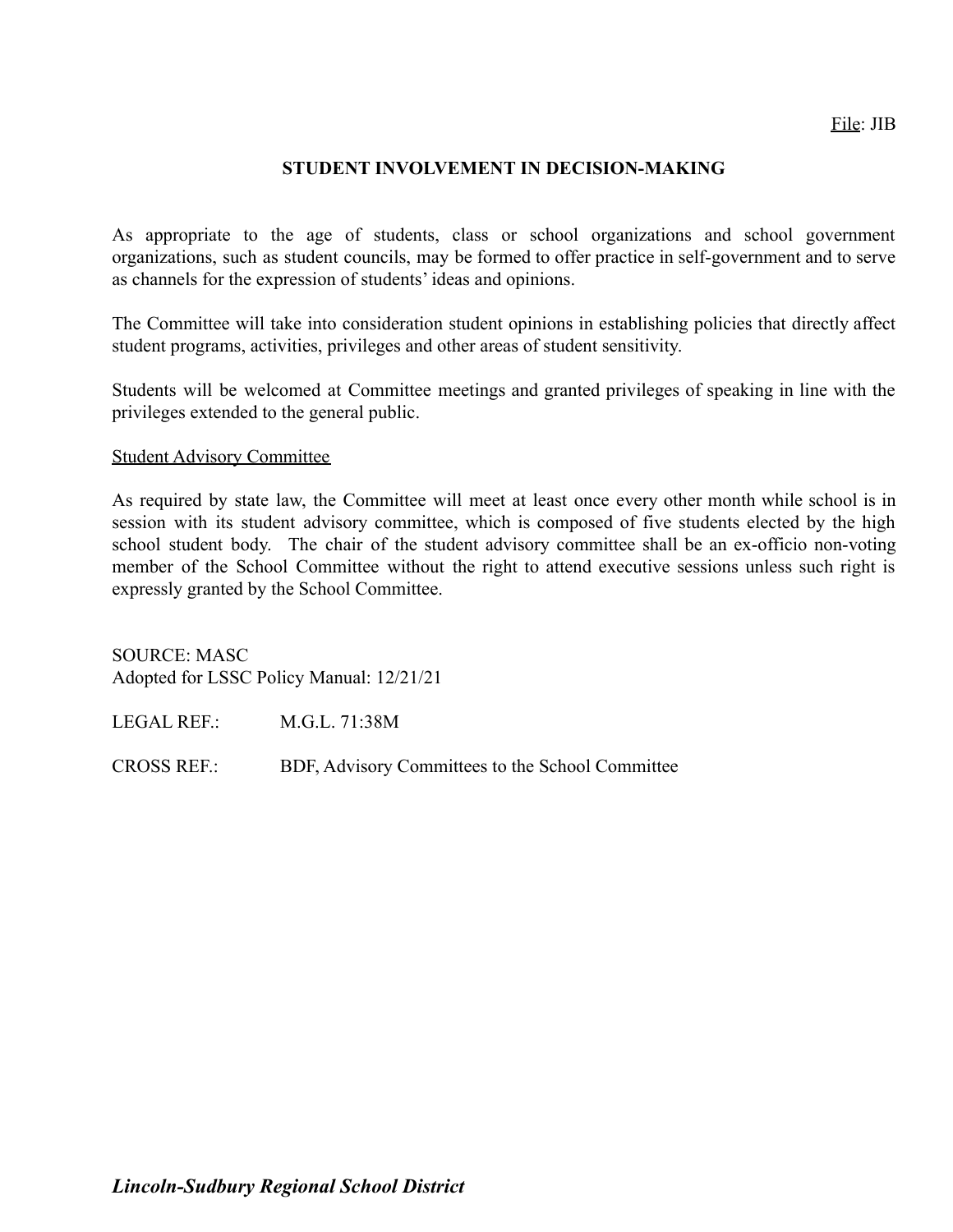File: JIC

#### **DISCIPLINE**

The School Committee supports the full and fair implementation of student disciplinary procedures in accordance with due process. Moreover, the Committee supports the school administration in maintaining an environment that is safe, purposeful, and orderly; and in which rules for conduct and behavior are clear and consistently enforced. Each year, the Superintendent/Principal, in consultation with the School Council, shall review the L-S Discipline Code, and make changes and revisions as necessary. The Code will be included in the Program of Studies Handbook, and will be distributed to students and teachers every year.

SOURCE: Lincoln-Sudbury

Amended 11/26/02 Adopted for LSSC Policy Manual: 12/21/21

CROSS REF.: Lincoln-Sudbury Regional High School Discipline Code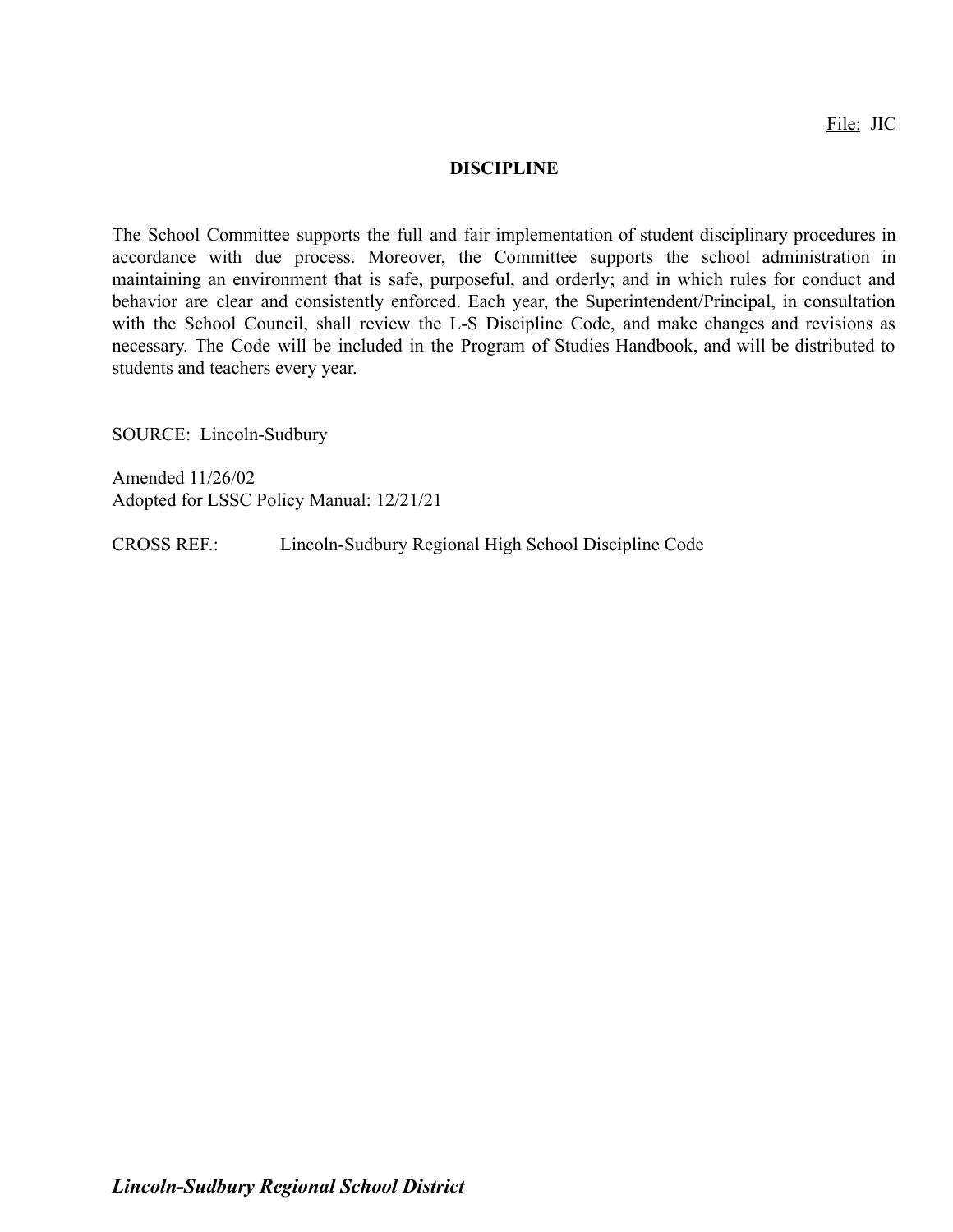### **STUDENT DISCIPLINE**

The School Committee believes that all students deserve every opportunity to achieve academic success in a safe, secure learning environment. Good citizenship in schools is based on respect and consideration for the rights of others. Students will be expected to conduct themselves in a way that the rights and privileges of others are not violated. They will be required to respect constituted authority, to conform to school rules and to those provisions of law that apply to their conduct.

Prohibited actions in the student handbook or other publication will be made available to students and parents/guardians.

Associate Principals and staff shall not use academic punishment of any form as a consequence to inappropriate behaviors/actions by students.

The Associate Principals may, as a disciplinary measure, remove a student from privileges, such as extracurricular activities and attendance at school-sponsored events, based on the student's misconduct. Such a removal is not subject to the remainder of this policy, law, or regulation.

The Superintendent shall provide each Associate Principal with a copy of the regulations promulgated by DESE and shall have each Associate Principal sign a document acknowledging receipt thereof, which shall be placed in their personnel file.

#### **Suspension**

In every case of student misconduct for which suspension may be imposed (except for offenses referenced in the note at the end of this policy), a Principal shall consider ways to re-engage the student in learning; and avoid using long-term suspension from school as a consequence until alternatives have been tried. Alternatives may include the use of evidence-based strategies and programs such as mediation, conflict resolution, restorative justice, and positive behavioral interventions and supports.

#### **Notice of Suspension:**

For all out-of-school suspensions Associate Principals must provide the student and the parent/guardian oral and written notice, and provide the student an opportunity for a hearing and the parent/guardian an opportunity to participate in such hearing before imposing suspension as a consequence for misconduct. For in-school suspensions, the Associate Principal should offer a meeting which the parents can decline. The Associate Principal shall provide both oral and written notice to student and parent/guardian in English and in the primary language of the home if other than English. The notice shall include the rights enumerated in law and regulation. To conduct a hearing without a parent/guardian present, the Associate Principal must be able to document reasonable efforts to include the parent/guardian.

#### **Emergency Removal**

An Associate Principal may remove a student from school temporarily when a student is charged with a disciplinary offense and the continued presence of the student poses a danger to persons or property, or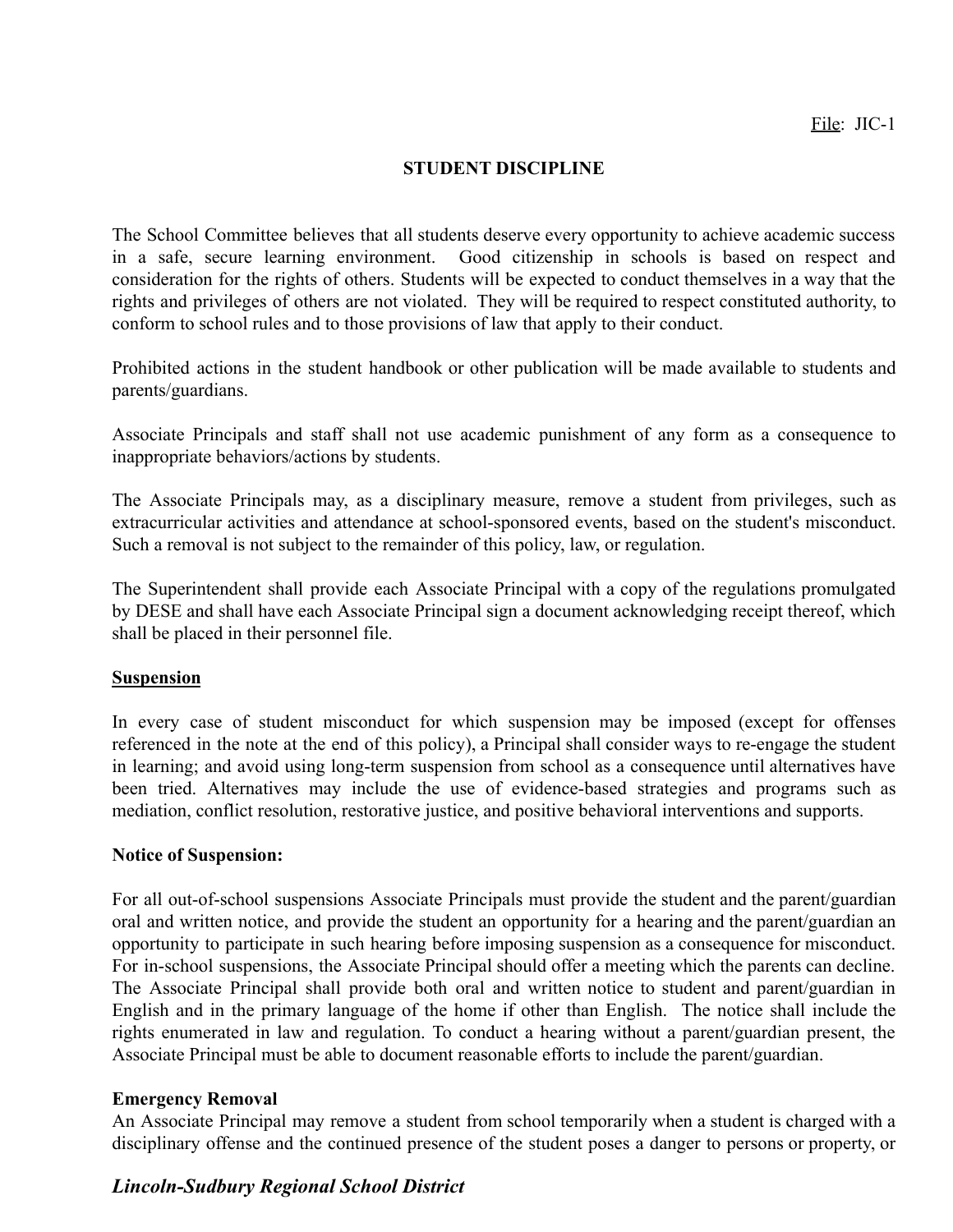materially and substantially disrupts the order of the school, and, in the Associate Principal's judgment, there is no alternative available to alleviate the danger or disruption. The Associate Principal shall immediately notify the Superintendent in writing of the removal including a description of the danger presented by the student.

The temporary removal shall not exceed two (2) school days following the day of the emergency removal, during which time the Associate Principal shall: Make immediate and reasonable efforts to orally notify the student and the student's parent/guardian of the emergency removal, the reason for the need for emergency removal, and the other matters required in the notice as referenced in the applicable regulation; Provide written notice to the student and parent/guardian as required above; Provide the student an opportunity for a hearing with the Associate Principal that complies with applicable regulations, and the parent/guardian an opportunity to attend the hearing, before the expiration of the two (2) school days, unless an extension of time for hearing is otherwise agreed to by the Associate Principal, student, and parent/guardian; Render a decision orally on the same day as the hearing, and in writing no later than the following school day, which meets the requirements of applicable law and regulation.

An Associate Principal shall also ensure adequate provisions have been made for the student's safety and transportation prior to removal.

### **In School Suspension – not more than 10 days consecutively or cumulatively**

The Associate Principal may use in-school suspension as an alternative to short-term suspension for disciplinary offenses.

The Associate Principal may impose an in-school suspension for a disciplinary offense under this provision, provided that the Associate Principal follows the process set forth in regulation and the student has the opportunity to make academic progress as required by law and regulation. Although discipline hearing meetings are not required for in-school suspensions, a meeting must be offered to the family.

#### **Associate Principal's Hearing – Short Term Suspension of up to 10 days**

The hearing with the Associate Principal shall be to hear and consider information regarding the alleged incident for which the student may be suspended, provide the student an opportunity to dispute the charges and explain the circumstances surrounding the alleged incident, determine if the student committed the disciplinary offense, and if so, the consequences for the infraction.

At a minimum, the Associate Principal shall discuss the disciplinary offense, the basis for the charge, and any other pertinent information.

The student also shall have an opportunity to present information, including mitigating facts, and witnesses that the Associate Principal should consider in determining whether other remedies and consequences may be appropriate as set forth in law and regulation.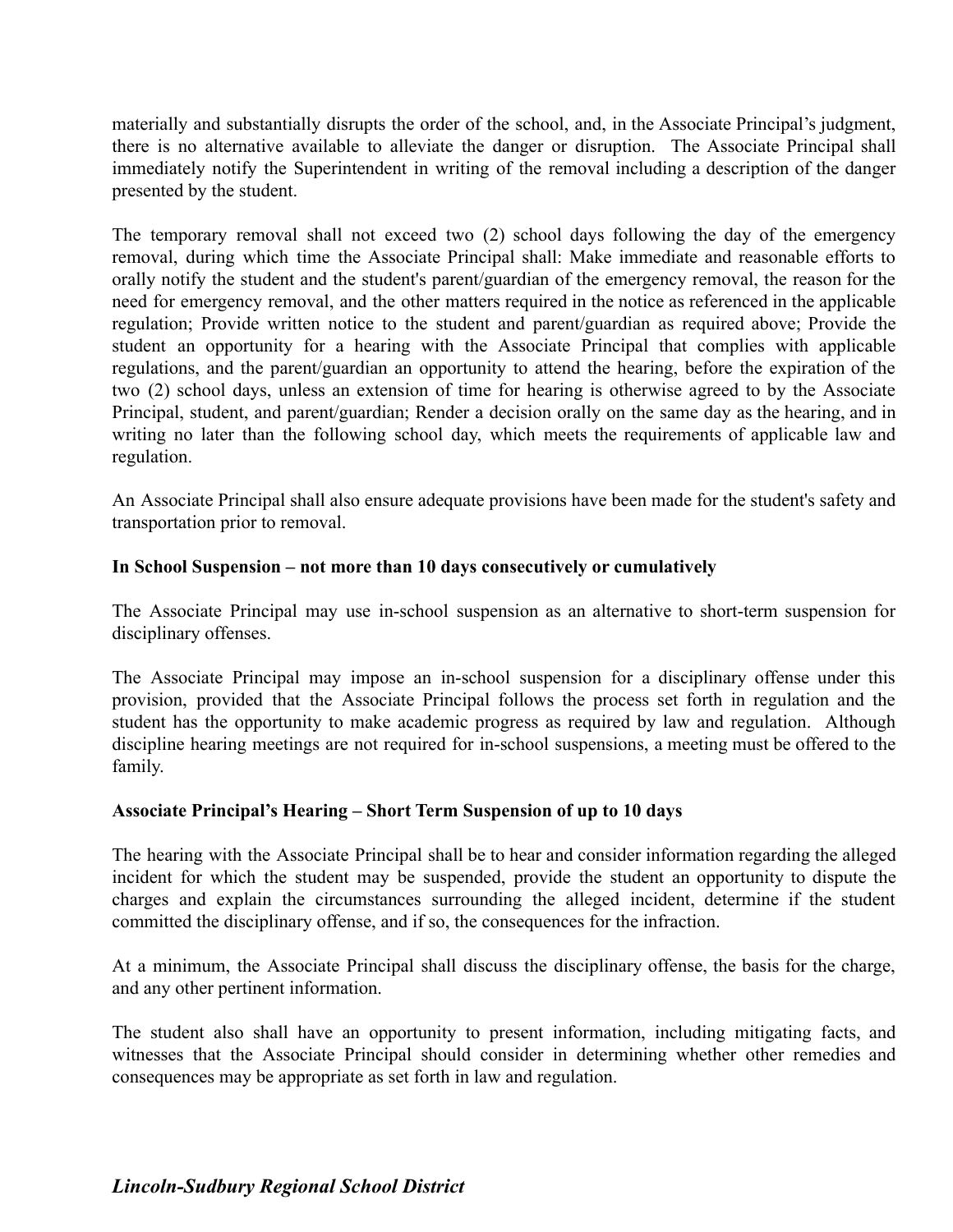The Associate Principal shall provide the parent/guardian, if present, an opportunity to discuss the student's conduct and offer information, including mitigating circumstances, that the Associate Principal should consider in determining consequences for the student.

The Associate Principal shall, based on the available information, including mitigating circumstances, determine whether the student committed the disciplinary offense, and, if so, what remedy or consequence will be imposed.

The Associate Principal shall notify the student and parent/guardian of the determination and the reasons for it, and, if the student is suspended, the type and duration of suspension and the opportunity to make up assignments and such other school work as needed to make academic progress during the period of removal, as required by law and regulation. The determination shall be in writing and may be in the form of an update to the original written notice.

## **Principal's Hearing – Long Term Suspension of more than 10 days but less than 90 days (consecutive or cumulative)**

The hearing with the Associate Principal shall be to hear and consider information regarding the alleged incident for which the student may be suspended, provide the student an opportunity to dispute the charges and explain the circumstances surrounding the alleged incident, determine if the student committed the disciplinary offense, and if so, the consequences for the infraction.

At a minimum, in addition to the rights afforded a student in a short-term suspension hearing, the student shall have the following rights: In advance of the hearing, the opportunity to review the student's record and the documents upon which the Associate Principal may rely in making a determination to suspend the student or not; The right to be represented by counsel or a lay person of the student's choice, at the student's/parent's/guardian's expense; The right to produce witnesses on his or her behalf and to present the student's explanation of the alleged incident, but the student may not be compelled to do so; The right to cross-examine witnesses presented by the school district; The right to request that the hearing be recorded by the Associate Principal, and to receive a copy of the audio recording upon request. If the student or parent/guardian requests an audio recording, the Associate Principal shall inform all participants before the hearing that an audio record will be made and a copy will be provided to the student and parent/guardian upon request.

The Associate Principal shall provide the parent/guardian, if present, an opportunity to discuss the student's conduct and offer information, including mitigating circumstances, that the Associate Principal should consider in determining consequences for the student.

The Associate Principal shall, based on the evidence, determine whether the student committed the disciplinary offense, and, if so, after considering mitigating circumstances and alternatives to suspension as required by law and regulation, what remedy or consequence will be imposed, in place of or in addition to a long-term suspension. The Associate Principal shall send the written determination to the student and parent/guardian by hand-delivery, certified mail, first-class mail, email to an address provided by the parent/guardian for school communications, or any other method of delivery agreed to by the Associate Principal and the parent/guardian.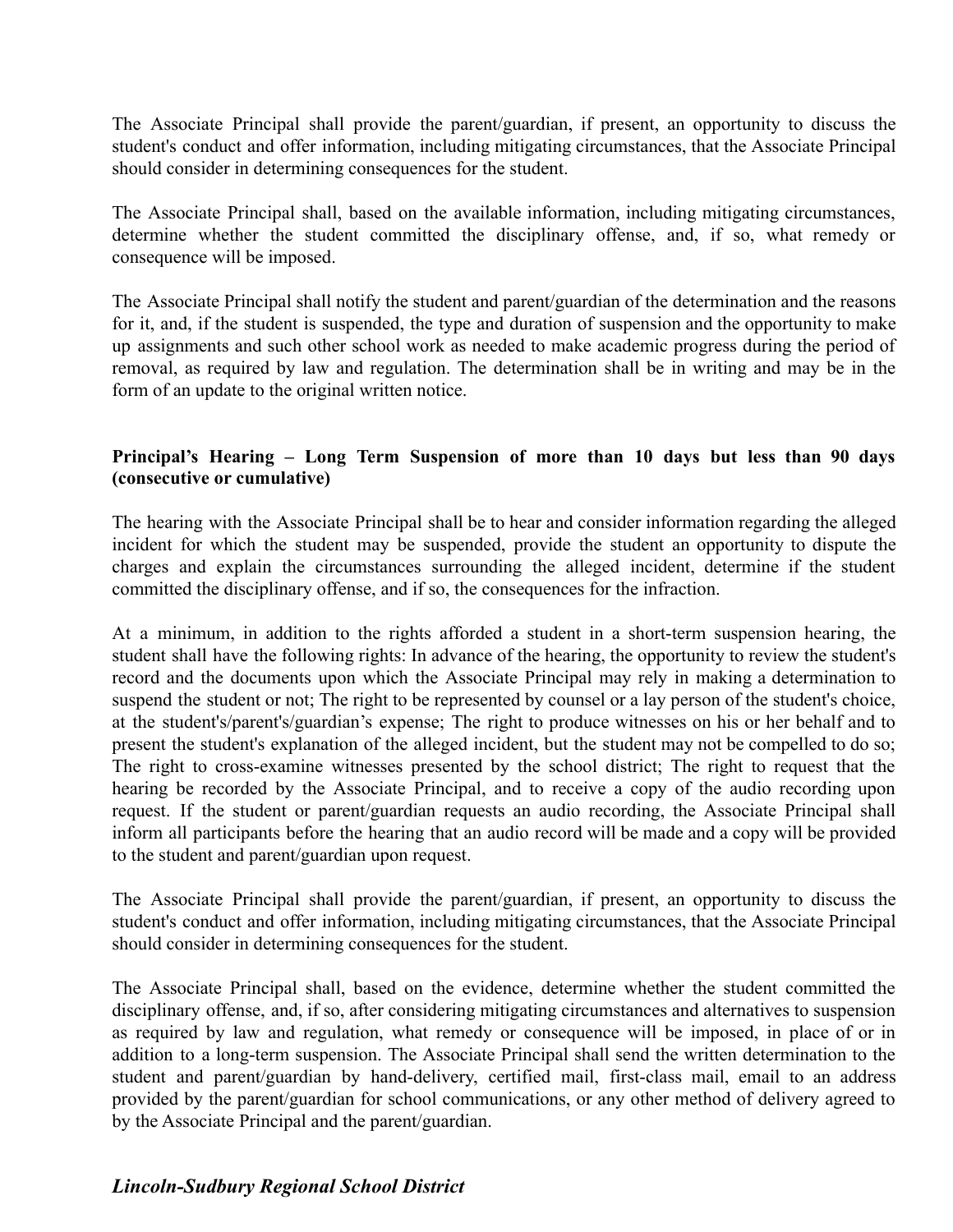If the Associate Principal decides to suspend the student, the written determination shall: Identify the disciplinary offense, the date on which the hearing took place, and the participants at the hearing; Set out the key facts and conclusions reached by the Associate Principal; Identify the length and effective date of the suspension, as well as a date of return to school; Include notice of the student's opportunity to receive education services to make academic progress during the period of removal from school as required by law and regulation; Inform the student of the right to appeal the Associate Principal's decision to the Superintendent or designee, but only if the Associate Principal has imposed a long-term suspension. Notice of the right of appeal shall be in English and the primary language of the home if other than English, or other means of communication where appropriate, and shall include the following information: The process for appealing the decision, including that the student or parent/guardian must file a written notice of appeal with the Superintendent within five (5) calendar days of the effective date of the long-term suspension; provided that within the five (5) calendar days, the student or parent/guardian may request and receive from the Superintendent an extension of time for filing the written notice for up to seven (7) additional calendar days; and that the long-term suspension will remain in effect unless and until the Superintendent decides to reverse the Associate Principal's determination on appeal.

### **Superintendent's Hearing**

A student who is placed on long-term suspension following a hearing with the Associate Principal shall have the right to appeal the Associate Principal's decision to the Superintendent.

The student or parent/guardian shall file a notice of appeal with the Superintendent within the time period noted above (see Associate Principal's hearing – Suspension of more than 10 days). If the appeal is not timely filed, the Superintendent may deny the appeal, or may allow the appeal in his or her discretion, for good cause.

The Superintendent shall hold the hearing within three (3) school days of the student's request, unless the student or parent/guardian requests an extension of up to seven (7) additional calendar days, in which case the Superintendent shall grant the extension.

The Superintendent shall make a good faith effort to include the parent/guardian in the hearing. The Superintendent shall be presumed to have made a good faith effort if he or she has made efforts to find a day and time for the hearing that would allow the parent/guardian and Superintendent to participate. The Superintendent shall send written notice to the parent/guardian of the date, time, and location of the hearing.

The Superintendent shall conduct a hearing to determine whether the student committed the disciplinary offense of which the student is accused, and if so, what the consequence shall be. The Superintendent shall arrange for an audio recording of the hearing, a copy of which shall be provided to the student or parent/guardian upon request. The Superintendent shall inform all participants before the hearing that an

audio record will be made of the hearing and a copy will be provided to the student and parent/guardian upon request. The student shall have all the rights afforded the student at the Associate Principal's hearing for long-term suspension.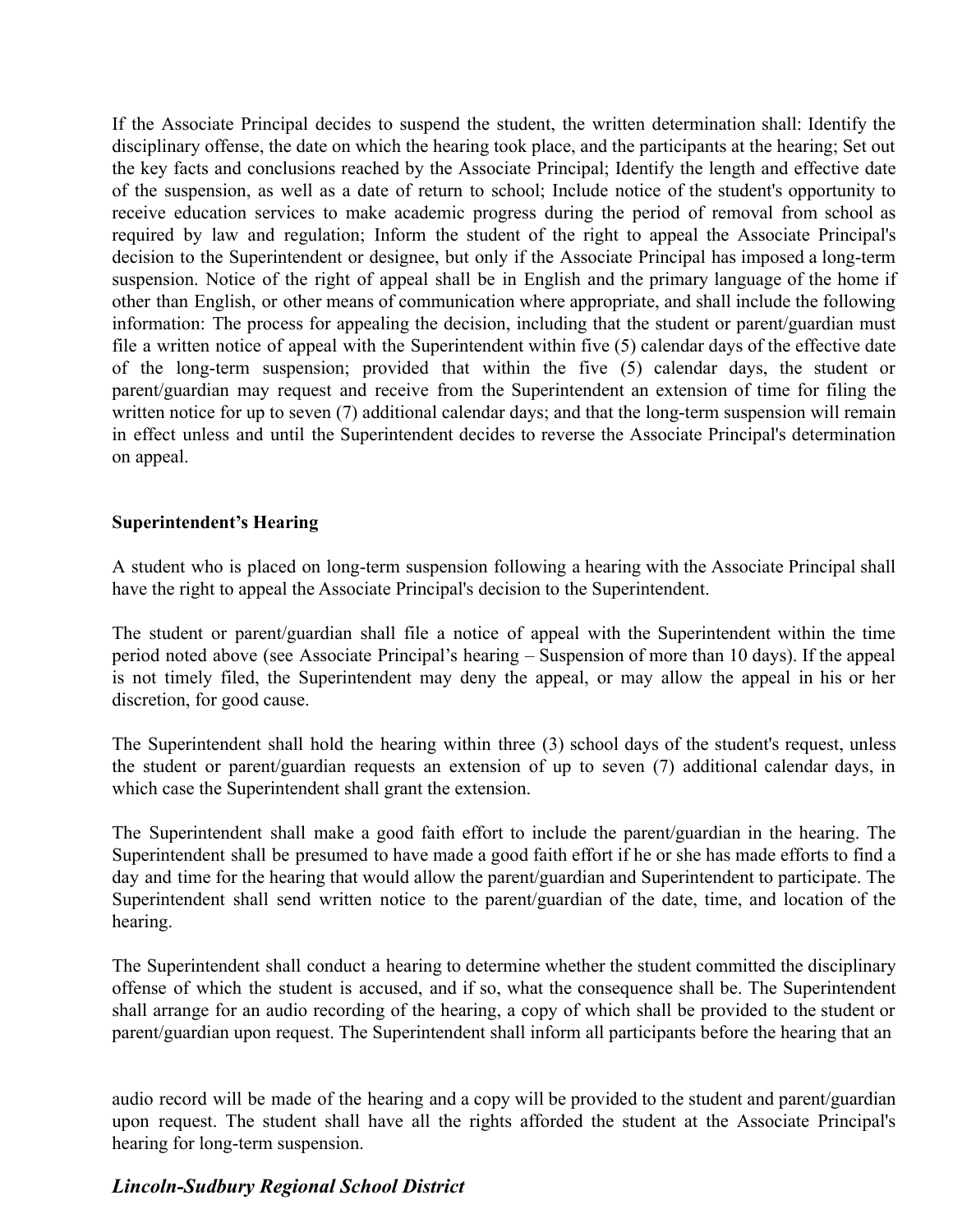The Superintendent shall issue a written decision within five (5) calendar days of the hearing which meets the requirements of law and regulation. If the Superintendent determines that the student committed the disciplinary offense, the Superintendent may impose the same or a lesser consequence than the Associate Principal, but shall not impose a suspension greater than that imposed by the Associate Principal's decision. The decision of the Superintendent shall be the final decision of the school district with regard to the suspension.

### **Long Term Exclusion (formerly known as Expulsion)**

Long term exclusion is defined as the removal of a student from school for more than ninety (90) school days, indefinitely, or permanently as allowed by law for possession of a dangerous weapon; possession of a controlled substance; assault on a member of the educational staff; or a felony charge or felony delinquency complaint or conviction, or adjudication or admission of guilt with respect to such felony, if an Associate Principal determines that the student's continued presence in school would have a substantial detrimental effect on the general welfare of the school.

Any student excluded for 90 days from school for such an offense shall be afforded an opportunity to receive educational services and make academic progress.

### **Academic Progress**

Any student who is suspended or excluded shall have the opportunity to earn credits, make up assignments, tests, papers, and other school work as needed to make academic progress during the period of his or her removal from the classroom or school. The Principal shall inform the student and parent/guardian of this opportunity in writing, in English and in the primary language of the home, when such suspension or expulsion is imposed.

Any student who is excluded or suspended from school for more than ten (10) consecutive days, whether in school or out of school, shall have an opportunity to receive education services and make academic progress toward meeting state and local requirements, through the school-wide education service plan.

The Associate Principal shall develop a school-wide education service plan describing the education services that the school district will make available to students who are expelled or suspended from school for more than ten (10) consecutive days. The plan shall include the process for notifying such students and their parents/guardians of the services and arranging such services. Education services shall be based on, and be provided in a manner consistent with, the academic standards and curriculum frameworks established for all students under the law.

The Associate Principal shall notify the parent/guardian and student of the opportunity to receive education services at the time the student is expelled or placed on long-term suspension. Notice shall be provided

in English and in the primary language spoken in the student's home if other than English, or other means of communication where appropriate. The notice shall include a list of the specific education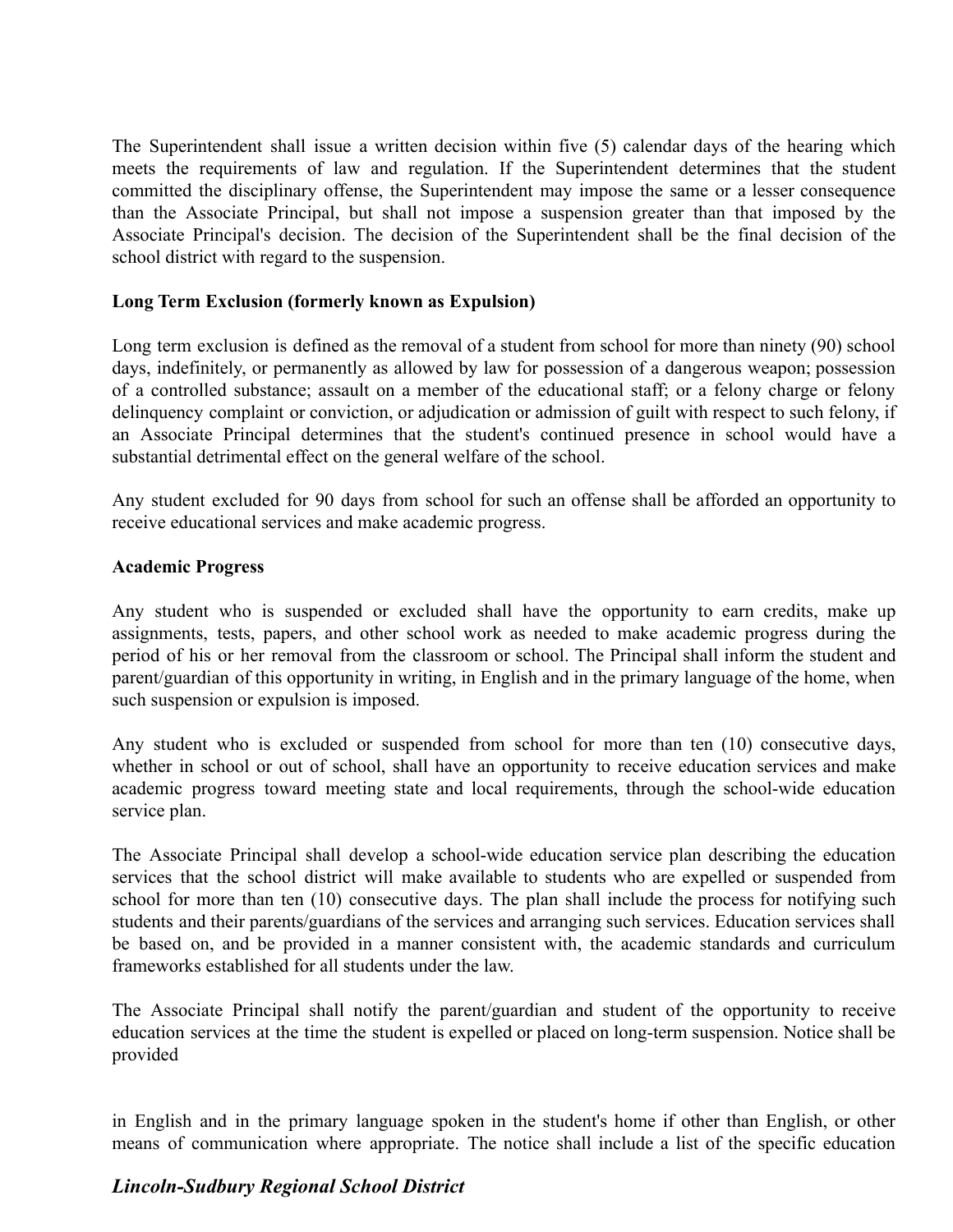services that are available to the student and contact information for a school district staff member who can provide more detailed information.

For each student excluded or suspended from school for more than ten (10) consecutive days, whether in-school or out-of-school, the school district shall document the student's enrollment in education services. For data reporting purposes, the school shall track and report attendance, academic progress, and such other data as directed by the Department of Elementary and Secondary Education.

### **Reporting**

The school district shall collect and annually report data to the DESE regarding in-school suspensions, short- and long-term suspensions, expulsions, emergency removals, access to education services, and such other information as may be required by the DESE.

The Associate Principal of each school shall periodically review discipline data by selected student populations, including but not limited to race and ethnicity, gender, socioeconomic status, English language learner status, and student with a disability status in accordance with law and regulation.

SOURCE: MASC December 2014 Adopted for LSSC Policy Manual: 12/21/21

LEGAL REF: M.G.L. [71:37H](http://www.malegislature.gov/Laws/GeneralLaws/PartI/TitleII/Chapter71/Section37h); [71:37H ½;](http://www.malegislature.gov/Laws/GeneralLaws/PartI/TitleXII/Chapter71/Section37H1%7E2) 71:37H ¾; 76:17; 603 CMR 53.00

**NOTE: The DESE regulations on student discipline and this policy, consistent with law, set forth the minimum procedural requirements applicable to the suspension of a student for a disciplinary offense other than: possession of a dangerous weapon; possession of a controlled substance; assault on a member of the educational staff; or a felony charge or felony delinquency complaint or conviction, or adjudication or admission of guilt with respect to such felony, if a Superintendent/Principal determines that the student's continued presence in the school would have a substantial detrimental effect on the general welfare of the school, as provided in M.G.L. c. 71, S. 37H or 37H½. The Superintendent/Principal, pursuant to the previously referenced statute may remove a student who has committed any of the disciplinary offenses above referenced from school for more than 90 days in a school year. Except that the removal from school for such offenses is subject to the provision of continuing educational services needed to make academic progress and, the requirement that all school districts regardless of the type of offense shall report school discipline data and analysis to DESE. Also, the prohibited actions above referenced are subject to the provision that allows the Commissioner to investigate each school that has a significant number of students suspended and expelled for more than 10 cumulative days in a school year and to make recommendations thereon.**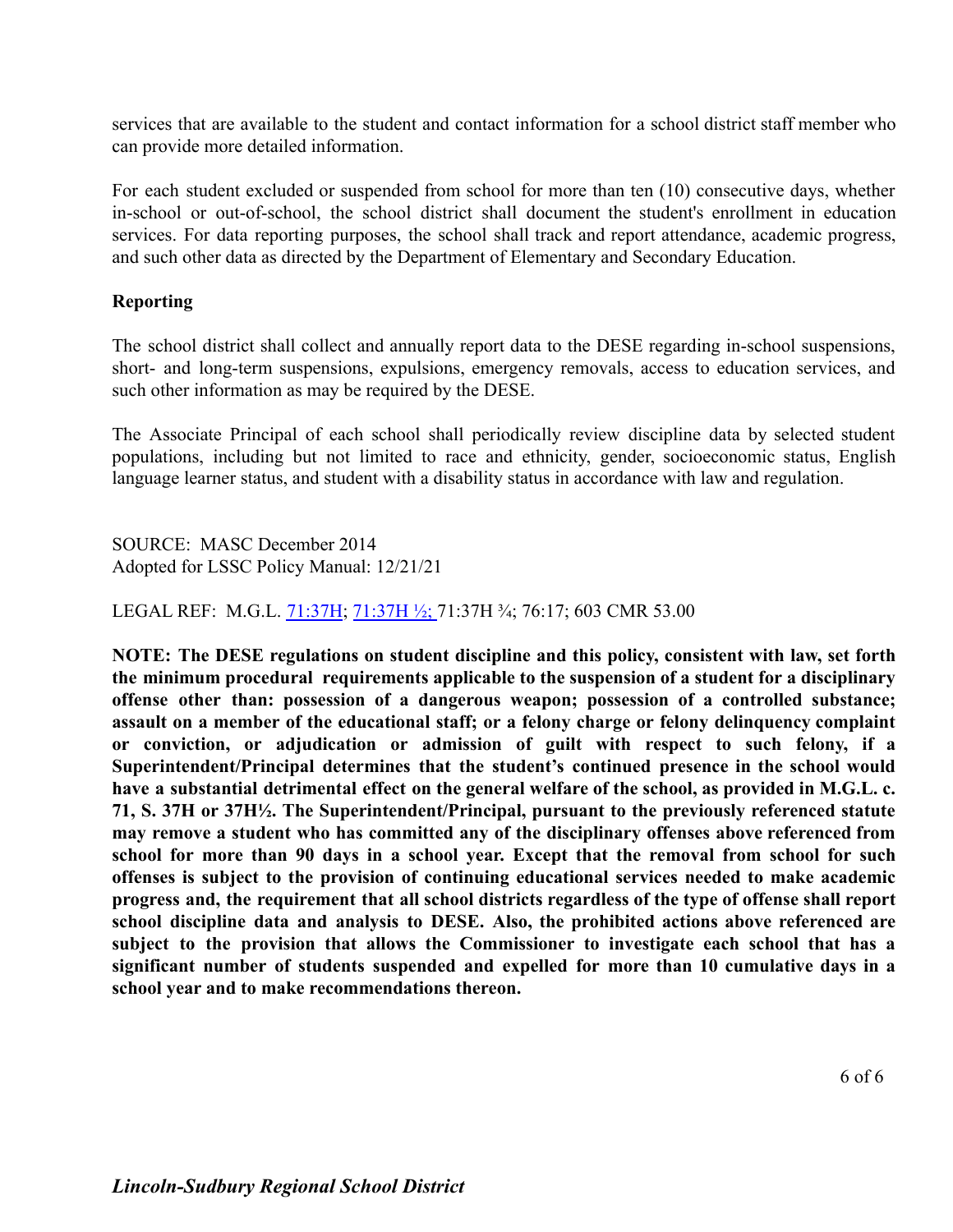#### **STUDENT DRESS CODE**

The responsibility for the dress and appearance of the students will rest with individual students and parents/guardians.

They have the right to determine how the student will dress providing that attire is not destructive to school property, complies with requirements for health and safety, and does not cause disorder or disruption. The administration is authorized to take action in instances where individual dress does not meet the stated requirements.

This does not mean that student, faculty, or parent groups may not recommend appropriate dress for school or special occasions. It means that students will not be prevented from attending school or a school function, or otherwise be discriminated against, so long as their dress and appearance meet the requirements set forth above.

SOURCE: MASC Adopted for LSSC Policy Manual: 12/21/21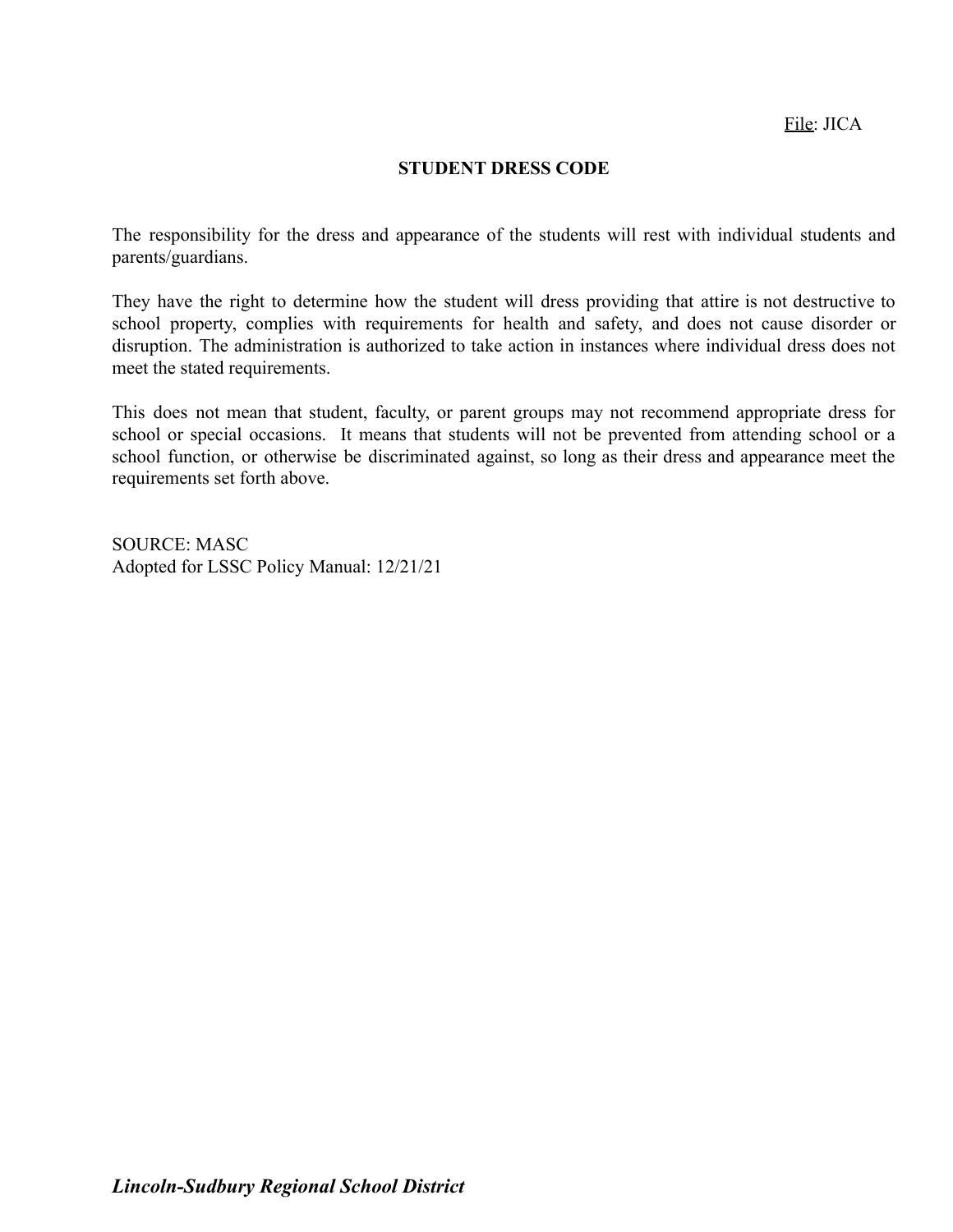### **STUDENT CONDUCT ON SCHOOL BUSES**

The School Committee and its staff share with students and parents/guardians the responsibility for student safety during transportation to and from school. The authority for enforcing School Committee requirements of student conduct on buses will rest with the Superintendent/Principal.

To ensure the safety of all students who ride in buses, it may occasionally be necessary to revoke the privilege of transportation from a student who abuses this privilege. Parents/guardians of children whose behavior and misconduct on school buses endangers the health, safety, and welfare of other riders will be notified that their children face the loss of transportation privileges in accordance with regulations approved by the School Committee.

SOURCE: MASC Adopted for LSSC Policy Manual: 12/21/21

> **NOTE: The coding of this statement indicates that the identical policy is filed in the E (Support Services) section.**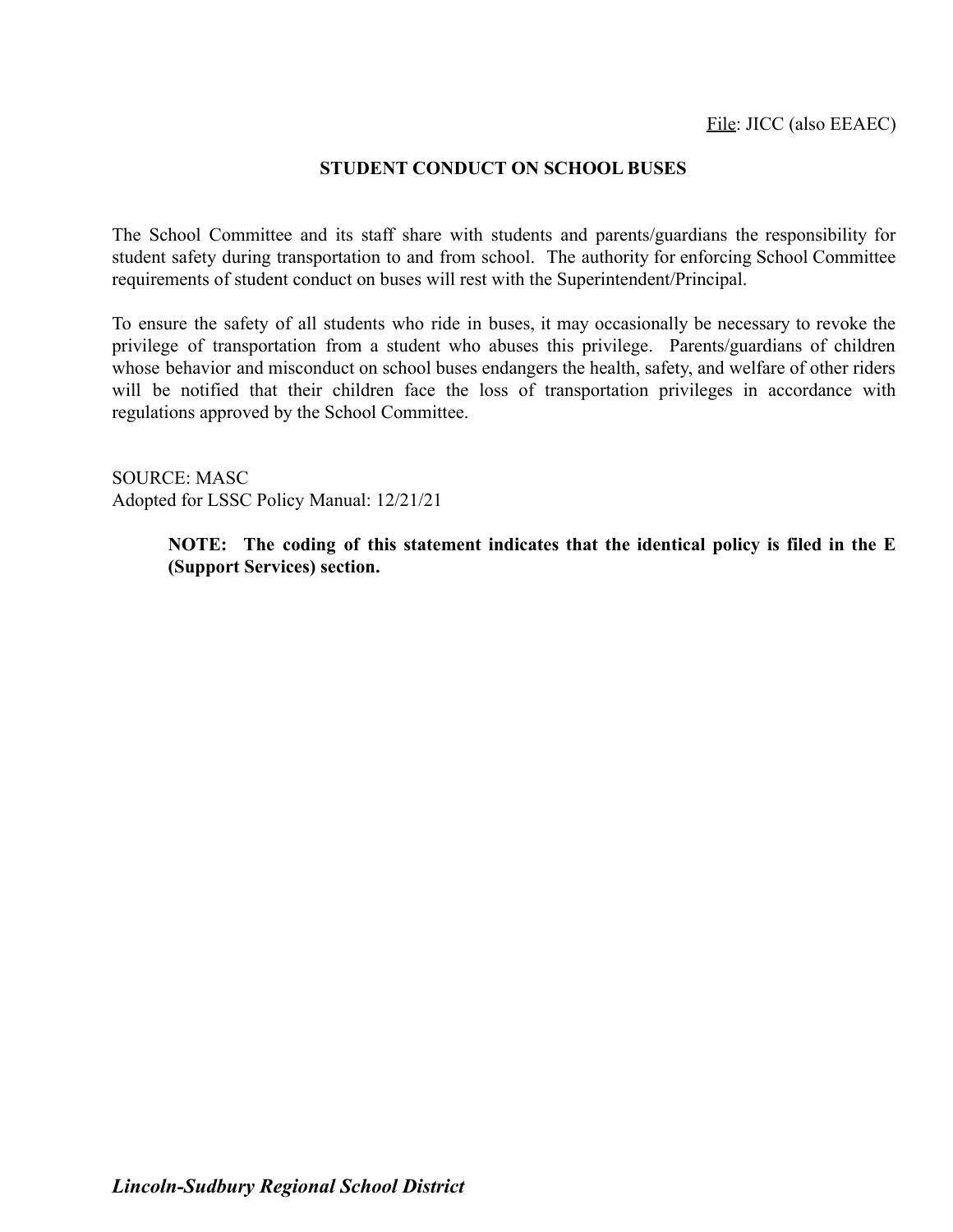#### **STUDENT PUBLICATIONS**

Within the school setting, students enjoy the constitutional right of freedom of expression, including the right to express their views in student publications, provided such expression does not cause, or threaten to cause by reasonable forecast by school officials, any disruption or disorder in the school. Additionally, such constitutional right of freedom of expression does not include expression which is obscene, defamatory, or advocates violence or illegality where such advocacy is imminently likely to incite the commission of such acts to the detriment of school security, or which can reasonably be forecast to cause substantial disruption or material interference with school activities.

The School Committee will at least annually review their support of student publications, and encourage student publications not only because they offer an educational activity through which students gain experience in reporting, writing, editing, and understanding responsible journalism, but also because they provide an opportunity for students to express their views subject to the limitations as contained in this policy.

Student publications will be encouraged to comply with the rules for responsible journalism. Students shall affix their names to all articles or editorials written by or contributed to by them. The Superintendent will establish guidelines that are in keeping with this policy and provide for review of student publications prior to their distribution, to address matters that are not protected forms of expression.

Each student publication shall contain the following: "Pursuant to state law, no expression made by students in the exercise of such rights shall be deemed to be an expression of school policy and no school officials shall be held responsible in any civil or criminal action for any expression made or published by the students."

#### Distribution of Literature

The time, place and manner of distribution of literature will be reasonably regulated by the Superintendent/Principal.

LEGAL REF.: M.G.L. 71:82

SOURCE: MASC April 2007 Adopted for LSSC Policy Manual: 12/21/21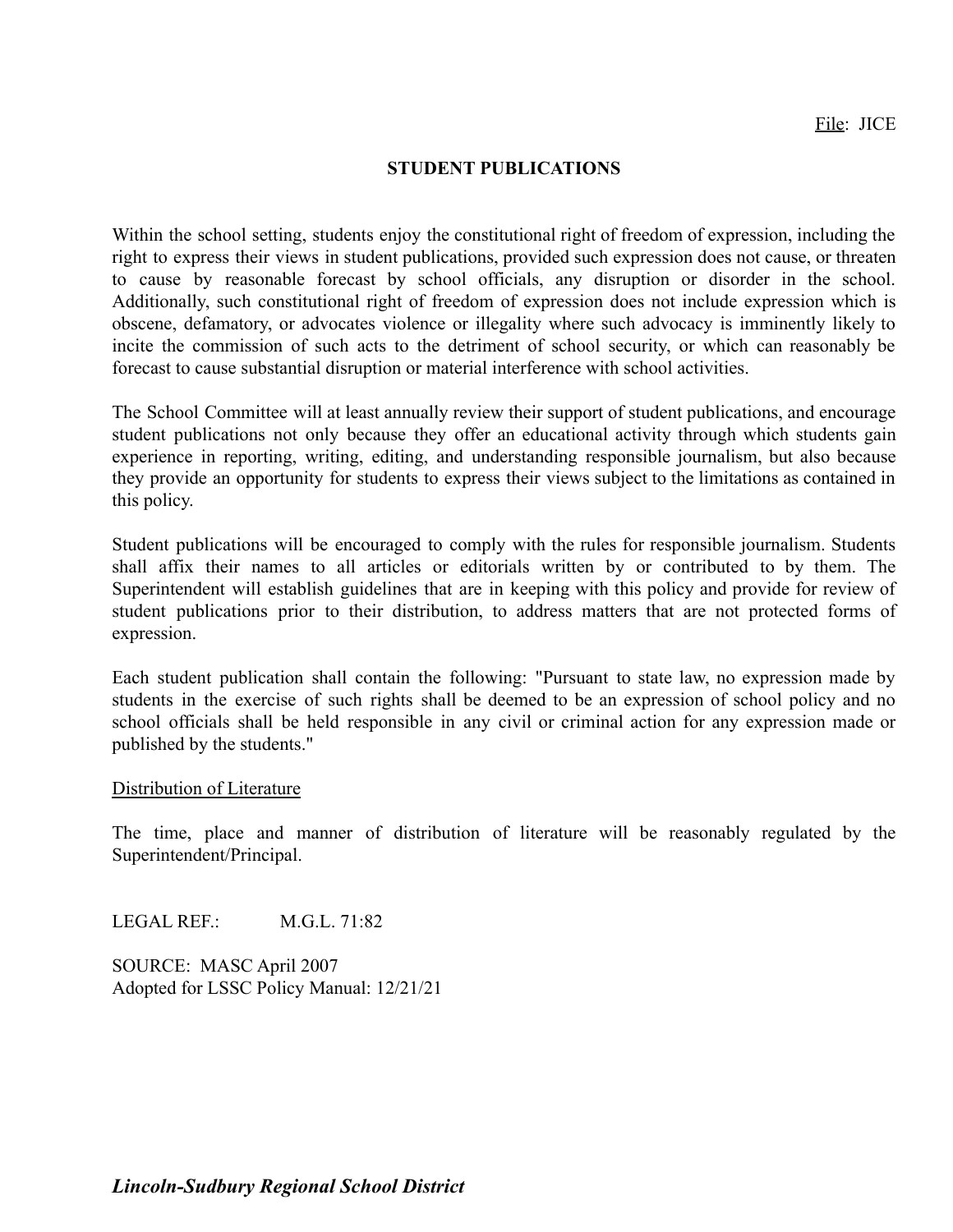## **PROHIBITION OF HAZING**

In accordance with Massachusetts General Laws, the School Committee hereby deems that no student, employee or school organization under the control of the School Committee shall engage in the activity of hazing a student while on or off school property, or at a school sponsored event regardless of the location. No organization that uses the facilities or grounds under the control of the School Committee shall engage in the activity of hazing any person while on school property.

Any student who observes what appears to them to be the activity of hazing another student or person should report such information to the Principal including the time, date, location, names of identifiable participants and the types of behavior exhibited. Students and employees of the District are obligated by law to report incidents of hazing to the police department.

Any student who is present at a hazing has the obligation to report such an incident. Failure to do so may result in disciplinary action by the school against that student and could involve suspension from school for up to three days.

Any student who participates in the hazing of another student or other person may, upon the approval of the Principal, be suspended from school for up to ten (10) school days.

Any student determined by the Associate Principal to be the organizer of a hazing activity may be recommended for expulsion from school but will receive no less disciplinary action than that of a participant.

In all cases relating to hazing, students will receive procedural due process.

SOURCE: MASC February 2019 Adopted for LSSC Policy Manual: 12/21/21

LEGAL REF.: M.G.L. 269:17, 18, 19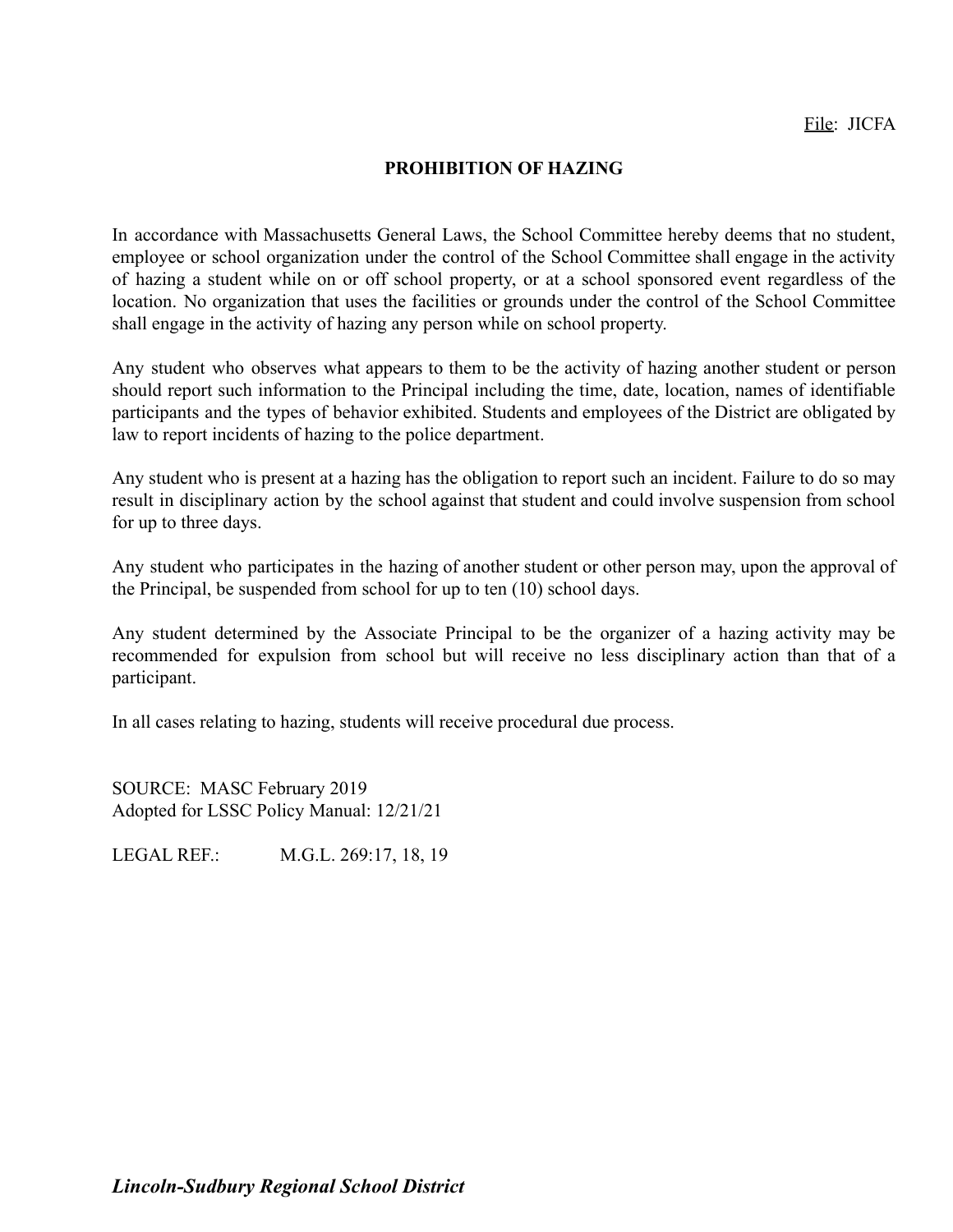## **HAZING**

### CH. 269, S.17. HAZING; ORGANIZING OR PARTICIPATING; HAZING DEFINED

Whoever is a principal organizer or participant in the crime of hazing, as defined herein, shall be punished by a fine of not more than three thousand dollars or by imprisonment in a house of correction for not more than one year, or both such fine and imprisonment.

The term ''hazing'' as used in this section and in sections eighteen and nineteen, shall mean any conduct or method of initiation into any student organization, whether on public or private property, which willfully or recklessly endangers the physical or mental health of any student or other person. Such conduct shall include whipping, beating, branding, forced calisthenics, exposure to the weather, forced consumption of any food, liquor, beverage, drug or other substance, or any other brutal treatment or forced physical activity which is likely to adversely affect the physical health or safety of any such student or other person, or which subjects such student or other person to extreme mental stress, including extended deprivation of sleep or rest or extended isolation.

Notwithstanding any other provisions of this section to the contrary, consent shall not be available as a defense to any prosecution under this action.

## CH. 269, S.18. FAILURE TO REPORT HAZING

Whoever knows that another person is the victim of hazing as defined in section seventeen and is at the scene of such crime shall, to the extent that such person can do so without danger or peril to himself or others, report such crime to an appropriate law enforcement official as soon as reasonably practicable. Whoever fails to report such crime shall be punished by a fine of not more than one thousand dollars.

## CH. 269, S.19. COPY OF SECTIONS 17 TO 19; ISSUANCE TO STUDENTS AND STUDENT GROUPS, TEAMS AND ORGANIZATIONS; REPORT

Each institution of secondary education and each public and private institution of post-secondary education shall issue to every student group, student team or student organization which is part of such institution or is recognized by the institution or permitted by the institution to use its name or facilities or is known by the institution to exist as an unaffiliated student group, student team or student organization, a copy of this section and sections seventeen and eighteen; provided, however, that an institution's compliance with this section's requirements that an institution issue copies of this section and sections seventeen and eighteen to unaffiliated student groups, teams or organizations shall not constitute evidence of the institution's recognition or endorsement of said unaffiliated student groups, teams or organizations.

Each such group, team or organization shall distribute a copy of this section and sections seventeen and eighteen to each of its members, plebes, pledges or applicants for membership. It shall be the duty of each such group, team or organization, acting through its designated officer, to deliver annually, to the institution an attested acknowledgement stating that such group, team or organization has received a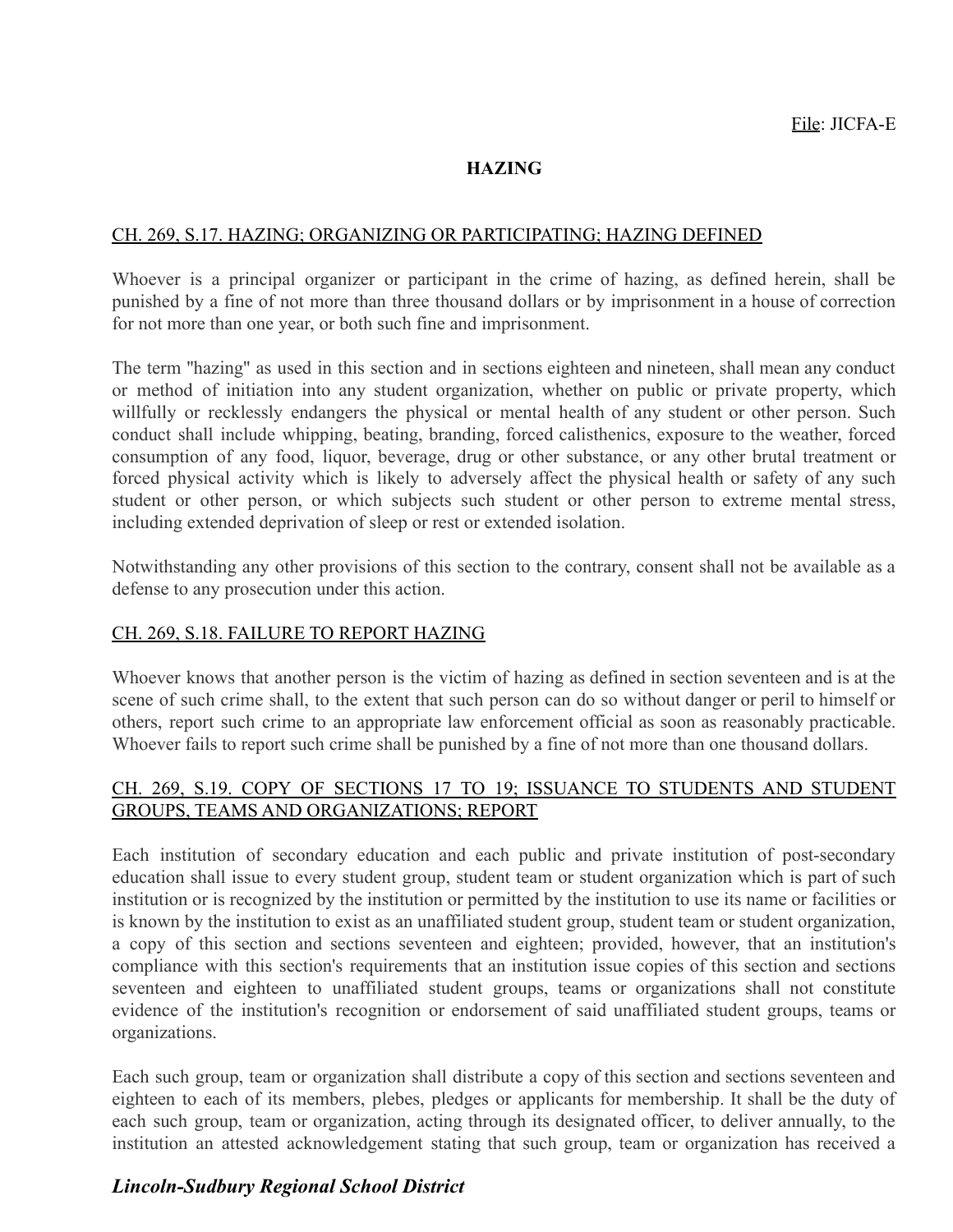copy of this section and said sections seventeen and eighteen, that each of its members, plebes, pledges, or applicants has received a copy of sections seventeen and eighteen, and that such group, team or organization understands and agrees to comply with the provisions of this section and sections seventeen and eighteen.

Each institution of secondary education and each public or private institution of post-secondary education shall, at least annually, before or at the start of enrollment, deliver to each person who enrolls as a full time student in such institution a copy of this section and sections seventeen and eighteen.

Each institution of secondary education and each public or private institution of post-secondary education shall file, at least annually, a report with the board of higher education and in the case of secondary institutions, the board of education, certifying that such institution has complied with its responsibility to inform student groups, teams or organizations and to notify each full time student enrolled by it of the provisions of this section and sections seventeen and eighteen and also certifying that said institution has adopted a disciplinary policy with regard to the organizers and participants of hazing, and that such policy has been set forth with appropriate emphasis in the student handbook or similar means of communicating the institution's policies to its students. The board of higher education and, in the case of secondary institutions, the board of education shall promulgate regulations governing the content and frequency of such reports, and shall forthwith report to the attorney general any such institution which fails to make such report.

SOURCE: MASC July 2018 Adopted for LSSC Policy Manual: 12/21/21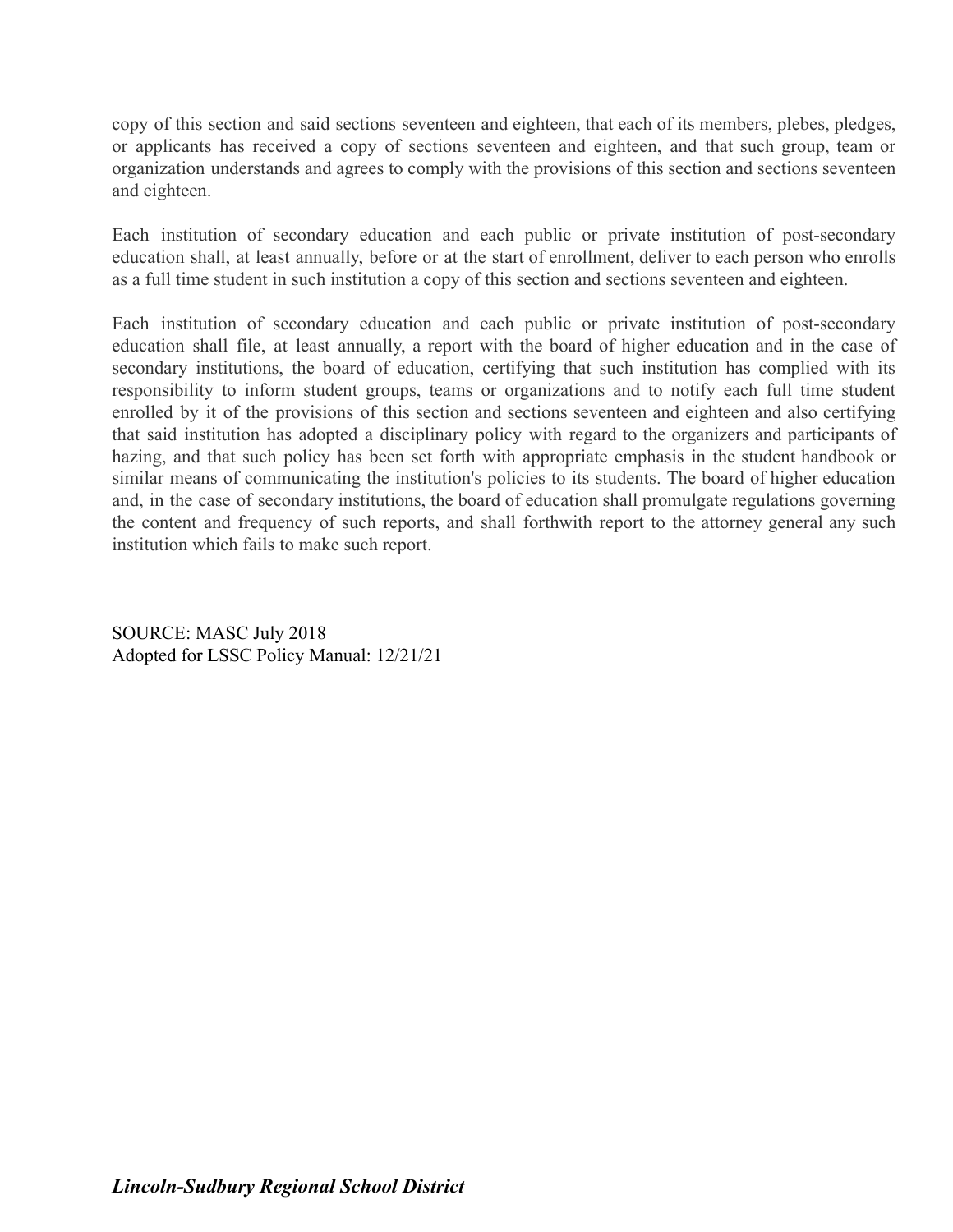## **POLICIES AND PROCEDURES FOR REPORTING AND RESPONDING TO BULLYING AND RETALIATION**

- A. Reporting bullying or retaliation. Reports of bullying or retaliation may be made by staff, students, parents or guardians, or others, and may be oral or written. Oral reports made by or to a staff member shall be recorded in writing. Staff members are required to report any instance of bullying or retaliation they become aware of or witnesses to an administrator. Reports may be made anonymously. There are a variety of reporting resources available to the school community including:
	- The online Safety Reporting Form
	- An email address for the Violence Prevention Coordinator
	- A mailbox for the Violence Prevention Coordinator

A copy of the Safety Reporting Form will be included in the beginning of the year packets for students and parents or guardians, made available in the Main Office, the House Offices, and the Health Suite. It will also be posted on the school website. Reports may also be made directly to the Associate Principals/Director of the ACE Program, either in person or by telephone.

At the beginning of each school year, the Superintendent/Principal's office will provide the school community, including administrators, staff, students, and parents or guardians, with written notice of its policies for reporting acts of bullying and retaliation. A description of the reporting procedures and resources will be incorporated in student and staff handbooks, on the school or district website, and in information about the Plan that is made available to parents or guardians.

Reporting by Staff: When staff members witness or become aware of conduct that may be bullying or retaliation, they will report it immediately to an administrator.

Reporting by Students, Parents or Guardians, and Others: We expect students, parents, guardians, and others who witness or become aware of bullying or retaliation to report it to a staff member. Reports may be made anonymously, but no disciplinary action will be taken against an alleged aggressor solely on the basis of an anonymous report. Students, parents or guardians, and others may request assistance from a staff member to complete a written report

B. Responding to a report of bullying or retaliation. The Associate Principals and the Director of the ACE Program will be responsible for investigating allegations of bullying or retaliation. Before fully investigating the allegations of bullying or retaliation, they will take steps to restore a sense of safety to the alleged target, or any witness or informant. Additional steps to promote safety during and after the investigation, will be taken as necessary.

## C. Obligations to Notify Others

1. Notice to parents or guardians**.** Upon determining that bullying or retaliation has occurred,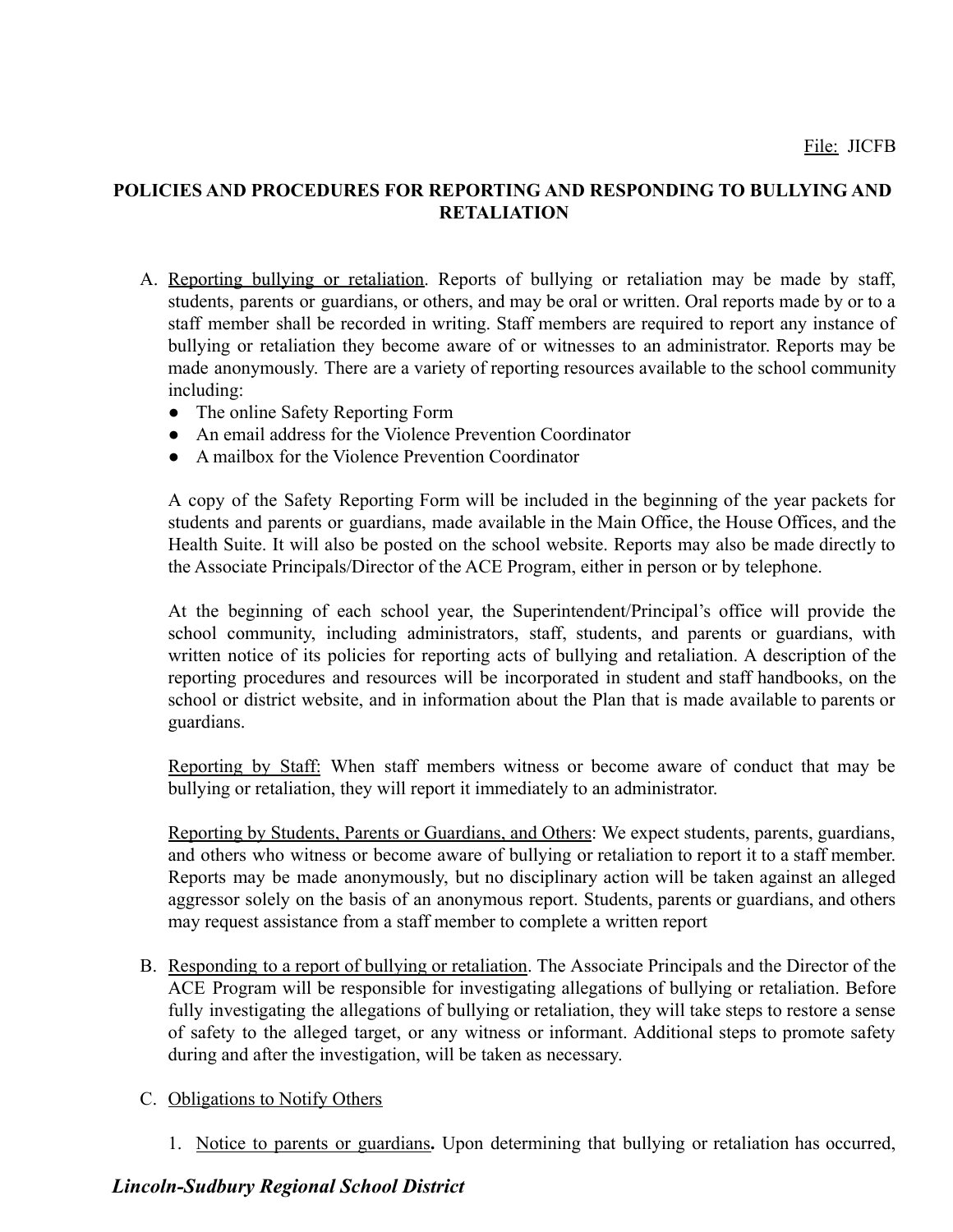the Associate Principals or the Director of the ACE Program will promptly call the parents or guardians of both the targeted person and the aggressor about the incident, and of the procedures for responding to it, as laid out by the L-S Discipline code and this Plan. There may be circumstances in which the Associate Principals or the Director of the ACE Program contacts parents or guardians prior to any investigation. Notice will be consistent with state regulations at 603 CMR 49.00.

- 2. Notice to Another School or District. If the reported incident involves students from more than one school district, charter school, non-public school, approved private special education day or residential school, or collaborative school, the Associate Principals or the Director of the ACE Program first informed of the incident will promptly notify by telephone the principal or designee of the other school(s) of the incident so that each school may take appropriate action. All communications will be in accordance with state and federal privacy laws and regulations, and 603 CMR 49.00.
- 3. Notice to Law Enforcement. At any point after receiving a report of bullying or retaliation, including after an investigation, if the Administrative Team has a reasonable basis to believe that criminal charges may be pursued against the aggressor, the Housemaster or the Director of the ACE Program will notify the local law enforcement agency. Notice will be consistent with the requirements of 603 CMR 49.00 and the MOU. Also, if an incident occurs on school grounds and involves a former student under the age of 21 who is no longer enrolled in school, the Housemaster or the Director of ACE Program shall contact the local law enforcement agency if he or she has a reasonable basis to believe that criminal charges may be pursued against the aggressor.
- D. Investigation. The Associate Principals or the Director of the ACE Program will investigate promptly all reports of bullying or retaliation and, in doing so, will consider all available information known, including the nature of the allegation(s) and the ages of the students involved. During the investigation the alleged aggressor, targeted person, and witnesses will be reminded that retaliation is strictly prohibited and will result in disciplinary action, in accordance with the L-S Discipline Code. To the extent practicable and given his/her obligation to investigate and address the matter, all staff members will maintain confidentiality during the investigative process. The Associate Principals or the Director of the ACE Program will maintain a written record of the investigation. Procedures for investigating reports of bullying and retaliation will be consistent with school or district policies and procedures for investigations. If necessary, the principal or designee will consult with legal counsel about the investigation.
- E. Determinations. The Associate Principals or the Director of the ACE Program will make a determination based upon all of the facts and circumstances. If, after investigation, bullying or retaliation is substantiated, the principal or designee will take steps reasonably calculated to prevent recurrence and to ensure that the targeted person is not restricted in participating in school or in benefiting from school activities. Depending upon the circumstances, the Associate Principal or designee may choose to consult with the students' teacher(s) and/or school counselor, and the target's or aggressor's parents or guardians, to identify any underlying social or emotional issue(s) that may have contributed to the bullying behavior and to assess the level of need for additional social skills development.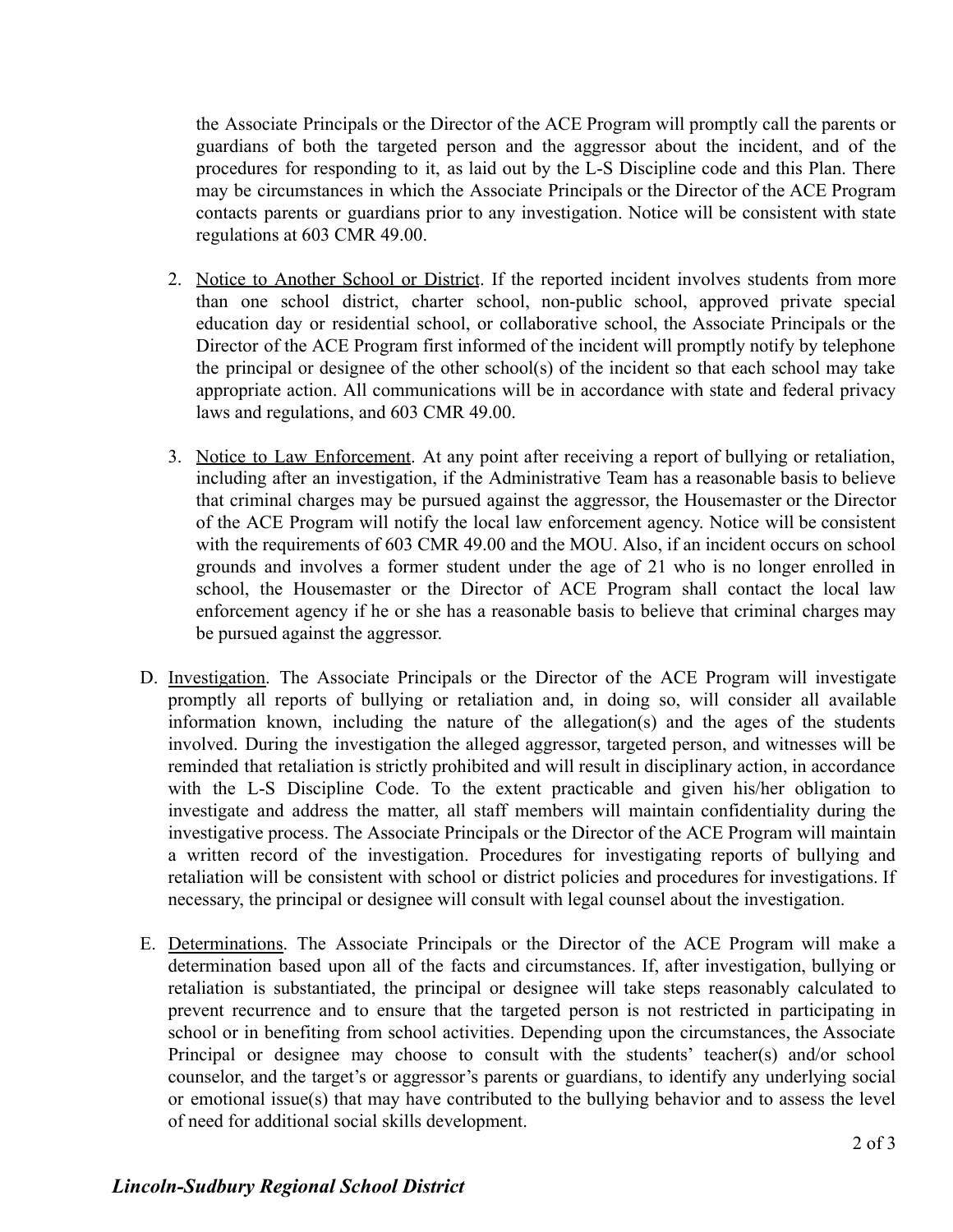The Associate Principal or the Director of the ACE Program will promptly notify the parents or guardians of the targeted person and the aggressor about the results of the investigation and, if bullying or retaliation is found, what action is being taken to prevent further acts of bullying or retaliation. All notice to parents must comply with applicable state and federal privacy laws and regulations. Because of the legal requirements regarding the confidentiality of student records, the Housemaster or the Director of the ACE Program cannot report specific information to the targeted person's parent or guardian about the disciplinary action taken unless it involves a "stay away" order or other directive that the target must be aware of in order to report violations.

Chapter 86 of the Acts of 2014 amended Section 37O of chapter 71 of the General Laws to include (g) (v): The Plan shall inform parents or guardians of the target about the Department's problem resolution system and the process for seeking assistance or filing a claim through the problem resolution system. This information will be made available in both hard copy and electronic formats, regardless of the outcome of the bullying determination:

Any parent/guardian wishing to file a claim/concern or seeking assistance outside of the district may do so with the Department of Elementary and Secondary Education Program Resolution System (PRS). That information can be found at: [http://www.doe.mass.edu/pqa,](http://www.doe.mass.edu/pqa) emails can be sent to [compliance@doe.mass.edu](mailto:compliance@doe.mass.edu) or individuals can call 781-338-3700.

F. Responses to Bullying Consequences for bullying behavior will be assigned in accordance to the appropriate provisions of the L-S Discipline Code. Reports of bullying will always be addressed with a meeting of the student and Associate Principal and contact with the parent/guardian. Disciplinary actions will range from a warning to suspension to exclusion from school depending upon the severity of the offense and may include police involvement as appropriate. Aggressors may also be mandated to participate in counseling in an educational anti-bullying group. Disciplinary actions will be progressive in nature. Aggressors who retaliate against targets, reporters, or witnesses will face suspension, and police involvement as appropriate. Students who knowingly falsely accuse others of bullying or retaliation will be subject to the same progressive disciplinary actions as others who engage in bullying behavior. House personnel and/or the violence prevention coordinator will create safety plans for students who have been targets of bullying or retaliation. Social skills programs to prevent bullying are offered through collaboration between Special Education and the Counseling Department. Associate Principals/the ACE Program Director, the counseling staff, and the Violence Prevention Coordinator offer education and/or intervention services for students exhibiting bullying behaviors.

SOURCE: Section V of the Lincoln-Sudbury Bullying Prevention Plan – revised 5/11/15 Adopted for LSSC Policy Manual: 12/21/21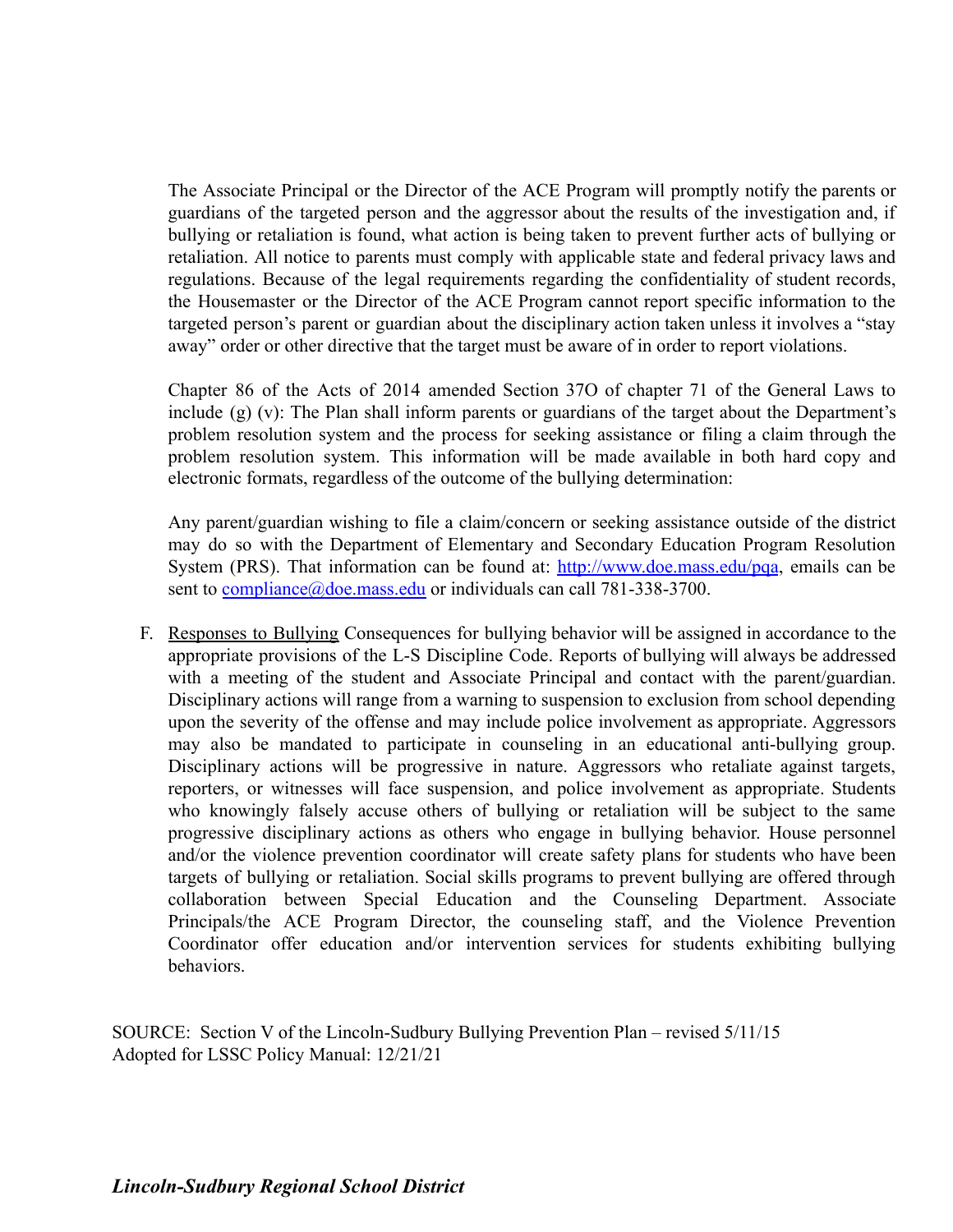## **BULLYING PREVENTION**

The School Committee is committed to providing a safe, positive and productive educational environment where students can achieve the highest academic standards. No student shall be subjected to harassment, intimidation, bullying, or cyber-bullying.

"Bullying" is the repeated use by one or more students or school staff members of a written, verbal, or electronic expression, or a physical act or gesture, or any combination thereof, directed at a target that:

- causes physical or emotional harm to the target or damage to the target's property;
- places the target in reasonable fear of harm to themselves, or of damage to their property;
- creates a hostile environment at school for the target;
- infringes on the rights of the target at school; or
- materially and substantially disrupts the education process or the orderly operation of a school.

"Cyber-bullying" means bullying through the use of technology or any electronic communication, which shall include, but shall not be limited to, any transfer of signs, signals, writing, images, sounds, data or intelligence of any nature transmitted in whole or in part by a:

- wire
- radio
- electromagnetic
- photo-electronic or photo-optical system, including, but not limited to, electronic mail, internet communications, instant messages or facsimile communications.

Cyber-bullying shall also include the creation of a web page or blog in which the creator assumes the identity of another person or knowingly impersonates another person as author of posted content or messages, if the creation or impersonation creates any of the conditions enumerated in the definition of bullying.

Cyber-bullying shall also include the distribution by electronic means of a communication to more than one person or the posting of material on an electronic medium that may be accessed by one or more persons, if the distribution or posting creates any of the conditions enumerated in the definition of bullying.

Bullying and cyber-bullying may occur in and out of school, during and after school hours, at home and in locations outside of the home. When bullying and cyber-bullying are alleged, the full cooperation and assistance of parents/guardians and families are expected.

For the purpose of this policy, whenever the term bullying is used it is to denote either bullying, or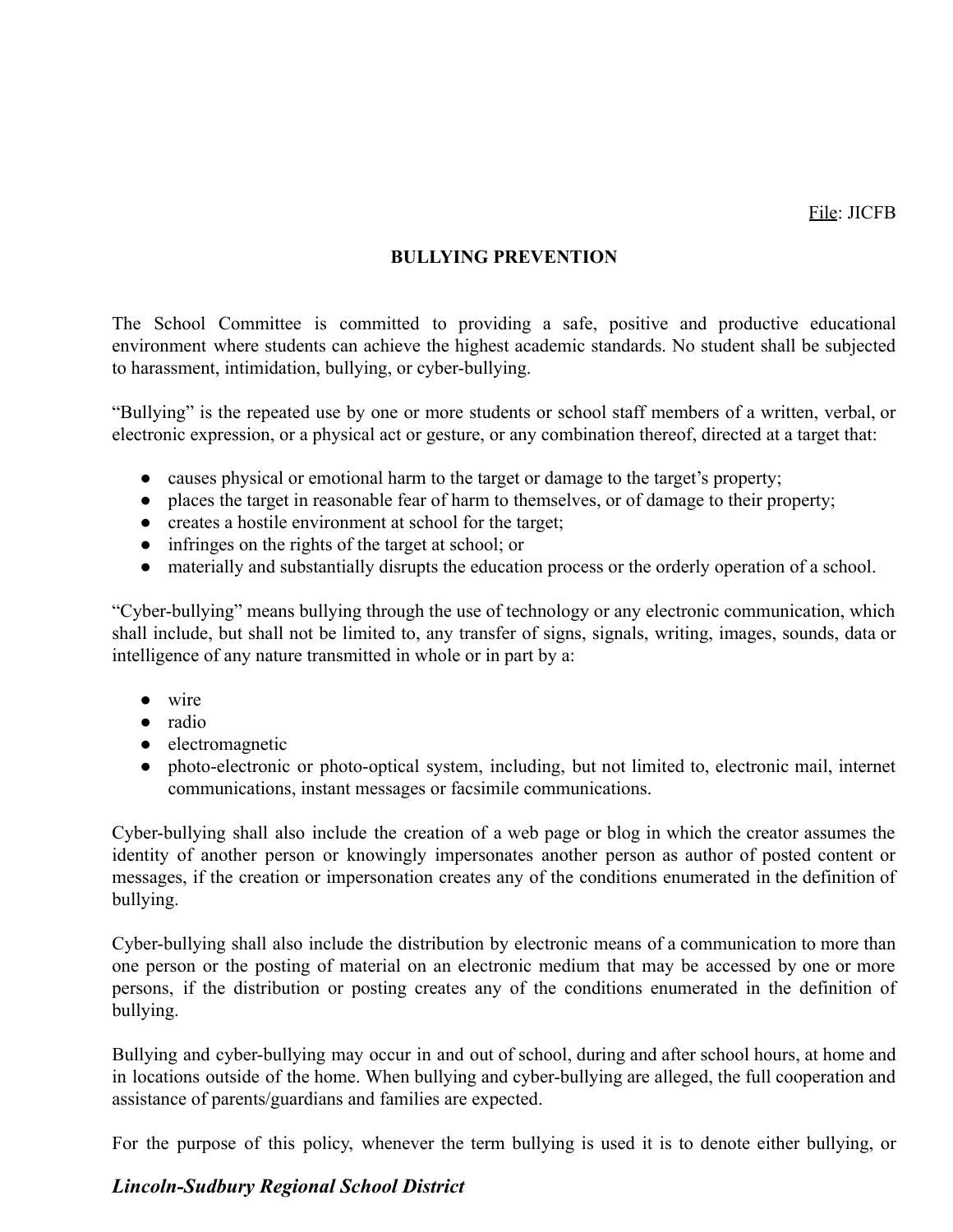cyber-bullying.

Bullying is prohibited:

- On school grounds;
- On property immediately adjacent to school grounds;
- At school-sponsored or school-related activities;
- At functions or programs whether on or off school grounds
- At school bus stops;
- On school buses or other vehicles owned, leased or used by the school district; or,
- Through the use of technology or an electronic device owned, leased or used by the school district;

Bullying and cyber-bullying are prohibited at a location, activity, function or program that is not school-related or through the use of technology or an electronic device that is not owned, leased or used by the school district if the act or acts in question:

- create a hostile environment at school for the target;
- infringe on the rights of the target at school; and/or
- materially and substantially disrupt the education process or the orderly operation of a school.

## Prevention and Intervention Plan

The Superintendent and/or their designee shall oversee the development of a prevention and intervention plan, in consultation with all district stakeholders, which may include teachers, school staff, professional support personnel, school volunteers, administrators, community representatives, local law enforcement agencies, students, parents and guardians, consistent with the requirements of this policy, as well as state and federal laws. The bullying prevention and intervention plan shall be reviewed and updated at least biennially.

The Superintendent is responsible for the implementation and oversight of the bullying prevention and implementation plan within his or her school.

### Reporting

Students, who believe that they are a target of bullying, observe an act of bullying, or who have reasonable grounds to believe that these behaviors are taking place, are obligated to report incidents to a member of the school staff. The target shall, however, not be subject to discipline for failing to report bullying. There shall be a means for anonymous reporting by students of incidents of bullying. No formal disciplinary action shall be taken solely on the basis of an anonymous report.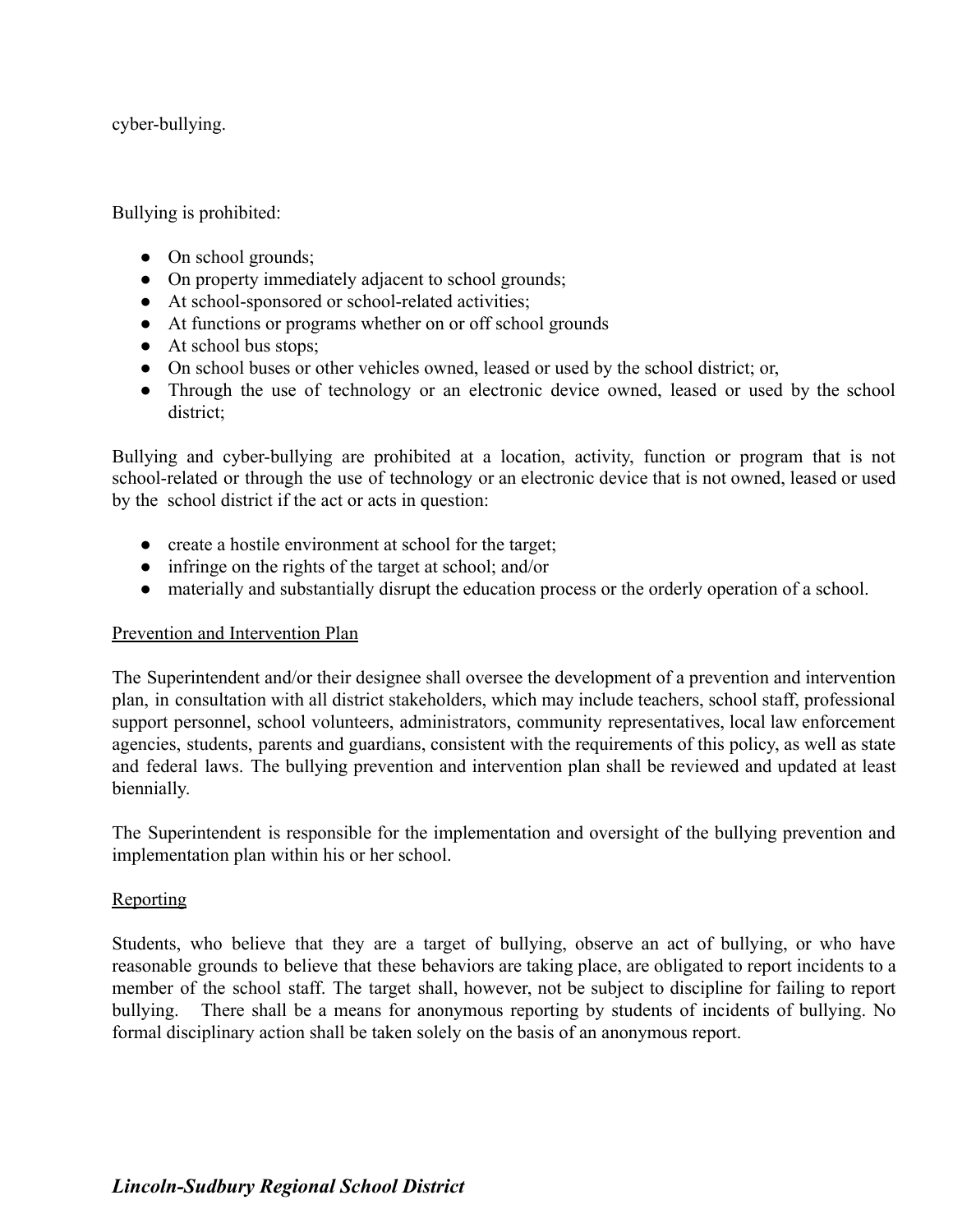Any student who knowingly makes a false accusation of bullying shall be subject to disciplinary action.

Parents or guardians, or members of the community, are encouraged to report an incident of bullying as soon as possible.

A member of a school staff shall immediately report any instance of bullying the staff member has witnessed or become aware of to the school principal or their designee.

### Investigation Procedures

The Associate Principal or their designee, upon receipt of a viable report, shall promptly contact the parents or guardians of a student who has been the alleged target or alleged perpetrator of bullying. The actions being taken to prevent further acts of bullying shall be discussed.

The Associate Principal or a designee shall promptly investigate the report of bullying, using a Bullying/Cyber-bullying Report Form which may include interviewing the alleged target, alleged perpetrator, staff members, students and/or witnesses.

Support staff shall assess an alleged target's needs for protection and create and implement a safety plan that shall restore a sense of safety for that student.

Confidentiality shall be used to protect a person who reports bullying, provides information during an investigation of bullying, or is witness to or has reliable information about an act of bullying.

If the Associate Principal or a designee determines that bullying has occurred they shall take appropriate disciplinary action and if it is believed that criminal charges may be pursued against the perpetrator, the principal shall consult with the school's resource officer and the Superintendent to determine if criminal charges are warranted. If it is determined that criminal charges are warranted, the local law enforcement agency shall be notified.

The investigation shall be completed within fourteen school days from the date of the report. The parents or guardians shall be contacted upon completion of the investigation and informed of the results, including whether the allegations were found to be factual, whether a violation of this policy was found, and whether disciplinary action has or shall be taken. At a minimum the Associate Principal or their designee shall contact the parents or guardians as to the status of the investigation on a weekly basis.

Disciplinary actions for students who have committed an act of bullying or retaliation shall be in accordance with district disciplinary policies.

Each school shall document any incident of bullying that is reported per this policy and a file shall be maintained by the Principal or designee. A monthly report shall be provided to the Superintendent.

Confidentiality shall be maintained to the extent consistent with the school's obligations under law.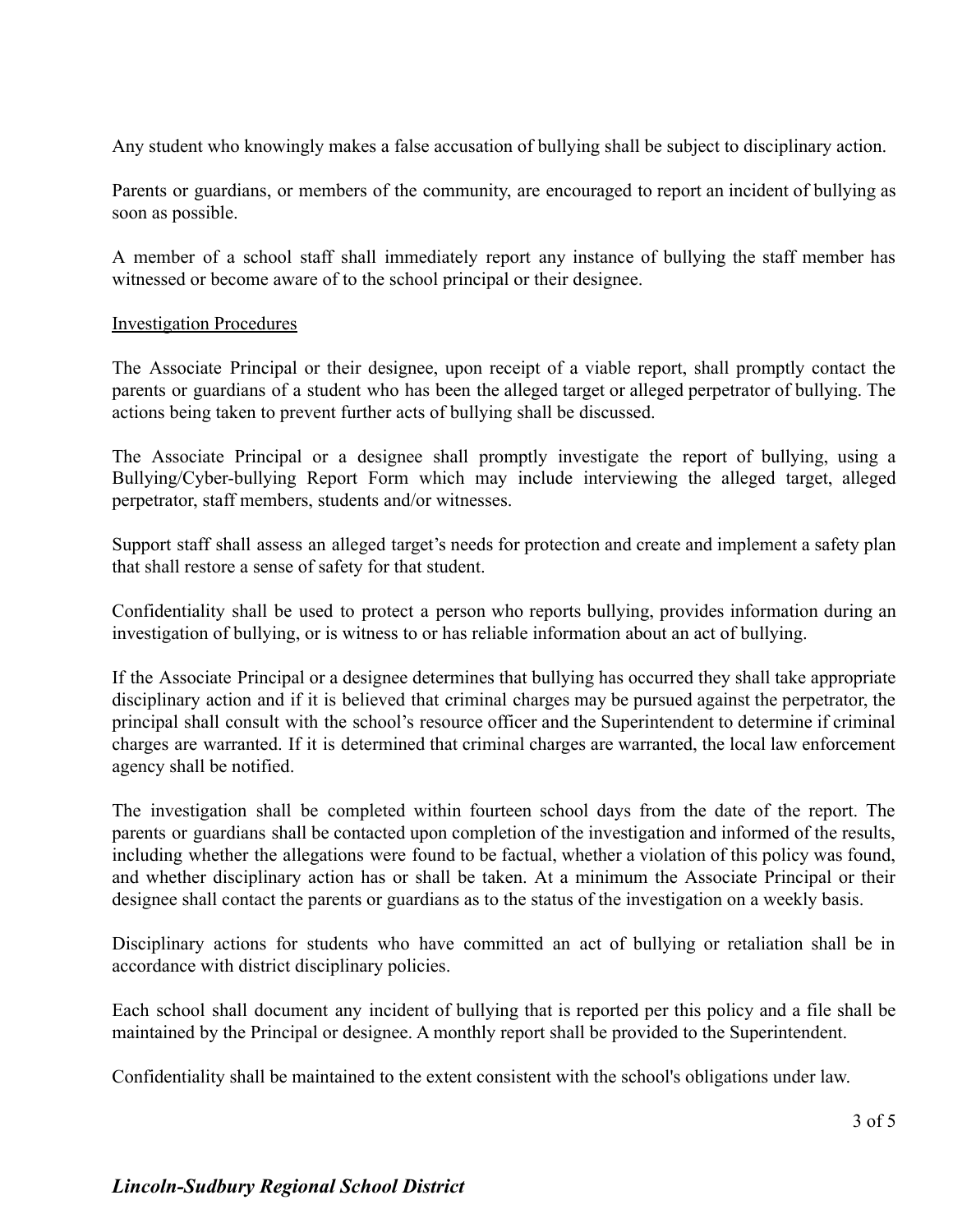### Retaliation

Retaliation against a person who reports bullying, provides information during an investigation of bullying, or witnesses or has reliable information about bullying, shall be prohibited.

#### Target Assistance

The school district shall provide counseling or referral to appropriate services, including guidance, academic intervention, and protection to students, both targets and perpetrators, affected by bullying, as necessary.

#### Training and Assessment

Annual training shall be provided for school employees and volunteers who have significant contact with students in preventing, identifying, responding to, and reporting incidents of bullying.

Age-appropriate, evidence-based instruction on bullying prevention shall be incorporated into the curriculum for all K to 12 students.

#### Publication and Notice

Annual written notice of the relevant sections of the bullying prevention and intervention plan shall be provided to students and their parents or guardians, in age-appropriate terms.

Annual written notice of the bullying prevention and intervention plan shall be provided to all school staff. The faculty and staff at each school shall be trained annually on the bullying prevention and intervention plan applicable to the school.

Relevant sections of the bullying prevention and intervention plan relating to the duties of faculty and staff shall be included in the school employee handbook.

The bullying prevention and intervention plan shall be posted on the school district website.

| LEGAL REFS.:       | Title VII, Section 703, Civil Rights Act of 1964 as amended<br>Federal Regulation 74676 issued by EEO Commission<br>Title IX of the Education Amendments of 1972 |  |  |
|--------------------|------------------------------------------------------------------------------------------------------------------------------------------------------------------|--|--|
|                    | 603 CMR 26.00<br>M.G.L. 71:37O; 265:43, 43A; 268:13B; 269:14A                                                                                                    |  |  |
| <b>REFERENCES:</b> | Massachusetts Department of Elementary and Secondary Education's Model<br>Bullying Prevention and Intervention Plan                                              |  |  |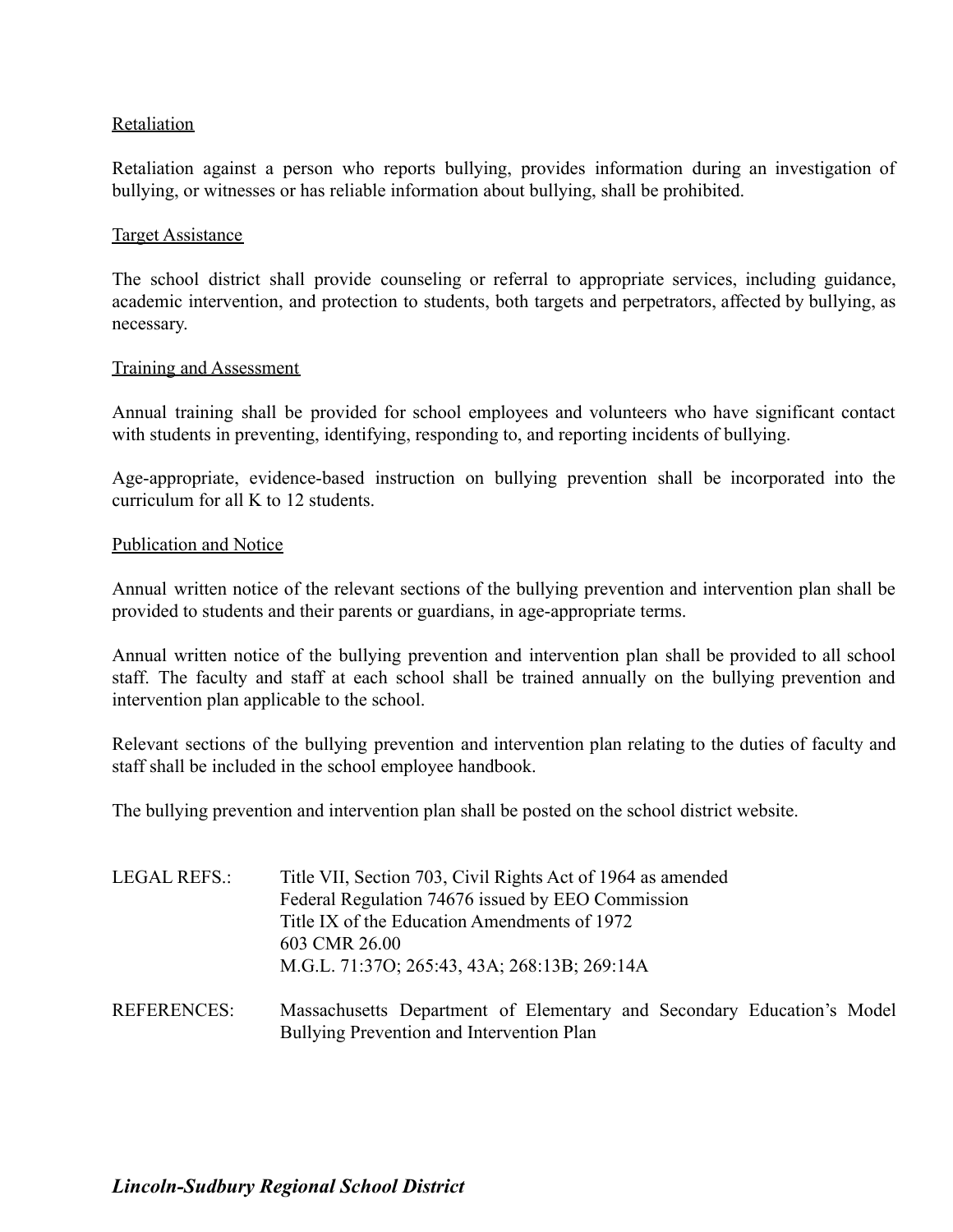CROSS REFS.: AC, Nondiscrimination ACAB, Sexual Harassment JBA, Student-to-Student Harassment JIC, Student Discipline JICFA, Prohibition of Hazing

SOURCE: MASC August 2013 Adopted for LSSC Policy Manual: 12/21/21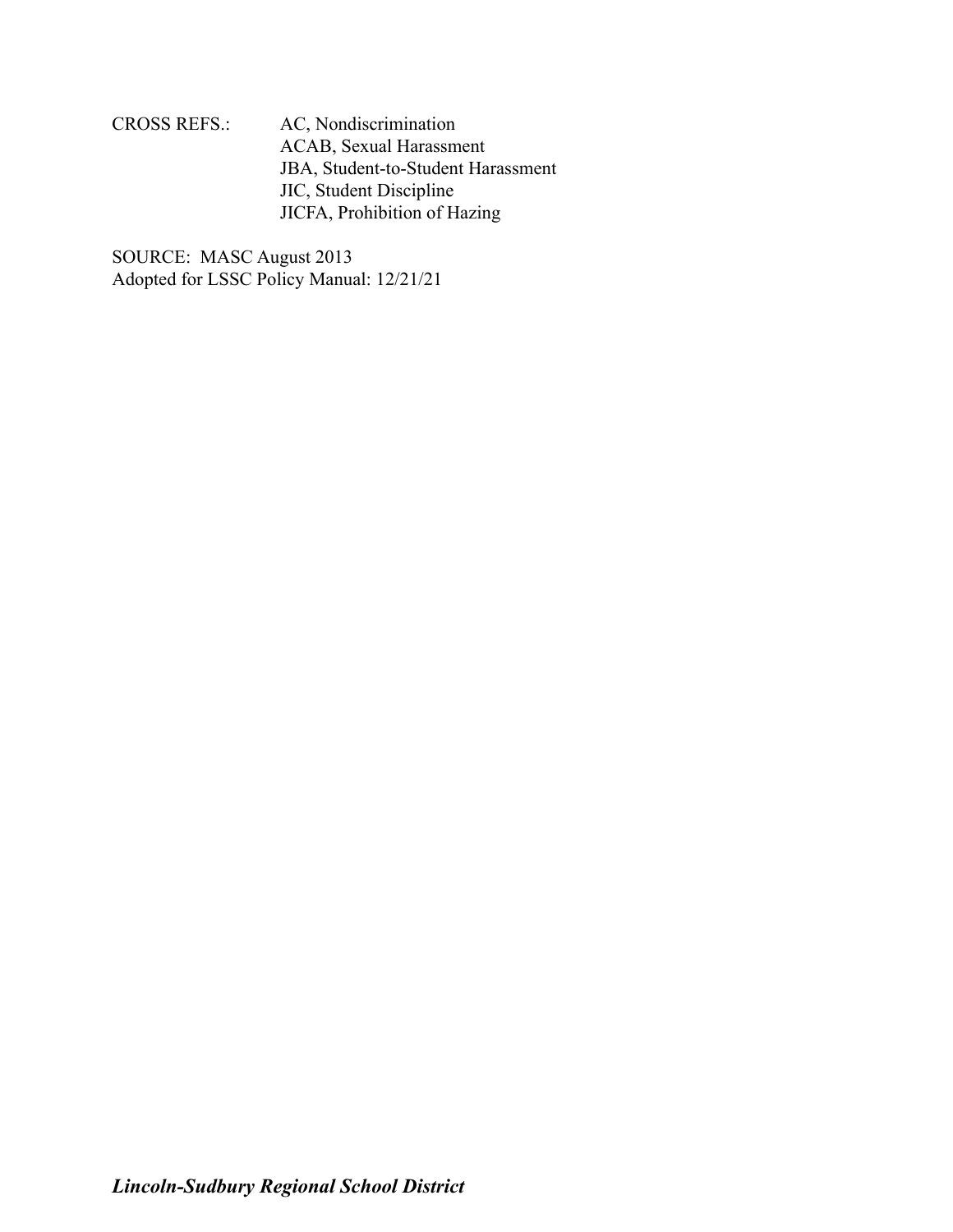## **ALCOHOL, TOBACCO, AND DRUG USE BY STUDENTS PROHIBITED**

A student shall not, regardless of the quantity, use or consume, possess, buy or sell, or give away any beverage containing alcohol; any tobacco product, including vapor/E-cigarettes; marijuana; steroids; or any controlled substance. The School Committee prohibits the use or consumption by students of alcohol, tobacco products, or drugs on school property, at any school function, or at any school sponsored event.

Additionally, any student who is under the influence of drugs or alcoholic beverages prior to, or during, attendance at or participation in a school-sponsored activity, will be barred from that activity and may be subject to disciplinary action.

### Verbal Screening

- The school district shall utilize, in accordance with law, a verbal screening tool approved by the Department of Elementary and Secondary Education to screen students for substance abuse disorders.
- Parents/guardians shall be notified prior to the opening of school each year. Parents/guardians shall have the right to opt out of the screening by written notice prior to or during the screening.
- All statements made by a student during a screening are confidential and shall not be disclosed except in the event of immediate medical emergency or in accordance with law. De-identified results shall be reported to the Department of Public Health within 90 days of the completion of the screening process.

This policy shall be posted on the district's website and notice shall be provided to all students and parents/guardians of this policy in accordance with state law. Additionally, the district shall file a copy of this policy with DESE in accordance with law in a manner requested by DESE.

SOURCE: MASC February 2019 Adopted for LSSC Policy Manual: 12/21/21

LEGAL REFS.: M.G.L.71:2A; 71:96; 71:97; [272:40A](http://www.malegislature.gov/Laws/GeneralLaws/PartI/TitleXII/Chapter272/Section40a)

CROSS REFS.: ADC, Tobacco Products on School Premises Prohibited [GBEC](http://z2policy.ctspublish.com/masc/DocViewer.jsp?docid=126&z2collection=master#JD_GBEC), Drug Free Workplace Policy GBED, Tobacco use on School Property by Staff Members Prohibited IHAMB, Teaching About Drugs, Alcohol, and Tobacco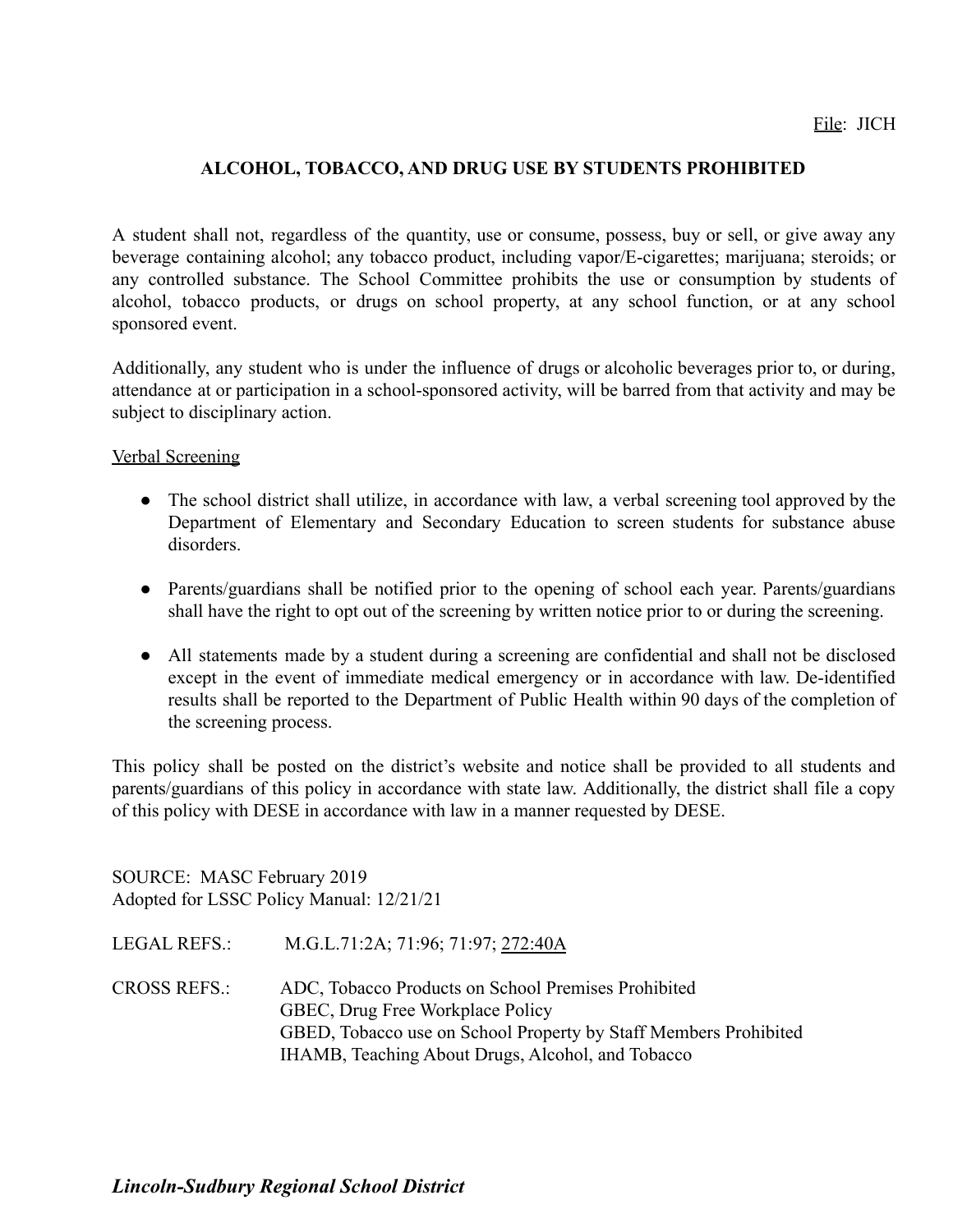## File: JICK

## **TEEN DATING VIOLENCE AND SEXUALASSAULT POLICY**

Teen Dating violence is a widespread problem in US schools, and LSRHS is not immune to it.

- Research shows that about one in three U.S. teens ages 14 to 20 has been a victim of dating violence and about the same number say they have committed relationship violence themselves.
- Nationwide, 12% of 9th-12th grade girls have been physically forced to have sexual intercourse when they did not want to.

Teen dating violence has serious consequences for victims and their schools, including decreased school attendance and academic performance. Further, teenage victims of dating violence are more likely than their non-abused peers to smoke, use drugs, present with eating disorders, engage in risky sexual behaviors, and attempt or consider suicide.

([http://www2.ed.gov/about/offices/list/oese/oshs/teendatingviolence-factsheet.html\)](http://www2.ed.gov/about/offices/list/oese/oshs/teendatingviolence-factsheet.html)

LSRHS is committed to preventing teen dating violence and sexual violence among our students. LSRHS strives to provide students with information and skills to avoid, prevent, report, and/or respond to dating and sexual violence, through continuous implementation and refinement of its formal and informal curriculum.

LSRHS will respond to reports of sexual harassment, sexual assault, or sexual violence, including such violence in the dating context. When such a report is made to the school, an LS administrator will report the allegation to local law enforcement, whether it is alleged to have occurred on or off campus, as appropriate. For alleged victims under 18, LSRHS will also report the allegation to the Department of Children and Families. In addition, LSRHS Title IX Coordinators will follow the investigation process and keep families informed, in keeping with their Title IX rights, no matter where the alleged incident occurred.

For all allegations of *on*-campus dating or sexual violence, at least two Lincoln-Sudbury administrators will investigate and will hold anyone who perpetrates dating abuse or violence accountable and responsible. Prohibited behaviors include but are not limited to: physical assault, sexual battery, rape, physical or electronic stalking, and any form of sexual violence or any threat thereof.

In accordance with Title IX, LSRHS will offer appropriate relief strategies and supports to victims of alleged dating and/or sexual violence; such relief will take place while school investigation is in process, whether or not the police are also investigating. An alleged victim will be informed of the progress of the school investigation, its findings, and, if the sexual harassment, assault, or violence is determined to have occurred, of actions taken to taken to end the sexual harassment/assault/violence, eliminate the hostile environment for the victim, and prevent its recurrence. The range of disciplinary interventions for anyone found to have committed sexual harassment, sexual assault, or sexual violence, including in the dating context, on-campus includes: change of class schedule, proscribing certain hallway routes, restrictions on extra-curricular activities and attendance at school-sponsored events, required non-contact agreement, suspension, and short- or long-term exclusion. If a court-ordered Harassment Prevention Order (HPO) or Restraining Order (RO) is in place, LSRHS may be required to separate the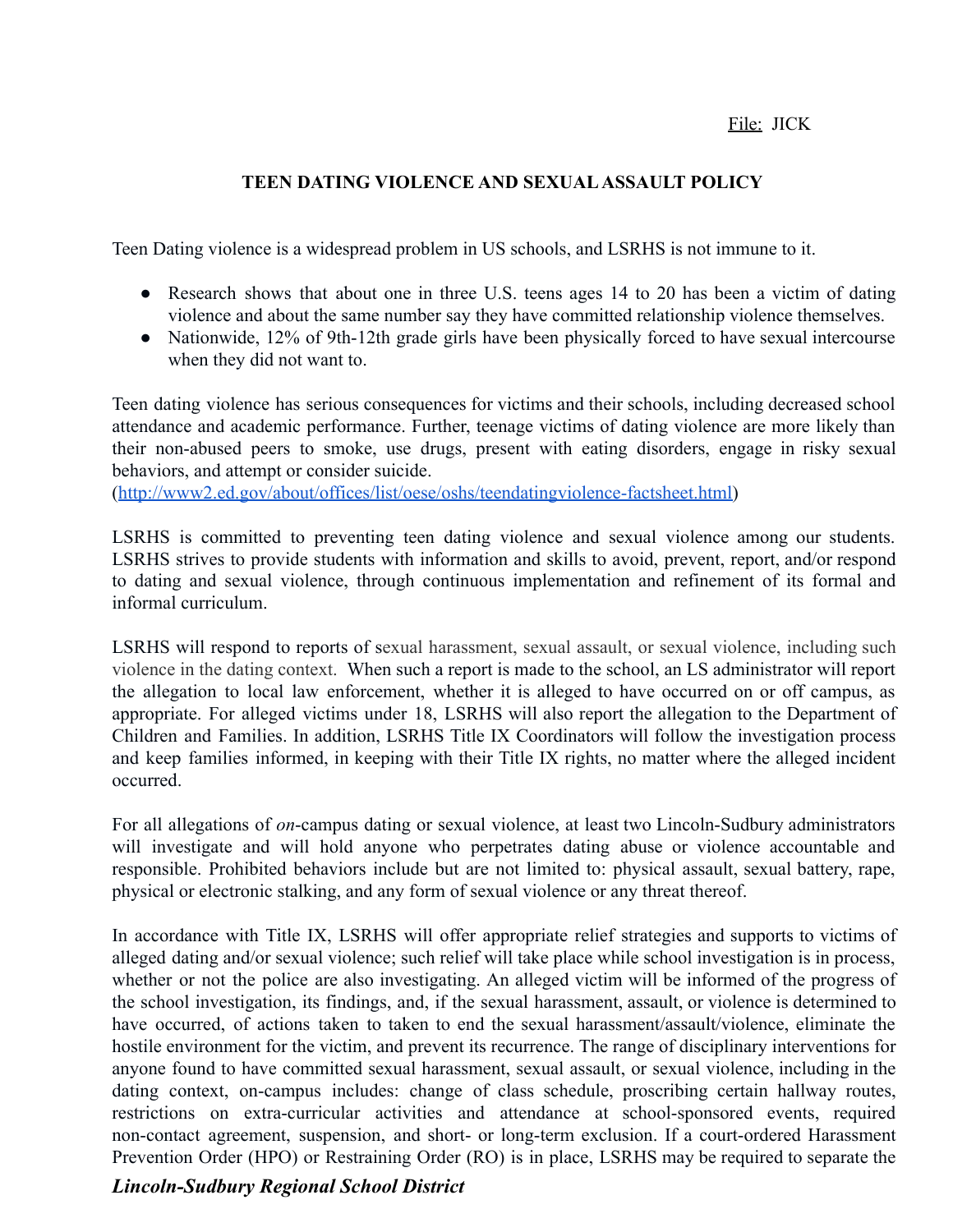alleged perpetrator from the school, while providing educational support outside the building. The range of educational interventions may include: psycho-educational sessions with clinical counselor, dating violence educational sessions with MVP (Mentors In Violence Prevention) trained staff, referral to outside sources for counseling, advocacy, and/or support. LSRHS will provide and facilitate referrals to outside services and support for both alleged victims and alleged perpetrators. LSRHS has an internal protocol to guide implementation of this policy.

SOURCE: Lincoln-Sudbury Adopted for LSSC Policy Manual: 12/21/21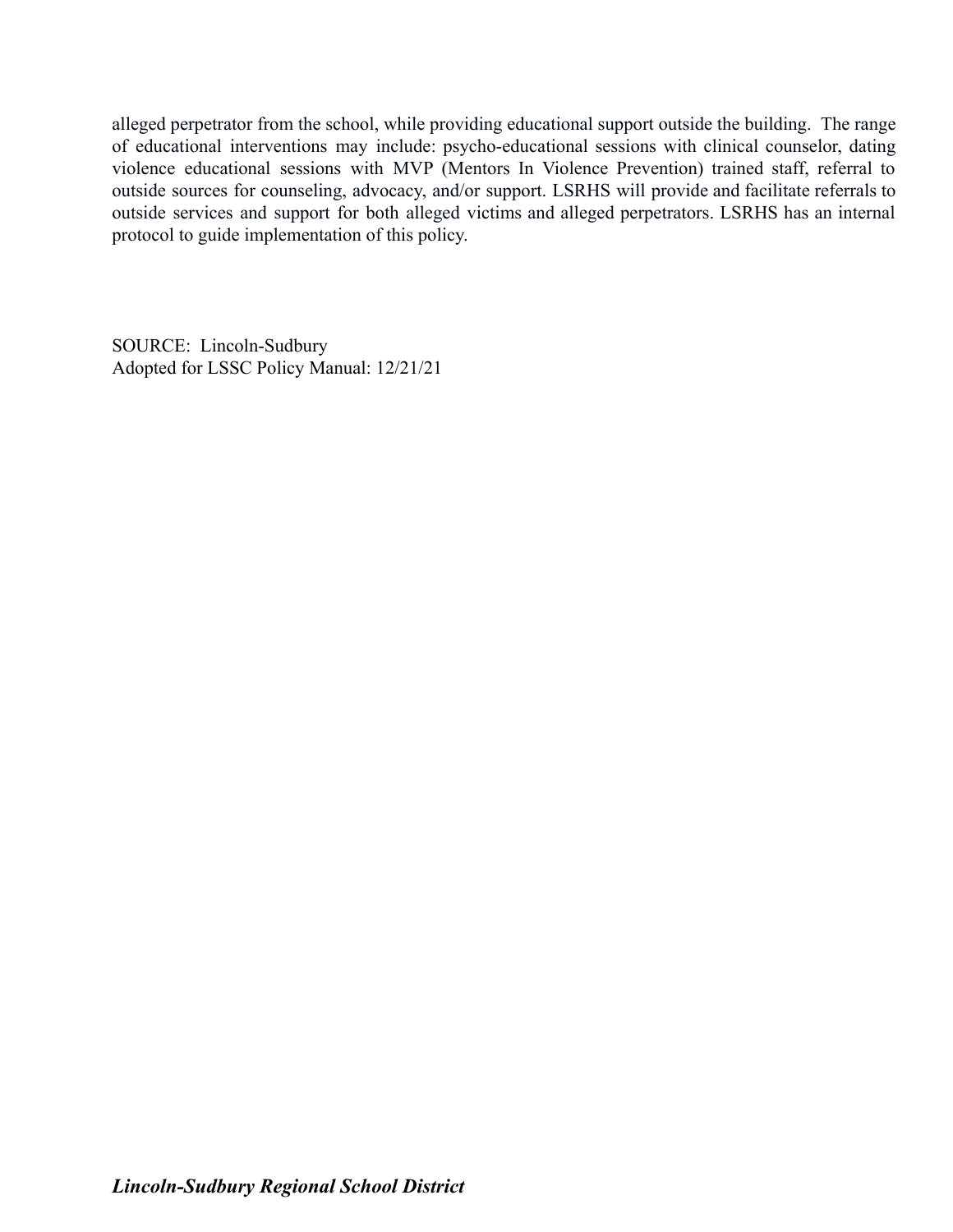File: JIE

## **PREGNANT STUDENTS**

The School Committee wishes to preserve educational opportunities for those students who may become pregnant and/or take on parenting responsibilities.

Pregnant students are permitted to remain in regular classes and participate in extracurricular activities with non-pregnant students throughout their pregnancy, and after giving birth are permitted to return to the same academic and extracurricular program as before the leave.

The school district does not require a pregnant student to obtain the certification of a physician that the student is physically and emotionally able to continue in school.

Every effort will be made to see that the educational program of the student is disrupted as little as possible; that health counseling services, as well as instruction, are offered; that return to school after leave is encouraged; and that every opportunity to complete high school is provided.

LEGAL REFS.: M.G.L. 71:84 Title IX: 20 U.S.C. § 1681 34 CFR § 106.40(b)

SOURCE: MASC January 8, 2009 Adopted for LSSC Policy Manual: 12/21/21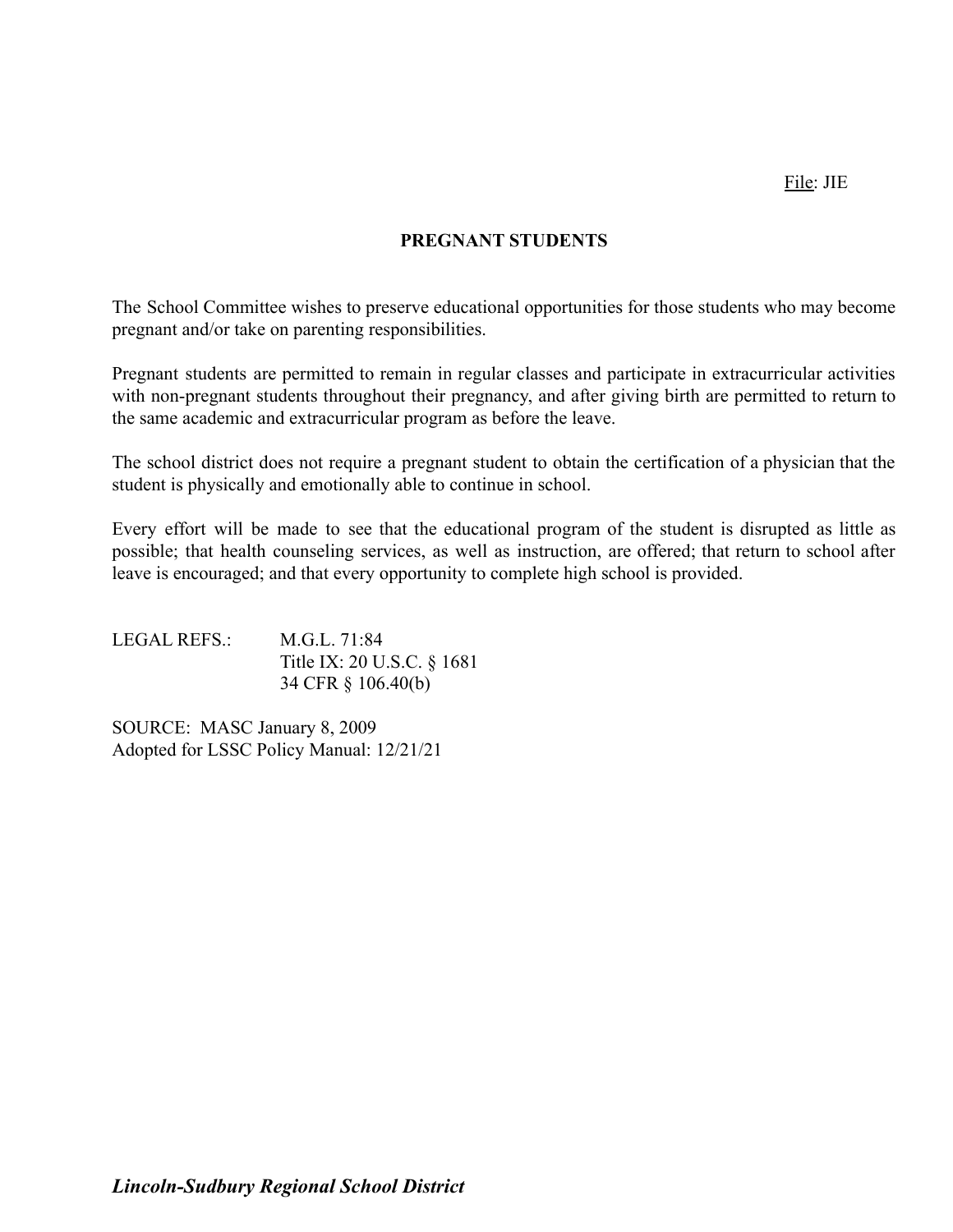### **SEARCHES AND INTERROGATIONS**

### Searches by Staff

The right of inspection of students' school lockers is inherent in the authority granted school committees and administrators. This authority may be exercised as needed in the interest of safeguarding students, their own property and school property.

Nevertheless, exercise of that authority by school officials places unusual demands upon their judgment so as to protect each child's constitutional rights to personal privacy and protection from coercion and to act in the best interest of all students and the schools.

Searches by school officials of students' automobiles or the student will be conducted in a way that protects the students' rights consistent with the responsibility of the school district to provide an atmosphere conducive to the educational process.

#### Interrogations by Police

The schools have legal custody of students during the school day and during hours of approved extracurricular activities. It is the responsibility of the school administration to make an effort to protect each student's rights with respect to interrogations by law enforcement officials. Therefore:

- 1. When law enforcement officials find it necessary to question students during the school day or periods of extracurricular activities, an Associate Principal or their designee will be present when possible. An effort will be made to contact the student's parent or guardian so that the responsible individual may be notified of the situation.
- 2. If custody and/or arrest are involved, the Associate Principal will request that all procedural safeguards, as prescribed by law, be observed by the law enforcement officials.

SOURCE: MASC February 2019 Adopted for LSSC Policy Manual: 12/21/21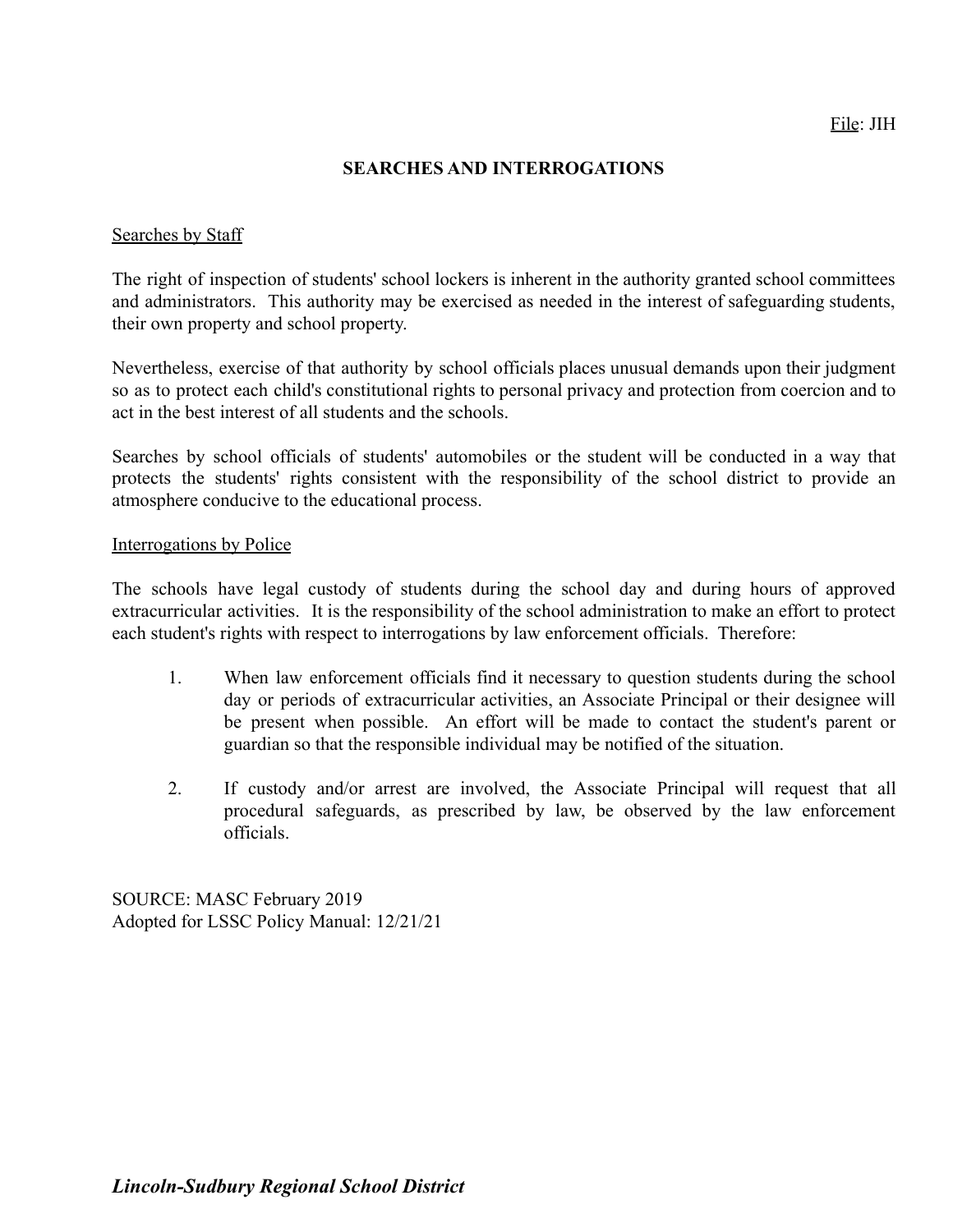### **STUDENT COMPLAINTS AND GRIEVANCES**

The School Committee recognizes that there may be conditions in the school district that are in need of improvement and that students should have some means by which their concerns may be effectively expressed, considered, and dealt with fairly. Such means, if well-conceived and understood in advance, can do much to maintain harmonious relationships among the schools and the students and community. Every attempt will be made to seek a satisfactory solution to any concerns in a friendly and informal manner.

Students and their parents and/or guardians who believe that a student has received unfair treatment may bring forward their grievance through the appropriate channels. Appeals of disciplinary cases will be required to follow the district's policy on student discipline. Any applicable provisions of the Massachusetts General Laws or federal law will be followed by school officials in conducting hearings.

SOURCE: MASC February 2019 Adopted for LSSC Policy Manual: 12/21/21

CROSS REF: JIC Student Discipline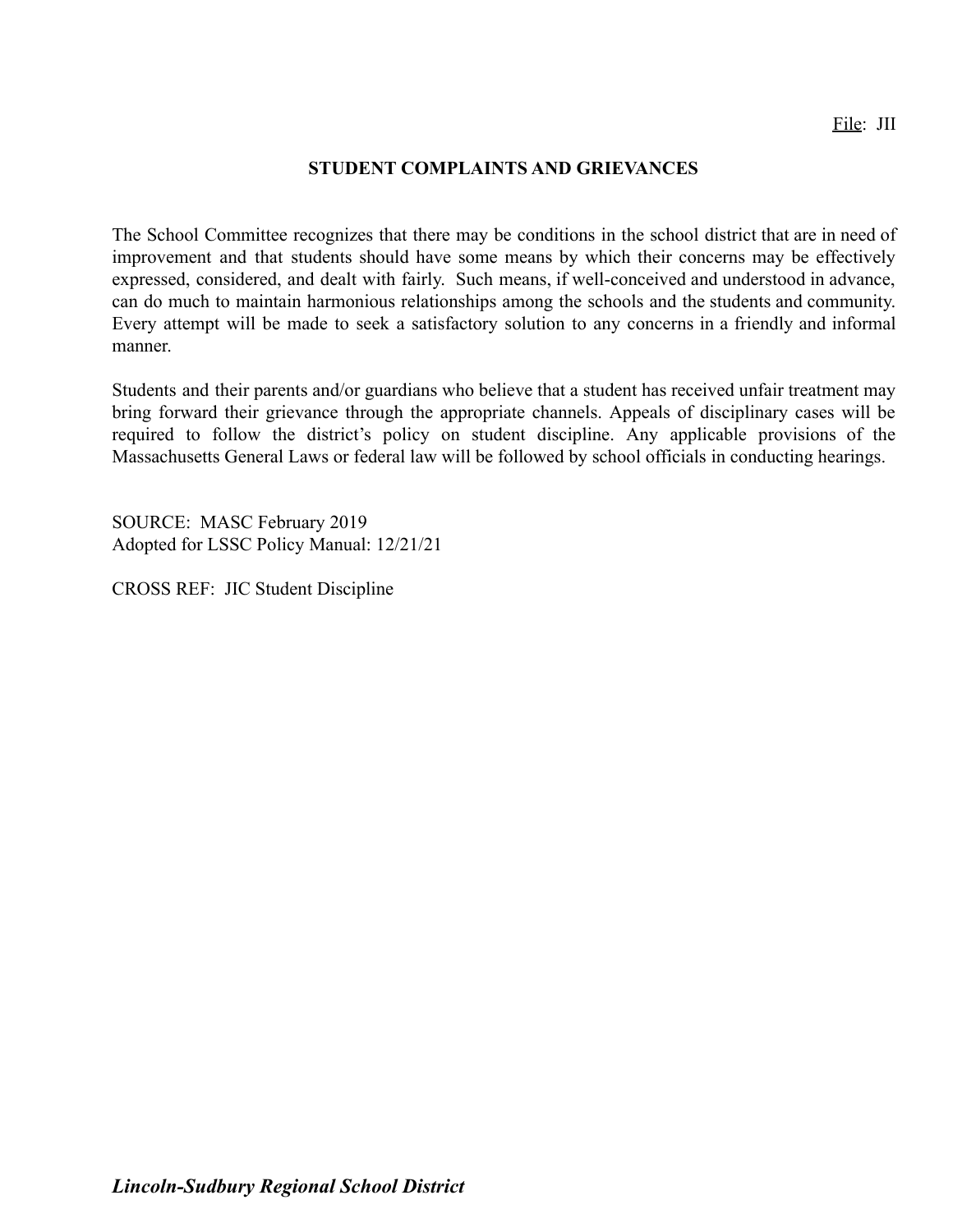## **CO-CURRICULAR AND EXTRACURRICULAR ACTIVITIES**

The primary purpose of the Interscholastic Athletic and Extracurricular Activities program at Lincoln-Sudbury Regional High School is to promote the physical, mental, social and emotional well-being of the participants. Athletics and activities are an integral and fundamental part of education. All students, regardless of skill level and individual differences, are encouraged to participate in extracurricular activities.

All athletic participants must follow athletic department procedures outlined in the Program of Studies Handbook.

The School Committee believes that student activities are a vital part of the total educational program and should be used as a means for developing wholesome attitudes and good human relations and knowledge and skills. Therefore, the schools will provide a broad and balanced program of activities geared to the various ages, interests, and needs of students.

The following will serve as guides in the organization of student activities:

- 1. The schools will observe a complementary relationship to the home and community, planning activities with due regard for the widespread and rich facilities already available to students.
- 2. The assistance of parents/guardians in planning activity programs will be encouraged.
- 3. The goal for each student will be a balanced program of appropriate academic studies and activities to be determined by the school, the parents/guardians, and the student. This should be a shared responsibility.
- 4. Guidance will be offered to encourage participation of all students in appropriate activities and to prevent over-emphasis on extracurricular activities at the cost of academic performance.
- 5. All activities will be supervised; all clubs and groups will have a faculty advisor.

SOURCE: MASC Adopted for LSSC Policy Manual: 12/21/21

| LEGAL REF.: | M.G.L. 71:47  |
|-------------|---------------|
|             | 603 CMR 26.00 |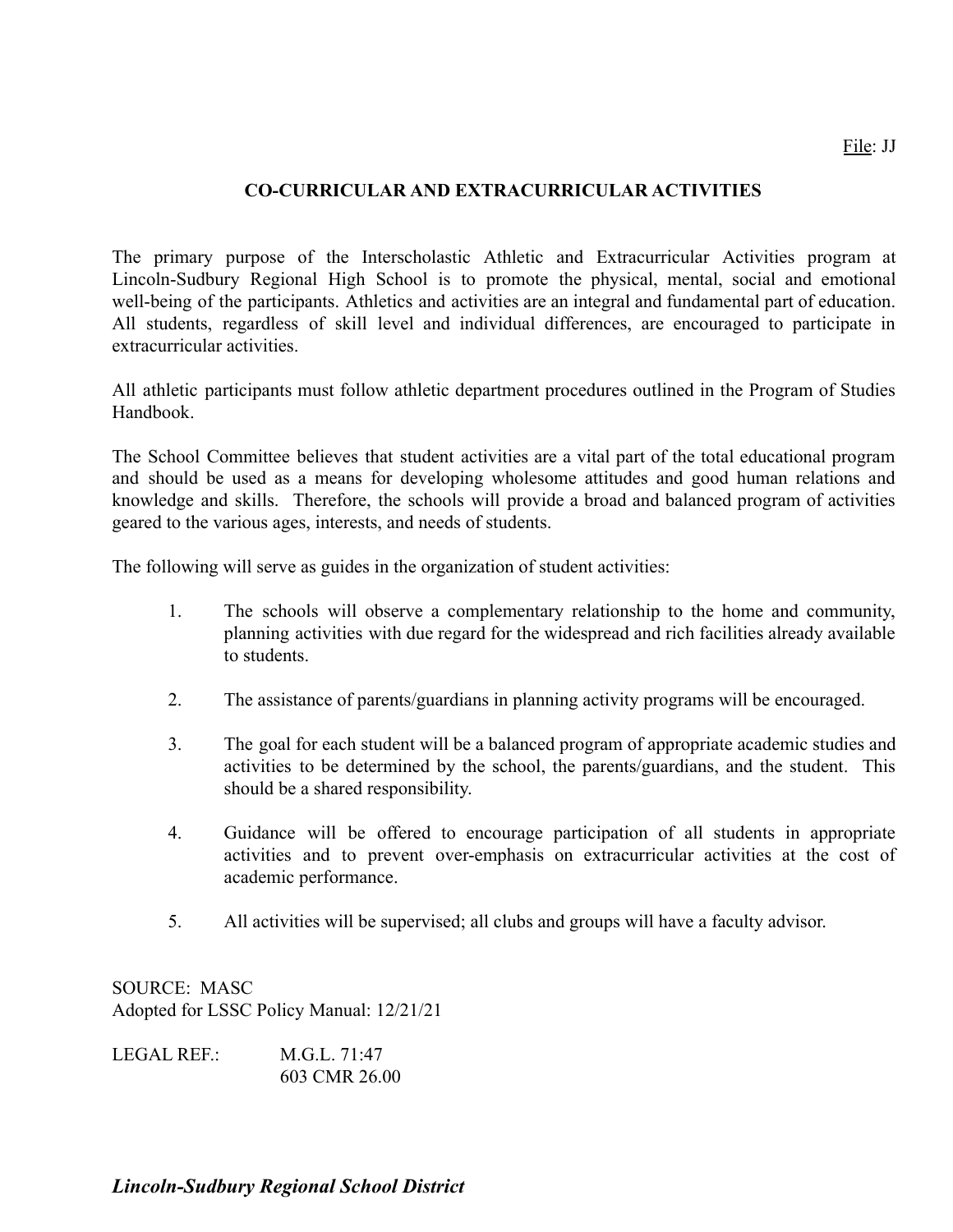### **STUDENT ORGANIZATIONS**

#### Student Organizations

Student organizations in the District shall be encouraged when they meet the criteria of contributing to student self-esteem and performance and should operate within the framework of state statutes, School Committee policies, and administrative procedures.

General guidelines for the establishment and operation of student organizations should be established. Among other provisions, such guidelines shall require the approval of the Superintendent prior to the formation of any club or organization in the school and the assignment of at least one faculty or designated adult advisor to each approved student organization. Within such guidelines will be provisions for a periodic review of all student organizations.

The formation of any student organization that may engage in activities of a controversial nature shall require approval by the Associate Principals and Superintendent.

All student organizations shall be required to open membership to all interested and/or eligible students. Disruptive groups, secret societies, and/or gangs shall not receive recognition in any manner under this policy.

All forms of hazing in initiations shall be prohibited in a student organization. No initiation shall be held for a student organization which will bring criticism to the school district or be degrading to the student.

The faculty or designated adult advisor must attend every meeting of the student organization whether conducted on school premises or at another location.

### Student Organizations - High Schools

In addition to the above requirements, all clubs or organizations at the high school level will relate to the subject matter covered by the curriculum. The Associate Principal is responsible for determining that the purpose of a student organization is related to the curriculum. The Associate Principal is authorized to deny requests by unauthorized student organizations desiring to meet or form in a particular school, the Associate Principal shall inform the group of the reasons for the denial. The students and/or group may submit a written request to the appropriate District administrator for review of the Associate Principal's decision.

SOURCE: MASC February 2019 Adopted for LSSC Policy Manual: 12/21/21

CROSS REF: JICF, Gang Activities/Secret Societies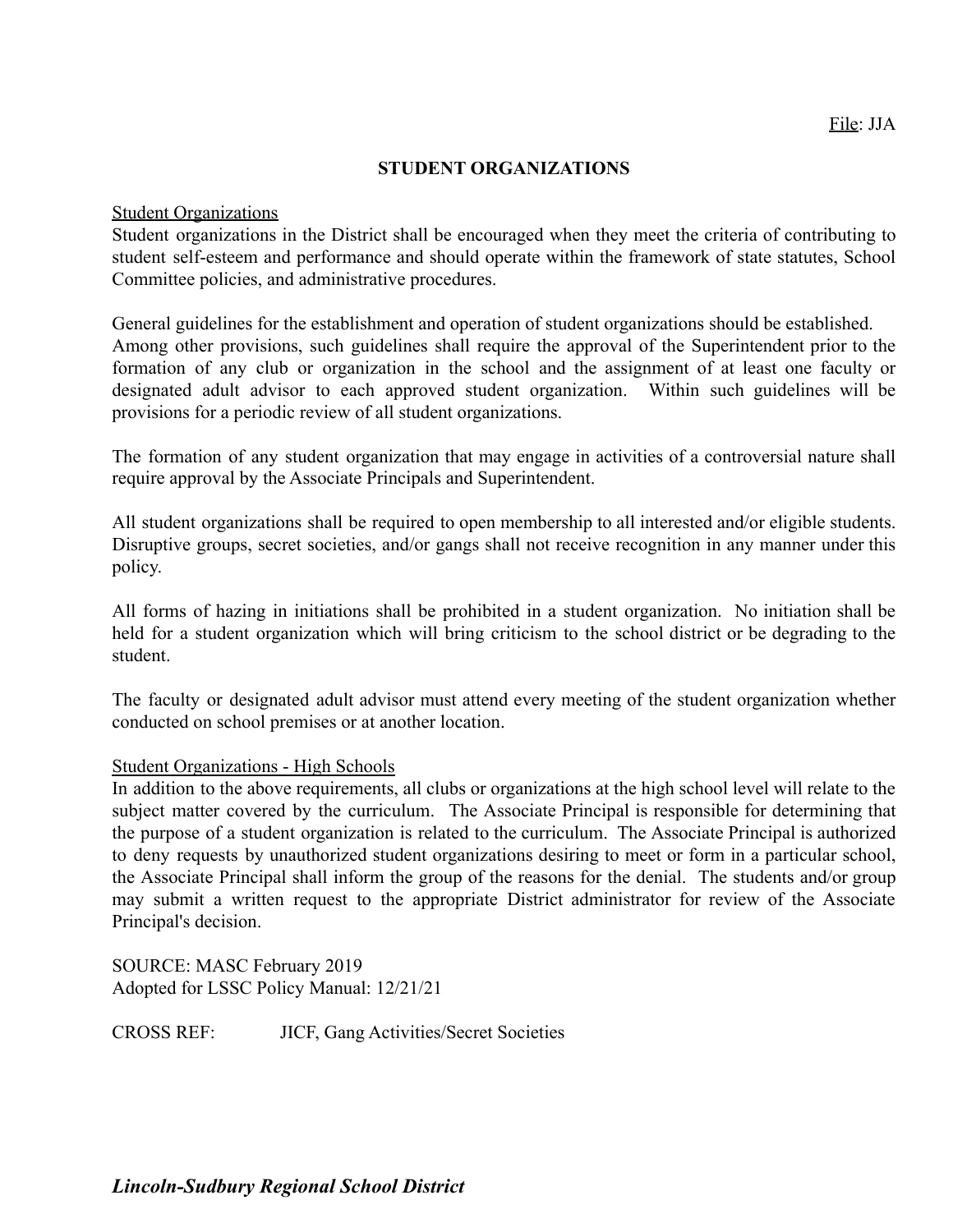File: JJE

### **STUDENT FUND-RAISING ACTIVITIES**

While the School Committee recognizes that fundraising activities have become a part of the school environment at all levels, the Committee wishes to ensure that students are not exploited by the process.

The Committee supports student involvement in the sale of tickets to scheduled athletic events, school dramatic and musical performances, and other school events where sales are required. Also, student publications which require the sale of advertising to sustain themselves and serve the student body and/or the community may involve students in such sales.

Charitable fundraising activities, especially those that are part of a community service event or program are encouraged provided such proposals are submitted to and approved by both the building Principal and the Superintendent.

Other fundraising activities that wish to involve students in the fundraising process shall be submitted to the Superintendent for approval.

For safety reasons and because the School Committee recognizes that community members receive requests for support from many worthy causes, activities such as canning and door-to-door sales are strongly discouraged.

No money collections of any kind may be held in the schools without the specific consent of the Superintendent.

SOURCE: MASC October 2016 Adopted for LSSC Policy Manual: 12/21/21

CROSS REFS.: KHA, Public Solicitations in the Schools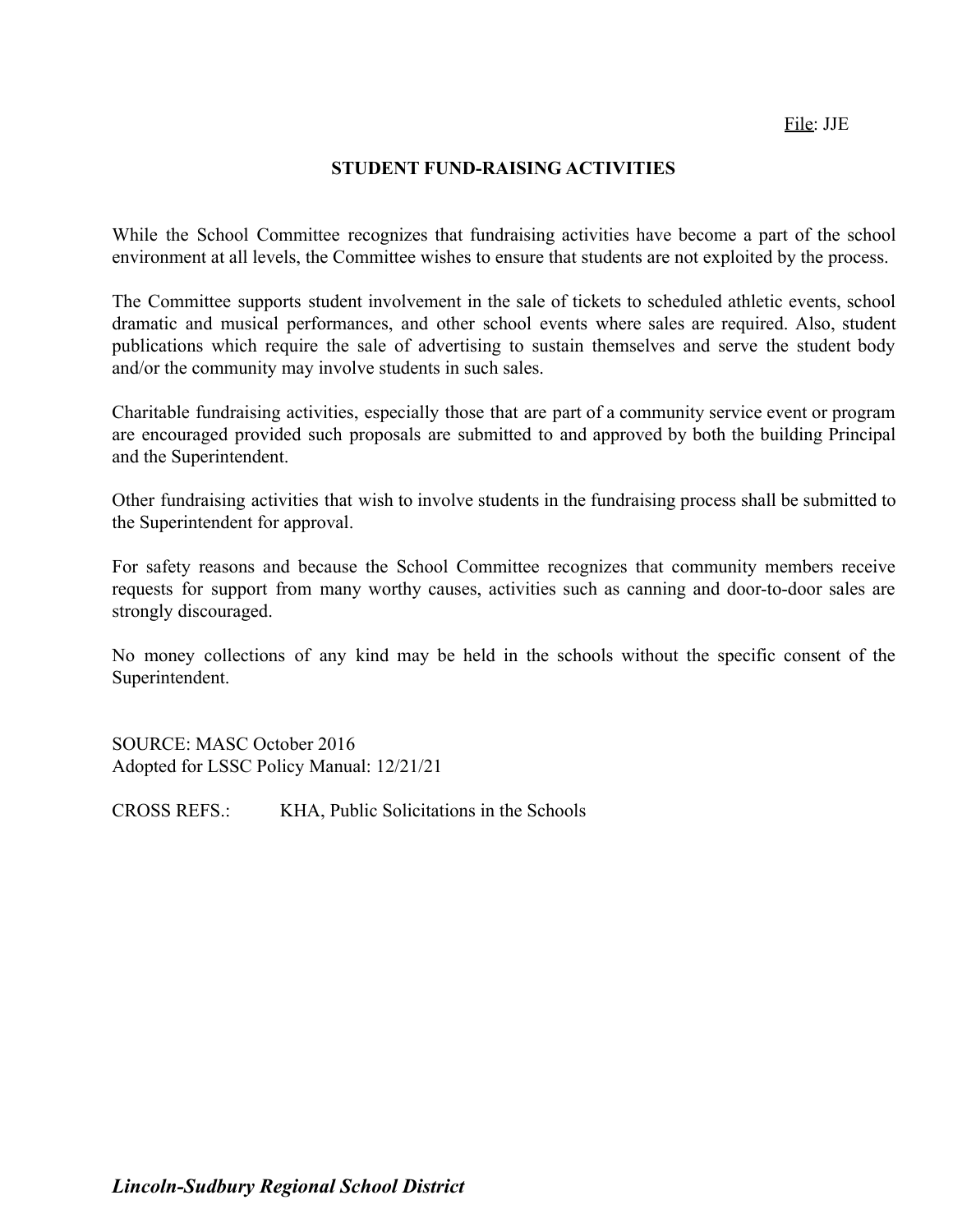File: JJF

### **STUDENT ACTIVITY ACCOUNTS**

Student funds may be raised to finance the activities of authorized student organizations. Student activity funds are considered a part of the total fiscal operation of the District and are subject to policies established by the School Committee and the Office of the Superintendent. The funds shall be only for the benefit of students and managed in accordance with sound business practices, which include accepted budgetary, accounting, and internal control practices. The Superintendent/Principal shall ensure that, annually student organizations receive a copy of this policy as well as a copy of established procedures for control of receipts and expenditures that meet or exceed DESE guidelines.

In compliance with Massachusetts General Law, the School Committee:

- 1. Authorizes the Principals to accept money for recognized student activity organizations, which currently exist, or as from time to time may be revised. All funds received for student activities must be deposited into the Student Activity Agency Account and no funds shall be directly deposited to a Student Activity Checking Account except from the Student Activity Agency Account.
- 2. Authorizes the District Treasurer to establish and maintain a Student Activity Agency Account(s) which is to be audited as part of the Town's annual audit. The interest that is earned on such accounts shall be maintained in the Agency Account and distributed annually among the Student Activity Checking Accounts as directed by the procedures established by the Superintendent.
- 3. Authorizes Student Activity Checking Accounts for use by the Associate Principals with specific maximum balances established annually for each school by vote of the School Committee. Payments for expenditures shall be made, whenever possible, by check, debit, or EFT directly from the Student Activity Checking Account. Reimbursements to personal credit card holders shall require the prior authorization of the Superintendent. Signatory authorization for Student Activity Checking Accounts shall be restricted to the Associate Principal and (Superintendent or Treasurer). Student Activity Checking Accounts shall be audited annually in accordance with DESE guidelines.
- 4. Directs Associate Principals to provide the Treasurer with a bond in an amount agreeable to the **Treasurer**
- 5. Shall annually, prior to the start of each school year, vote to establish or change the maximum balance that may be on deposit in each Student Activity Checking Account.

For accounts with maximum balance limits that exceed \$25,000.00, the School Committee shall consider, in accordance with DESE guidelines, that an audit be conducted by an outside audit firm every three years

## **Graduating Class Funds**

Funds held on behalf of graduating classes are to be held within the Student Activity Checking Account for the High School. Such funds shall be designated by the class' Year of Graduation.

Once a class has graduated from High School, their funds should be removed from the High School Student Activity Checking Account no later than three months from the date of graduation. It is the responsibility of the class officers to arrange for these funds to be removed from the High School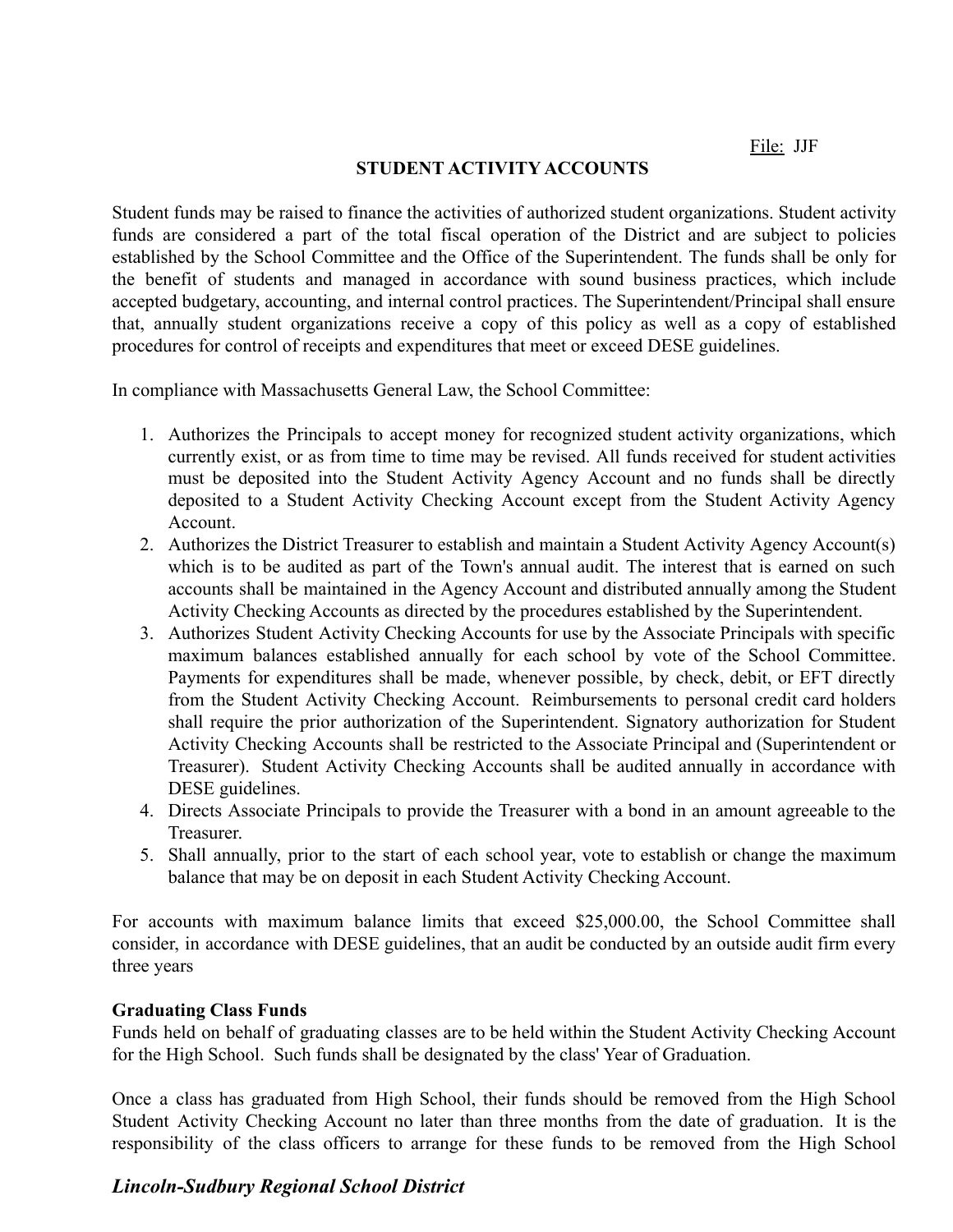Activity Checking Account. When requested, and once all outstanding financial obligations of the graduating class have been met, the remaining balance should be removed from the fund by check transfer payable to the Class of XXXX. Checks payable to individual members of the graduating class are not permitted.

Upon graduation, the class balance shall be disbursed in accordance with the class vote. If there is no such vote, the funds will be transferred to the remaining class accounts during the graduating class's final year.

Class officers should be given a copy of this policy during the course of their senior year to ensure their knowledge of their obligations to perform under this policy.

### **Inactive Student Activities**

When a student activity ceases to be active for a period of three years or more the Principal or other authorized administrator shall require the following actions:

- 1. obtain written notice from the faculty advisor or student officer that the activity will cease to be a viable account. If unable to obtain such notification the Principal shall request action to close the account from the School Committee.
- 2. Identify in writing all assets of the student activity. The disposition of any assets shall be determined by the School Committee and may not benefit specific individuals.
- 3. Annually notify all students of the required actions if an activity ceases to exist.

## **Student Activity Deficits**

Individual student activity accounts are not permitted to be in a deficit position. Whenever a deficit exists that is not the result of timing, the Superintendent shall recommend remedial action to the School Committee in a timely manner.

SOURCE: MASC July 2018 Adopted for LSSC Policy Manual: 12/21/21 LEGAL REFS: MGL 71:47 CROSS REFS: JJA – Student Organizations

2 of 2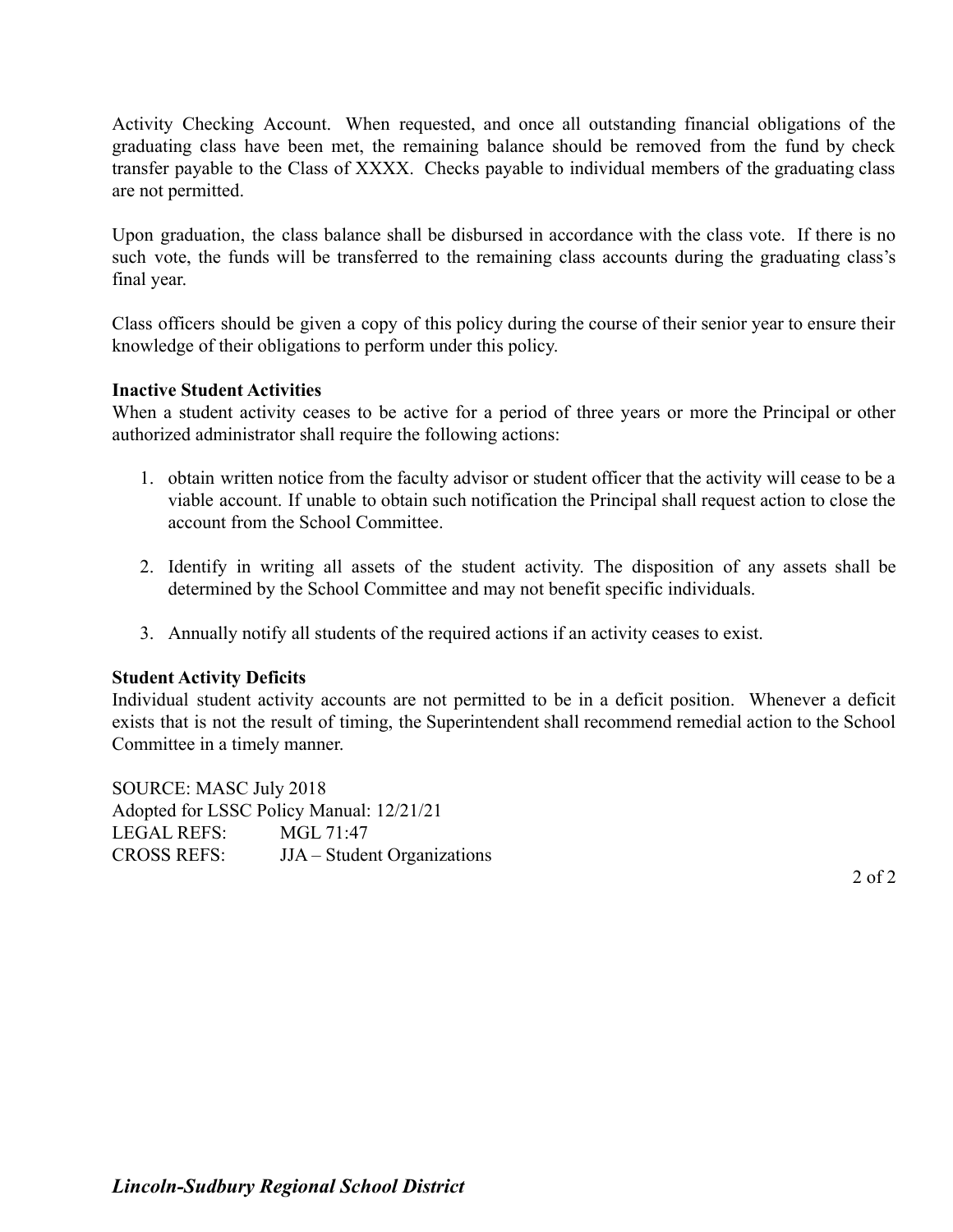### **STUDENT LATE NIGHT OR OVERNIGHT TRAVEL**

All student trips which include late night or overnight travel must have prior approval of the School Committee. Initial approval by the School Committee is required before engaging students in fundraising activities. The School Committee will also consider the educational value of the trip in relation to the cost prior to granting initial approval. Overnight trips should offer significant educational benefits to students that clearly justify the time and expense of the trip.

Final approval will not be granted until all preparations for the trip have been completed including, but not limited to, all logistical details involving transportation, accommodation arrangements and fundraising efforts. The School Committee requires that final approval be sought no less than 30 days prior to the scheduled trip dates.

Teachers and other school staff are prohibited from soliciting for privately run trips through the school district and in the schools. The School Committee will only review school-sanctioned trips for approval. The School Committee will not review or approve trips that are privately organized and run without school sanctioning.

SOURCE: MASC March 2004 Adopted for LSSC Policy Manual: 12/21/21

CROSS REFS.: IJOA, Field Trips

LEGAL REFS.: M.G.L. 69:1B; 71:37N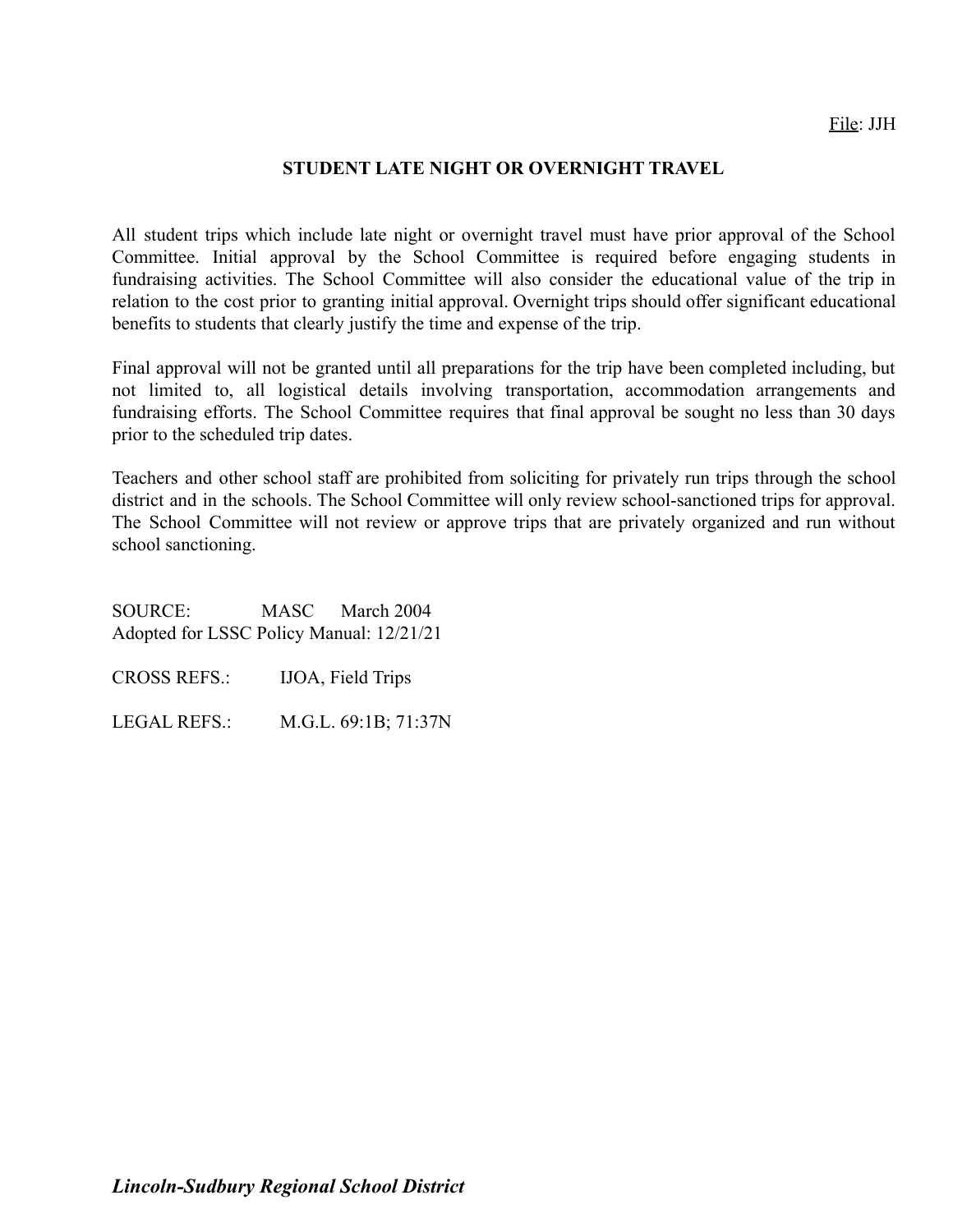### **STUDENT TRAVEL REGULATIONS**

#### 1. Transportation

The use of vans or private automobiles for trips planned to include late night or overnight student travel is prohibited. Late night or overnight trips will use commercial motor coaches.

Trips planned to include late night or overnight student travel will include a pre-trip check of companies, drivers, and vehicles. CORI and/or background checks will be conducted in accordance with Massachusetts General Laws and School Committee Policy.

The Superintendent or designee will ensure that the selected carrier is licensed for passenger transportation by the Federal Motor Carrier Safety Administration (FMCSA). The district will not contract with any carrier that has a safety rating of "conditional" or "unsatisfactory". FMCSA ratings are available at <https://ai.fmcsa.dot.gov/SMS/> .

The contract with the carrier will prohibit the use of subcontractors unless sufficient notice is given to the district that allows verification of the subcontractor's qualifications.

#### 2. Trip Scheduling

Overnight accommodations should be made in advance with student safety and security in mind. Whenever possible, trip schedulers should avoid planning student travel between the hours of midnight and 6:00 a.m., due to the increased risk of vehicular accidents during this time period.

Whenever possible, overnight trips should be scheduled on weekends or during school vacations to minimize lost classroom time. Non-academic field trips are considered "optional school programs" and do not count toward meeting structured learning time requirements. (Refer to the Massachusetts Dept. of Elementary and Secondary Education publication Student Learning Time Regulations Guide)

Trip itineraries must leave enough time for drivers to rest in conformity with federal hour-of-service requirements and common sense.

Trip scheduling should take into account the likelihood of delays due to weather, traffic, stragglers, and other unanticipated factors.

If substantially all members of a class are participating in a trip, the school should provide appropriate substitute activities for any students not participating.

### 3. Fundraising

The amount of time to be devoted to fundraising should be reasonable and commensurate with students' obligations for homework, after-school activities, and jobs.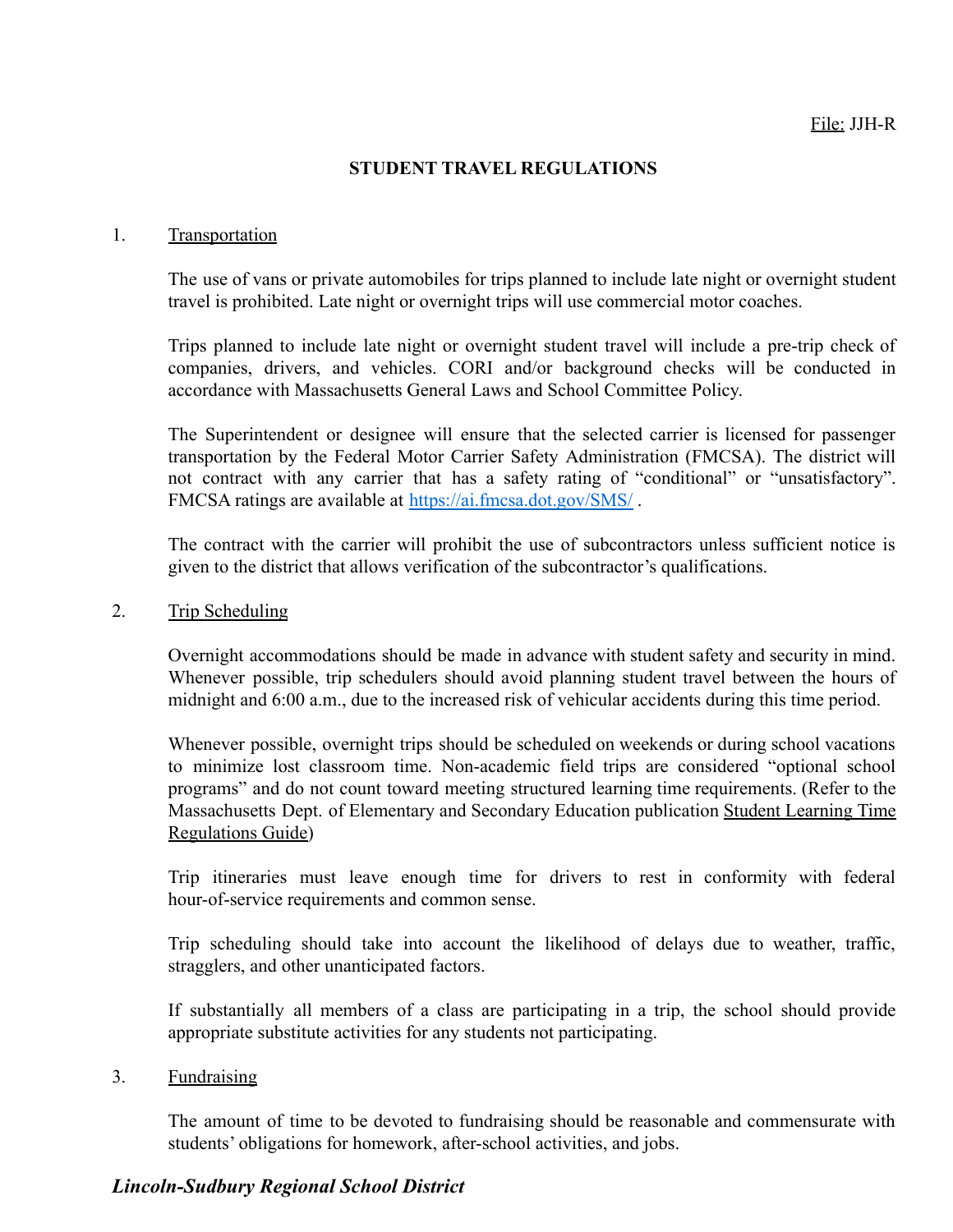Group fundraising activities are preferred. Students should not be assigned individual fundraising targets.

If students are charged individual fees for participation, every effort should be made to provide scholarships where needed.

Additional Resources

Federal Motor Carrier Safety Administration (FMCSA) [www.fmcsa.dot.gov](http://www.fmcsa.dot.gov)

United Motorcoach Association – Student Motorcoach Travel Safety Guide (includes "Motorcoach Safety Checklist) [www.uma.org/consumer/student-transportation/](http://www.uma.org/consumer/student-transportation/)

Department of Defense's approved list of motor carriers [www.defensetravel.dod.mil/Docs/BusAgreementPOCs.pdf](http://www.defensetravel.dod.mil/Docs/BusAgreementPOCs.pdf)

SOURCE: MASC February 2019 Adopted for LSSC Policy Manual: 12/21/21

- CROSS REFS.: IJOA, Field Trips ADDA Background Checks
- LEGAL REFS.: M.G.L. 69:1B; 71:37N; 71:38R 603 CMR 27.00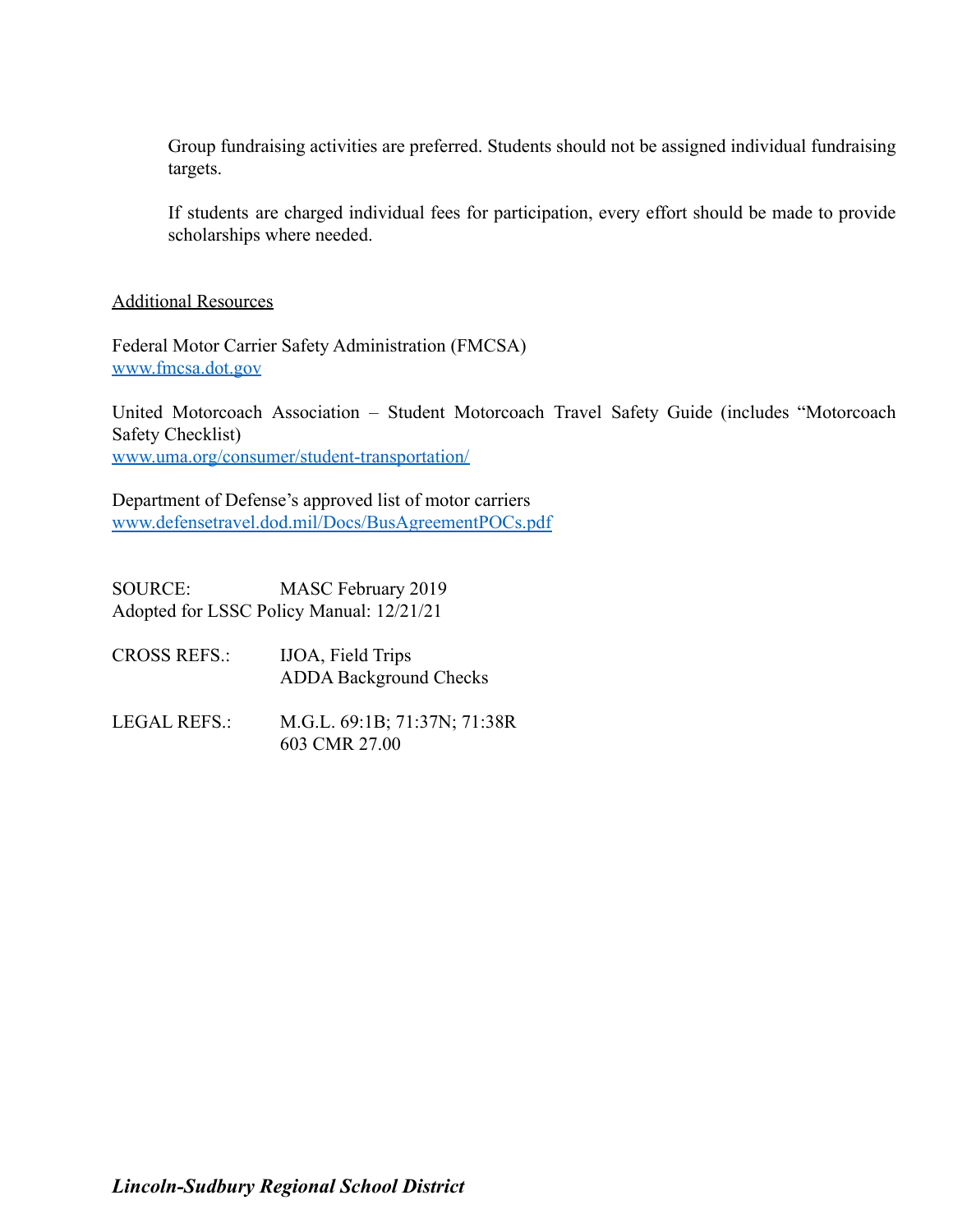### **INTERSCHOLASTIC ATHLETICS**

The School Committee believes that students will benefit from the experiences in self-discipline and team effort made possible through participation in inter-school sports.

Participation in interscholastic athletics will be subject to approval by the School Committee and will be in accordance with regulations and recommendations of the Massachusetts Interscholastic Athletic **Association** 

At the high school level, interscholastic athletic competition will include a variety of sports. Students will be allowed to participate in individual sports on the basis of their abilities and desire. Additionally, intramural athletic activities will be offered as an outgrowth of class instruction in physical education.

The School Committee is aware that team participation in athletic contests by members of the student body requires that "away games" be scheduled. It also recognizes that there is a need to regulate certain aspects of student participation in such contests. Therefore, the Superintendent will establish regulations to ensure the safety and well being of students and staff members who participate in these activities.

SOURCE: MASC Adopted for LSSC Policy Manual: 12/21/21

| LEGAL REFS.: | M.G.L. 71:47; 71:54A |
|--------------|----------------------|
|              | 603 CMR 26.00        |

CROSS REFS.: AC, Nondiscrimination (and subcodes)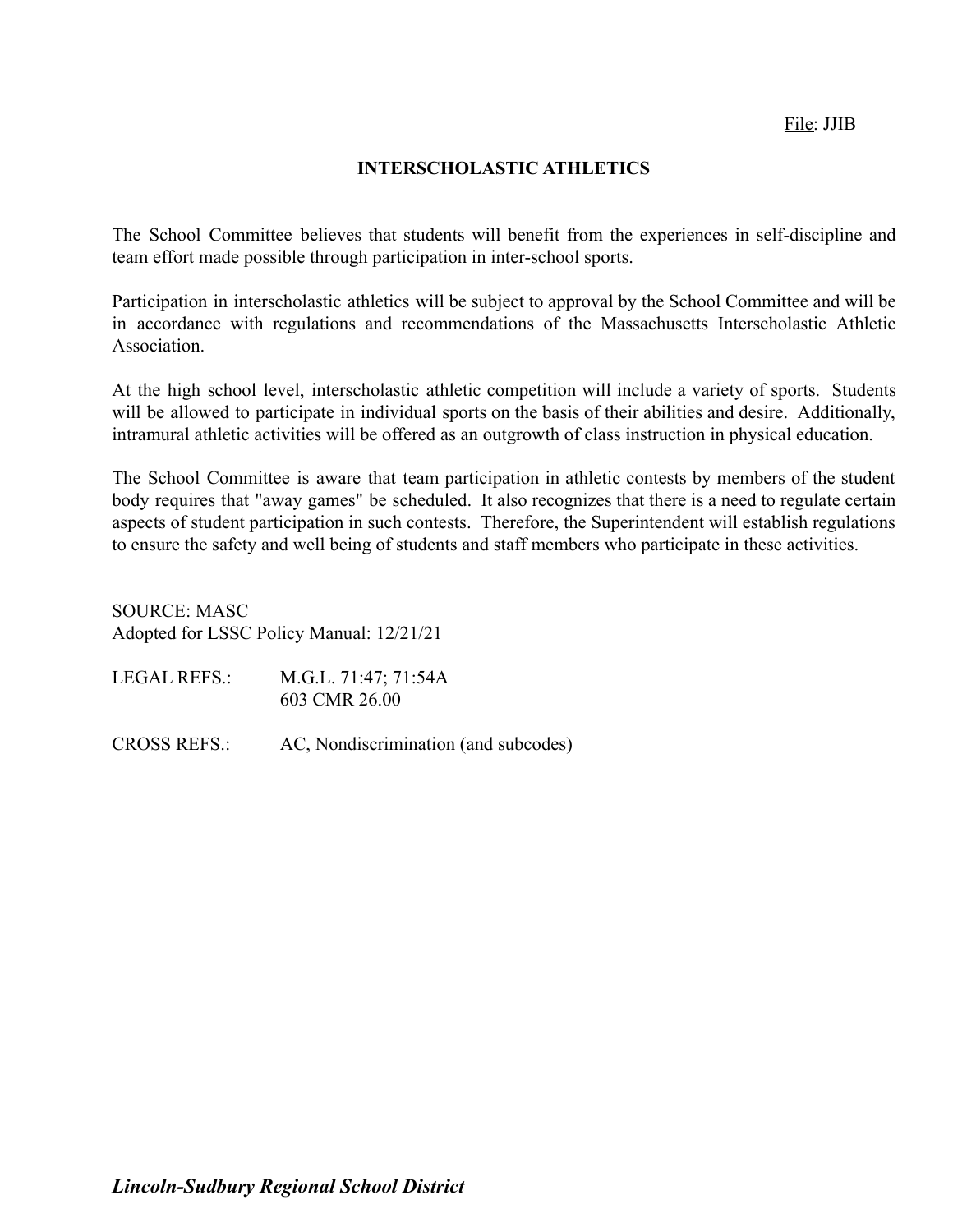### **ATHLETIC CONCUSSION POLICY**

The purpose of this policy is to provide information and standardized procedures for persons involved in the prevention, training management and return to activity decisions regarding students who incur head injuries while involved in extracurricular athletic activities<sup>4</sup> including, but not limited to, interscholastic sports, in order to protect their health and safety as required by Massachusetts law and regulations. The requirements of the law apply to all public middle and high schools, however configured, serving grades six through high school graduation. In addition to any training required by law, the following persons shall complete one of the head injury safety training programs approved by the Massachusetts Department of Public Health (DPH) as found on its website: coaches; certified athletic trainers; trainers; volunteers; school and team physicians; school nurses; athletic directors; directors responsible for a school marching band; employees or volunteers; and students who participate in an extracurricular activity and their parents/guardians.

Upon the adoption of this policy by the School Committee, the Superintendent shall ensure that DPH receives an affirmation on school district letterhead that the district has developed policies and the School Committee has adopted a final policy in accordance with law. This affirmation shall be updated by September 30, 2013 and every two years thereafter upon review or revision of its policies.

The Superintendent shall maintain or cause to be maintained complete and accurate records of the district's compliance with the requirements of the Concussion Law, and shall maintain the following records for three years or, at a minimum, until the student graduates, unless state or federal law requires a longer retention period:

- 1. Verifications of completion of annual training and receipt of materials;
- 2. DPH Pre-participation forms and receipt of materials;
- 3. DPH Report of Head Injury Forms, or school based equivalents;
- 4. DPH Medical Clearance and Authorization Forms, or school based equivalents; and
- 5. Graduated reentry plans for return to full academic and extracurricular athletic activities.

This policy also applies to volunteers who assist with extracurricular athletic activities. Such volunteers shall not be liable for civil damages arising out of any act or omission relating to the requirements of law, unless such volunteer is willfully or intentionally negligent in his act or omission.

Most student athletes who sustain a concussion can fully recover as long as their brain has time to heal before sustaining another hit; however, relying only on an athlete's self-report of symptoms to determine injury recovery is inadequate as many high school athletes are not aware of the signs and symptoms or the severity concussive injuries pose, or they may feel pressure from coaches, parents/guardians, and/or

<sup>4</sup> Extracurricular Athletic Activity means an organized school sponsored athletic activity generally occurring outside of school instructional hours under the direction of a coach, athletic director or marching band leader including, but not limited to, Alpine and Nordic skiing and snowboarding, baseball, basketball, cheer leading, cross country track, fencing, field hockey, football, golf, gymnastics, horseback riding, ice hockey, lacrosse, marching band, rifle, rugby, soccer, skating, softball, squash, swimming and diving, tennis, track (indoor and outdoor), ultimate frisbee, volleyball, water polo, and wrestling. All interscholastic athletics are deemed to be extracurricular athletic activities.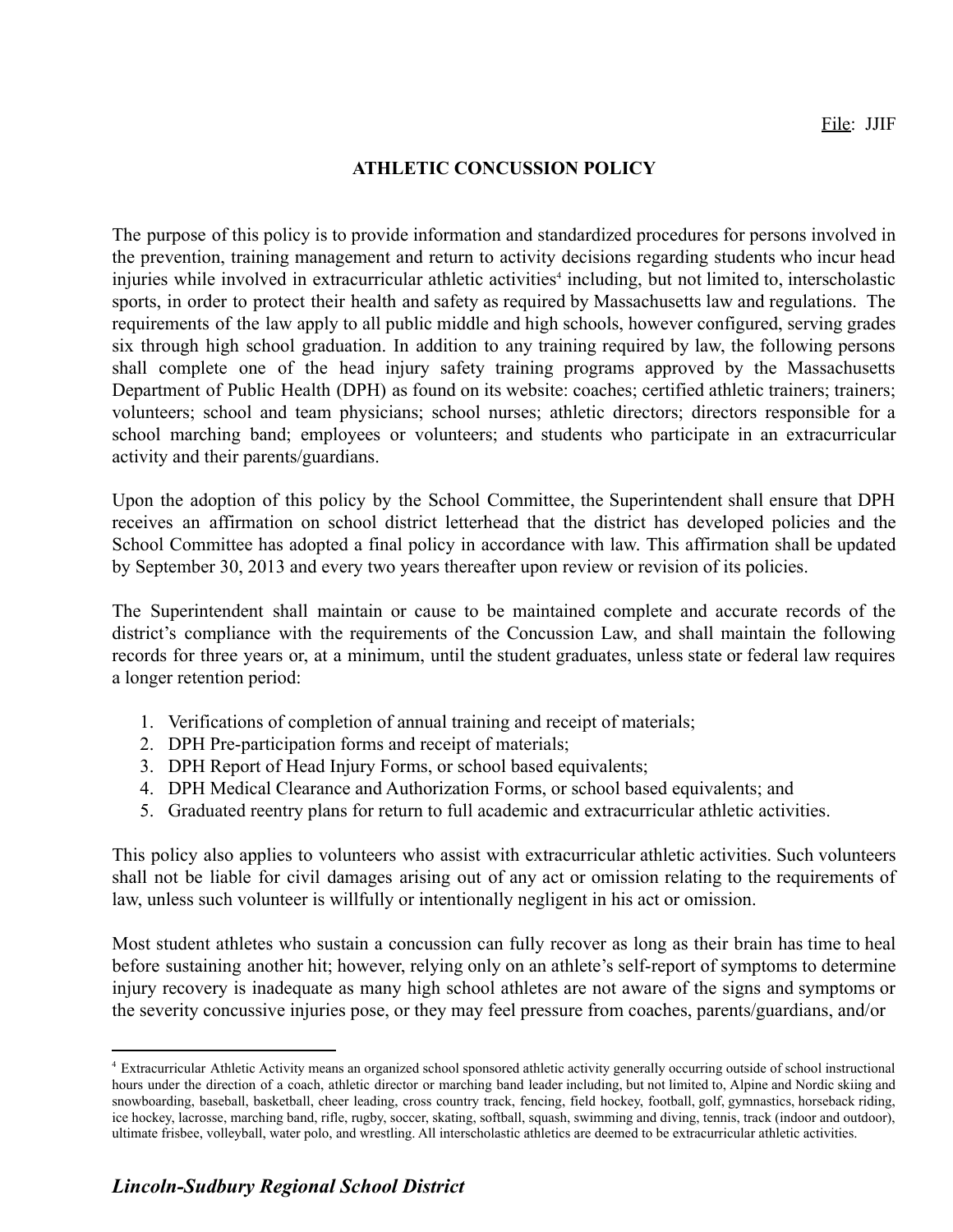teammates to return to play as quickly as possible. One or more of these factors will likely result in under-diagnosing the injury and a premature return to play. Massachusetts General Laws and Department of Public Health regulations make it imperative to accurately assess and treat student athletes when concussions are suspected.

Student athletes who receive concussions may appear to be "fine" on the outside, when in actuality they have a brain injury and are not able to return to play. Incurring a second concussion can prove to be devastating to a student athlete. Research has shown that young concussed athletes who return to play before their brain has healed are highly vulnerable to more prolonged post-concussion syndrome or, in rare cases, a catastrophic neurological injury known as Second Impact Syndrome.

The following protocol will discuss and outline what a concussion is, the mechanism of injury, signs and symptoms, management and return to play requirements, as well as information on Second Impact Syndrome and past concussion syndrome. Lastly, this policy will discuss the importance of education for our athletes, coaches and parents/guardians and other persons required by law.

This protocol should be reviewed on a yearly basis with all staff to discuss the procedures to be followed to manage sports-related concussions. This protocol will also be reviewed on a yearly basis by the athletic department as well as by nursing staff. Any changes in this document will be approved by the school committee and given to athletic staff, including coaches and other school personnel in writing. An accurate synopsis of this policy shall be placed in the student and faculty handbooks.

LEGAL REFS.: M.G.L. 111:222; 105 CMR 201.000

SOURCE: MASC December 2011 Adopted for LSSC Policy Manual: 12/21/21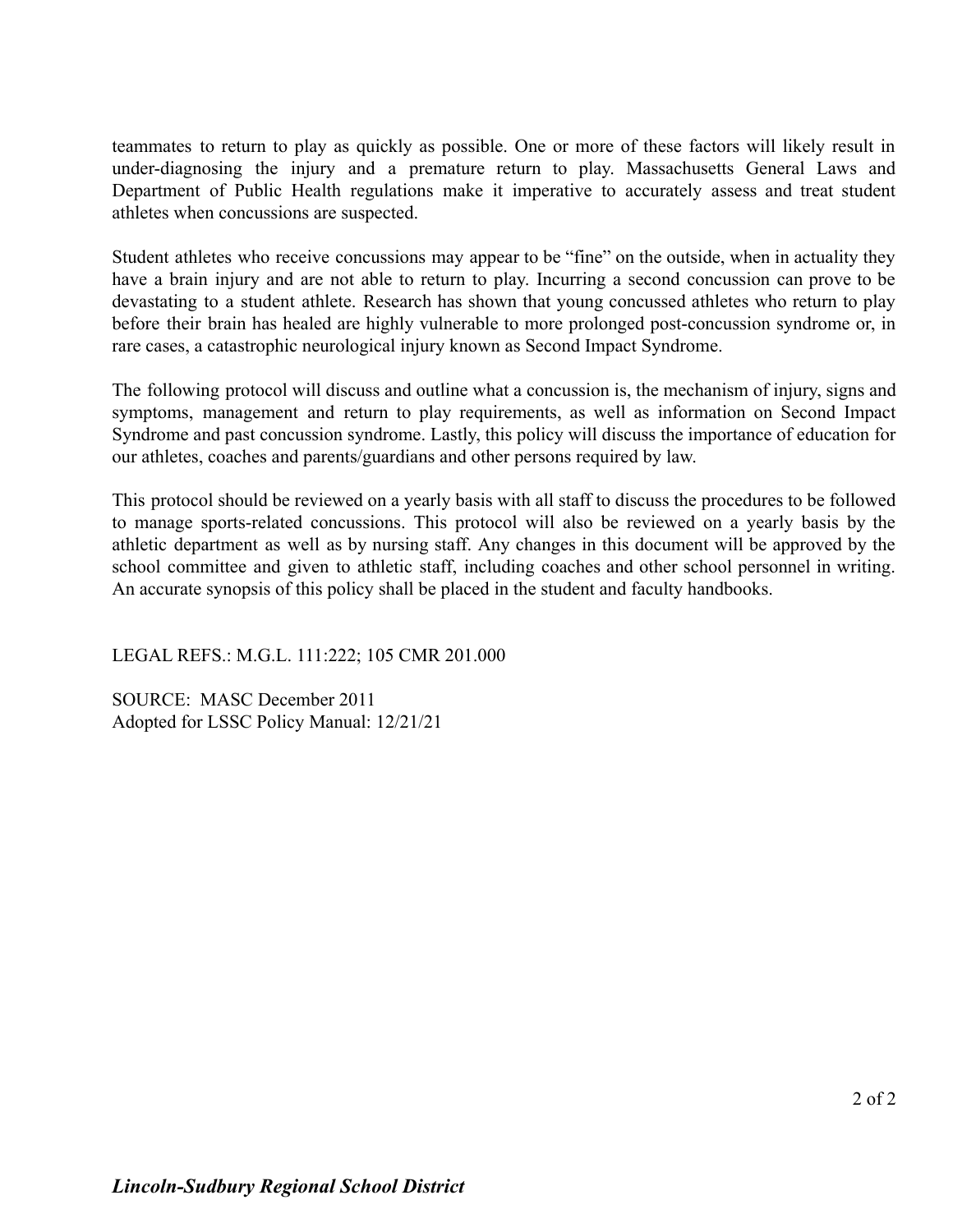## **HEAD INJURY PROTOCOL**

### ALL HEAD INJURIES, REGARDLESS OF WHERE THEY HAPPEN MUST BE REPORTED TO THE L-S HEALTH OFFICE. FORMS AND INSTRUCTIONS FOR HEALTH INJURY PROTOCOL CAN BE FOUND ON THE NURSES WEBSITE ([www.lsrhs.net/families/nurses/head\\_injury\\_concussion\\_links\)](http://www.lsrhs.net/families/nurses/head_injury_concussion_links))

Head Injuries related to Inter-Scholastic sports, see the L-S Athletics website ([www.lsrhs.net/LS\\_athletics\)](http://www.lsrhs.net/LS_athletics)) under the "Head Injury" top tab.

### Head Injuries that Occur at School or School-Sponsored Events that are **NOT** Related to Sports:

If a student suffers a head injury at school in a non-Inter-Scholastic sport (e.g. during a class) the staff member who witnessed the head injury accident, or was made aware of such accident, must immediately accompany the student to the Health Office. The staff member who witnessed or was made aware of such incident must complete an Accident Report Form and forward to the Health Office. A copy of this form is available at the Health Office and on the LSRHS website. The staff member should also contact the student's school guidance counselor. The nurses will contact the parents/guardians to notify them of the incident.

### Head Injuries that Occur at Home or not During School or a School Sponsored Event:

If the head injury did not happen at school or a school event, the parent/guardian must notify the Health Office and their child's Associate Principal. Parent/Guardian should also complete the Head Injury Report Form located on the LSRHS website. This form must be forwarded to the school nurse. Parent/guardian may fax the form directly to the Health Office at 978-639-3090.

Students with diagnosed concussion must file a Post Sports Related Head Injury Medical clearance and Authorization Form located on the LSRHS website with the Health Office when cleared by their physician.

*Please contact the student's school guidance counselor for re-entry procedures.*

SOURCE: Lincoln-Sudbury Program of Studies LSSC Amended and Adopted: 12/21/21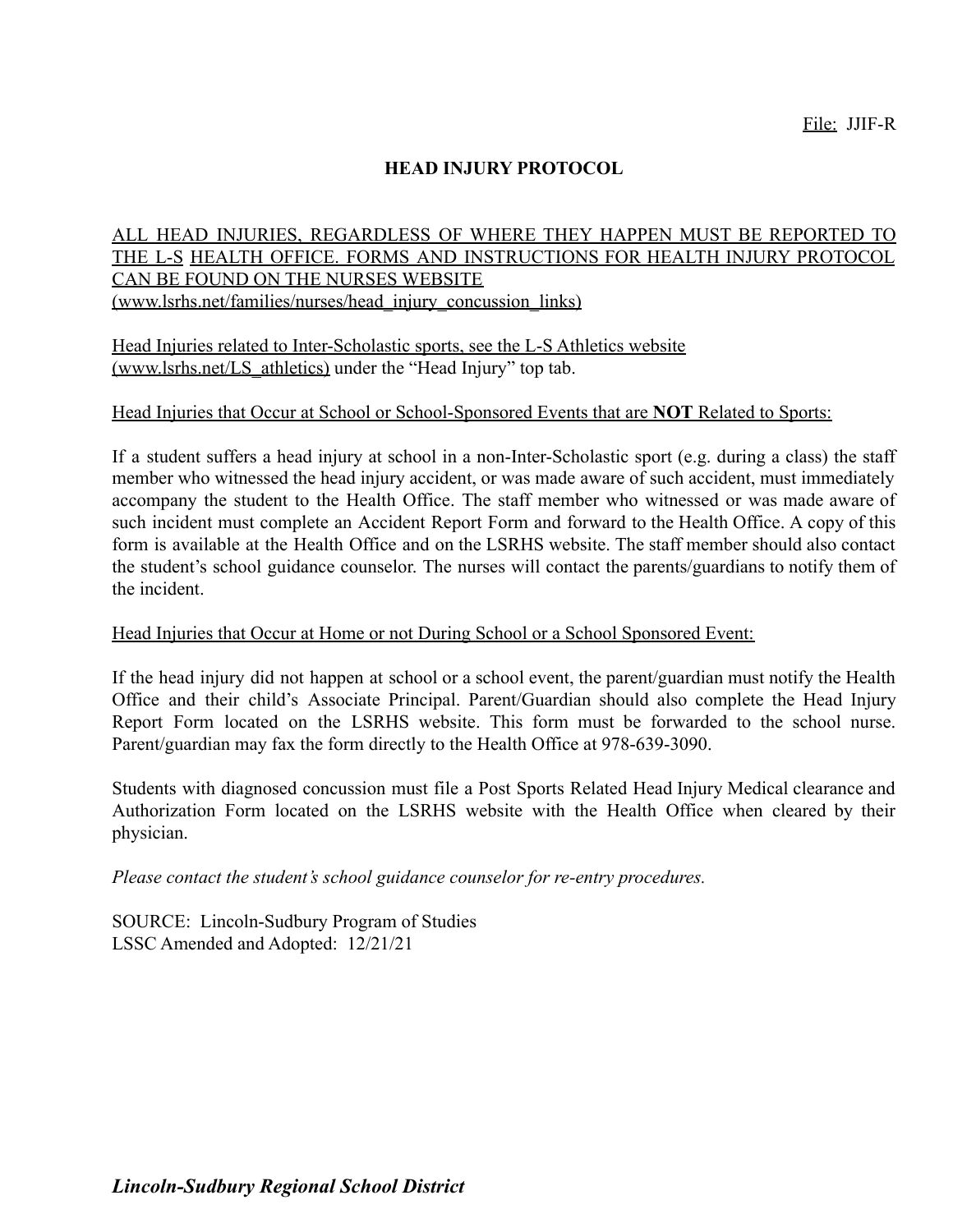### **ATHLETIC CONCUSSION REGULATIONS**

### **Section I. What is a Concussion?**

A concussion is defined as a transient alteration in brain function without structural damage, but with other potentially serious long-term ramifications. In the event of a concussion, the brain sustains damage at a microscopic level in which cells and cell membranes are torn and stretched. The damage to these cells also disrupts the brain at a chemical level, as well as causing restricted blood flow to the damaged areas of the brain, thereby disrupting brain function. A concussion, therefore, is a disruption in how the brain works; it is not a structural injury. Concussions are difficult to diagnose because the damage cannot be seen. A MRI or CT Scan cannot diagnose a concussion, but they can help rule out a more serious brain injury to a student athlete. Because concussions are difficult to detect, student athletes must obtain medical approval before returning to athletics following a concussion.

### **Section II. Mechanism of Injury:**

A concussion is caused by a bump, blow or jolt to the head or body. Any force that causes the brain to bounce around or twist within the skull can cause a concussion. A bump, blow or jolt to the head or body can be caused by either indirect or direct trauma. The two direct mechanisms of injury are coup-type and contrecoup-type. Coup-type injury is when the head is stationary and struck by a moving object such as another player's helmet, a ball, or sport implement, causing brain injury at the location of impact. Contrecoup-type injury occurs when the head is moving and makes contact with an immovable or slowly moving object as a result of deceleration, causing brain injury away from the sight of impact. Indirect forces are transmitted through the spine and jaw or blows to the thorax that whip the head while the neck muscles are relaxed. Understanding the way in which an injury occurred is vital in understanding and having a watchful eye for athletes who may exhibit symptoms of a concussion so these student athletes can receive the appropriate care.

### **Section III. Signs and Symptoms:**

### **Signs (what you see):**

- Confusion
- Forgets plays
- Unsure about game, score, opponent
- Altered coordination
- Balance problems
- Personality change
- Slow response to questions
- Forgets events prior to injury (retrograde amnesia)
- Forgets events after injury (anterograde amnesia)
- Loss of consciousness (any duration)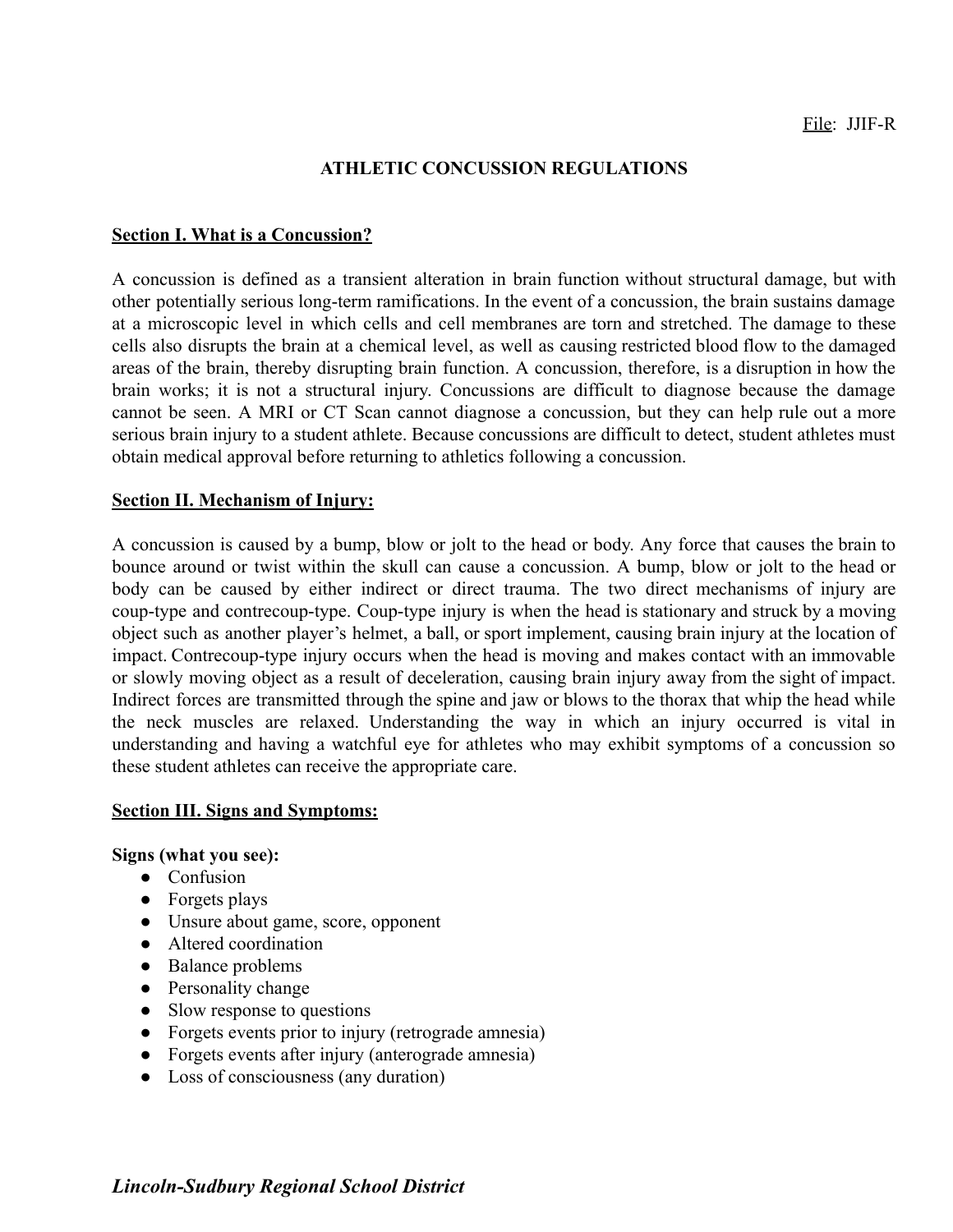## **Symptoms (reported by athlete):**

- Headache
- Fatigue
- Nausea or vomiting
- Double vision/ blurry vision
- Sensitivity to light (photophobia)
- Sensitivity to noise (tinnitus)
- $\bullet$  Feels sluggish
- Feels foggy
- Problems concentrating
- Problems remembering
- Trouble with sleeping/ excess sleep
- Dizziness
- Sadness
- Seeing stars
- Vacant stare/ glassy eyed
- Nervousness
- Irritability
- Inappropriate emotions

If any of the above signs or symptoms are observed after a suspected blow to the head, jaw, spine or body, they may be indicative of a concussion and the student athlete must be removed from play immediately and not allowed to return until cleared by an appropriate allied health professional.

## **Section IV. Management and Referral Guidelines:**

- **1.** When an athlete loses consciousness for any reason, the athletic trainer will start the EAP (Emergency Action Plan) by activating EMS; check ABC's (airway, breathing, circulation); stabilize the cervical spine; and transport the injured athlete to the appropriate hospital via ambulance. If the athletic trainer is not available, the coach should immediately call EMS, check ABCs and not move the athlete until help arrives.
- **2.** Any athlete who is removed from the competition or event and begins to develop signs and symptoms of a worsening brain injury will be transported to the hospital immediately in accordance with the EAP. **Worsening signs and symptoms requiring immediate physician referral include:**
	- **A.** Amnesia lasting longer than 15 minutes
	- **B.** Deterioration in neurological function
	- **C.** Decreasing level of consciousness
	- **D.** Decrease or irregularity of respiration
	- **E.** Decrease or irregularity in pulse
	- **F.** Increase in blood pressure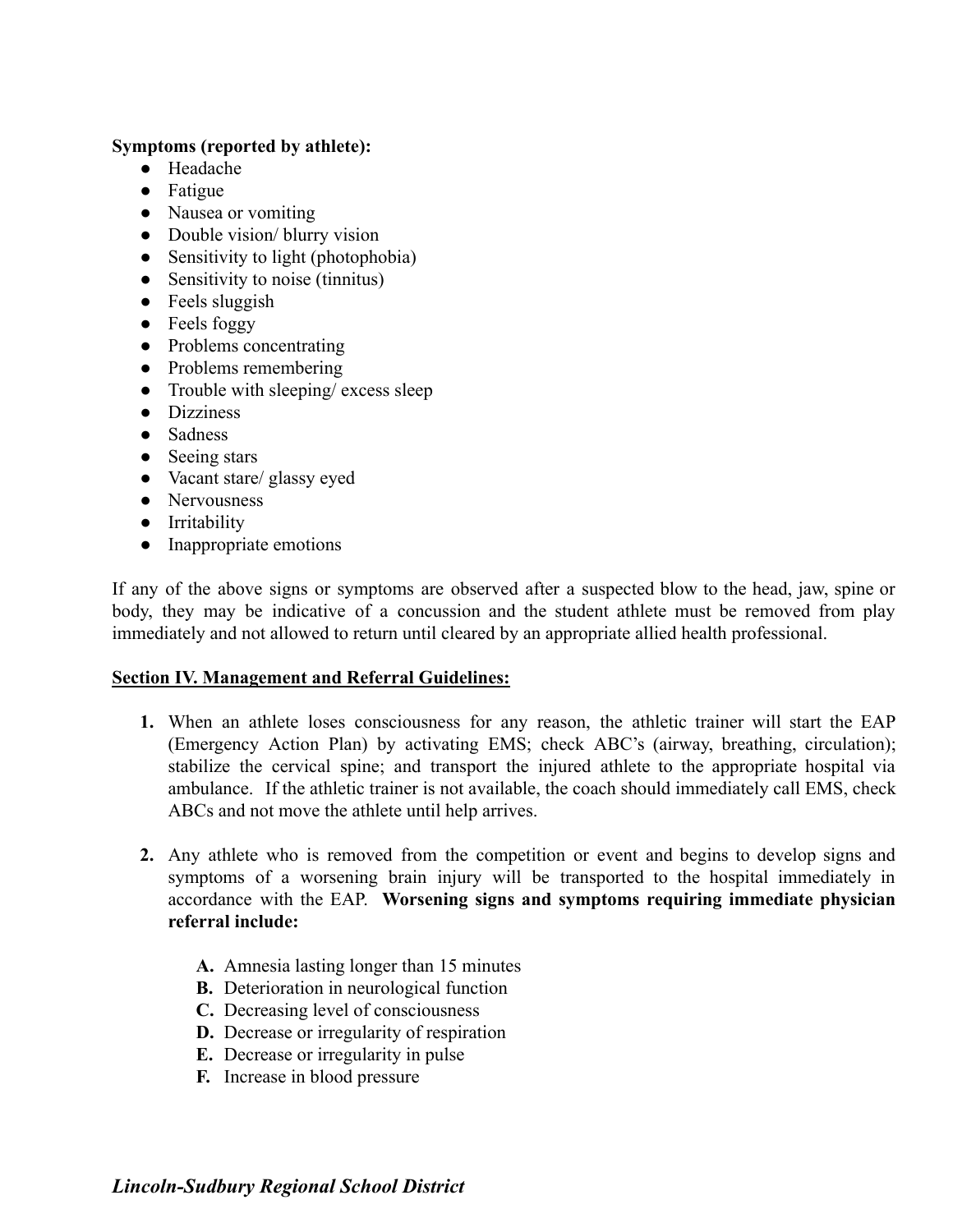- **G.** Unequal, dilated, or unreactive pupils
- **H.** Cranial nerve deficits
- **I.** Any signs or symptoms of associated injuries, spine or skull fracture, or bleeding
- **J.** Mental-status changes: lethargy, difficulty maintaining arousal, confusion, agitation
- **K.** Seizure activity
- **L.** Vomiting/ worsening headache
- **M.** Motor deficits subsequent to initial on-field assessment
- **N.** Sensory deficits subsequent to initial on-field assessment
- **O.** Balance deficits subsequent to initial on-field assessment
- **P.** Cranial nerve deficits subsequent to initial on-field assessment
- **Q.** Post-Concussion symptoms worsen
- **R.** Athlete is still symptomatic at the end of the game
- **3.** After a student athlete sustains a concussion, the athletic trainer will use the Standardized Assessment for Concussion (SAC) to assess and document the student athlete's concussion. The athletic trainer will also report on the student athlete's signs and symptoms by using the Signs and Symptoms Check-List. On the signs and symptoms checklist, the athletic trainer will also check pulse and blood pressure of each student athlete with a suspected concussion. After the initial evaluation of a concussion, all signs and symptoms will be tracked on the computer using the ImPact Test.
- **4.** Any athlete who is symptomatic but stable is allowed to go home with their parent(s)/guardian(s) following the head injury.
	- **A.** If the head injury occurs at practice, parent(s)/guardian(s) will immediately be notified and must come and pick up the student athlete and talk to the certified athletic trainer in person.
	- **B.** If the injury occurs at a game or event, the student athlete may go home with the parent/guardian(s) after talking with the certified athletic trainer.
	- **C.** Parent(s)/guardian(s) will receive important information regarding signs and symptoms of deteriorating brain injury/function prompting immediate referral to a local emergency room as well as return to play requirements. Parent(s)/guardian(s), as well as student athletes, must read and sign the Concussion Information and Gradual Return to Play form and bring it back to the certified athletic trainer before starting with the return to play protocol.

## **V. Gradual Return to Play Protocol:**

1. Student athletes, with the consent of their parent(s)/guardian(s), will start taking the ImPact Test (**or other approved test identified by the School District)**. The ImPact Test is a tool that helps manage concussions, determine recovery from injury, and is helpful in providing proper communication between coaches, parents/guardians and clinicians. The ImPact Test is a neurocognitive test that helps measure student athletes' symptoms, as well as test verbal and visual memory, processing speed and reaction time. It is **mandatory** for all student athletes to take the ImPact Test for a baseline score in accordance with Massachusetts State Law. The law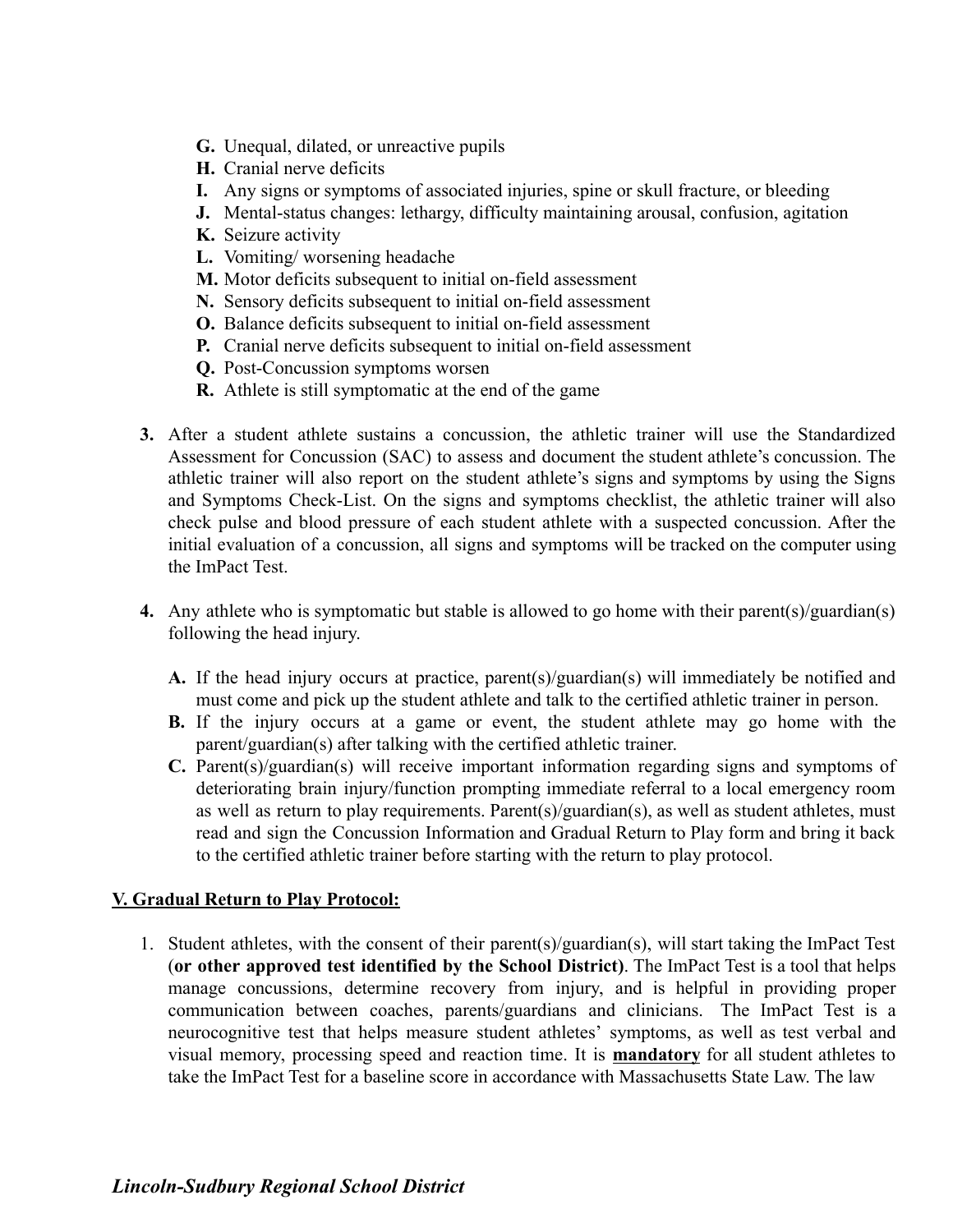states that all public schools must develop safety protocols on concussions and all public schools must receive information on past concussion history. The ImPact Test appears to be a promising tool in monitoring a student athlete's prior concussions, as well as any future concussions.

- **2.** Each student athlete will complete a baseline test at the beginning of their sport season**. All student athletes and club cheerleading members will undergo ImPact testing.** Student athletes will be re-tested every other year. If a student athlete plays more than one sport during the academic year, their test will remain valid. For example, if a soccer student athlete also plays basketball in the winter, the student athlete will not have to take the ImPact Baseline Test again in the winter. If a student athlete posts scores below the norm, the student athlete will be re-tested at another time with either the certified athletic trainer or school nurse. Student athletes cannot begin practice until a valid baseline score is obtained during their designated time to take the test.
	- **A.** At the beginning of every sport season, student athletes are required to complete a concussion history form and return it to the athletic department. This information will be recorded in the student information system for tracking purposes.
	- **B.** Following any concussion the athletic trainer must notify the athletic director and school nurses.
	- **C.** Following a concussion the student athlete will take a **post-injury test within 24 to 48 hours following the head injury. STUDENT ATHLETES WILL NOT BE ALLOWED TO MOVE ON TO FUNCTIONAL/PHYSICAL TESTING UNTIL THEIR IMPACT TEST IS BACK TO THE BASELINE SCORE AND ASYMPTOMATIC.** After a student athlete takes their first post-injury test, the student athlete will not be re-tested again for **5 days.**
	- **D.** If, after the first post-injury ImPact test, the athlete is not back to their baseline the parent/guardian(s) will be notified, and the student athlete will be referred to their healthcare provider and must have the Concussion Information and Gradual Return to Play form signed by a physician, physician assistant, licensed neuropsychologist or nurse practitioner stating when the athlete is allowed to return to play.
	- **E.** Following a post-injury test, the certified athletic trainer will take the Concussion Information and Gradual Return to Play form signed by the parent(s)/guardian(s) and fill in the date of all post-injury tests taken by each student athlete.
	- **F.** The certified athletic trainer will also document the date on which the athlete is asymptomatic and sign the document agreeing that all the above statements are true and accurate.
	- **G.** Once the athlete starts on the exertional post concussion tests, the parent(s)/guardian(s) will be notified and the athlete will be sent home with all signed documents relating to head injury. At this time the parent/guardian(s) must bring the student athlete to a licensed physician, licensed neuropsychologist, licensed physician assistant, nurse practitioner or other appropriately trained or licensed healthcare professional to be medically cleared for participation in the extracurricular activity.
	- **H. Student athletes who continue to exhibit concussion symptoms for a week or more must be evaluated by a physician before returning to play.**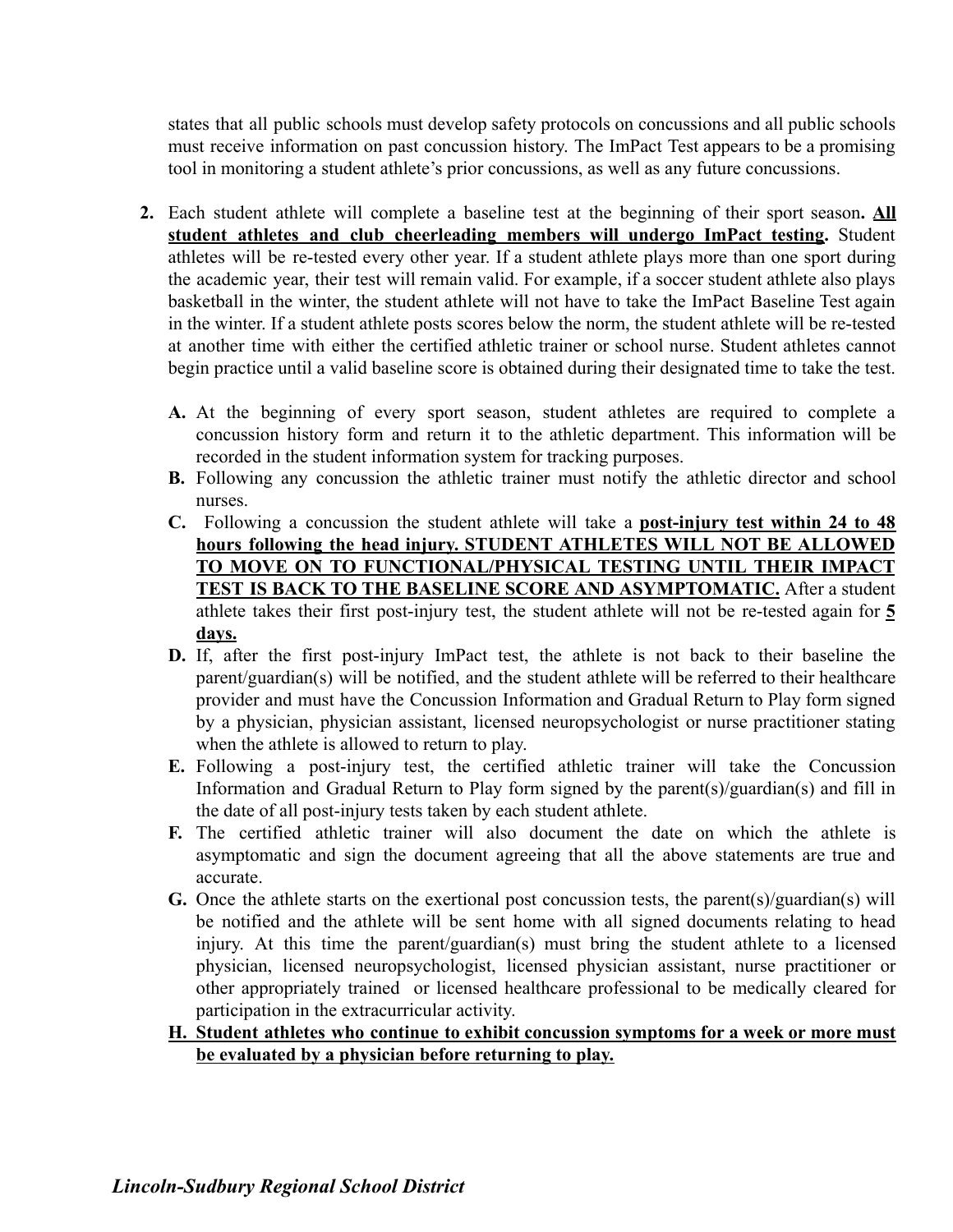**I.** Once a student athlete's post-injury test is back at the student athlete's baseline score, the student athlete will go through 5 days of Exertional Post Concussion Tests. The student athlete must be asymptomatic for all functional and physical tests to return to play (RTP). All tests will be administered by a certified athletic trainer.

## **Exertional Post Concussion Tests:**

- **A.** Test 1: (30% to 40% maximum exertion): Low levels of light physical activity. This will include walking, light stationary bike for about 10 to 15 minutes. Light isometric strengthening (quad sets, UE light hand weights, ham sets, SLR's, resistive band ankle strengthening) and stretching exercises.
- **B.** Test 2: (40% to 60% maximum exertion): Moderate levels of physical activity. Treadmill jogging, stationary bike, or elliptical for 20 to 25 minutes. Light weight strength exercises (resistive band exercises UE and LE, wall squats, lunges, step up/downs. More active and dynamic stretching.
- **C.** Test 3: (60% to 80% maximum exertion). Non-contact sports specific drills. Running, high intensity stationary bike or elliptical 25 to 30 minutes. Completing regular weight training. Start agility drills (ladder, side shuffle, zig-zags, carioca, box jumps, and hurdles).

**D.** Test 4: (80% maximum exertion). Limited, controlled sports specific practice and drills.

**E.** Test 5: Full contact and return to sport with monitoring of symptoms.

## **Section VI. School Nurse Responsibilities:**

- **1.** Assist in testing all student athletes with baseline and post-injury ImPact testing.
- **2.** Participate and complete the CDC training course on concussions. A certificate of completion will be recorded by the nurse leader yearly.
- **3.** Complete symptom assessment when student athlete enters Health Office (HO) with questionable concussion during school hours. Repeat in 15 minutes.
- **4.** Observe students with a concussion for a minimum of 30 minutes.
- **5.** If symptoms are present, notify parent/guardian(s) and instruct parent/guardian(s) that student must be evaluated by an MD.
	- (a) If symptoms are not present, the student may return to class.
- **6.** If symptoms appear after a negative assessment, MD referral is necessary.
- **7.** Allow students who are in recovery to rest in HO when needed.
- **8.** Develop plan for students regarding pain management.
- **9.** School nurse will notify teachers and guidance counselors of any students or student athletes who have academic restrictions or modifications related to their concussion.
- **10.** Educate parents/guardians and teachers about the effects of concussion and returning to school and activity.
- **11.** If injury occurs during the school day, inform administrator and complete accident/incident form.
- **12.** Enter physical exam dates and concussion dates into the student information system.

## **Section VII. School Responsibilities:**

**1.** Review and, if necessary, revise, the concussion policy every 2 years.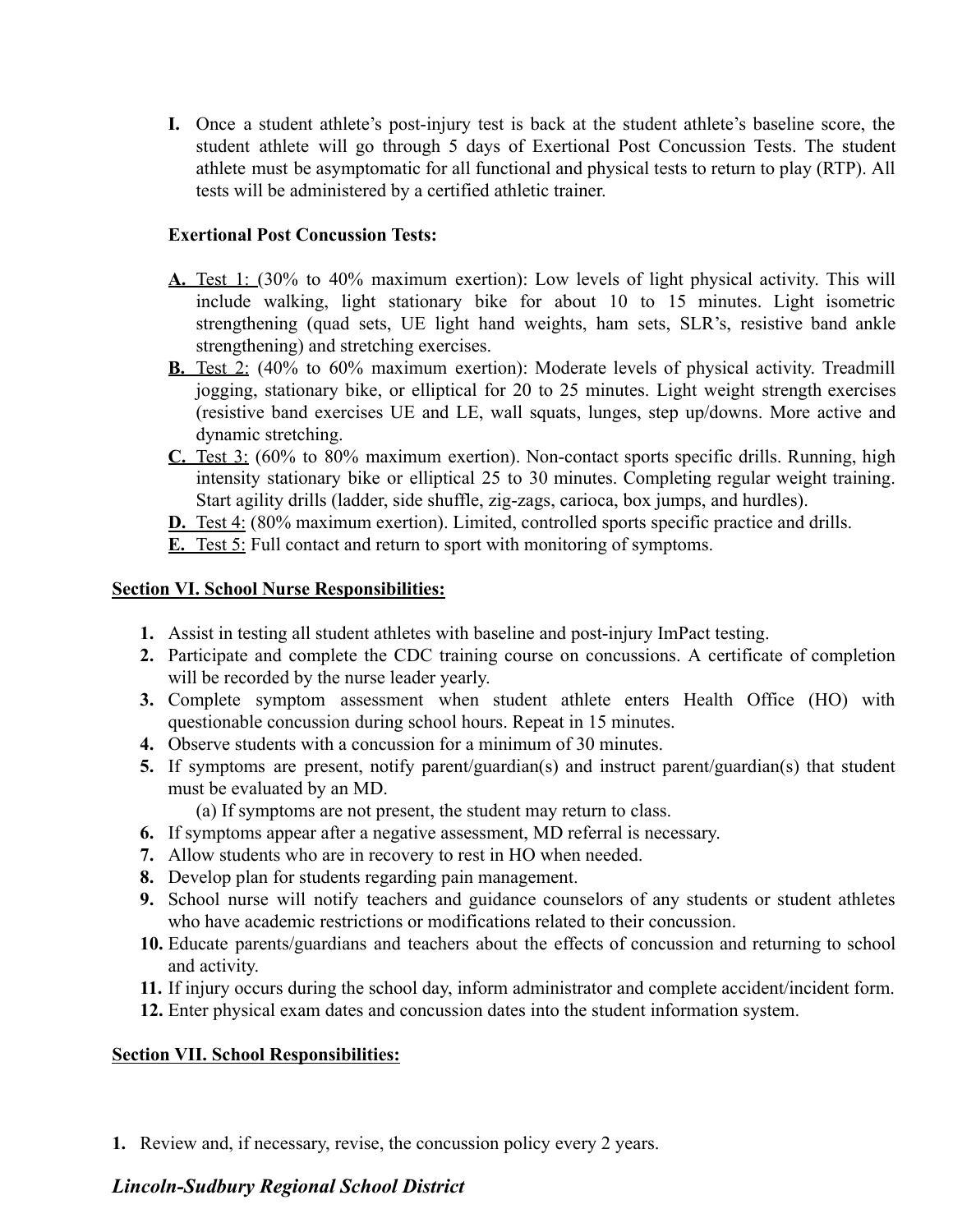- **2.** Once the school is informed of the student's concussion, a contact or "point person" should be identified (e.g. the guidance counselor, athletic director, school nurse, school psychologist or teacher).
- **3.** Point person to work with the student on organizing work assignments, making up work and giving extra time for assignments and tests/quizzes.
- **4.** Assist teachers in following the recovery stage for student.
- **5.** Convene meeting and develop rehabilitative plan.
- **6.** Decrease workload if symptoms appear.
- **7.** Recognize that the student's ability to perform complex math equations may be different from the ability to write a composition depending on the location of the concussion in the brain.
- **8.** Educate staff on the signs and symptoms of concussions and the educational impact concussions may have on students.
- **9.** Include concussion information in student handbooks.
- **10.** Develop a plan to communicate and provide language-appropriate educational materials to parents/guardians with limited English proficiency.

## **Section VIII. Athletic Director Responsibilities:**

- **1.** Provide parents/guardians, athletes, coaches, and volunteers with educational training and concussion materials yearly.
- **2.** Ensure that all educational training programs are completed and recorded.
- **3.** Ensure that all students meet the physical exam requirements consistent with 105 CMR 200.000 prior to participation in any extracurricular athletic activity
- **4.** Ensure that all students participating in extracurricular athletic activity have completed and submitted their pre-participation forms, which include health history form, concussion history form, and MIAA form.
- **5.** Ensure that athletes are prohibited from engaging in any unreasonably dangerous athletic technique that endangers the health or safety of an athlete, including using a helmet or any other sports equipment as a weapon.
- **6.** Ensure that all head injury forms are completed by parent/guardian(s) or coaches and reviewed by the coach, athletic trainer, school nurse and school physician.
- **7.** Inform parent/guardian(s) that, if all necessary forms are not completed, their child will not participate in athletic extracurricular activities.

## **Section IX. Parent/Guardian Responsibilities:**

- **1.** Complete and return concussion history form to the athletic department.
- **2.** Inform school if student sustains a concussion outside of school hours. Complete new concussion history form following new injury.
- **3.** If student suffers a concussion outside of school, complete head injury form and return it to the school nurse.
- **4.** Complete a training provided by the school on concussions and return certificate of completion to the athletic department.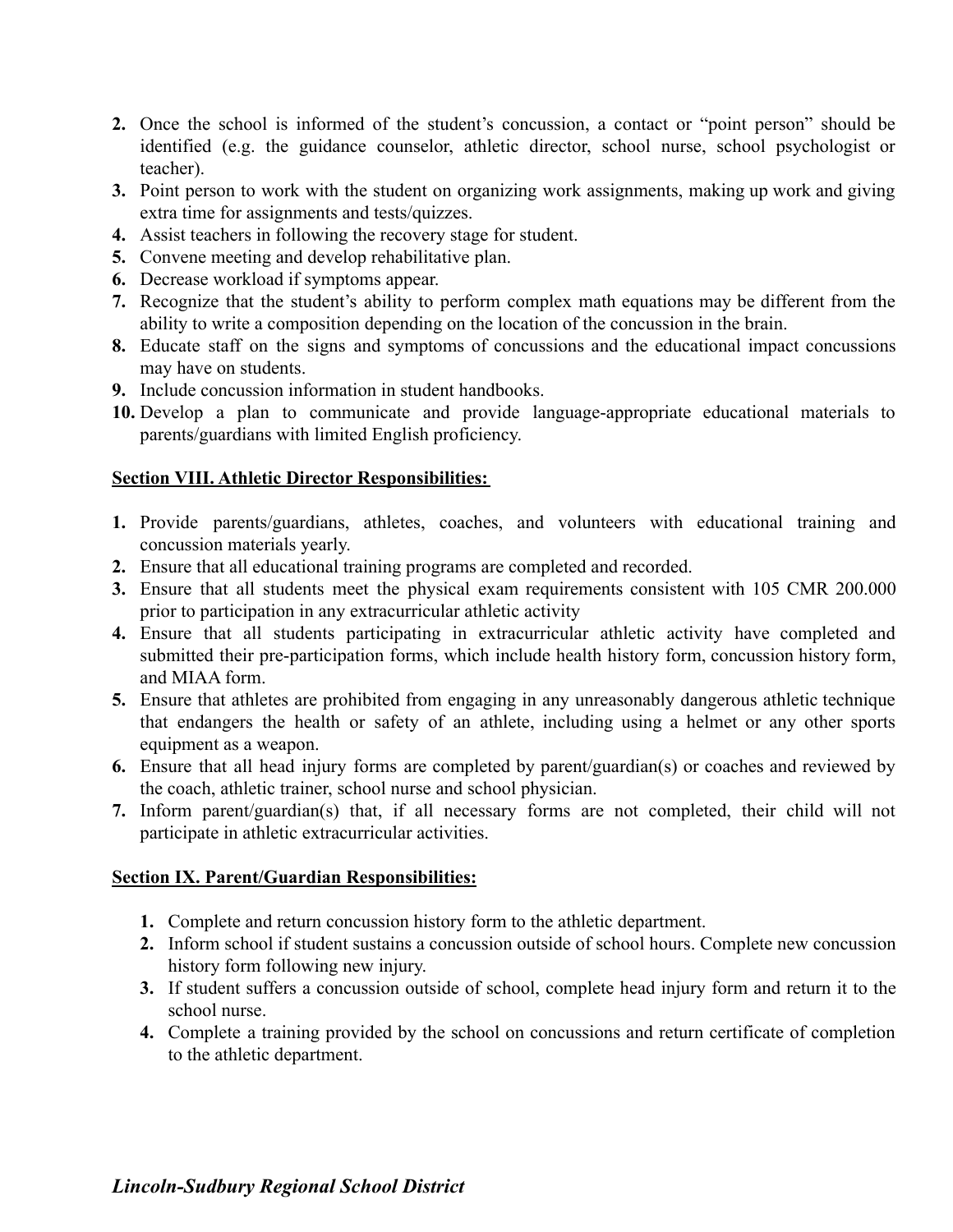Watch for changes in your child that may indicate that your child does have a concussion or that your child's concussion may be worsening. Report to a physician:

- **A.** Loss of consciousness
- **B.** Headache
- **C.** Dizziness
- **D.** Lethargy
- **E.** Difficultly concentrating
- **F.** Balance problems
- **G.** Answering questions slowly
- **H.** Difficulty recalling events
- **I.** Repeating questions
- **J.** Irritability
- **K.** Sadness
- **L.** Emotionality
- **M.** Nervousness
- **N.** Difficulty with sleeping
- **5.** Encourage your child to follow concussion protocol.
- **6.** Enforce restrictions on rest, electronics and screen time.
- **7.** Reinforce recovery plan.
- **8.** Request a contact person from the school with whom you may communicate about your child's progress and academic needs.
- **9.** Observe and monitor your child for any physical or emotional changes.
- **10.** Request to extend make up time for work if necessary.
- **11.** Recognize that your child will be excluded from participation in any extracurricular athletic event if all forms are not completed and on file with the athletic department.

## **Section X. Student and Student Athlete Responsibilities:**

- **1.** Complete Baseline ImPact Test prior to participation in athletics.
- **2.** Return required concussion history form prior to participation in athletics.
- **3.** Participate in all concussion training and education and return certificate of completion to the athletic department prior to participation in athletics.
- **4.** Report all symptoms to athletic trainer and/ or school nurse.
- **5.** Follow recovery plan.
- **6. REST.**

## **7. NO ATHLETICS.**

## **8. BE HONEST!**

- **9.** Keep strict limits on screen time and electronics.
- **10.** Don't carry books or backpacks that are too heavy.
- **11.** Tell your teachers if you are having difficulty with your classwork.
- **12.** See the athletic trainer and/or school nurse for pain management.
- **13.** Return to sports only when cleared by physician and the athletic trainer.
- **14.** Follow Gradual Return to Play Guidelines.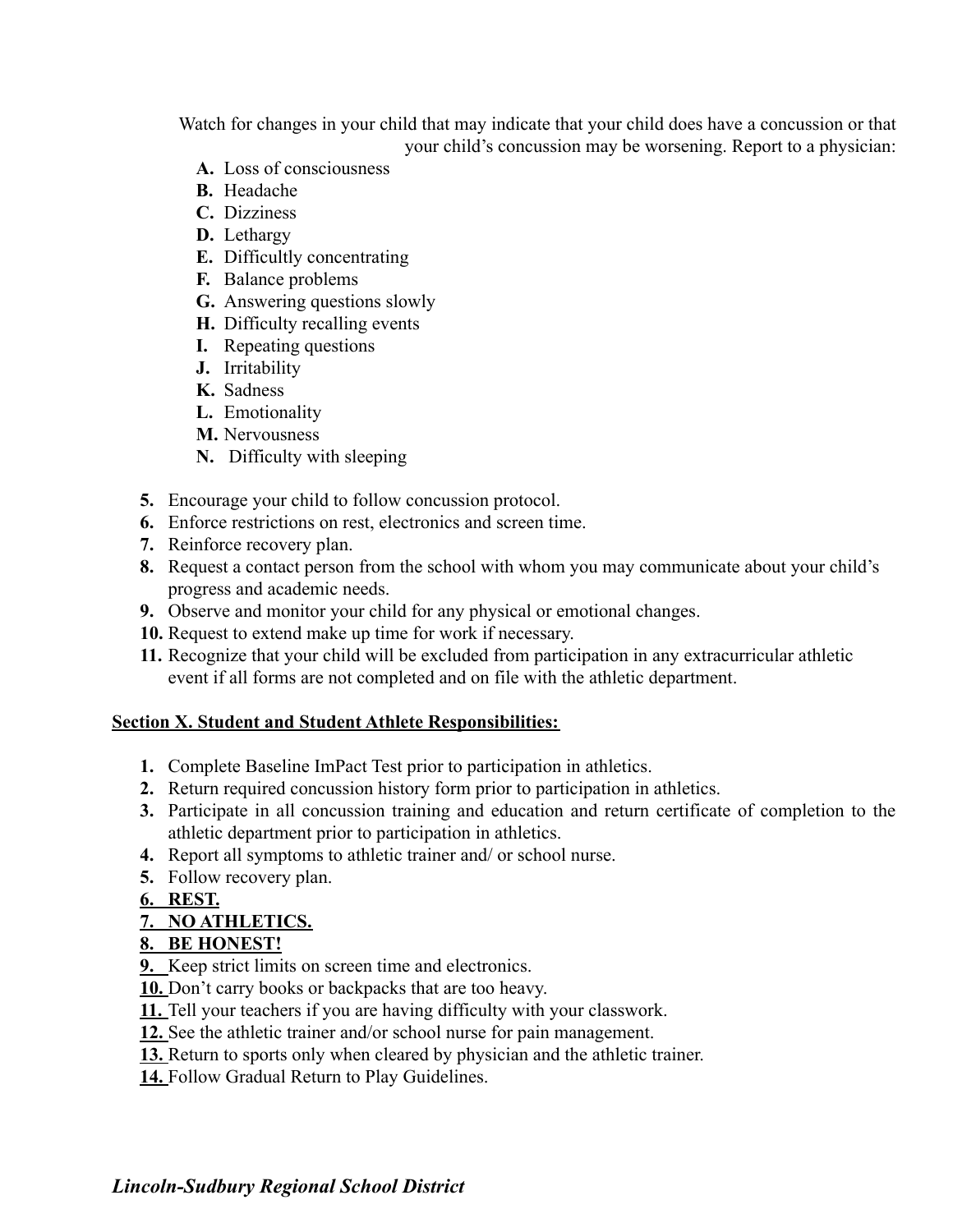Report any symptoms to the athletic trainer and/or school nurse and parent(s)/guardian(s) if any occur after return to play.

- **15.** Return medical clearance form to athletic trainer prior to return to play.
- **16.** Students who do not complete and return all required trainings, testing and forms will not be allowed to participate in sports.

## **Section XI. Coach & Band Instructor Responsibilities:**

- **1.** Participate in Concussion Education Course offered by the National Federation of State High School Associations (NFHS) on a yearly basis. Complete certificate of completion and return to the athletic department.
- **2.** Ensure all student athletes have completed ImPact baseline testing before participation.
- **3.** Ensure all student athletes have returned concussion history and health history form prior to participation in athletics.
- **4.** Complete a head injury form if their player suffers a head injury and the athletic trainer is not present at the athletic event. This form must be shared with the athletic trainer and school nurse.
- **5.** Ensure all students have completed a concussion educational training and returned their certificate of completion prior to participation in athletics.
- **6.** Remove from play any student athlete who exhibits signs and symptoms of a concussion.
- **7.** Do not allow student athletes to return to play until cleared by a physician and athletic trainer.
- **8.** Follow Gradual Return to Play Guidelines.
- **9.** Refer any student athlete with returned signs and symptoms back to athletic trainer.
- **10.** Any coach, band instructor, or volunteer coach for extracurricular activities shall not encourage or permit a student participating in the activity to engage in any unreasonably dangerous athletic technique that unnecessarily endangers the health of a student athlete, including using a musical instrument, helmet or any other sports equipment as a weapon.

## **Section XII. Post Concussion Syndrome:**

Post Concussion Syndrome is a poorly understood condition that occurs after a student athlete receives a concussion. Student athletes who receive concussions can have symptoms that last a few days to a few months, and even up to a full year, until their neurocognitive function returns to normal. Therefore, all school personnel must pay attention to and closely observe all student athletes for post concussion syndrome and its symptoms. Student athletes who are still suffering from concussion symptoms are not ready to return to play. The signs and symptoms of post concussion syndrome are:

- Dizziness
- Headache with exertion
- Tinnitus (ringing in the ears)
- Fatigue
- Irritability
- Frustration
- Difficulty in coping with daily stress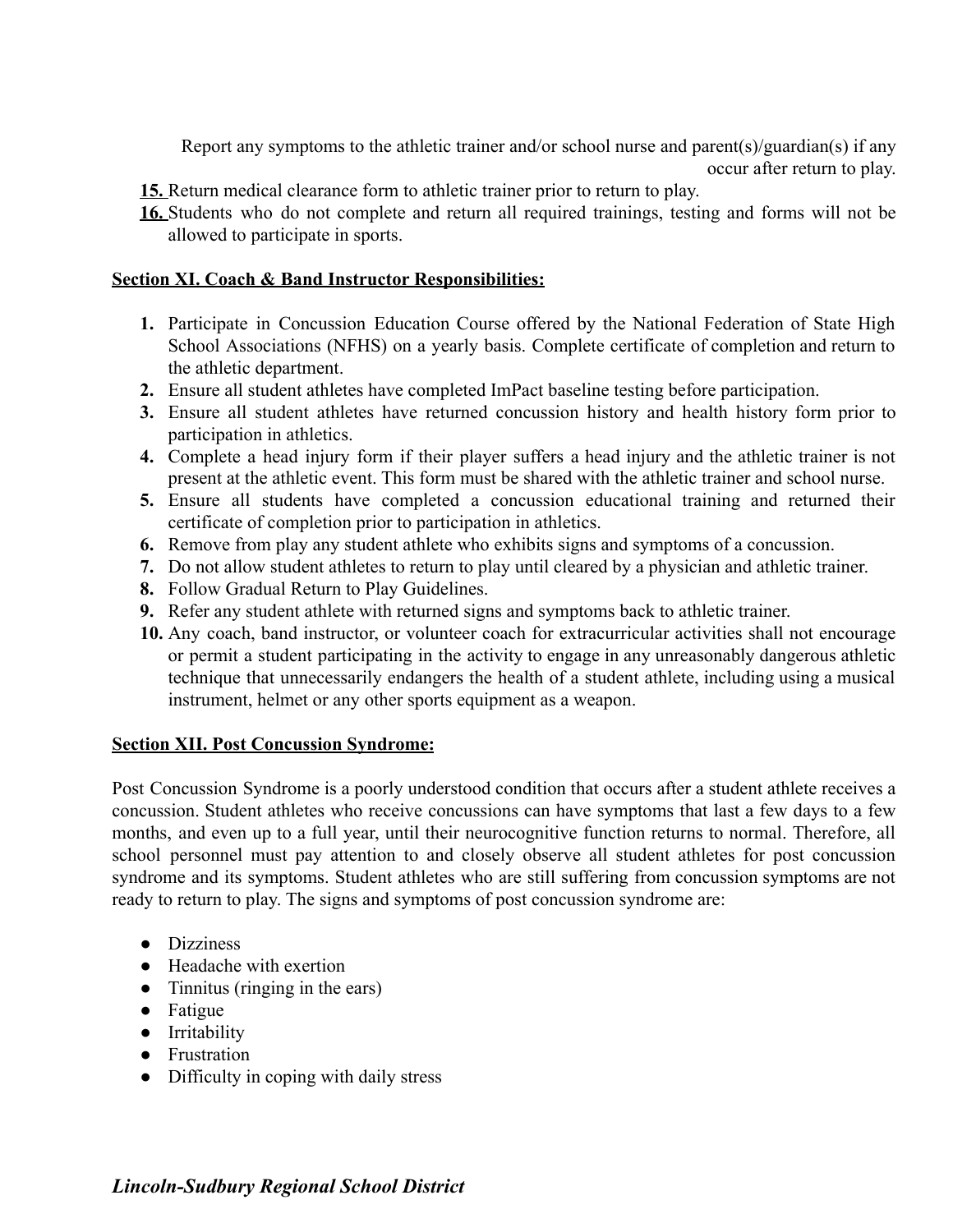- Impaired memory or concentration
- Eating and sleeping disorders
- Behavioral changes
- Alcohol intolerance
- Decreases in academic performance
- Depression
- Visual disturbances

#### **Section XIII. Second Impact Syndrome:**

Second impact syndrome is a serious medical emergency and a result of an athlete returning to play and competition too soon following a concussion. Second impact syndrome occurs because of rapid brain swelling and herniation of the brain after a second head injury that occurs before the symptoms of a previous head injury have been resolved. The second impact that a student athlete may receive may only be a minor blow to the head or it may not even involve a hit to the head. A blow to the chest or back may create enough force to snap the athlete's head and send acceleration/deceleration forces to an already compromised brain. The resulting symptoms occur because of a disruption of the brain's blood autoregulatory system which leads to swelling of the brain, increasing intracranial pressure and herniation.

After a second impact a student athlete usually does not become unconscious, but appears to be dazed. The student athlete may remain standing and be able to leave the field under their own power. Within fifteen seconds to several minutes, the athlete's condition worsens rapidly, with dilated pupils, loss of eye movement, loss of consciousness leading to coma and respiratory failure. The best way to handle second impact syndrome is to prevent it from occurring altogether. All student athletes who incur a concussion must not return to play until they are asymptomatic and cleared by an appropriate health care professional.

#### **Section XIV. Concussion Education:**

It is extremely important to educate coaches, athletes and the community about concussions. On a yearly basis, all coaches must complete the online course called "Concussion In Sports: What You Need to Know". This course is offered by the National Federation of State High School Associations (NFHS). Student athletes also need to understand the importance of reporting a concussion to their coaches, parents/guardians, athletic trainer and other school personnel. Every year student athletes and parents/guardians will participate in educational training on concussions and complete a certificate of completion. This training may include:

- CDC Heads-Up Video Training, or
- Training provided by the school district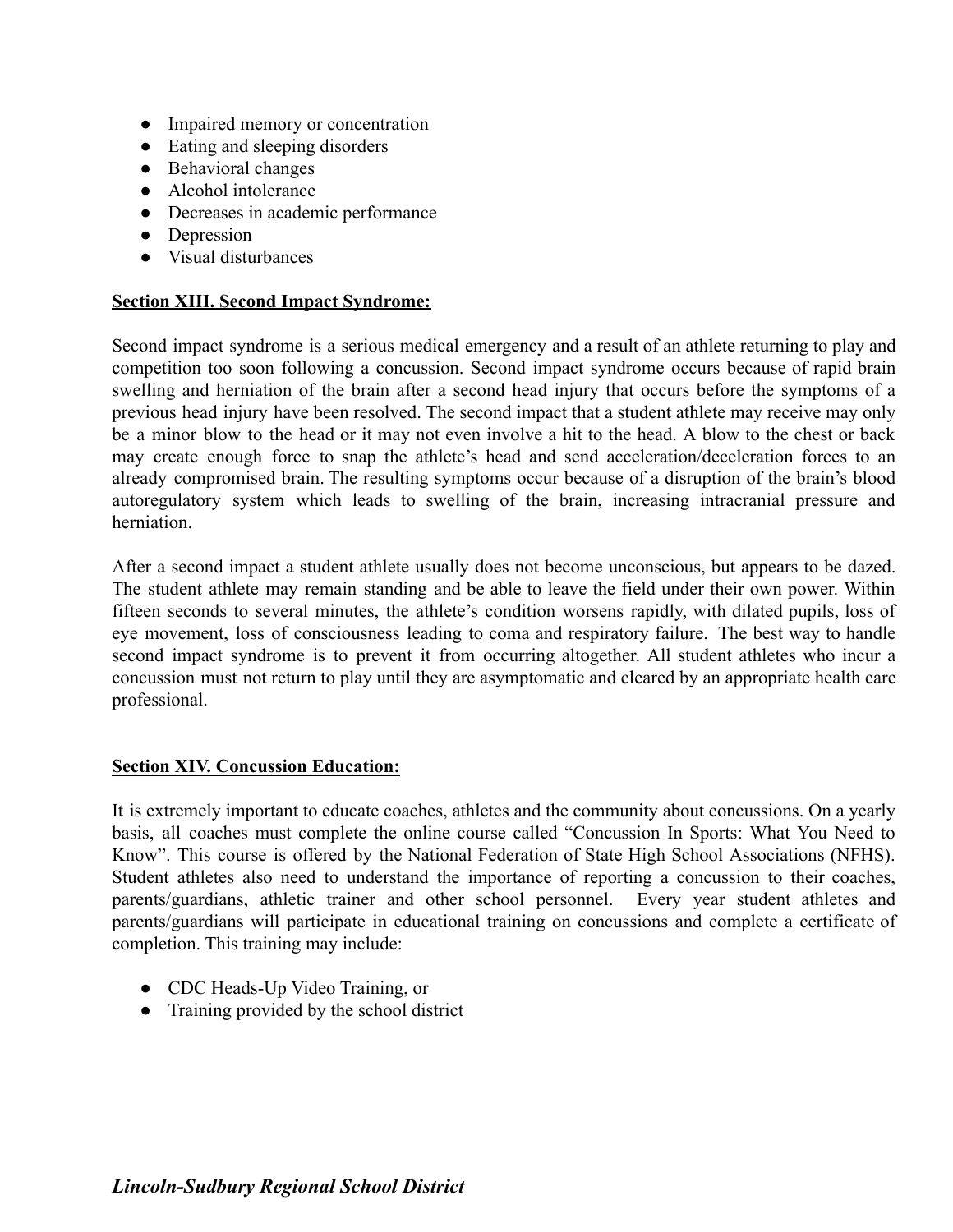The school district may also offer seminars, speakers, and discussion panels on the topic of concussions. Seminars offer an opportunity for the certified athletic trainer, athletic director and nurse leader to speak about concussions on the field at practices and games and to discuss the protocol and policy that the district has enacted. Providing education within the community will offer the residents and parents/guardians of athletes an opportunity to ask questions and voice their concerns on the topic of brain injury and concussions. When it comes to concussions, everyone needs to be aware of the potential dangers and remember that a concussion is a brain injury. Whenever anyone has a doubt about a student athlete with a concussion, **SIT THEM OUT and have them see the appropriate healthcare professional!**

SOURCE: MASC December 2011 Adopted for LSSC Policy Manual: 12/21/21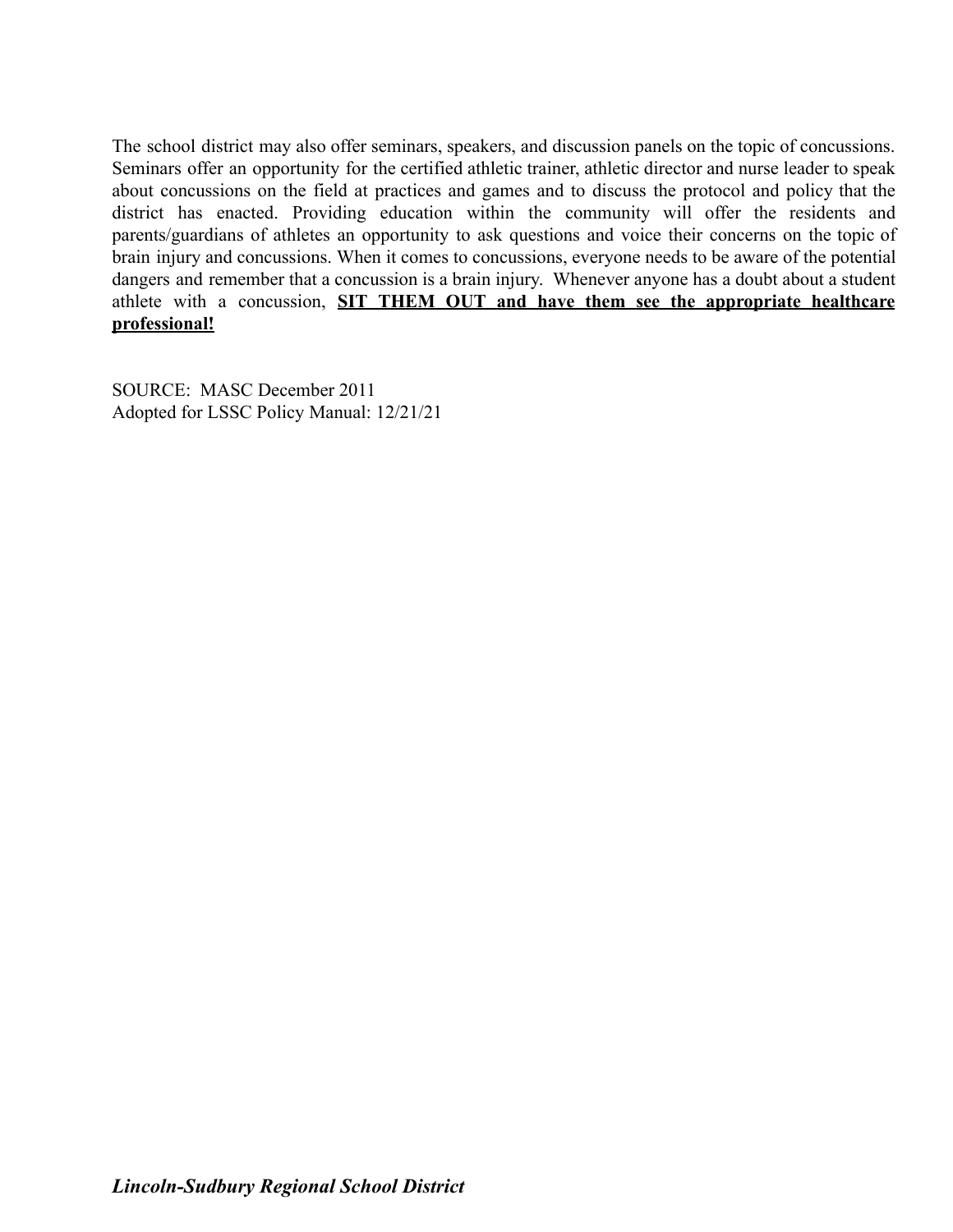## **STUDENT CONDUCT**

The Massachusetts General Laws require the School Committee to adopt written policies, rules and regulations not inconsistent with law, which may relate to study, discipline, conduct, safety and welfare of all students, or any classification thereof, enrolled in the public schools of the District.

Students shall be expected to conduct themselves in a way that the rights and privileges of others are not violated. Student rights, responsibilities and conduct are governed by the policies and regulations set forth in the Program of Studies and Policy Handbook, distributed annually to students.

The implementation of the general rules of conduct is the responsibility of the Associate Principals and the professional staff of the building. In order to do this, the District shall develop specific rules not inconsistent with the law nor in conflict with School Committee policy. These building rules shall be an extension of the District policies by being more specific as they relate to the school.

The purpose of disciplinary action is to restore acceptable behavior. When disciplinary action is necessary, it shall be administered with fairness and shall relate to the individual needs and the individual circumstances.

Students violating any of the policies on student conduct and control will be subject to disciplinary action. The degree, frequency, and circumstances surrounding each incident shall determine the method used in enforcing these policies. Most of the situations which require disciplinary action can be resolved within the confines of the classroom or as they occur by reasonable but firm reprimand, and/or by teacher conferences with the student and/or parents or guardians.

If a situation should arise in which there is no applicable written policy, the staff member shall be expected to exercise reasonable and professional judgment.

SOURCE: MASC Updated July 2014 Adopted for LSSC Policy Manual: 12/21/21

LEGAL REF.: M.G.L. [71:37H;](http://www.malegislature.gov/Laws/GeneralLaws/PartI/TitleII/Chapter71/Section37h) 71:37H ½; 71:37H ¾; 71:[37L](http://www.malegislature.gov/Laws/GeneralLaws/PartI/TitleII/Chapter71/Section37l); [76:16](http://www.malegislature.gov/Laws/GeneralLaws/PartI/TitleXII/Chapter76/Section16); 76:[17](http://www.malegislature.gov/Laws/GeneralLaws/PartI/TitleXII/Chapter76/Section17) 603 CMR 53.00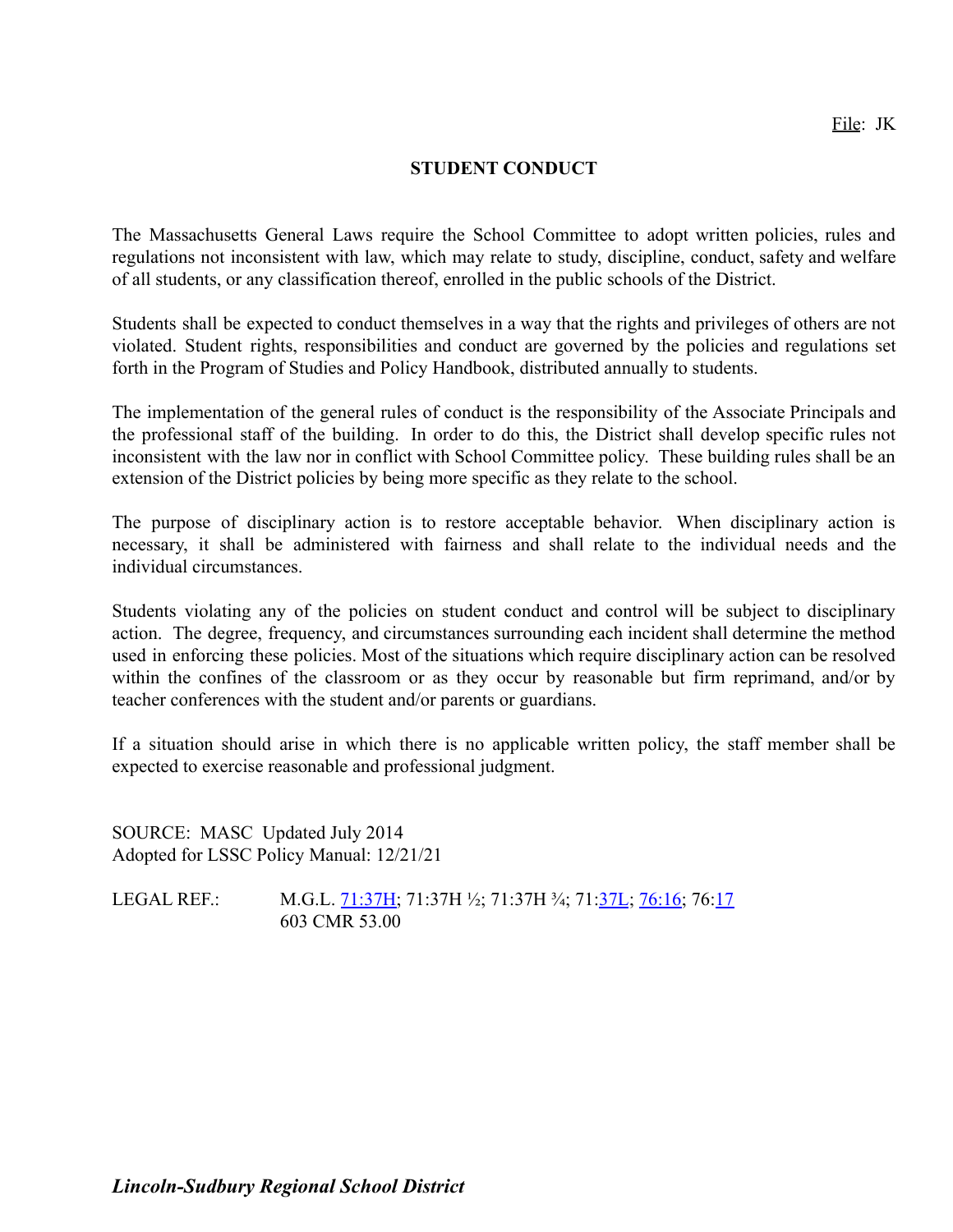## **CORPORAL PUNISHMENT**

State law provides that:

The power of the School Committee or of any teacher or other employee or agent of the Committee to maintain discipline on school property shall not include the right to inflict corporal punishment upon any student.

SOURCE: MASC Adopted for LSSC Policy Manual: 12/21/21

LEGAL REF.: M.G.L. 71:37G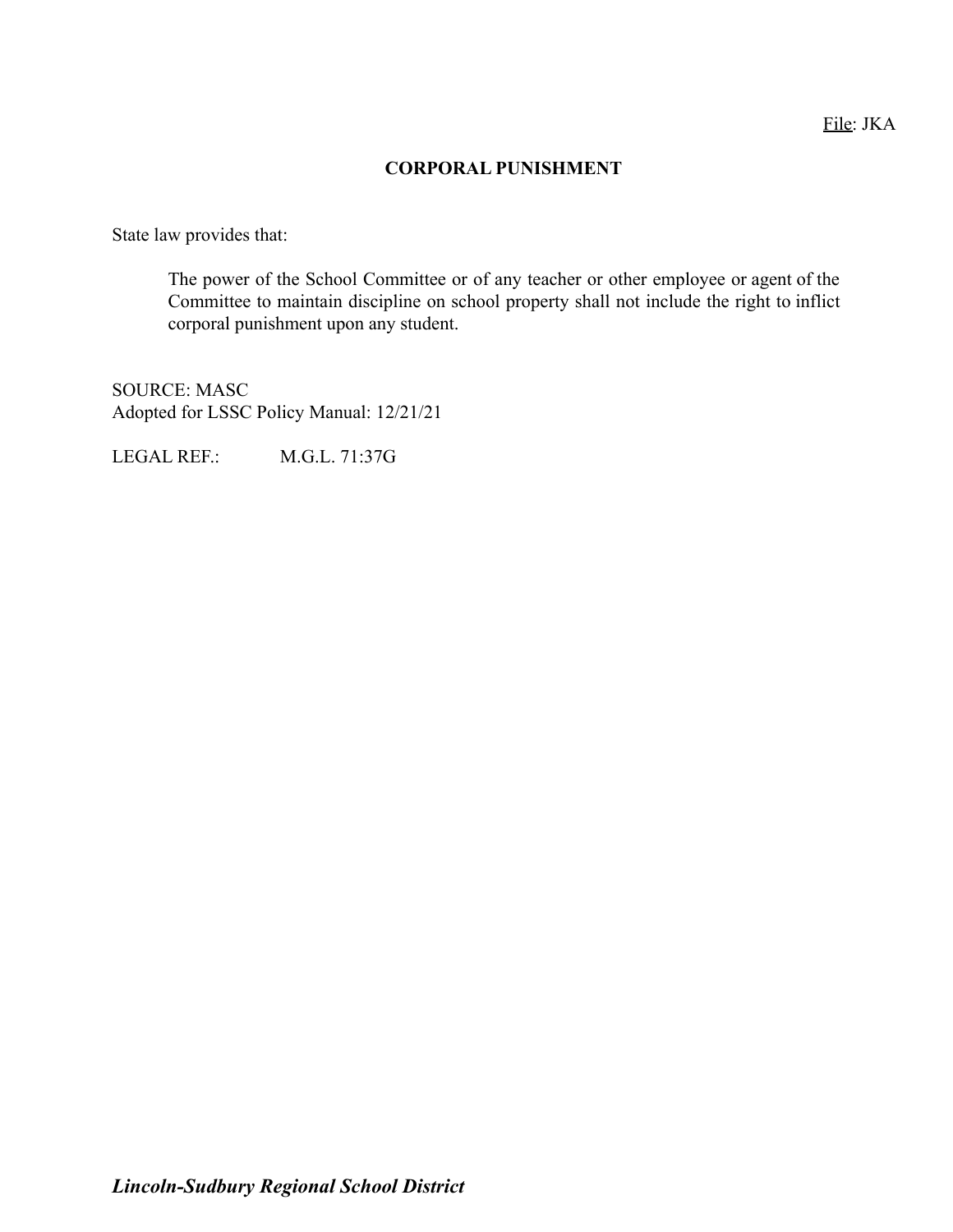## **PHYSICAL RESTRAINT OF STUDENTS**

Maintaining an orderly, safe environment conducive to learning is an expectation of all staff members of the school district. Further, students of the district are protected by law from the unreasonable use of physical restraint. Such restraint shall be used only in emergency situations of last resort after other lawful and less intrusive alternatives have failed or been deemed inappropriate, and with extreme caution.

When an emergency situation arises, and physical restraint is the only option deemed appropriate to prevent a student from injuring himself or herself, another student or school community member, a teacher or employee or agent of the school district may use such reasonable force needed to protect students, other persons or themselves from assault or imminent, serious, physical harm.

The definitions of forms of restraint shall be as defined in 603 CMR 46.02.

The use of mechanical restraint, medical restraint, and seclusion is prohibited.

Physical restraint, including prone restraint where permitted under 603 CMR 46.03, shall be considered an emergency procedure of last resort and shall be prohibited except when a student's behavior poses a threat of assault, or imminent, serious, physical harm to themselves and/or others and the student is not responsive to verbal directives or other lawful and less intrusive behavior interventions are deemed inappropriate.

The Superintendent will develop procedures identifying:

• Appropriate responses to student behavior that may require immediate intervention;

Methods of preventing student violence, self-injurious behavior, and suicide including crisis planning and de-escalation of potentially dangerous behaviors among groups of students or individuals;

• Descriptions and explanations of alternatives to physical restraint as well as the school's method of physical restraint for use in emergency situations;

Descriptions of the school's training and procedures to comply with reporting requirements; including, but not limited to making reasonable efforts to orally notify a parent/guardian of the use of restraint within 24 hours of its imposition;

Procedures for receiving and investigating complaints;

• Methods for engaging parents/guardians in discussions about restraint prevention and use of restraint solely as an emergency procedure;

• A statement prohibiting: medication restraint, mechanical restraint, prone restraint unless permitted by 603 CMR 46.03(1)(b), seclusion, and the use of physical restraint in a manner inconsistent with 603 CMR 46.00,

• A process for obtaining Associate Principal approval for a time out exceeding 30 minutes.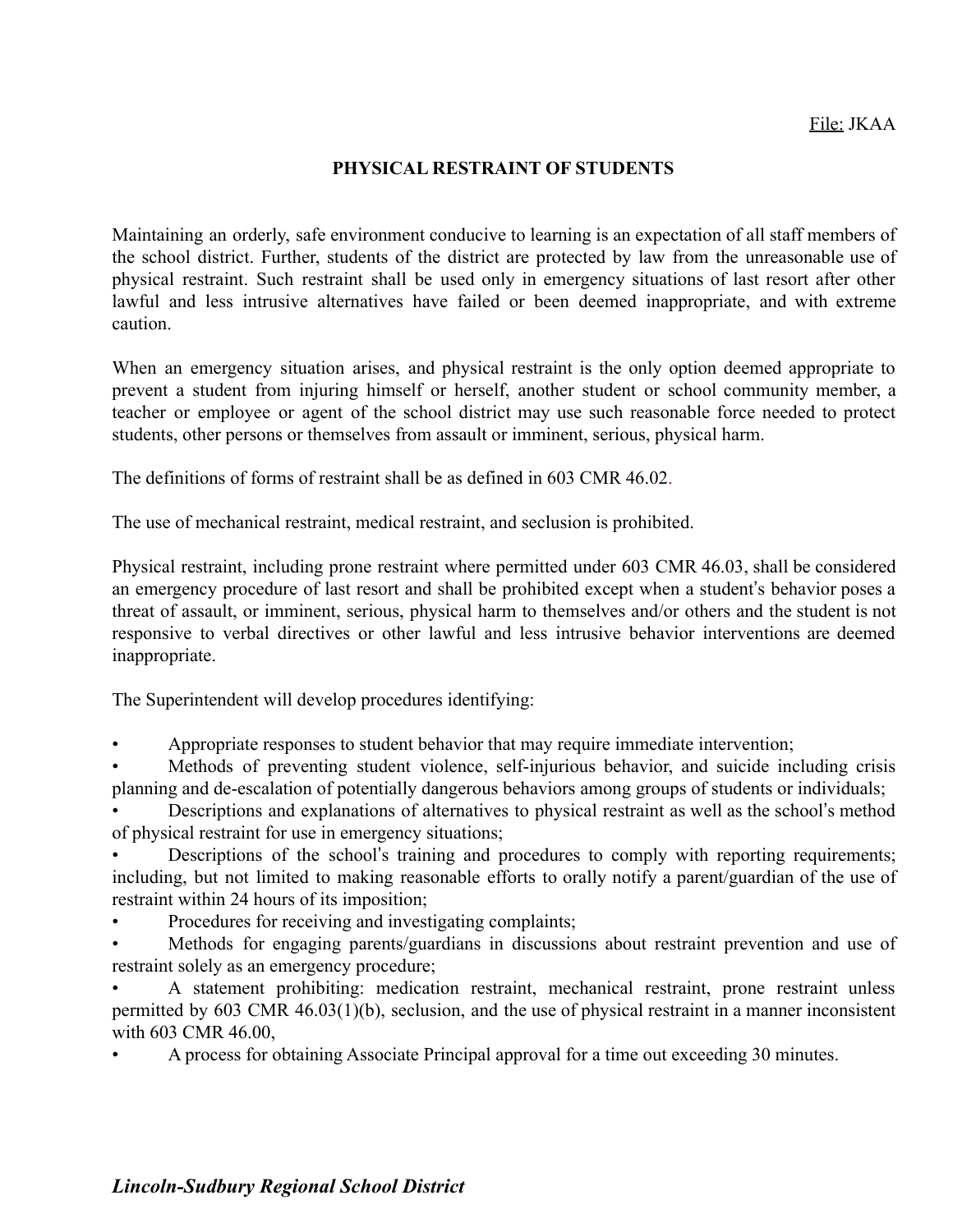Associate Principals will identify staff members to serve as a school-wide resource to assist in ensuring proper administration of physical restraint. These staff members will participate in an in-depth training program in the use of physical restraint.

In addition, each staff member will be trained regarding the school's physical restraint policy and accompanying procedures. The Associate Principals will arrange training to occur in the first month of each school year, or for staff hired after the beginning of the school year, within a month of their employment.

Physical restraint is prohibited as a means of punishment, or as a response to destruction of property, disruption of school order, a student's refusal to comply with a school rule or staff directive, or verbal threats that do not constitute a threat of imminent, serious physical harm to the student or others.

Physical restraint is prohibited when it is medically contraindicated for reasons including, but not limited to, asthma, seizures, a cardiac condition, obesity, bronchitis, communication-related disabilities, or risk of vomiting;

The use of "time out" procedures during which a staff member remains accessible to the student shall not be considered "seclusion restraint".

This policy and its accompanying procedures shall be reviewed and disseminated to staff annually and made available to parents/guardians of enrolled students. The Superintendent shall provide a copy of the Physical Restraint regulations to each Associate Principal, who shall sign a form acknowledging receipt thereof.

SOURCE: MASC ADOPTED: August 2015 Adopted for LSSC Policy Manual: 12/21/21

LEGAL REF.: M.G.L. 71:37G; 603 CMR 46.00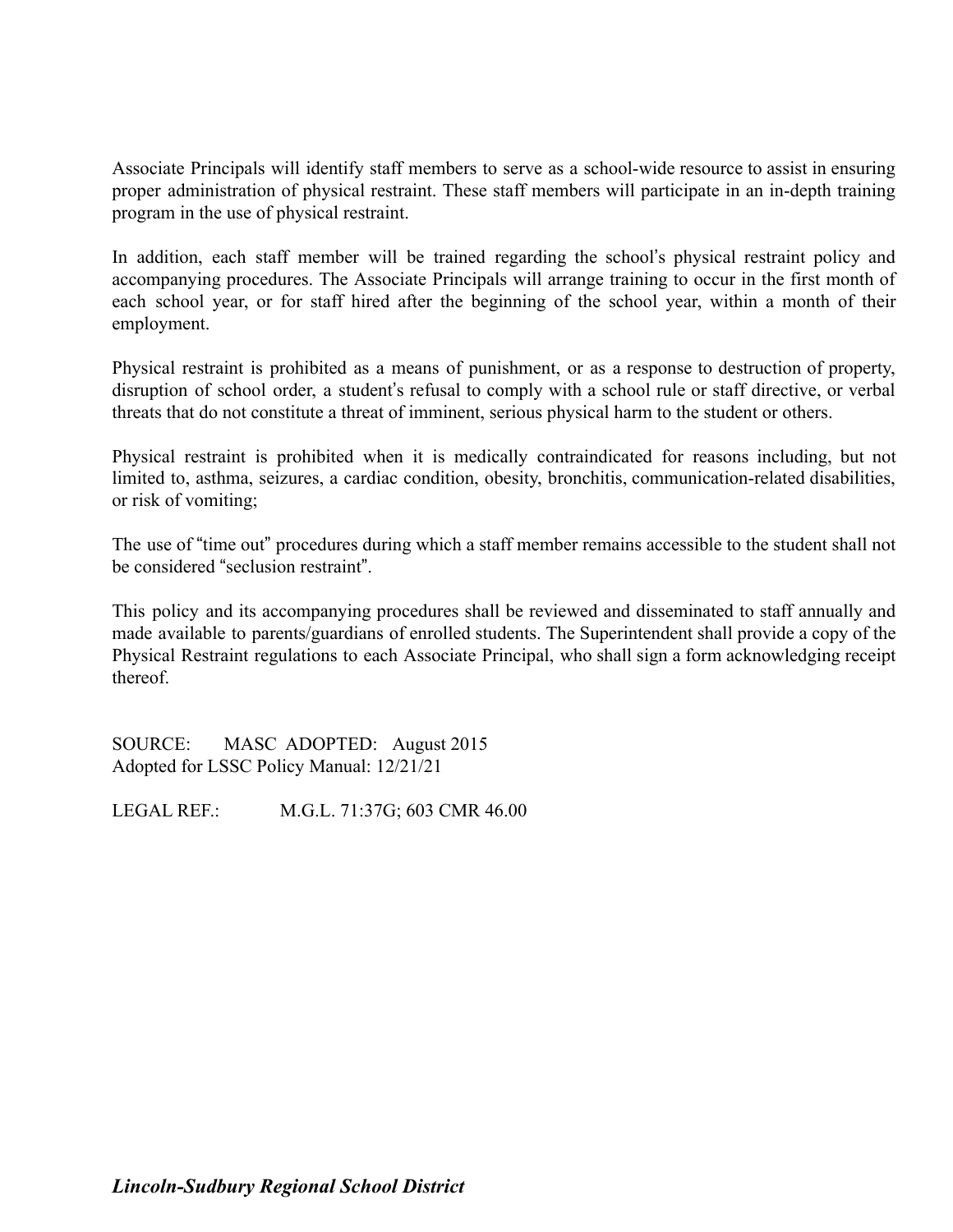File: JL

#### **STUDENT WELFARE**

#### Supervision of Students

School personnel assigned supervision are expected to act as reasonably prudent adults in providing for the safety of the students in their charge.

In keeping with this expected prudence, no teacher or other staff member will leave their assigned group unsupervised except when an arrangement has been made to take care of an emergency.

During school hours or while engaging in school-sponsored activities, students will be released only into the custody of parents/guardians or other persons authorized in writing by a parent or guardian.

## Reporting to Authorities - Suspected Child Abuse or Neglect

Any school official or employee shall report any suspected child abuse or neglect as required by M.G.L. Ch. 119, S 51A.

In accordance with the law, the District shall establish the necessary regulations and procedures to comply with the intent of the Act consistent with the District's responsibility to the students, parents/guardians, District personnel, and the community.

#### Student Safety

Instruction in courses in industrial arts, science, homemaking, art, physical education, health, and safety will include and emphasize accident prevention.

Safety instruction will precede the use of materials and equipment by students in applicable units of work, and instructors will teach and enforce all safety rules set up for the particular courses. These include the wearing of protective eye devices in appropriate activities.

#### Safety on the Playing Field

The District shall provide safe playing field areas. Precautionary measures, which the District requires, shall include:

- A periodic inspection of the school's playing fields by the Director of Facilities;
- Instruction of students in the proper use of equipment;
- Supervision of both organized and unorganized activity.

#### Fire Drills and Reporting

The District shall cooperate with appropriate fire departments in the conduct of fire drills. The Superintendent or Associate Principal shall immediately report any incident of unauthorized ignition of any fire within the school building or on school grounds, to the local fire department. Within 24 hours,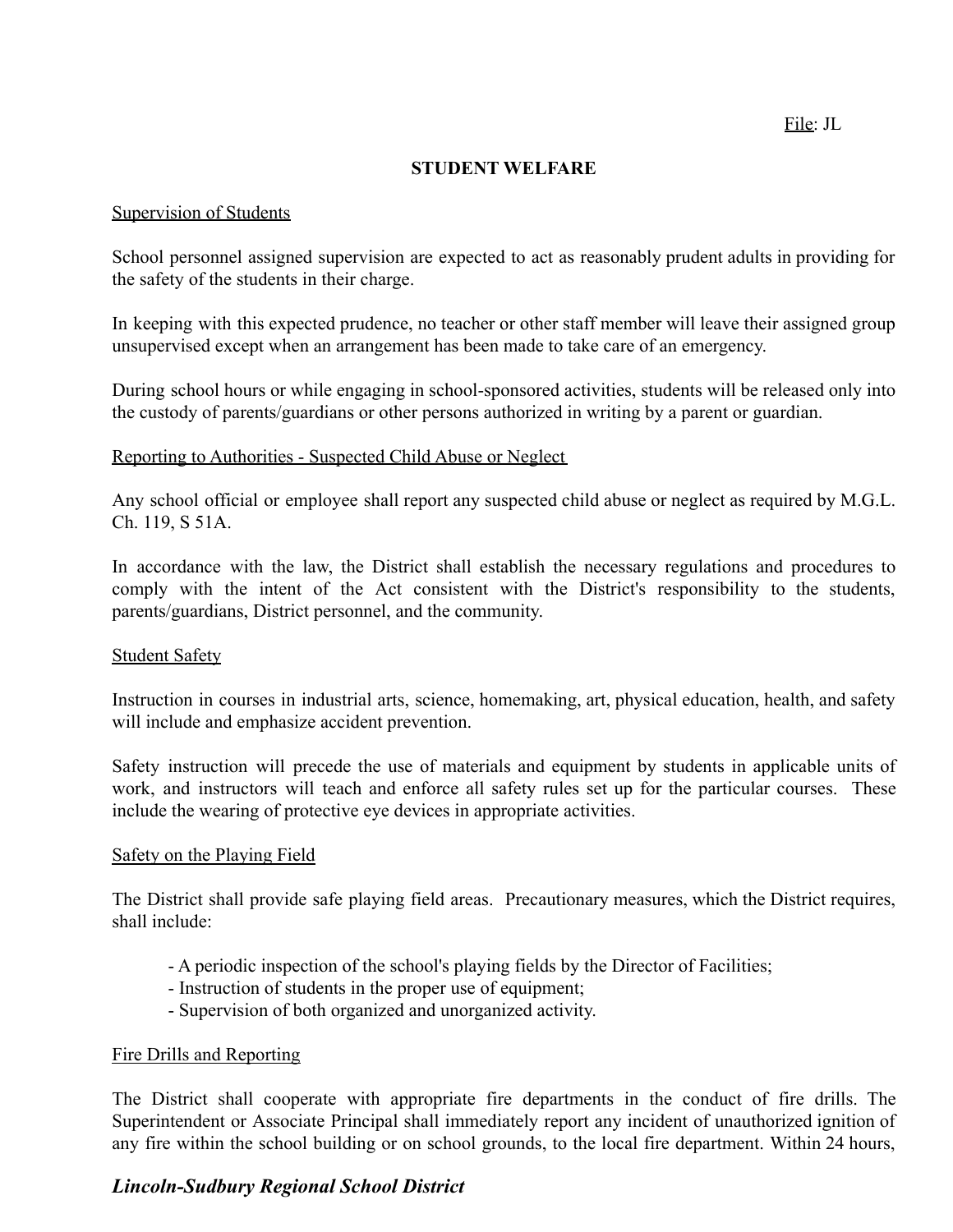the Associate Principal shall submit a written report of the incident to the head of the fire department on a form furnished by the Department of Fire Services. The Associate Principal must file this report whether or not the fire department responded.

LEGAL REFS: MGL 71:37L; 148:2A

SOURCE: MASC 8/2006 Adopted for LSSC Policy Manual: 12/21/21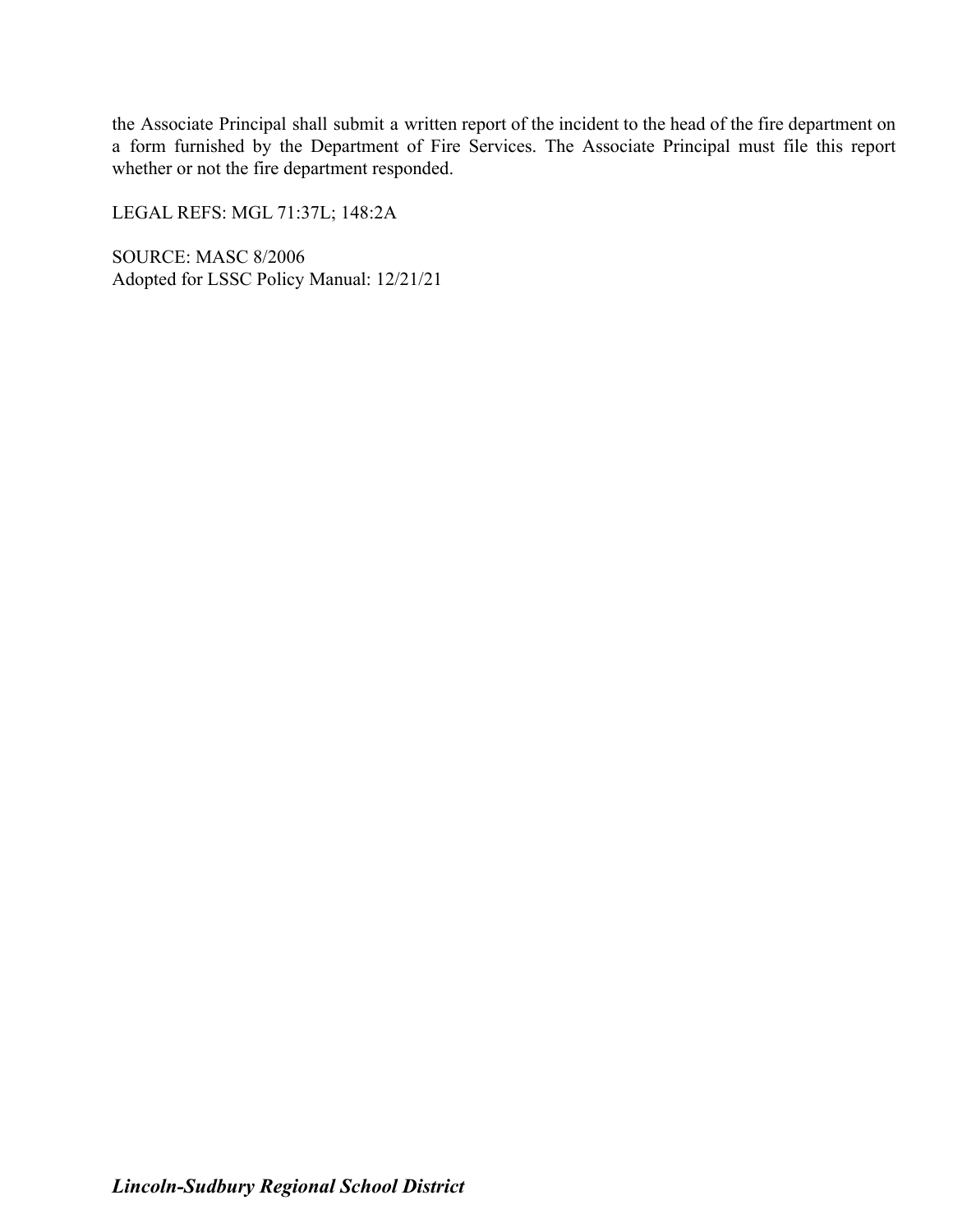## **STUDENT INSURANCE**

A voluntary accident insurance plan operated and administered solely by an outside insurance company may be made available to students. The District has no role in the ownership, operations, or administration of the insurance plan and does not assume any responsibility regarding service, claims, or other matters relating to the insurance plan.

All students participating in interscholastic or intramural competitive athletics shall be required to be covered by a medical insurance plan.

SOURCE: Lincoln-Sudbury Adopted: 4/15/03 Adopted for LSSC Policy Manual: 12/21/21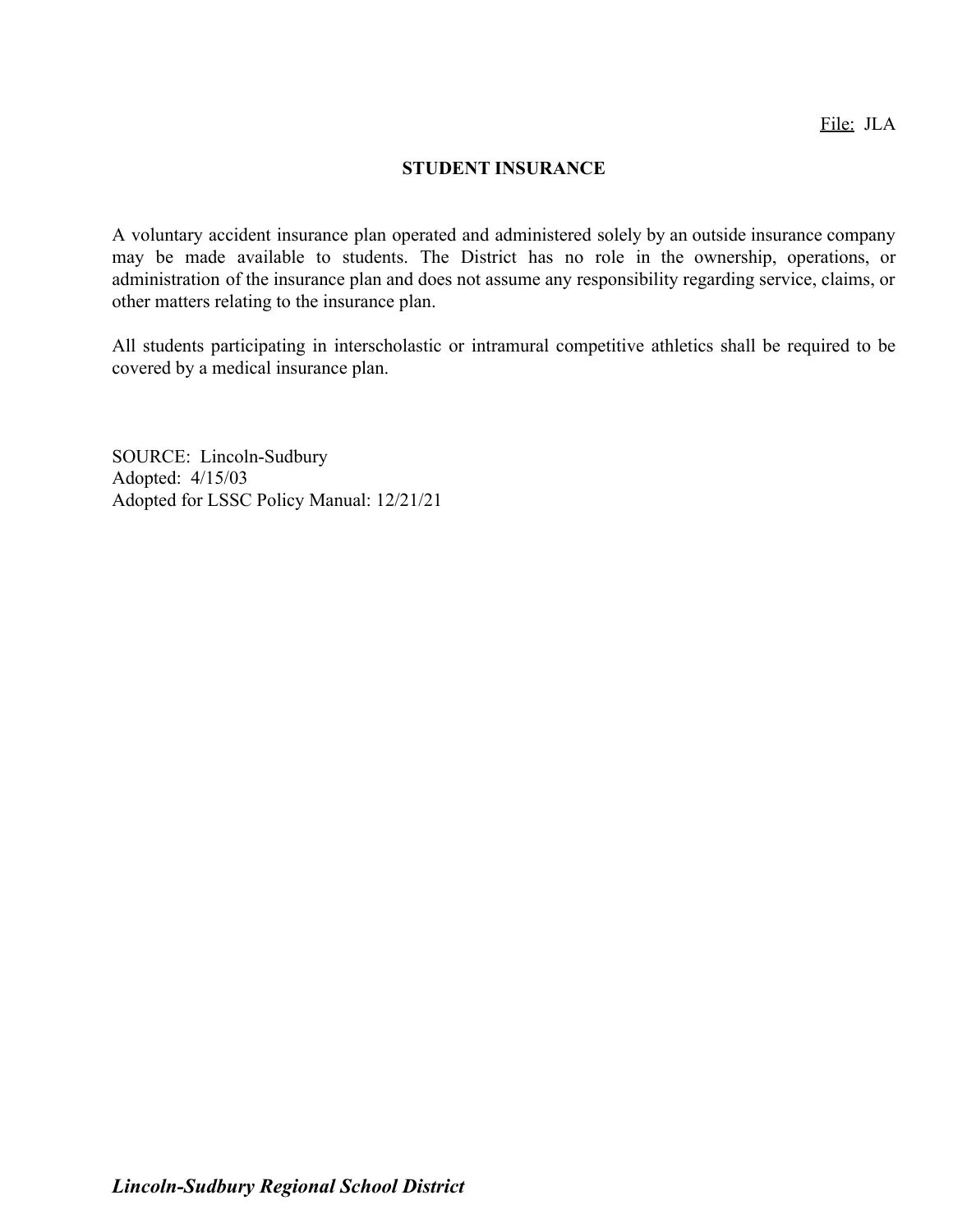## **STUDENT HEALTH SERVICES AND REQUIREMENTS**

Activities may include identification of student health needs, health screening tests (including eye and hearing screening tests), communicable disease prevention and control, promotion of the correction of remediable health defects, emergency care of the ill and injured, health counseling, health and safety education, and the maintenance of a healthful school environment.

The District recognizes that parent/guardian(s) have the primary responsibility for the health of their students. The school will cooperate with appropriate professional organizations associated with maintaining individual and community health and safety.

The District shall provide the services of a medical consultant who shall render medical and administrative consultative services for personnel responsible for school health and athletics.

#### Procedures for Emergency at School

School personnel shall give only emergency care to students who become ill or injured on school property, buses, or while under school supervision.

Each year parent/guardian(s) shall supply information indicating where the student is to be taken in case of an emergency; the name, address, and phone number of a neighbor to be contacted in case the parent/guardian is not available; and any allergies or diseases the student might have.

The District shall maintain a Medical Emergency Response Plan, as required by law, and an Emergency Procedures Handbook, which shall be utilized by District personnel for handling emergencies. Emergency procedures shall include the following:

- Provision for care beyond First Aid, which would enable care by the family or its physician or the local Emergency Medical Services agencies. In instances when the EMS is required, every effort shall be made to provide the unit with the student's Emergency Card which lists any allergies or diseases the student might have;
- Information relative to not permitting the administration of any form of medicine or drugs to students without written approval of parent/guardian(s). Requests made by parent/guardian(s) for such administration of medication shall be reviewed and approved by the Associate Principal or designee;
- Provisions for reporting all accidents, cases of injury, or illness to the Superintendent. Provisions shall be made (in all cases of injury or illness involving possible legal or public relations implications) for reporting such to the appropriate executive director of education immediately;
- Prompt reporting by teachers to the Superintendent or designee any accident or serious illness and such reports will be filed with the Business Office.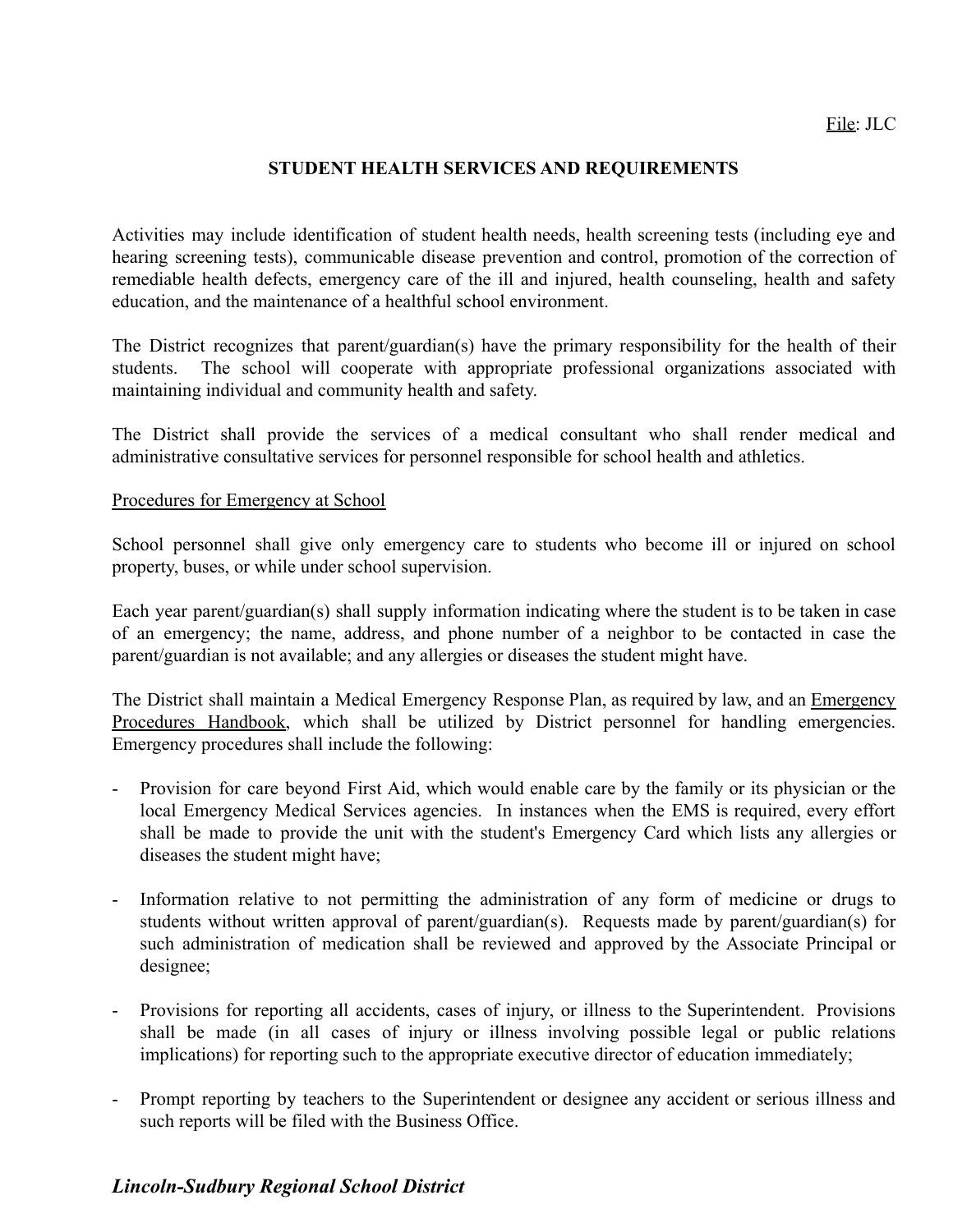#### Student Illness or Injury

In case of illness or injury, the parent or guardian will be contacted and asked to call for the student or provide the transportation.

Transportation of an ill or injured student is not normally to be provided by the school. If the parent/guardian cannot provide transportation and the student is ill or injured, an ambulance may be called. Expenses incurred as a result of emergency ambulance use will not be borne by the District.

Transportation of a student by school personnel will be done only in an emergency and by the individual so designated by the school administrator.

SOURCE: MASC Updated July 2012 Adopted for LSSC Policy Manual: 12/21/21 LEGAL REF.: M.G.L. 71:53;54;54A;54B;55;55A;55B;56; 57; 69:8A CROSS REF.: EBB, First Aid EBC, Emergency Plans JLCD, Administration of Medications to Students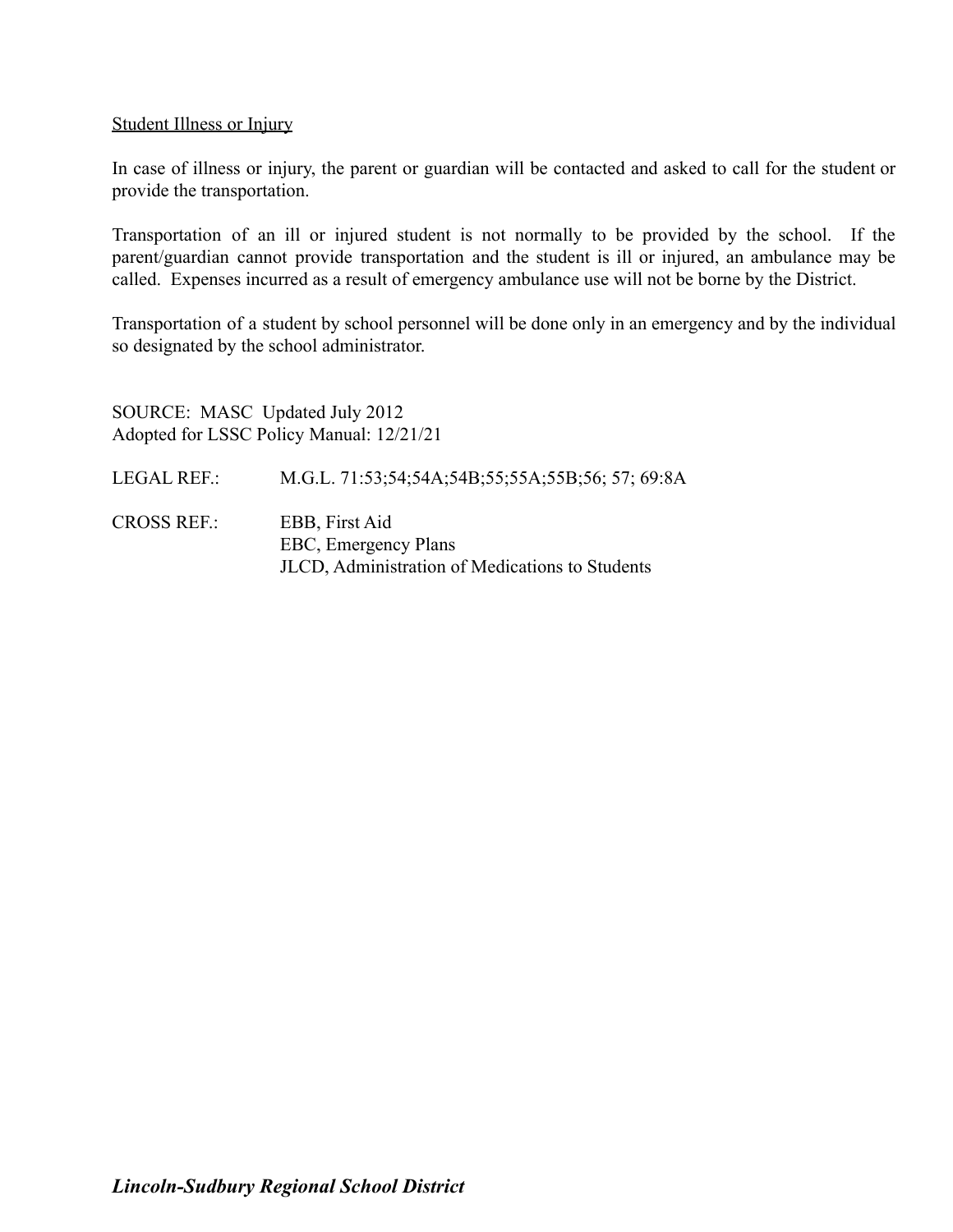## **PHYSICAL EXAMINATIONS OF STUDENTS**

Every student will be examined for screening in sight, hearing, BMI\*, and for other physical problems as provided in the law and regulation in 10th grade; examination for scoliosis in the 9th grade. A record of the results will be kept by the school nurse.

Every 10th grade student is required to submit a general physical examination upon entering school. The results of examinations will be a basis for determining what corrective measures or modifications of school activities, if any, should be recommended. A record of all examinations and recommendations will be kept.

Every candidate for a school athletic team will present the signed consent of parent or guardian in order to participate on a squad and will, with the signed consent of parent or guardian, be thoroughly examined to determine physical fitness. A written report stating the fitness of the student to participate signed by the physician will be sent to the school Athletic Director.

The school physician will make a prompt examination of all students referred to them by the school nurse. They will examine school employees when, in their opinion, the protection of the student's health may require it. Except in an emergency, the school physician will not prescribe for or treat any student.

Whenever the school nurse finds a student suffering from any disease or medical problem, the situation will be reported to the parent or guardian in writing, or by personal visit if remedial treatment is recommended. A copy of the report will be filed at the school.

The school nurse will make a report to the Superintendent of the number of students examined; the number excluded; and the number recommended for treatment or special adjustment of work. In all cases of exclusion or recommendation, the causes will be included in the report.

SOURCE: MASC Updated July 2012 Adopted for LSSC Policy Manual: 12/21/21

LEGAL REFS.: M.G.L. 71:53; 71:54; 71:56; 71:57 105 CMR 200 CROSS REF.: JF, School Admissions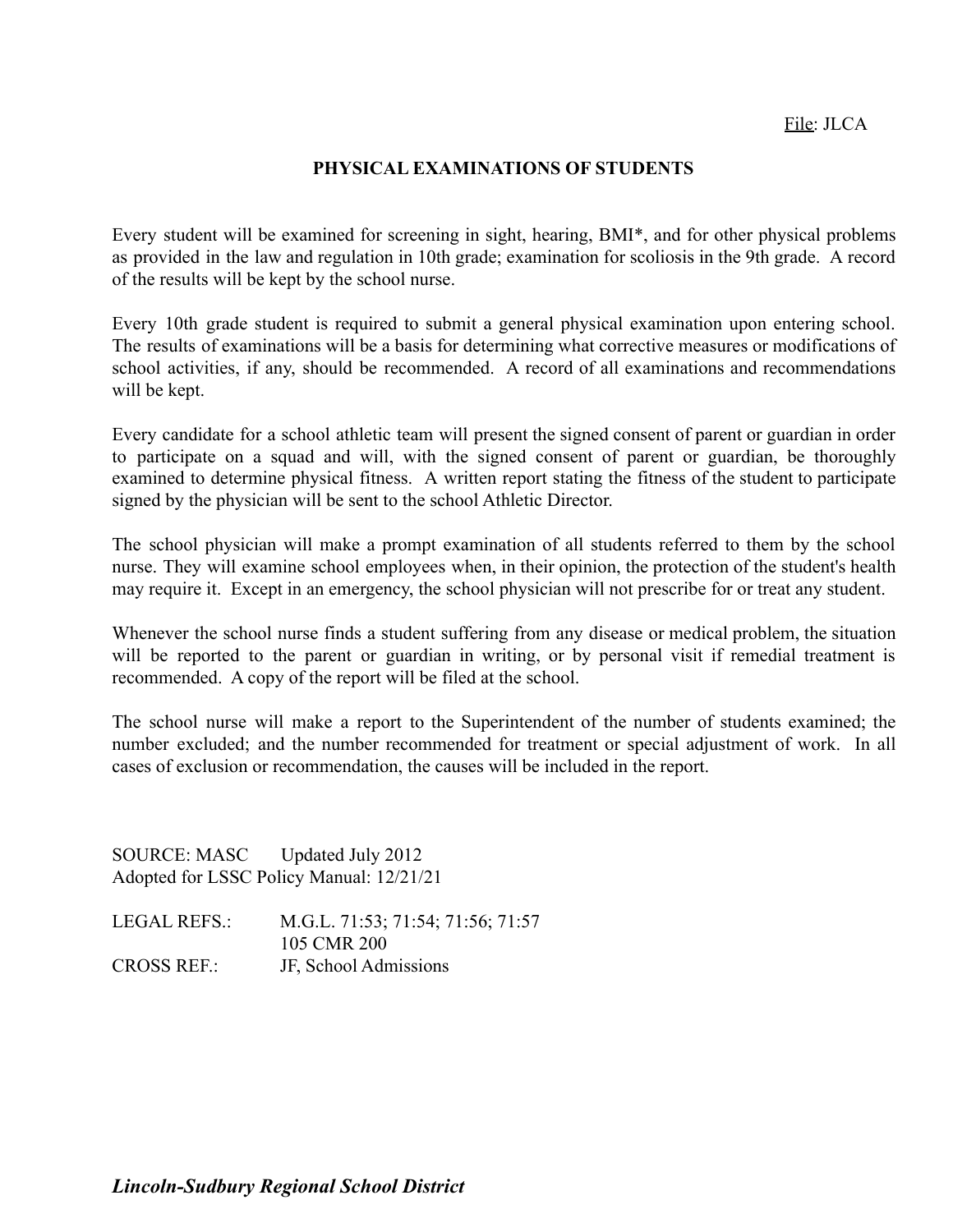## **IMMUNIZATION OF STUDENTS**

Students entering school for the first time will be required to present a physician's certificate attesting to immunization against communicable diseases as may be specified from time to time by the Department of Public Health. The only exception to these requirements will be made on receipt of a written statement from a doctor that immunization would not be in the best interests of the child, or by the student's parent or guardian stating that vaccination or immunization is contrary to the religious beliefs of the student or parent/guardian.

SOURCE: MASC March 2021 Adopted for LSSC Policy Manual: 12/21/21

LEGAL REF.: M.G.L. 76:15

CROSS REF.: JF, School Admissions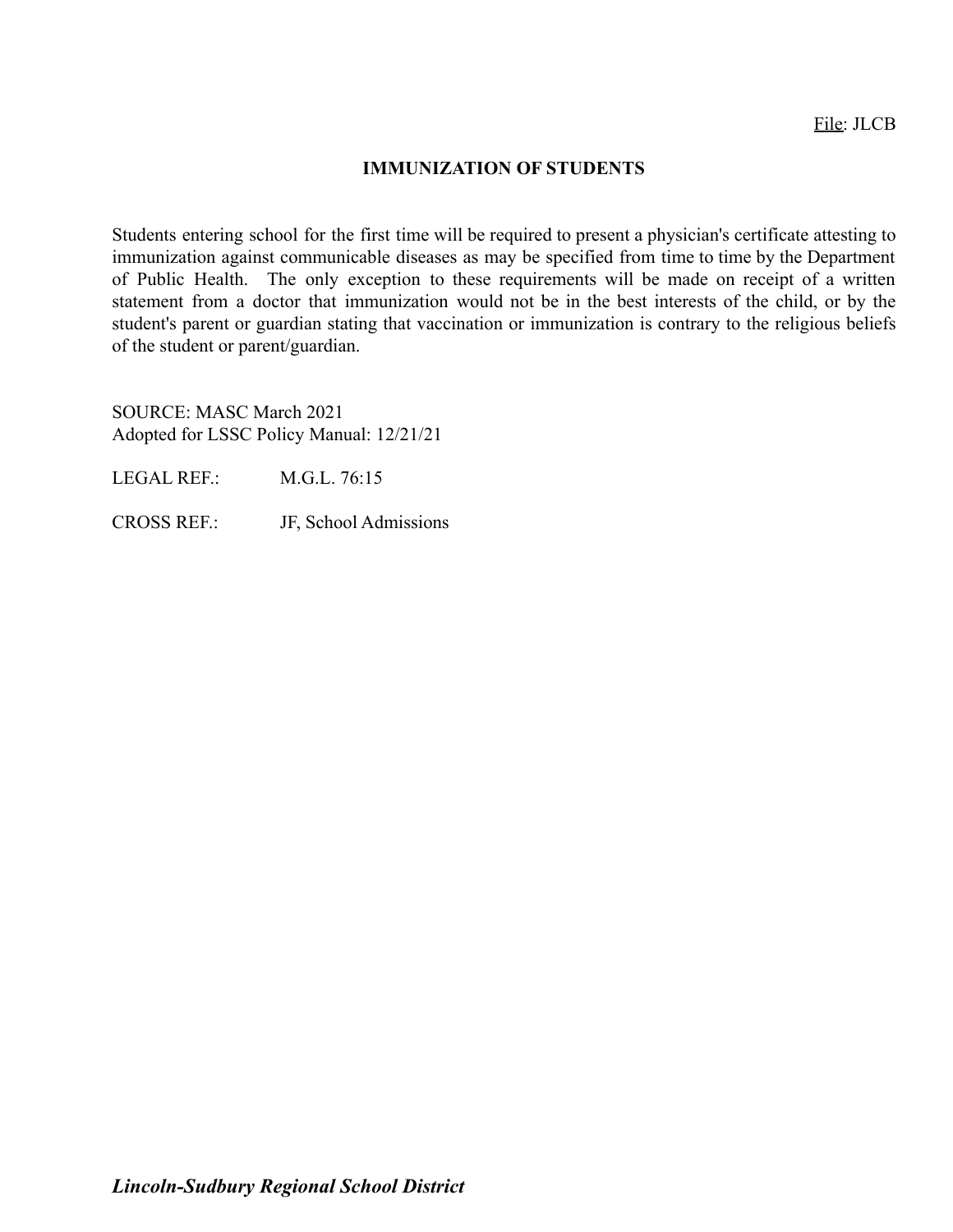## **COMMUNICABLE DISEASES**

The District is required to provide educational services to all school age children who reside within its boundaries. By law, however, admission to school may be denied to any child diagnosed as having a disease whereby attendance could be harmful to the welfare of other students and staff, subject to the District's responsibilities to students with disabilities under the law.

The School Committee recognizes that communicable diseases which may afflict students range from common childhood diseases, acute and short-term in nature, to chronic, life-threatening diseases.

Management of common communicable diseases shall be in accordance with Massachusetts Department of Health guidelines. A student who exhibits symptoms of a communicable disease may be temporarily excluded from school attendance. The District reserves the right to require a physician's statement authorizing the student's return to school.

The educational placement of a student who is medically diagnosed as having a life-threatening communicable disease shall be determined on an individual basis in accordance with this policy and accompanying administrative procedures. Decisions about the proper educational placement shall be based on the student's behavior, neurological development, and physical condition; the expected type of interaction with others in school setting; and the susceptibility to other diseases and the likelihood of presenting risks to others. A regular review of the placement decision shall be conducted to assess changes in the student's physical condition, or based on new information or research that may warrant a change in a student's placement.

In the event a student with a life-threatening communicable disease qualifies for services as a handicapped child under state and federal law, the procedures for determining the appropriate educational placement in the least restrictive environment shall be used in lieu of the procedures designated above.

Neither this policy nor the placement of a student in any particular program shall preclude the administration from taking any temporary actions including removal of a student from the classroom as deemed necessary to protect the health, safety, and welfare of the student, staff, and others.

In all proceedings related to this policy, the District shall respect the student's right to privacy. Only those persons with a direct need to know shall be informed of the specific nature of the student's condition. The determination of those who need to know shall be made by the Superintendent.

SOURCE: MASC February 2019 Adopted for LSSC Policy Manual: 12/21/21

LEGAL REF. M.G.L. 71:55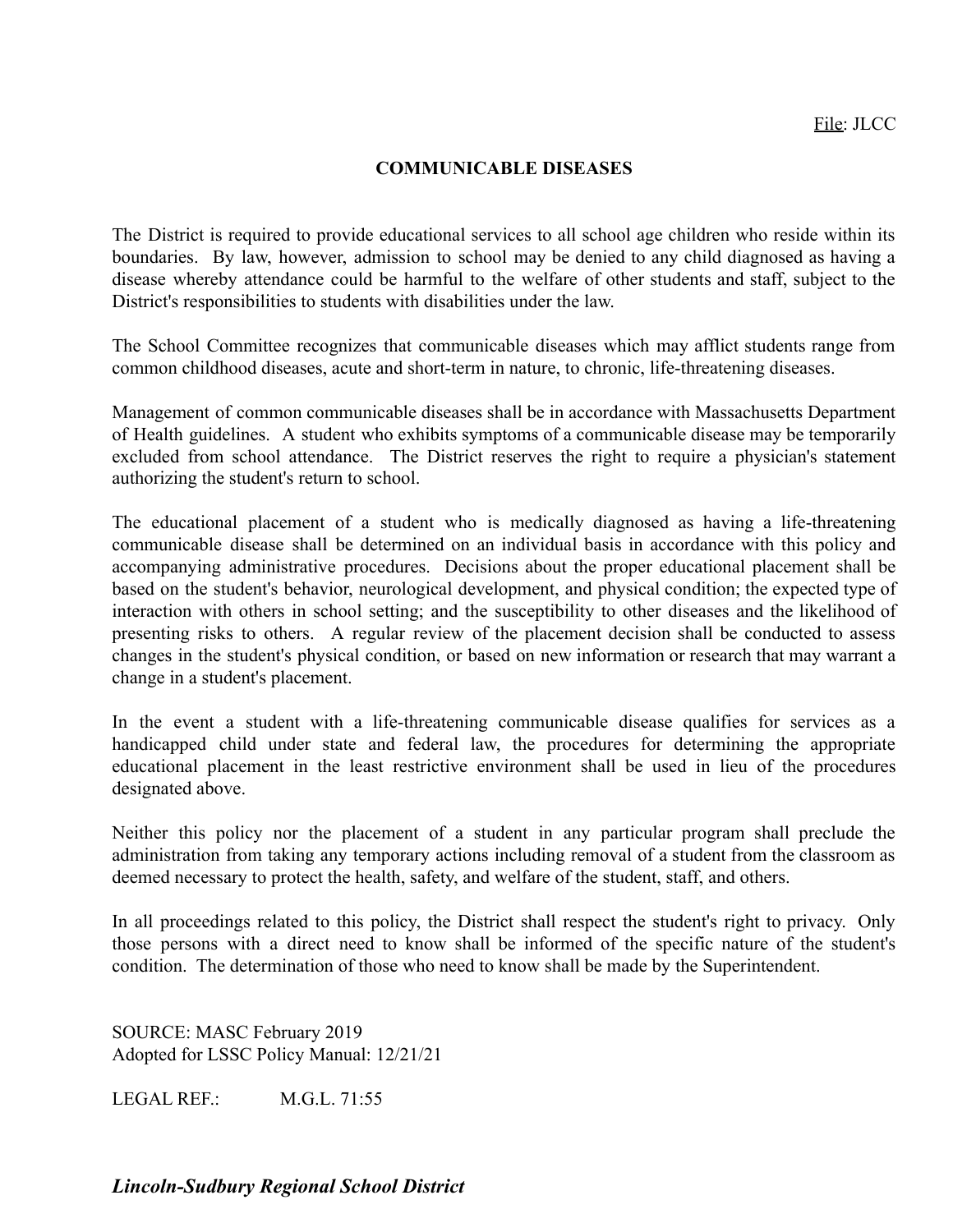## **ADMINISTERING MEDICINES TO STUDENTS**

Medication may not be administered to students while at school unless such medicine is given to them by the school nurse acting under specific written request of the parent or guardian and under the written directive of the student's personal physician (see below for exceptions). If a student has been approved for self-administration, a student who needs medication during the school day may be reminded to take the medicine by the school nurse or other individual designated by the school nurse in the student's medical administration plan. This provision only applies when the school nurse has a medical administration plan in place for the student. No one but the school nurse, and those others listed in the medical administration plan acting within the above restriction, may give any medication to any student.

#### **Exceptions:**

The school district shall, through the district nurse leader, register with the Dept. of Public Health and train personnel in the use of epinephrine auto-injectors.

The school district may, in conjunction with the School Physician and the School Nurse Leader, stock nasal naloxone (Narcan) and trained medical personnel and first responders may administer nasal naloxone to individuals experiencing a life threatening opiate overdose in a school setting.

If the school district wishes medical personnel to train non-medical staff in the administration of nasal naloxone, the School Committee shall vote to approve such training and the Superintendent shall ensure that medical personnel have a written protocol which complies with medical directives and regulations from the Dept. of Public Health.

Following consultation with the school nurse, students who fall into the following exceptions may self-administer medications:

- 1. Students with asthma or other respiratory diseases may possess and administer prescription inhalers.
- 2. Students with cystic fibrosis may possess and administer prescription enzyme supplements.
- 3. Students with diabetes may possess and administer glucose monitoring tests and insulin delivery systems.
- 4. Students with life threatening allergies may possess and administer epinephrine.

SOURCE: MASC October 2016 Adopted for LSSC Policy Manual: 12/21/21

LEGAL REF.: M.G.L. [71:54B](http://www.malegislature.gov/Laws/GeneralLaws/PartI/TitleXII/Chapter71/Section54b) Dept. of Public Health Regulations: 105 CMR 210.00; 244 CMR 3.00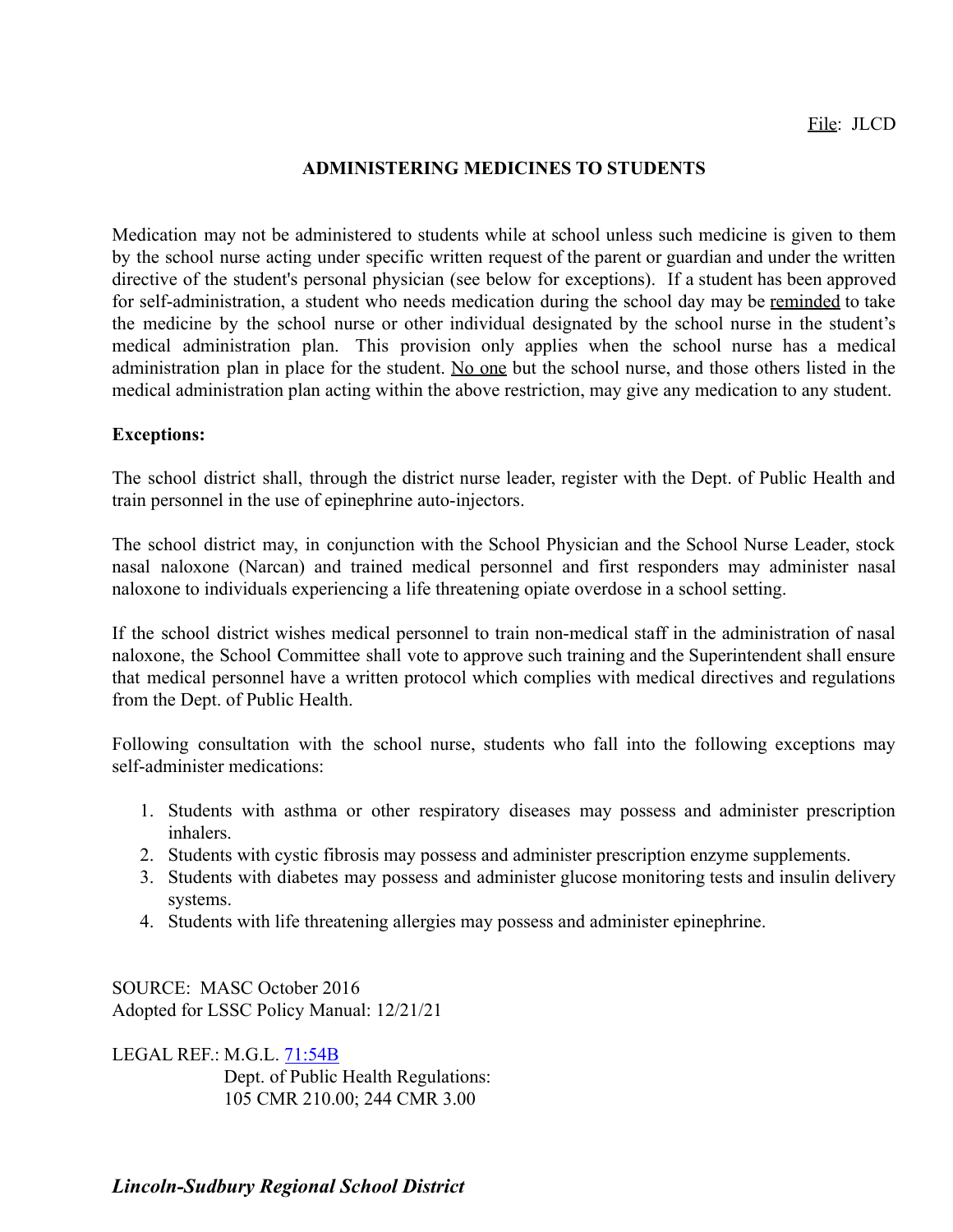## **SUICIDE**

The Superintendent/Principal shall insure that there exists a comprehensive program to reduce both the incidence of student suicide attempts and the likelihood of completed student suicides. Such a program shall be based on the expectation that any adult or student member of the L-S community who becomes aware of self-injurious or suicidal behavior of another will inform a designated person who can provide assistance to the individual at risk, appropriate assistance shall be provided by an identified Response Team.

SOURCE: Lincoln-Sudbury Adopted 11/26/02 Adopted for LSSC Policy Manual: 12/21/21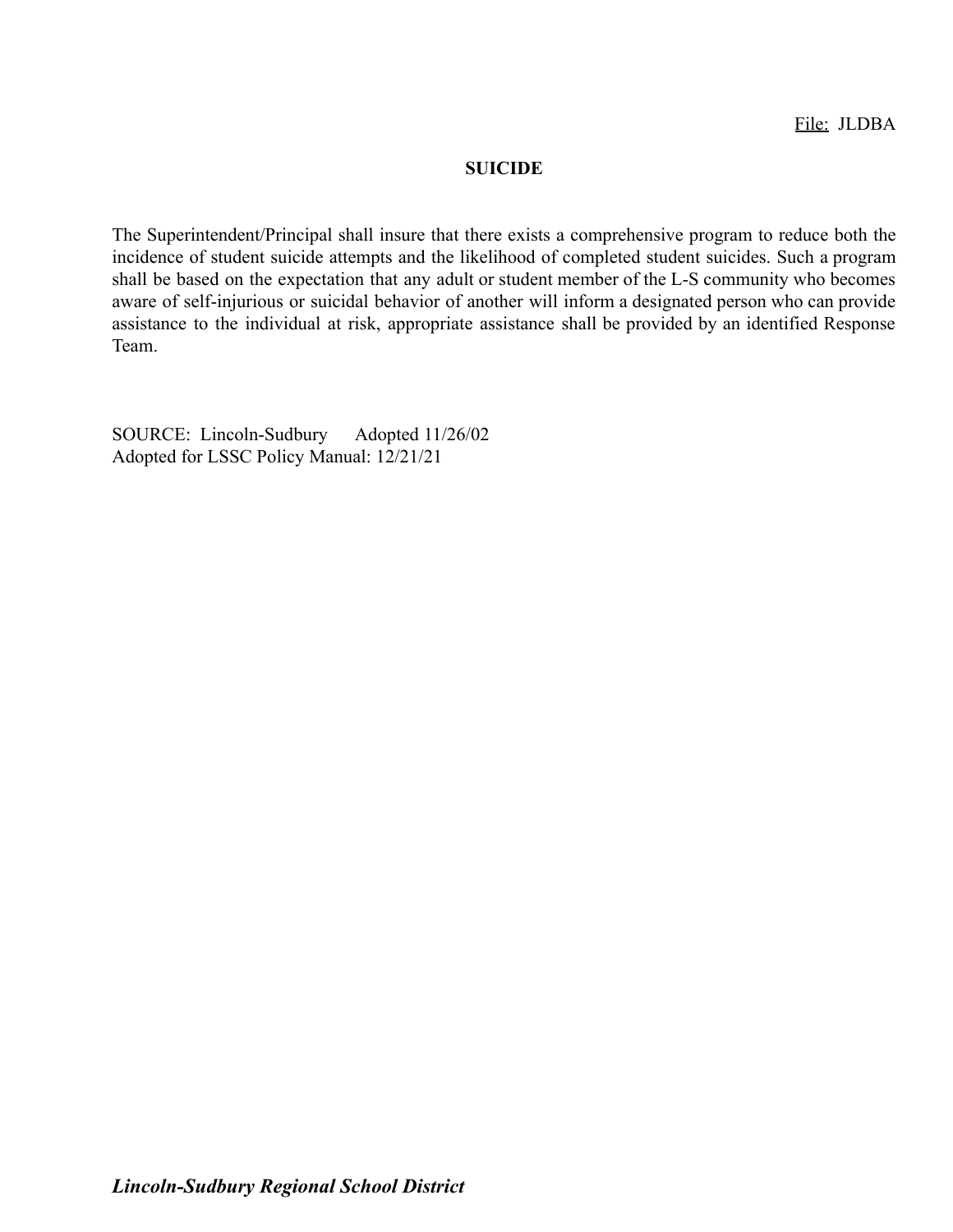## **STUDENT RECOGNITION AND AWARDS**

Lincoln-Sudbury recognizes the accomplishment of its students in a variety of areas, including excellence in academics and the arts as well as effort and improvement in academics.

Individual departments, sports teams and other clubs and organizations recognize students' accomplishments with special awards or letters, upon recommendation of the appropriate faculty or staff member or coach.

Social service is highly valued and recognized as well. Each year students are honored at special award ceremonies.

SOURCE: Lincoln-Sudbury Adopted 3/11/03 Adopted for LSSC Policy Manual: 12/21/21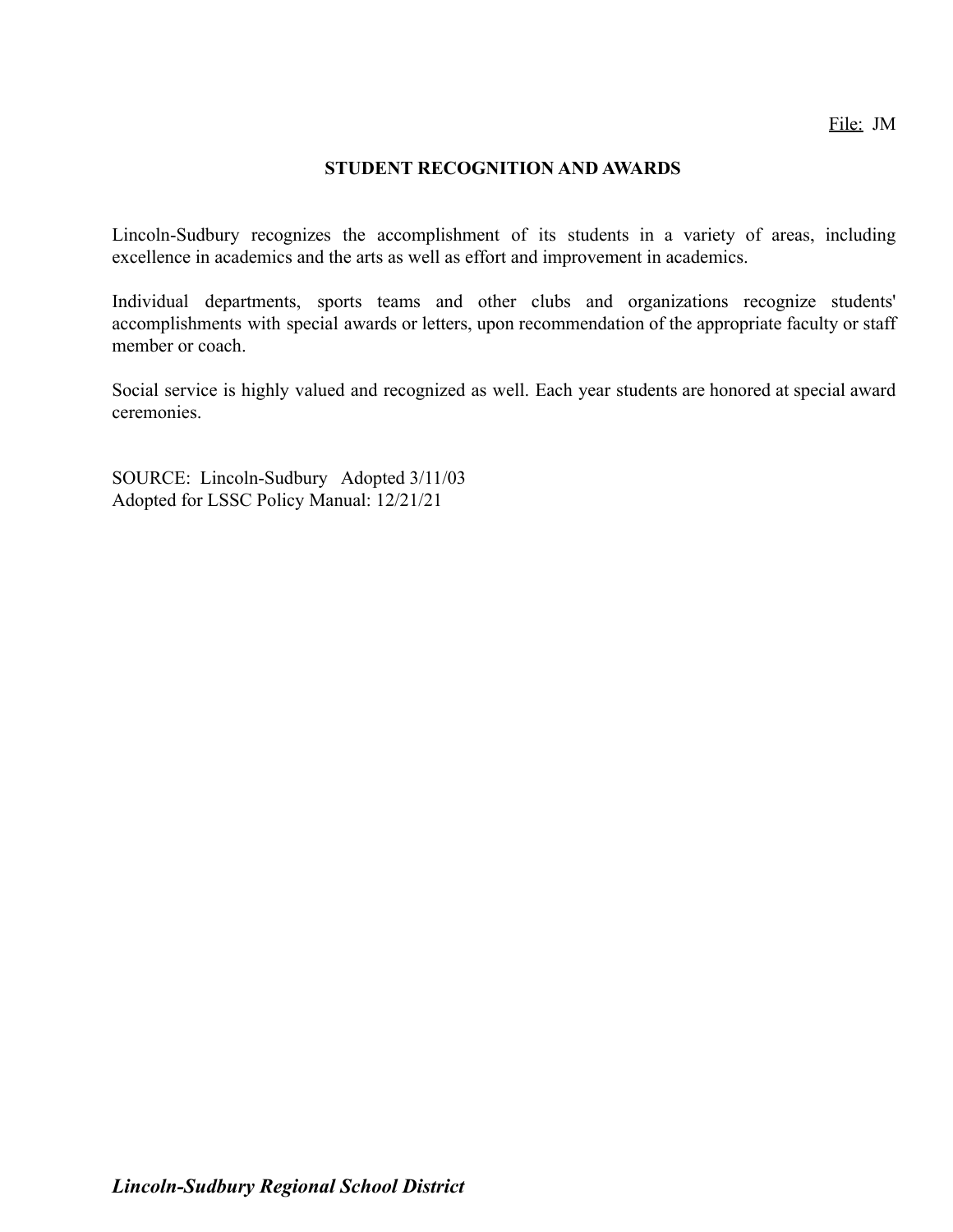## **STUDENT FEES, FINES, AND CHARGES**

The School Committee recognizes the need for student fees to fund certain school activities. It also recognizes that some students may not be able to pay these fees. While no student will be denied access due to an inability to pay fees, all students will be required to remit charges and fines.

A school may exact a fee or charge only upon Committee approval. The schools, however, may:

## **Charge students enrolled in certain courses for the cost of materials used in projects that will become the property of the student.**

#### **Charge for lost and damaged books, materials, supplies, and equipment.**

Students who are indigent are exempt from paying fees. However, indigent students are not exempt from charges for lost and damaged books, locks, materials, supplies, and equipment.

All student fees and charges, both optional and required, will be listed and described annually in each school's student handbook or in some other written form and distributed to each student. The notice will advise students that fees are to be paid and of the penalties for their failure to pay them. Permissible penalties include the denial of participation in extra class activities and graduation exercises and activities while the student is enrolled in the District.

Any fee or charge due to the District and not paid at the end of the school year will be carried forward to the next succeeding school year, as such debts are considered to be debts of the student to the District.

SOURCE: MASC October 2016 Adopted for LSSC Policy Manual: 12/21/21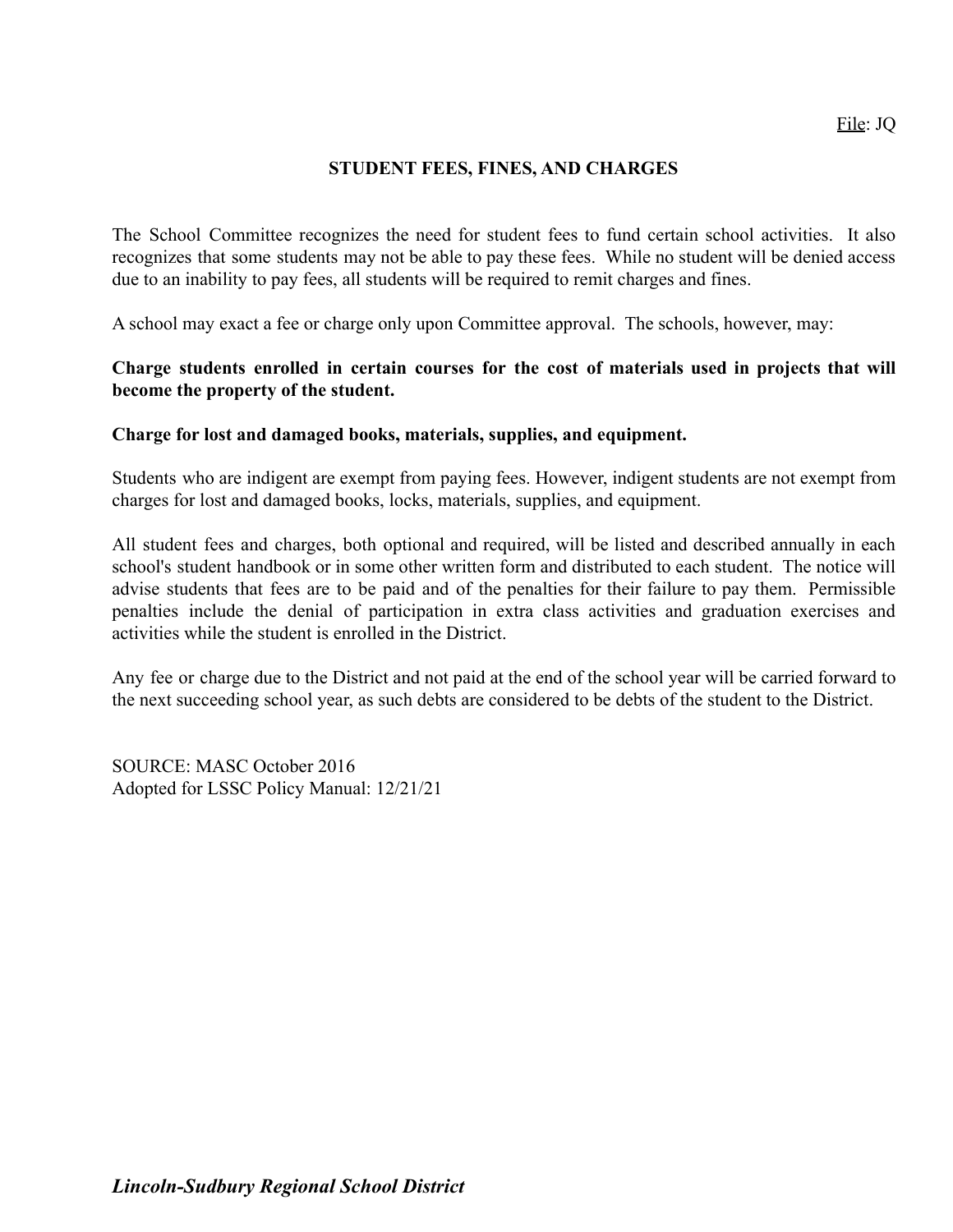#### **STUDENT RECORDS**

In order to provide students with appropriate instruction and educational services, it is necessary for the District to maintain extensive and sometimes personal information about them and their families. It is essential that pertinent information in these records be readily available to appropriate school personnel, be accessible to the student's parents or legal guardian and/or the student in accordance with law, and yet be guarded as confidential information.

The Superintendent/Principal shall provide for the proper administration of student records in keeping with state and federal requirements, and shall obtain a copy of the state student records regulations. The temporary record of each student shall be destroyed no later than seven years after the student transfers, graduates or withdraws from the District. Written notice to the eligible student and his/her parent of the approximate date of destruction of the temporary record and their right to receive the information in whole or in part, shall be made at the time of such transfer, graduation or withdrawal. The student's transcript may only be destroyed 60 years following his/her graduation, transfer, or withdrawal from the **District** 

The Committee wishes to make clear that all individual student records of the District are confidential. This extends to giving out individual addresses, email addresses and telephone numbers.

SOURCE: Lincoln-Sudbury Adopted 6/10/03 – Revised 6/4/09 Adopted for LSSC Policy Manual: 12/21/21

*LEGAL REFS:Family Educational Rights and Privacy Act of 1974, P.L. 93-380, Amended P.L. 103-382, 1994 M.G.L. 66:10; 71:34A, B, D, E, H 603 CMR 23.00*

*CROSS REF: KDB, Public's Right to Know*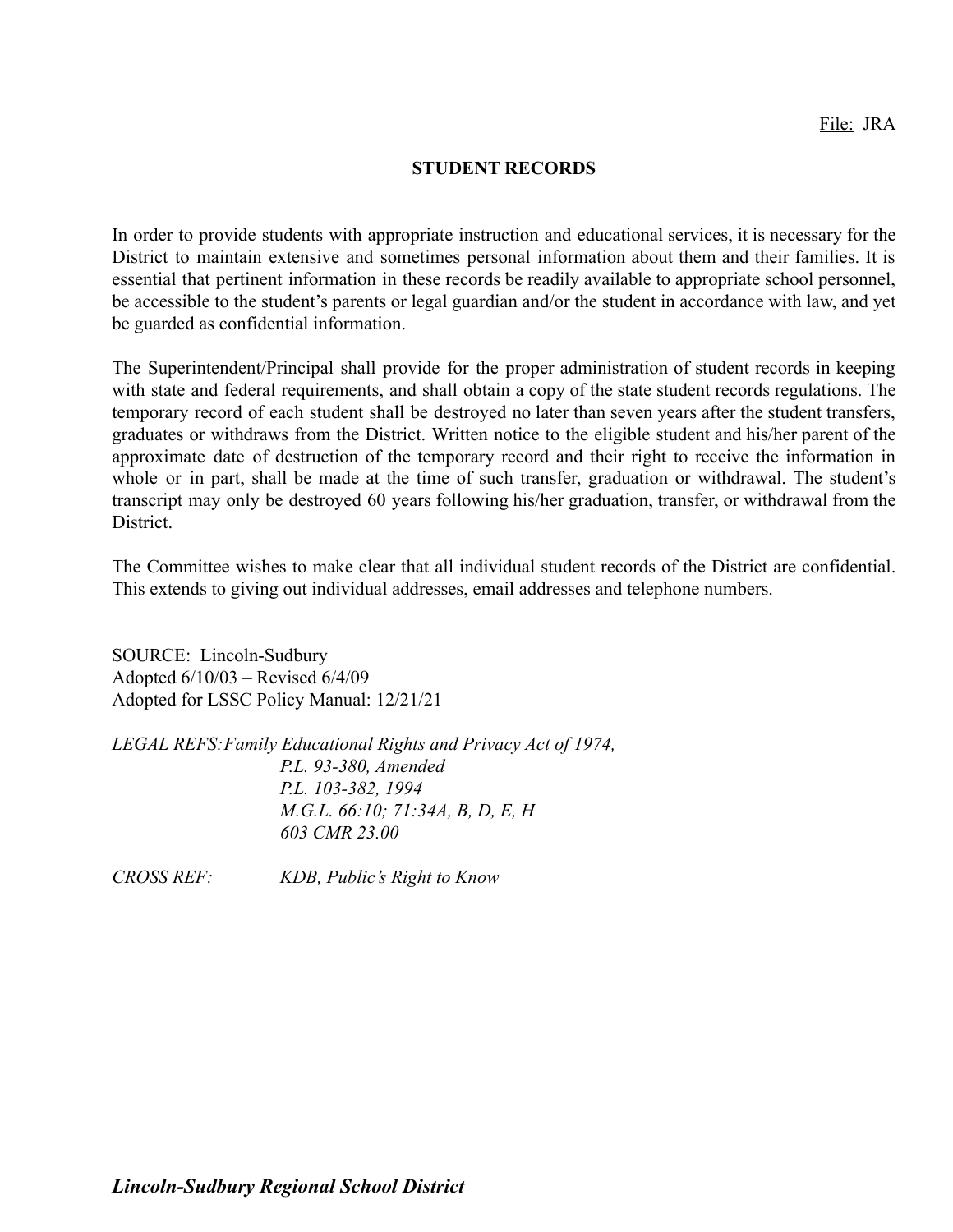## **FAMILY EDUCATIONAL RIGHTS AND PRIVACY ACT (FERPA)**

The Family Educational Rights and Privacy Act (FERPA) (20 U.S.C. 1232g; 34 CFR Part 99) is a Federal law that protects the privacy of student education records. The law applies to all schools that receive funds under an applicable program of the U.S Department of Education.

FERPA gives parents certain rights with respect to their children's education records. These rights transfer to the student when he or she reaches the age of 18 or attends a school beyond the high school level. Students to whom the rights have transferred are "eligible students."

- Parents or eligible students have the right to inspect and review the student's education records maintained by the school. Schools are not required to provide copies of records unless, for reasons such as great distance, it is impossible for parents or eligible students to review the records. The school may charge a fee for copies.
- Parents or eligible students have the right to request that a school correct records that they believe to be inaccurate or misleading. If the school decides not to amend the record, the parent or eligible student then has the right to a formal hearing. After the hearing if the school still decides not to amend the record, the parent or eligible student has the right to place a statement with the record setting forth his or her view about the contested information.
- Generally, schools must have written permission from the parent or eligible student in order to release any information from a student's education record. However, FERPA allows schools to disclose those records, without consent to the following parties or under the following conditions (34 CFR 99.31):
	- o School officials with legitimate educational interest. A school official is someone the institution has employed, contracted with, or has an official relationship with who would need to access pertinent educational data to perform his/her designated job functions. A legitimate educational interest is a "need to know" that is necessary for employees to carry out their responsibilities in support of Lincoln Sudbury's educational mission.
	- o Other schools to which a student is transferring;
	- o Specified officials for audit or evaluation purposes;
	- o Appropriate parties in connection with financial aid to a student;
	- o Organizations conducting certain studies for or on behalf of the school;
	- o Accrediting organizations;
	- o To comply with a judicial order or lawfully issued subpoena;
	- o Appropriate officials in cases of health and safety emergencies; and
	- o State and local authorities, within a juvenile justice system, pursuant to specific State law

Schools may disclose without consent, "directory" information such as a student's name, address, telephone number, date and place of birth, honors and awards, and dates of attendance. However, schools must tell parents and eligible students about directory information and allow parents and eligible students a reasonable amount of time to request that the school not disclose directory information about them. Schools must notify parents or eligible students annually of their rights under FERPA. The actual means of notification (special letter, inclusion in a PTA bulletin, student handbook, or newspaper article)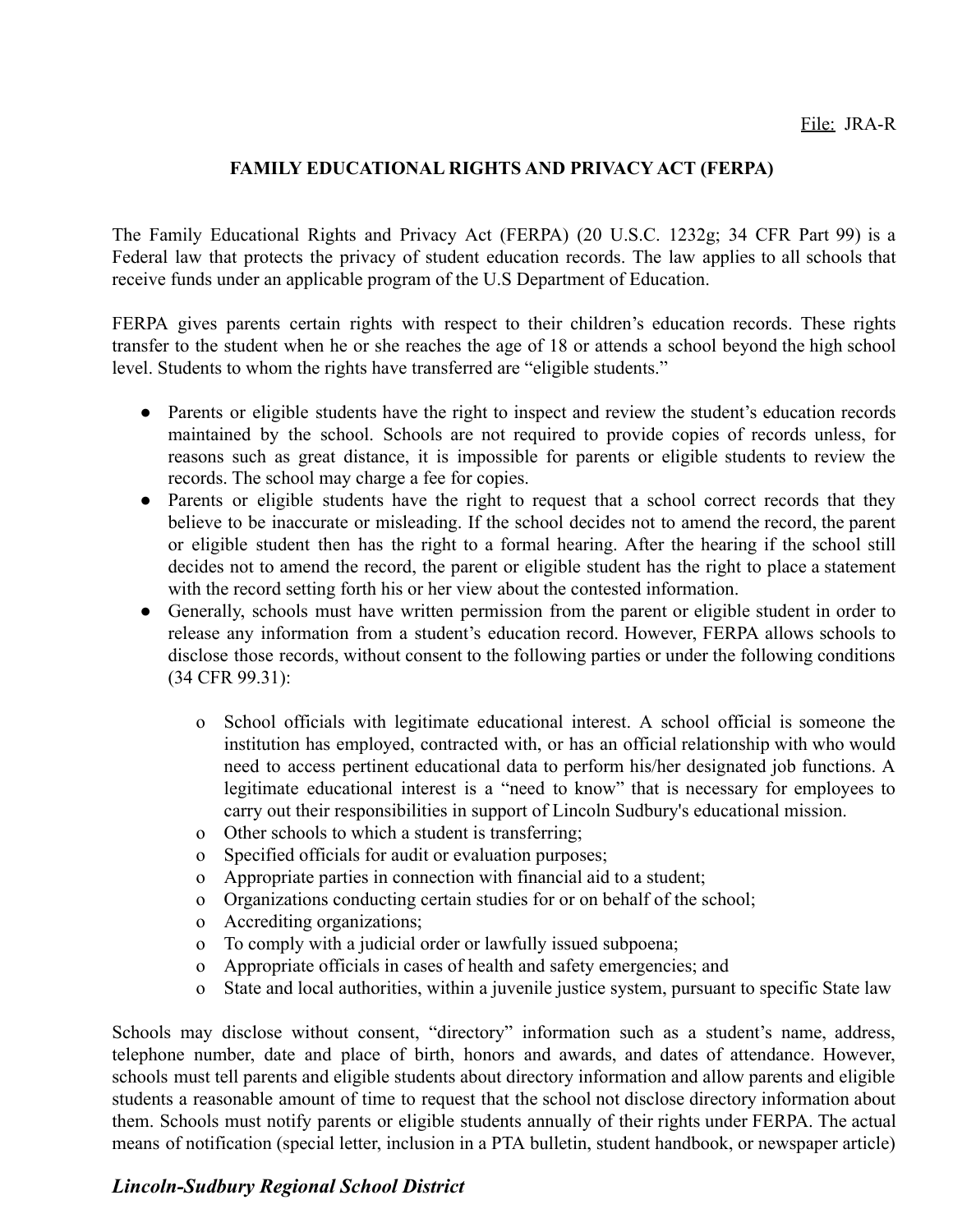is left to the discretion of each school. For additional information or technical assistance, you may call (202) 260-3887 (voice). Individuals who use TDD may call the Federal Information Relay Service at 1-800-877-8339.

Or you may contact us at the following address:

Family Policy Compliance Office U.S Department of Education 400 Maryland Avenue, SW Washington, D.C. 20202-5920

Lincoln-Sudbury Regional High School District Policy provides for the release of all student records to another school district whenever it has received notice of the student's enrollment in that district.

SOURCE: Lincoln-Sudbury Program of Studies Adopted for LSSC Policy Manual: 12/21/21